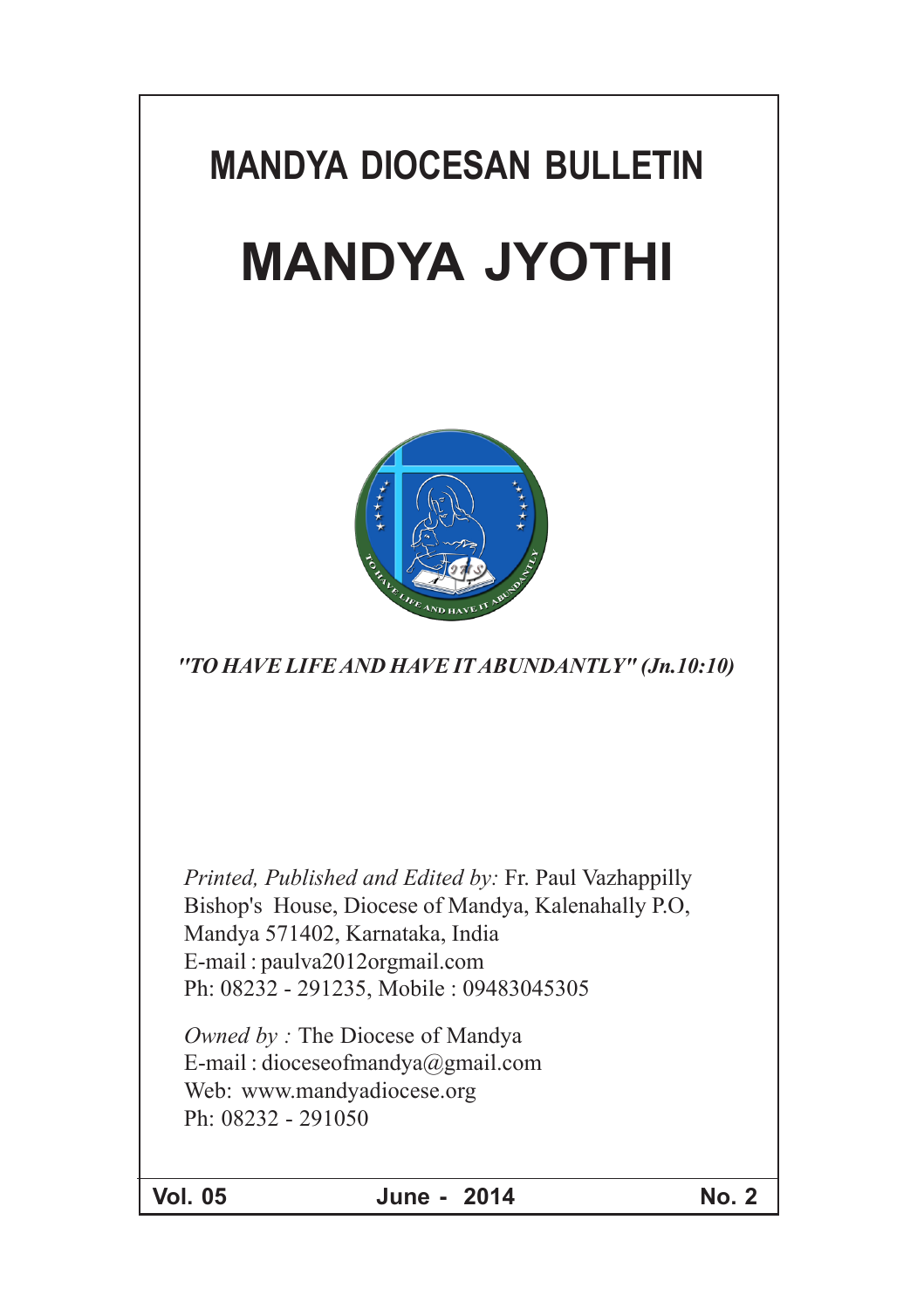# <u>ഉള്ളടക്കം</u>

| 1.  |                                               | 03 |
|-----|-----------------------------------------------|----|
| 2.  |                                               | 09 |
| 3.  |                                               | 13 |
| 4.  | ഉന്ത്യയിലെ സീറോ മലബാർ പ്രവാസികൾക്കായി         | 15 |
| 5.  | എപ്പാർക്കി ഓഫ് സെന്റ് തോമസ് ദി അപ്പോസൽ        | 18 |
| 6.  |                                               | 20 |
| 7.  |                                               | 28 |
| 8.  |                                               | 33 |
| 9.  |                                               | 35 |
| 10. |                                               | 40 |
| 11. | ക്രൈസ്തവ സമുദായത്തിനുള്ള ന്യൂനപക്ഷ ആനുകുല്യ…… | 41 |
| 12. |                                               | 46 |
| 13. | രൂപതാ വാർത്തകൾ                                | 52 |
| 14. |                                               | 59 |
| 15. |                                               | 77 |
| 16. |                                               | 78 |
| 17. |                                               | 80 |
| 18. |                                               | 85 |
|     |                                               | 86 |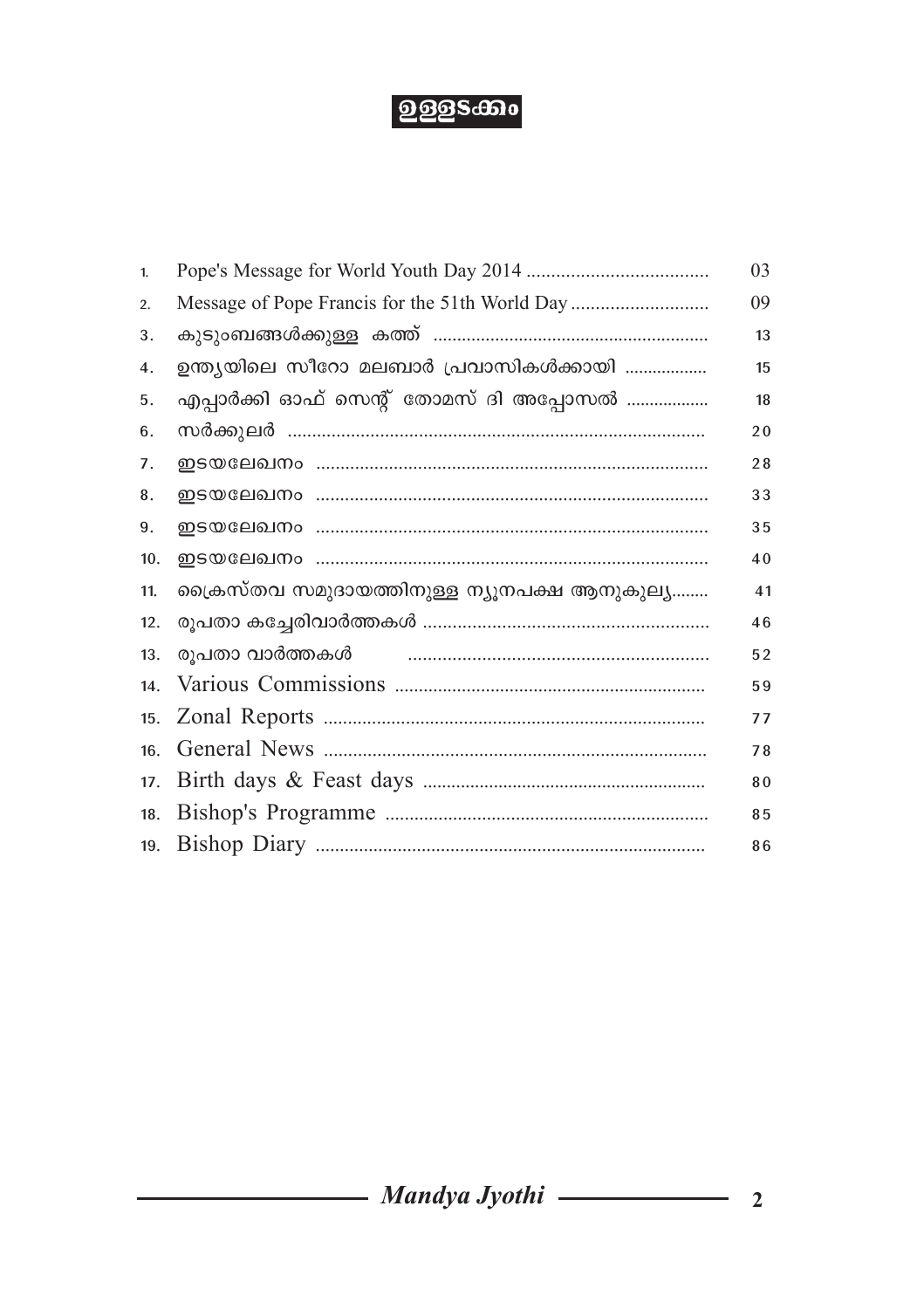# **Pope's Message for World Youth Day - 2014**

"Jesus challenges us, young friends, to take seriously his approach to life and to decide which path is right for us and leads to true joy"

"Blessed are the poor in spirit, for theirs is the kingdom of heaven" (Mt 5:3)

Dear Young Friends,

How vividly I recall the remarkable meeting we had in Rio de Janeiro for the Twenty-eighth World Youth Day. It was a great celebration of faith and fellowship! The wonderful people of Brazil welcomed us with open arms, like the statue of Christ the Redeemer which looks down from the hill of Corcovado over the magnificent expanse of Copacabana beach. There, on the seashore, Jesus renewed his call to each one of us to become his missionary disciples. May we perceive this call as the most important thing in our lives and share this gift with others, those near and far, even to the distant geographical and existential peripheries of our world.

The next stop on our intercontinental youth pilgrimage will be in Krakow in 2016. As a way of accompanying our journey together, for the next three years I would like to reflect with you on the Beatitudes found in the Gospel of Saint Matthew (5:1-12). This year we will begin by reflecting on the first Beatitude: "Blessed are the poor in spirit, for theirs is the kingdom of heaven" (Mt 5:3). For 2015 I suggest: "Blessed are the pure in heart, for they shall see God" (Mt 5:8). Then, in 2016, our theme will be: "Blessed are the merciful, for they shall obtain mercy" (Mt 5:7).

# **1. The revolutionary power of the Beatitudes**

It is always a joyful experience for us to read and reflect on the Beatitudes! Jesus proclaimed them in his first great sermon, preached on the shore of the Sea of Galilee. There was a very large crowd, so Jesus went up on the mountain to teach his disciples. That is why it is known as "the Sermon on the Mount". In the Bible, the mountain is regarded as a place where God reveals himself. Jesus, by preaching on the mount, reveals himself to be a divine teacher, a new Moses. What does he tell us? He shows us the way to life, the way that he himself has taken. Jesus himself is the way, and he proposes this way as the path to true happiness. Throughout his life,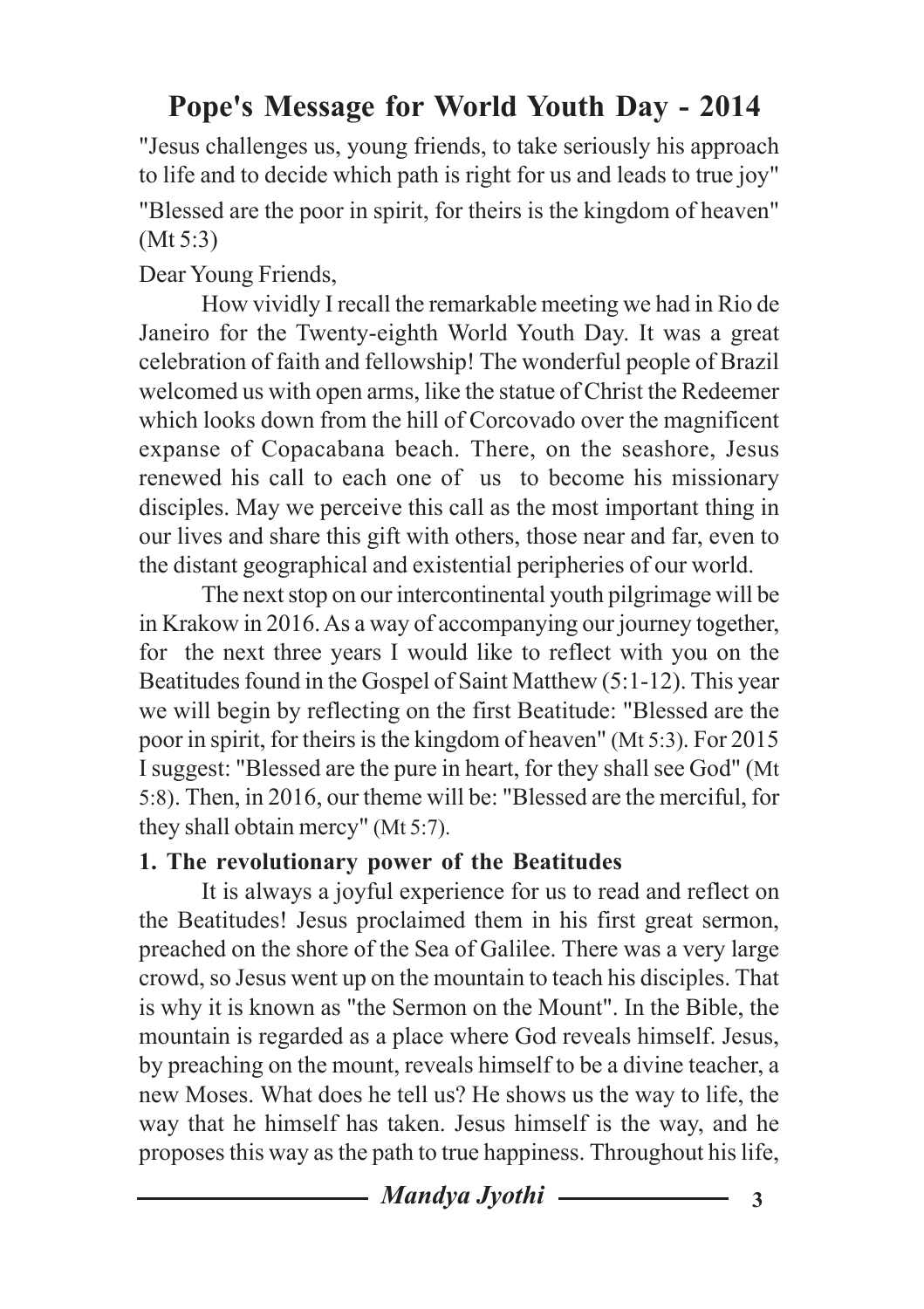from his birth in the stable in Bethlehem until his death on the cross and his resurrection, Jesus embodied the Beatitudes. All the promises of God's Kingdom were fulfilled in him.

In proclaiming the Beatitudes, Jesus asks us to follow him and to travel with him along the path of love; the path that alone leads to eternal life. It is not an easy journey, yet the Lord promises us his grace and he never abandons us. We face so many challenges in life: poverty, distress, humiliation, the struggle for justice, persecutions, the difficulty of daily conversion, the effort to remain faithful to our call to holiness, and many others. But if we open the door to Jesus and allow him to be part of our lives, if we share our joys and sorrows with him, then we will experience the peace and joy that only God, who is infinite love, can give.

The Beatitudes of Jesus are new and revolutionary. They present a model of happiness contrary to what is usually communicated by the media and by the prevailing wisdom. A worldly way of thinking finds it scandalous that God became one of us and died on a cross! According to the logic of this world, those whom Jesus proclaimed blessed are regarded as useless, "losers". What is glorified is success at any cost, affluence, the arrogance of power and self-affirmation at the expense of others.

Jesus challenges us, young friends, to take seriously his approach to life and to decide which path is right for us and leads to true joy. This is the great challenge of faith. Jesus was not afraid to ask his disciples if they truly wanted to follow him or if they preferred to take another path (cf. Jn 6:67). Simon Peter had the courage to reply: "Lord, to whom shall we go? You have the words of eternal life" (Jn 6:68). If you too are able to say "yes" to Jesus, your lives will become both meaningful and fruitful.

#### **2. The courage to be happy**

What does it mean to be "blessed" (makarioi in Greek)? To be blessed means to be happy. Tell me: Do you really want to be happy? In an age when we are constantly being enticed by vain and empty illusions of happiness, we risk settling for less and "thinking small" when it come to the meaning of life. Think big instead! Open your hearts! As Blessed Piergiorgio Frassati once said, "To live without faith, to have no heritage to uphold, to fail to struggle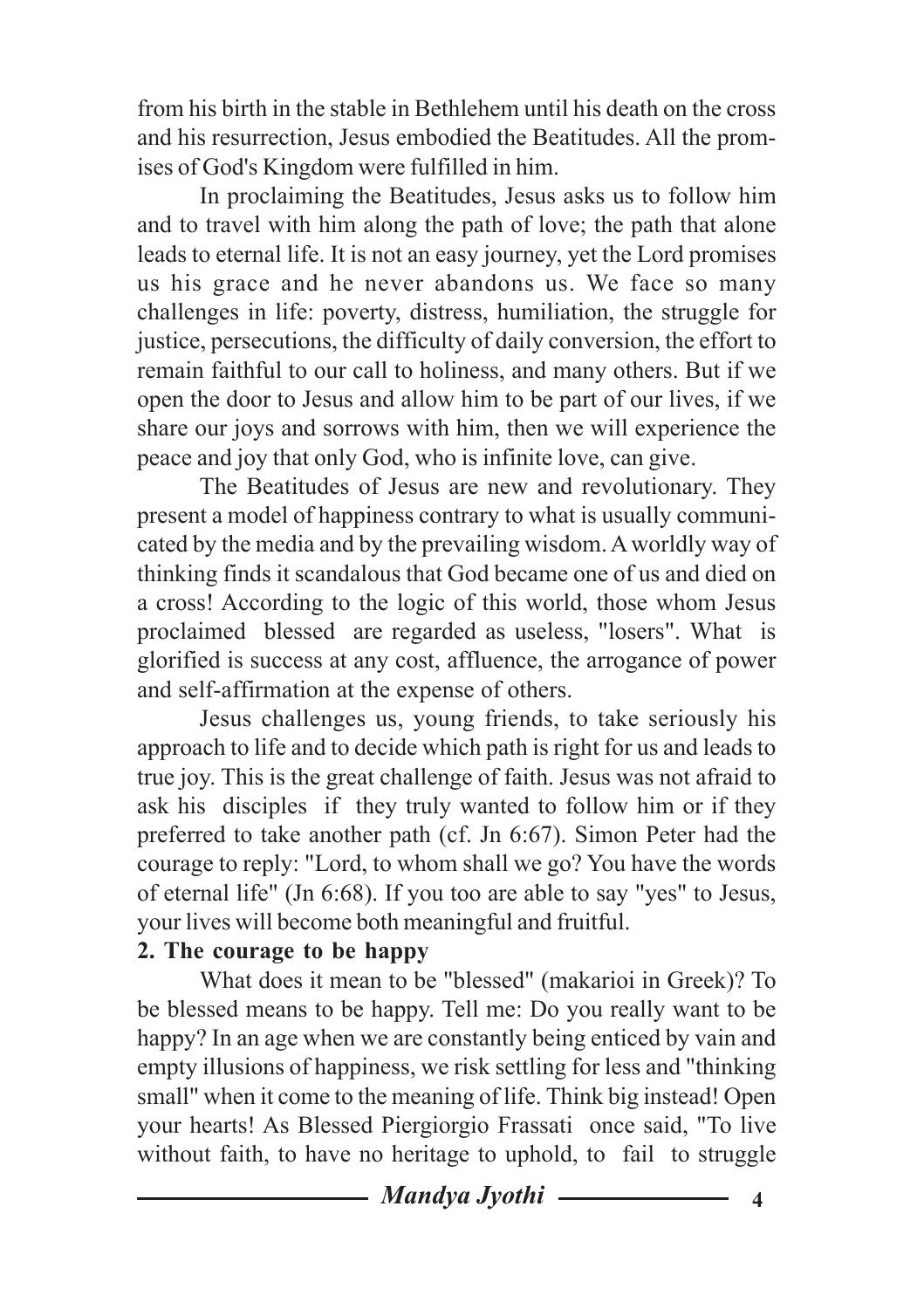constantly to defend the truth: this is not living. It is scraping by. We should never just scrape by, but really live" (Letter to I. Bonini, 27 February 1925). In his homily on the day of Piergiorgio Frassati's beatification (20 May 1990), John Paul II called him "a man of the Beatitudes" (AAS 82 [1990], 1518).

If you are really open to the deepest aspirations of your hearts, you will realize that you possess an unquenchable thirst for happiness, and this will allow you to expose and reject the "low cost" offers and approaches all around you. When we look only for success, pleasure and possessions, and we turn these into idols, we may well have moments of exhilaration, an illusory sense of satisfaction, but ultimately we become enslaved, never satisfied, always looking for more. It is a tragic thing to see a young person who "has everything", but is weary and weak.

Saint John, writing to young people, told them: "You are strong, and the word of God abides in you, and you have overcome the evil one" (1 Jn 2:14). Young people who choose Christ are strong: they are fed by his word and they do not need to 'stuff themselves' with other things! Have the courage to swim against the tide. Have the courage to be truly happy! Say no to an ephemeral, superficial and throwaway culture, a culture that assumes that you are incapable of taking on responsibility and facing the great challenges of life!

#### **3. Blessed are the poor in spirit...**

The first Beatitude, our theme for the next World Youth Day, says that the poor in spirit are blessed for theirs is the kingdom of heaven. At a time when so many people are suffering as a result of the financial crisis, it might seem strange to link poverty and happiness. How can we consider poverty a blessing?

First of all, let us try to understand what it means to be "poor in spirit". When the Son of God became man, he chose the path of poverty and self-emptying. As Saint Paul said in his letter to the Philippians: "Let the same mind be in you that was in Christ Jesus, who, though he was in the form of God, did not count equality with God a thing to be grasped, but emptied himself, taking the form of a servant, being born in human likeness" (2:5-7). Jesus is God who strips himself of his glory. Here we see God's choice to be poor: he was rich and yet he became poor in order to enrich us through his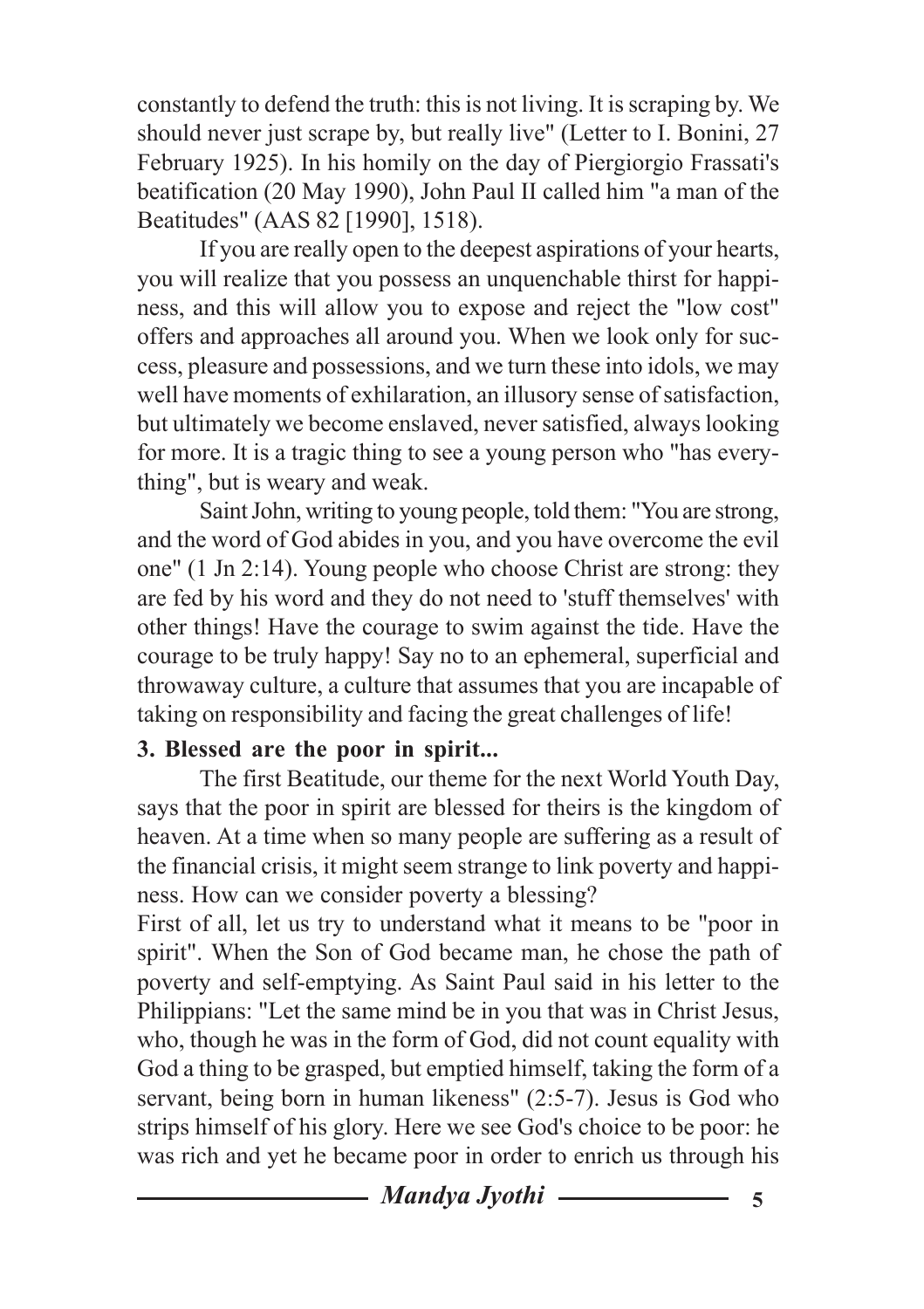poverty (cf. 2 Cor 8:9). This is the mystery we contemplate in the crib when we see the Son of God lying in a manger, and later on the cross, where his self-emptying reaches its culmination.

The Greek adjective ptochós (poor) does not have a purely material meaning. It means "a beggar", and it should be seen as linked to the Jewish notion of the anawim, "God's poor". It suggests lowliness, a sense of one's limitations and existential poverty. Theanawim trust in the Lord, and they know that they can count on him.

As Saint Therese of the Child Jesus clearly saw, by his incarnation Jesus came among us as a poor beggar, asking for our love. The Catechism of the Catholic Church tells us that "man is a beggar before God" (No. 2559) and that prayer is the encounter of God's thirst and our own thirst (No. 2560).

Saint Francis of Assisi understood perfectly the secret of the Beatitude of the poor in spirit. Indeed, when Jesus spoke to him through the leper and from the crucifix, Francis recognized both God's grandeur and his own lowliness. In his prayer, the Poor Man of Assisi would spend hours asking the Lord: "Who are you?" "Who am I?" He renounced an affluent and carefree life in order to marry "Lady Poverty", to imitate Jesus and to follow the Gospel to the letter. Francis lived in imitation of Christ in his poverty and in love for the poor - for him the two were inextricably linked - like two sides of one coin.

You might ask me, then: What can we do, specifically, to make poverty in spirit a way of life, a real part of our own lives? I will reply by saying three things.

First of all, try to be free with regard to material things. The Lord calls us to a Gospel lifestyle marked by sobriety, by a refusal to yield to the culture of consumerism. This means being concerned with the essentials and learning to do without all those unneeded extras which hem us in. Let us learn to be detached from possessiveness and from the idolatry of money and lavish spending. Let us put Jesus first. He can free us from the kinds of idol-worship which enslave us. Put your trust in God, dear young friends! He knows and loves us, and he never forgets us. Just as he provides for the lilies of the field (cf. Mt 6:28), so he will make sure that we lack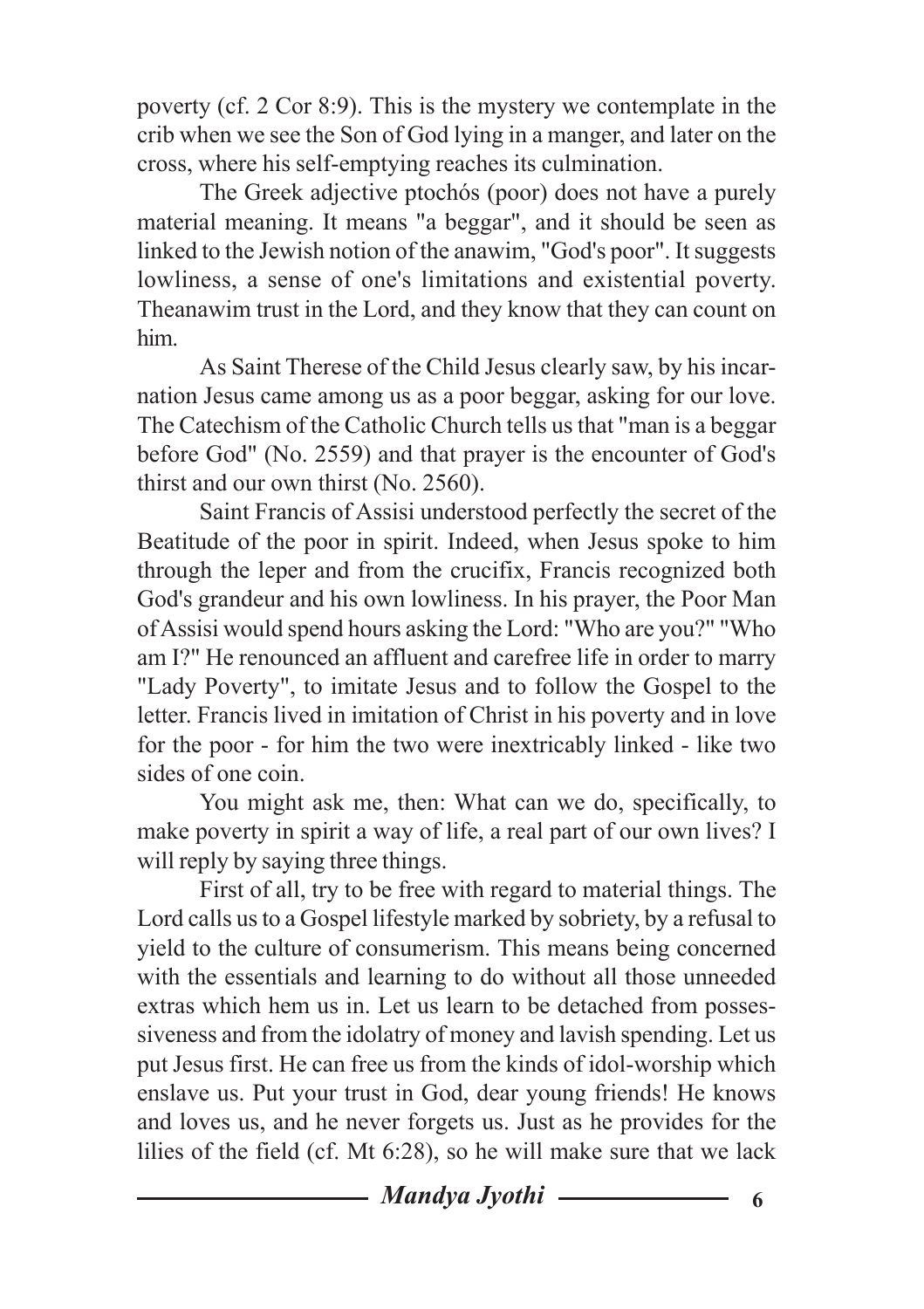nothing. If we are to come through the financial crisis, we must be also ready to change our lifestyle and avoid so much wastefulness. Just as we need the courage to be happy, we also need the courage to live simply.

Second, if we are to live by this Beatitude, all of us need to experience a conversion in the way we see the poor. We have to care for them and be sensitive to their spiritual and material needs. To you young people I especially entrust the task of restoring solidarity to the heart of human culture. Faced with old and new forms of poverty - unemployment, migration and addictions of various kinds - we have the duty to be alert and thoughtful, avoiding the temptation to remain indifferent. We have to remember all those who feel unloved, who have no hope for the future and who have given up on life out of discouragement, disappointment or fear. We have to learn to be on the side of the poor, and not just indulge in rhetoric about the poor! Let us go out to meet them, look into their eyes and listen to them. The poor provide us with a concrete opportunity to encounter Christ himself, and to touch his suffering flesh.

However - and this is my third point - the poor are not just people to whom we can give something. They have much to offer us and to teach us. How much we have to learn from the wisdom of the poor! Think about it: several hundred years ago a saint, Benedict Joseph Labré, who lived on the streets of Rome from the alms he received, became a spiritual guide to all sorts of people, including nobles and prelates. In a very real way, the poor are our teachers. They show us that people's value is not measured by their possessions or how much money they have in the bank. A poor person, a person lacking material possessions, always maintains his or her dignity. The poor can teach us much about humility and trust in God. In the parable of the pharisee and the tax-collector (cf. Lk 18:9-14), Jesus holds the tax-collector up as a model because of his humility and his acknowledgment that he is a sinner. The widow who gave her last two coins to the temple treasury is an example of the generosity of all those who have next to nothing and yet give away everything they have (Lk 21:1-4).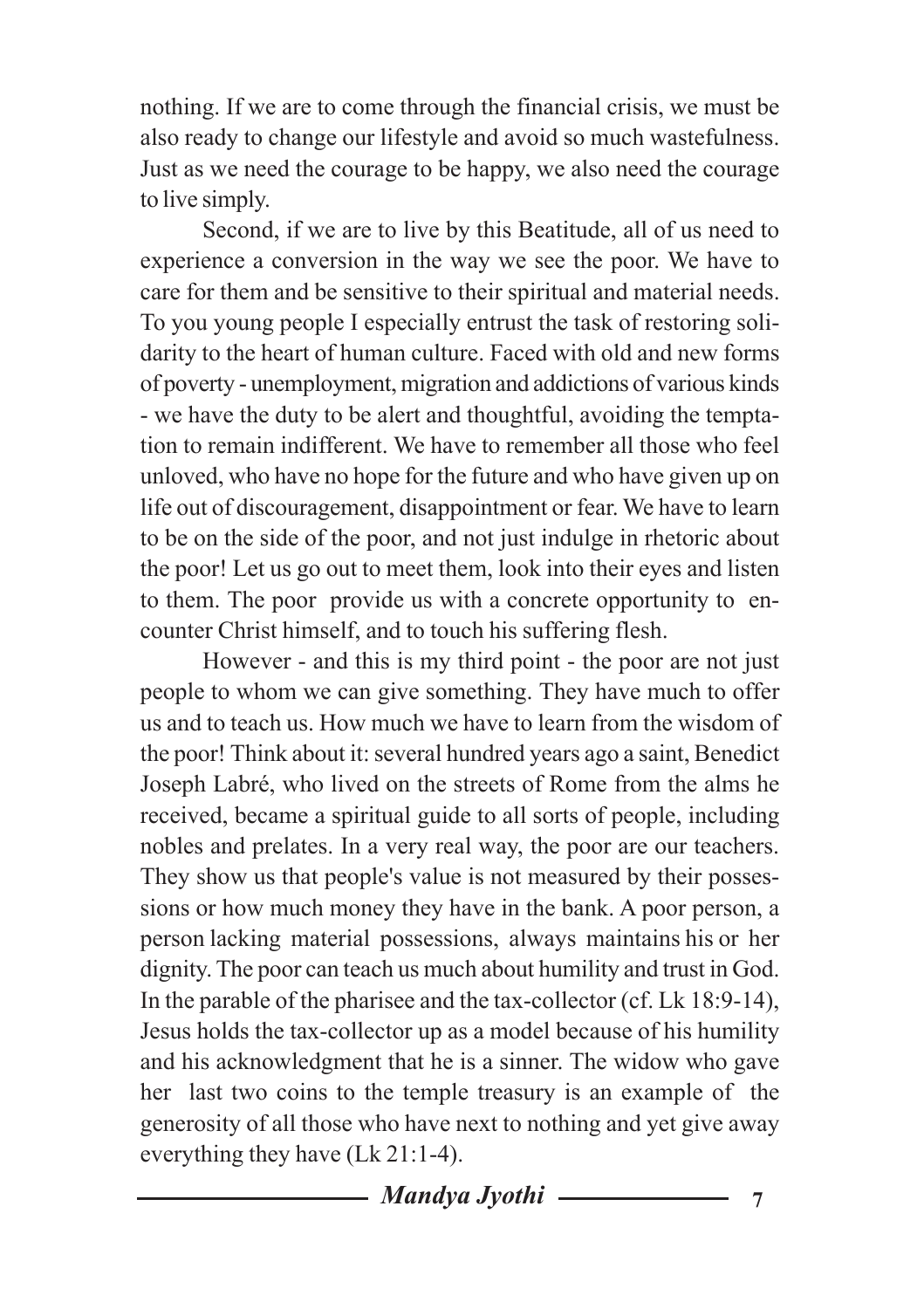# **4. … for theirs is the kingdom of heaven**

The central theme of the Gospel is the kingdom of God. Jesus is the kingdom of God in person; he is Immanuel, God-with-us. And it is in the human heart that the kingdom, God's sovereignty, takes root and grows. The kingdom is at once both gift and promise. It has already been given to us in Jesus, but it has yet to be realized in its fullness. That is why we pray to the Father each day: "Thy kingdom come".

There is a close connection between poverty and evangelization, between the theme of the last World Youth Day - "Go therefore, and make disciples of all nations!" (Mt 28:19) - and the theme for this year: "Blessed are the poor in spirit, for theirs is the kingdom of heaven" (Mt 5:3). The Lord wants a poor Church which evangelizes the poor. When Jesus sent the Twelve out on mission, he said to them: "Take no gold, nor silver, nor copper in your belts, no bag for your journey, nor two tunics, nor sandals, nor a staff; for the labourers deserve their food" (Mt 10:9-10). Evangelical poverty is a basic condition for spreading the kingdom of God. The most beautiful and spontaneous expressions of joy which I have seen during my life were by poor people who had little to hold onto. Evangelization in our time will only take place as the result of contagious joy.

We have seen, then, that the Beatitude of the poor in spirit shapes our relationship with God, with material goods and with the poor. With the example and words of Jesus before us, we realize how much we need to be converted, so that the logic of being more will prevail over that of having more! The saints can best help us to understand the profound meaning of the Beatitudes. So the canonization of John Paul II, to be celebrated on the Second Sunday of Easter, will be an event marked by immense joy. He will be the great patron of the World Youth Days which he inaugurated and always supported. In the communion of saints he will continue to be a father and friend to all of you.

This month of April marks the thirtieth anniversary of the entrustment of the Jubilee Cross of the Redemption to the young. That symbolic act by John Paul II was the beginning of the great youth pilgrimage which has since crossed the five continents. The Pope's words on that Easter Sunday in 1984 remain memorable: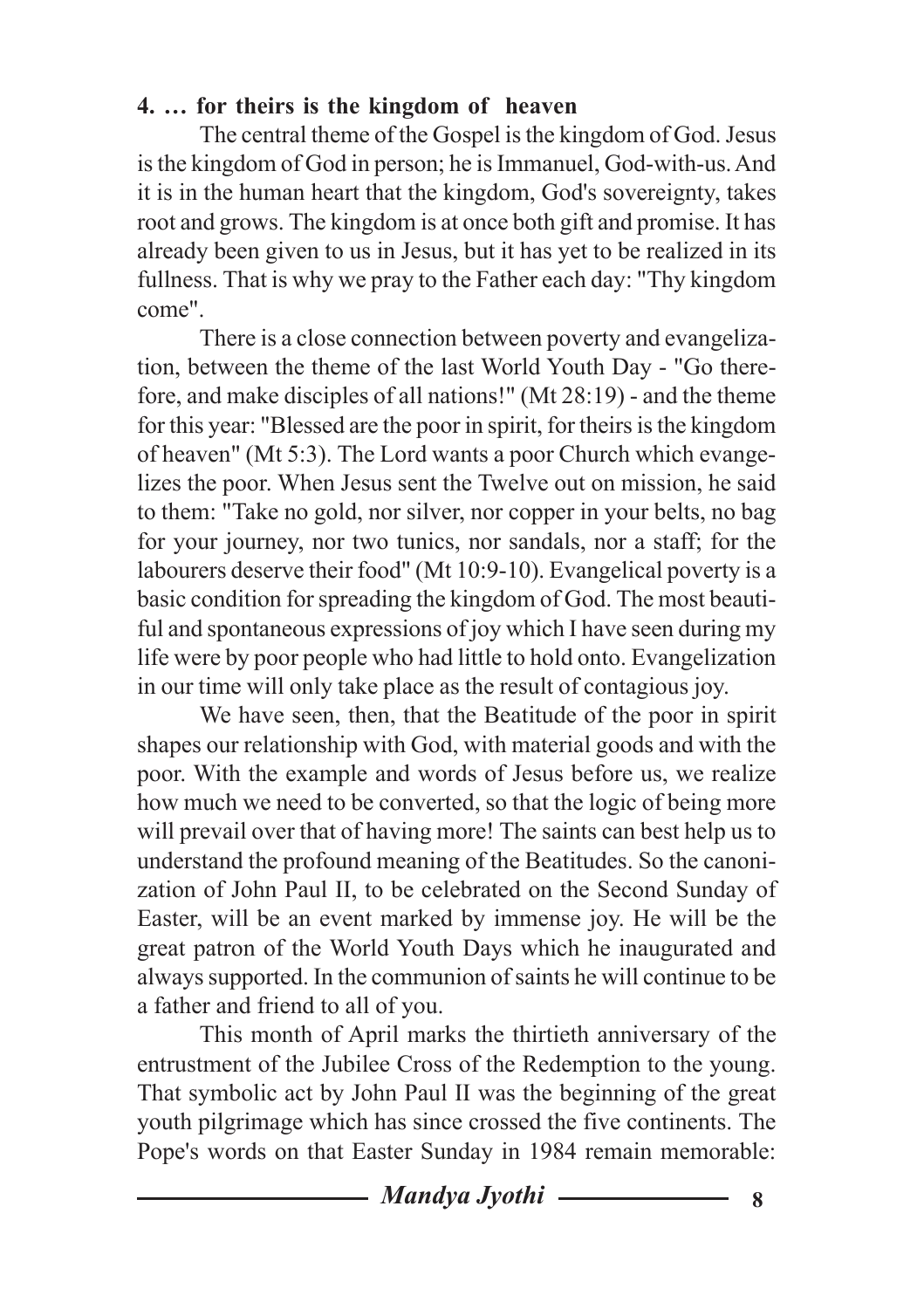"My dear young people, at the conclusion of the Holy Year, I entrust to you the sign of this Jubilee Year: the cross of Christ! Carry it throughout the world as a symbol of the love of the Lord Jesus for humanity, and proclaim to everyone that it is only in Christ, who died and rose from the dead, that salvation and redemption are to be found".

Dear friends, the Magnificat, the Canticle of Mary, poor in spirit, is also the song of everyone who lives by the Beatitudes. The joy of the Gospel arises from a heart which, in its poverty, rejoices and marvels at the works of God, like the heart of Our Lady, whom all generations call "blessed" (cf. Lk 1:48). May Mary, Mother of the poor and Star of the new evangelization help us to live the Gospel, to embody the Beatitudes in our lives, and to have the courage always to be happy.

From the Vatican, 21 January 2014, Memorial of Saint Agnes, Virgin and Martyr.

FRANCIS (February 06, 2014)

#### ○○○○○○

# **MESSAGE OF POPE FRANCIS FOR THE 51st WORLD DAY OF PRAYER FOR VOCATIONS**

Theme: Vocations, Witness to the Truth

Dear Brothers and Sisters,

1. The Gospel says that "Jesus went about all the cities and villages... When he saw the crowds, he had compassion for them, because they were harassed and helpless, like sheep without a shepherd. Then he said to his disciples, 'The harvest is plentiful, but the labourers are few; pray therefore the Lord of the harvest to send out labourers into his harvest'" (Mt 9:35-38). These words surprise us, because we all know that it is necessary first to plow, sow and cultivate to then, in due time, reap an abundant harvest. Jesus says instead that "the harvest is plentiful". But who did the work to bring about these results? There is only one answer: God. Clearly the field of which Jesus is speaking is humanity, us. And the efficacious

*Mandya Jyothi* — <u>9</u>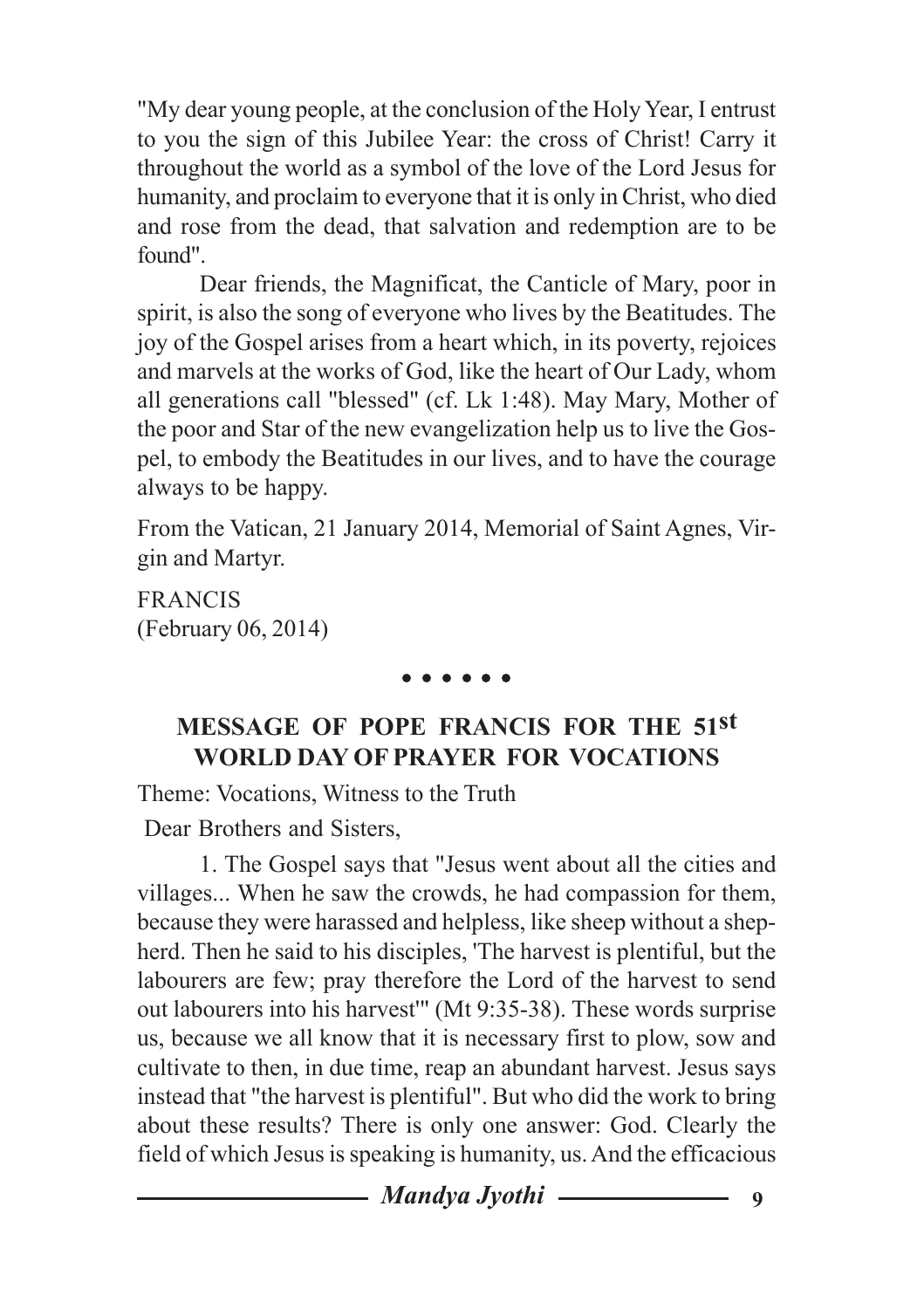action which has borne "much fruit" is the grace of God, that is, communion with Him (cf. Jn 15:5). The prayer which Jesus asks of the Church therefore concerns the need to increase the number of those who serve his Kingdom. Saint Paul, who was one of "God's fellow workers", tirelessly dedicated himself to the cause of the Gospel and the Church. The Apostle, with the awareness of one who has personally experienced how mysterious God's saving will is, and how the initiative of grace is the origin of every vocation, reminds the Christians of Corinth: "You are God's field" (1 Cor 3:9). That is why wonder first arises in our hearts over the plentiful harvest which God alone can bestow; then gratitude for a love that always goes before us; and lastly, adoration for the work that he has accomplished, which requires our free consent in acting with him and for him.

2. Many times we have prayed with the words of the Psalmist: "It is he who made us, and we are his; we are his people, and the sheep of his pasture" (Ps 100:3); or: "The Lord has chosen Jacob for himself, Israel as his own possession" (Ps 135:4). And yet we are God's "possession" not in the sense of a possession that renders us slaves, but rather of a strong bond that unites us to God and one another, in accord with a covenant that is eternal, "for his steadfast love endures for ever" (Ps 136). In the account of the calling of the prophet Jeremiah, for example, God reminds us that he continually watches over each one of us in order that his word may be accomplished in us. The image is of an almond branch which is the first tree to flower, thus announcing life's rebirth in the springtime (cf Jer 1:11-12). Everything comes from him and is his gift: the world, life, death, the present, the future, but - the Apostle assures us - "you are Christ's; and Christ is God's" (1 Cor 3:23). Hence the way of belonging to God is explained: it comes about through a unique and personal relationship with Jesus, which Baptism confers on us from the beginning of our rebirth to new life. It is Christ, therefore, who continually summons us by his word to place our trust in him, loving him "with all the heart, with all the understanding, and with all the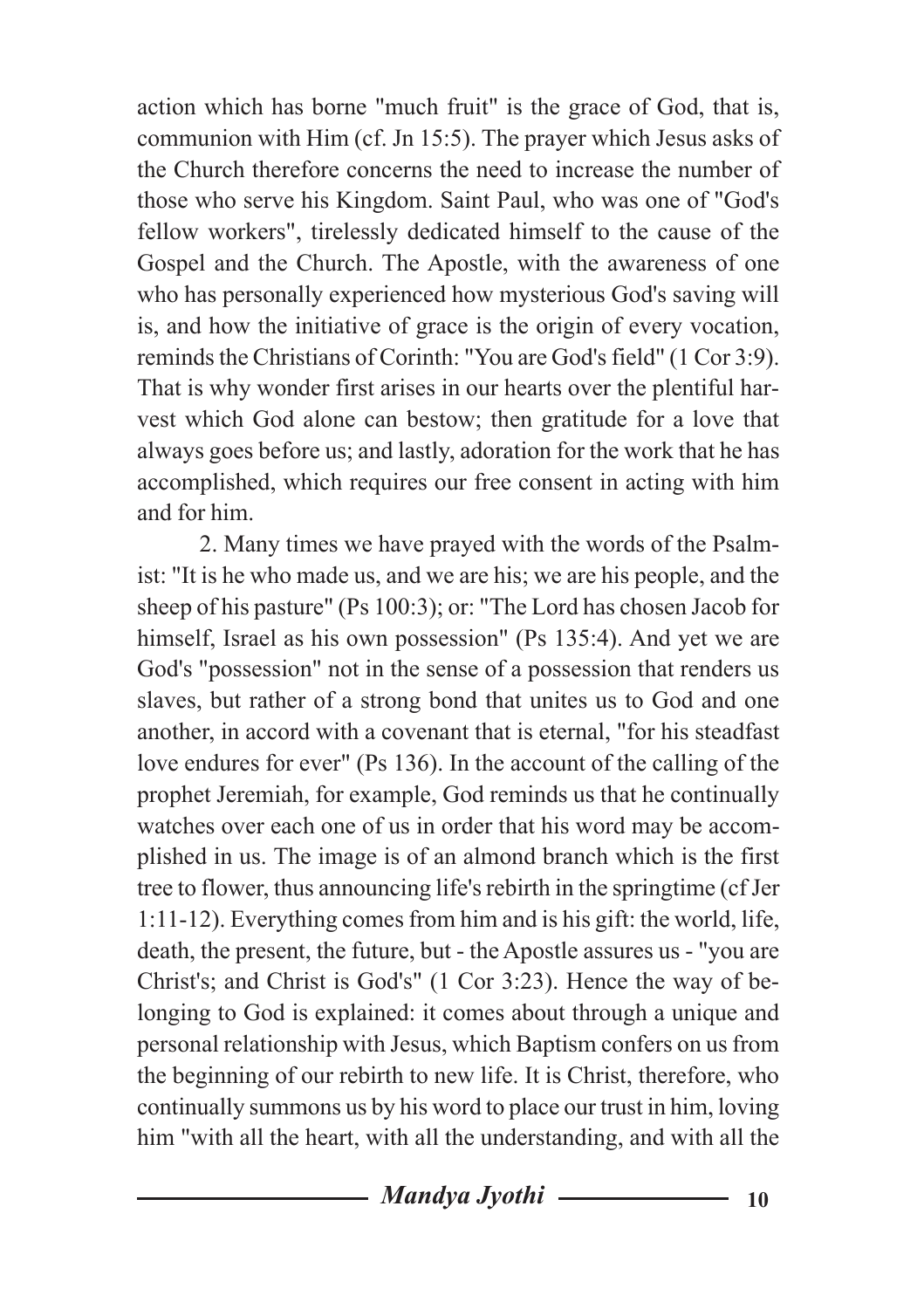strength" (Mk 12:33). Therefore every vocation, even within the variety of paths, always requires an exodus from oneself in order to centre one's life on Christ and on his Gospel. Both in married life and in the forms of religious consecration, as well as in priestly life, we must surmount the ways of thinking and acting that do not conform to the will of God. It is an "exodus that leads us on a journey of adoration of the Lord and of service to him in our brothers and sisters" (Address to the International Union of Superiors General, 8 May 2013). Therefore, we are all called to adore Christ in our hearts (1 Pet 3:15) in order to allow ourselves to be touched by the impulse of grace contained in the seed of the word, which must grow in us and be transformed into concrete service to our neighbour. We need not be afraid: God follows the work of his hands with passion and skill in every phase of life. He never abandons us! He has the fulfilment of his plan for us at heart, and yet he wishes to achieve it with our consent and cooperation.

3. Today too, Jesus lives and walks along the paths of ordinary life in order to draw near to everyone, beginning with the least, and to heal us of our infirmities and illnesses. I turn now to those who are well disposed to listen to the voice of Christ that rings out in the Church and to understand what their own vocation is. I invite you to listen to and follow Jesus, and to allow yourselves to be transformed interiorly by his words, which "are spirit and life" (Jn 6:62). Mary, the Mother of Jesus and ours, also says to us: "Do whatever he tells you" (Jn 2:5). It will help you to participate in a communal journey that is able to release the best energies in you and around you. A vocation is a fruit that ripens in a well cultivated field of mutual love that becomes mutual service, in the context of an authentic ecclesial life. No vocation is born of itself or lives for itself. A vocation flows from the heart of God and blossoms in the good soil of faithful people, in the experience of fraternal love. Did not Jesus say: "By this all men will know that you are my disciples, if you have love for one another" (Jn 13:35)?

4. Dear brothers and sisters, this "high standard of ordinary Christian living" (cf John Paul II, Apostolic Letter Novo Millennio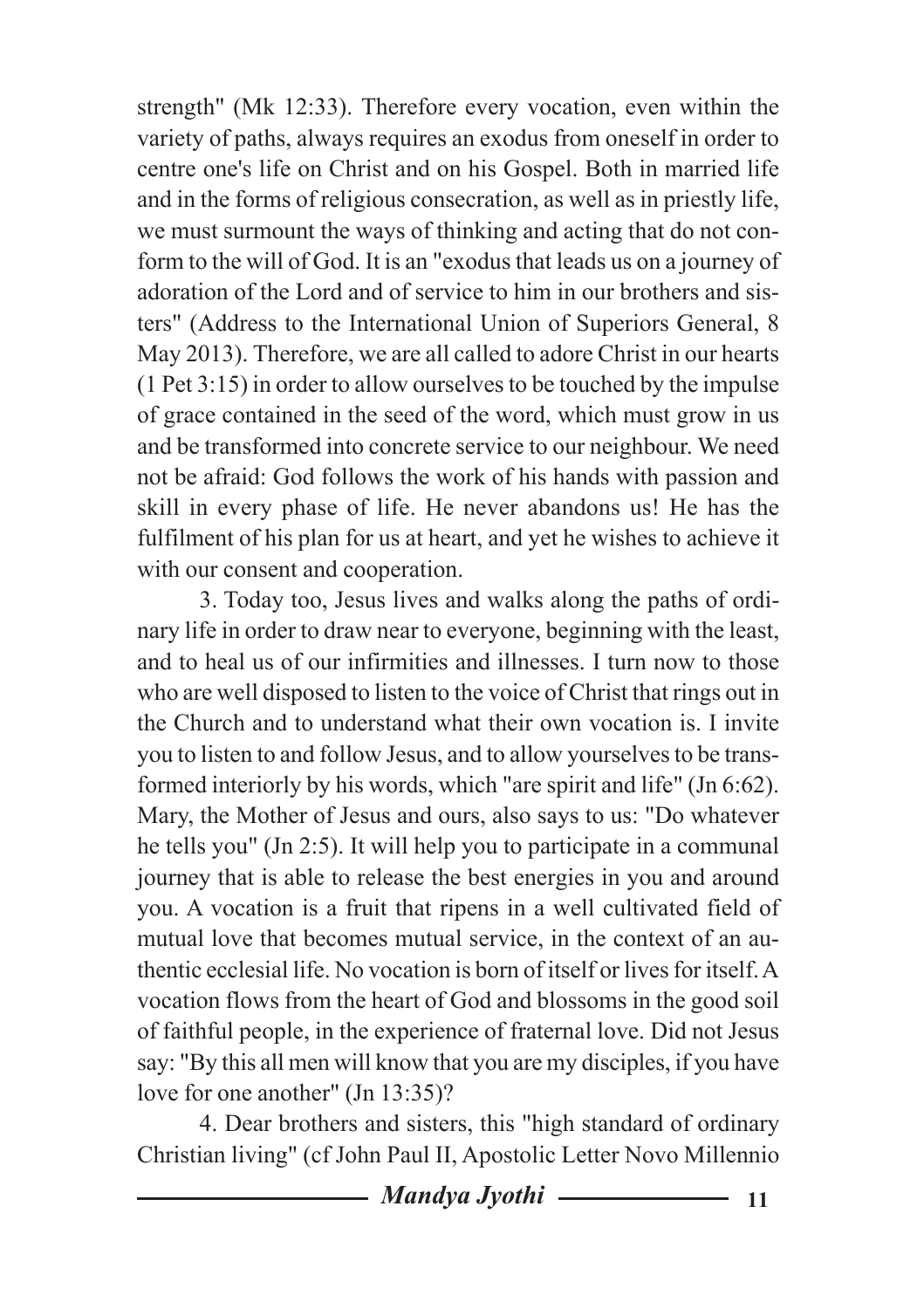Ineunte, 31) means sometimes going against the tide and also encountering obstacles, outside ourselves and within ourselves. Jesus himself warns us: the good seed of God's word is often snatched away by the Evil one, blocked by tribulation, and choked by worldly cares and temptation (cf Mt 13:19-22). All of these difficulties could discourage us, making us fall back on seemingly more comfortable paths. However, the true joy of those who are called consists in believing and experiencing that he, the Lord, is faithful, and that with him we can walk, be disciples and witnesses of God's love, open our hearts to great ideals, to great things. "We Christians were not chosen by the Lord for small things; push onwards toward the highest principles. Stake your lives on noble ideals!" (Homily at Holy Mass and the Conferral of the Sacrament of Confirmation, 28 April 2013). I ask you bishops, priests, religious, Christian communities and families to orient vocational pastoral planning in this direction, by accompanying young people on pathways of holiness which, because they are personal, "call for a genuine 'training in holiness' capable of being adapted to every person's need. This training must integrate the resources offered to everyone with both the traditional forms of individual and group assistance, as well as the more recent forms of support offered in associations and movements recognized by the Church" (Novo Millennio Ineunte, 31).

Let us dispose our hearts therefore to being "good soil", by listening, receiving and living out the word, and thus bearing fruit. The more we unite ourselves to Jesus through prayer, Sacred Scripture, the Eucharist, the Sacraments celebrated and lived in the Church and in fraternity, the more there will grow in us the joy of cooperating with God in the service of the Kingdom of mercy and truth, of justice and peace. And the harvest will be plentiful, proportionate to the grace we have meekly welcomed into our lives. With this wish, and asking you to pray for me, I cordially impart to you all my Apostolic Blessing.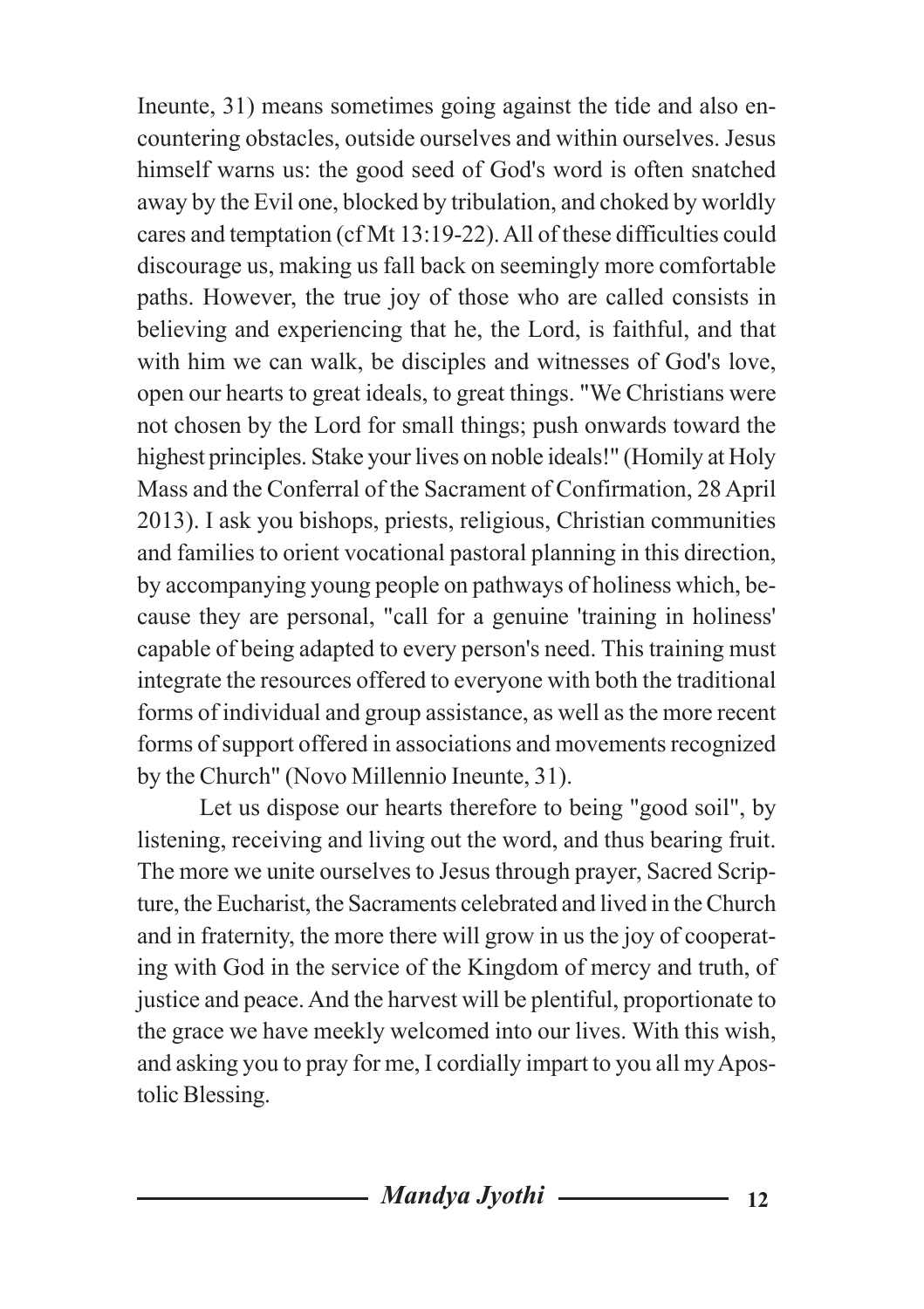മെത്രാന്മാരുടെ സിനഡിന്റെ അടുത്തുവരുന്ന സമ്മേളനങ്ങൾക്കായി ഫ്രാൻസീസ് മാർപാഷ കുടുംബങ്ങളുടെ പ്രാർത്ഥനാസഹായം ചോദിക്കുന്നു.

# കുടുംബങ്ങൾക്കുള്ള കത്ത്

സമകാലീന വെല്ലുവിളികളെ അവർ സുവിശേഷത്തിന്റെ വെളിച്ചത്തോടും ...<br>ശക്തിയോടുംകൂടി അഭിമുഖീകരിക്കുമ്പോൾ

കുടുംബങ്ങളുടെ അജപാലനത്തെക്കുറിച്ച് ചർച്ചകളുടെയും വിചിന്തനത്തിന്റെയും ഒരു കാലഘട്ടം സഭ ആരംഭിക്കുമ്പോൾ അവരുടെ പ്രാർത്ഥനാസഹായം ചോദിച്ചുകൊണ്ട് പരിശുദ്ധപിതാവ് കുടുംബ ങ്ങൾക്കെഴുതിയ കത്തിന്റെ പരിഭാഷ ചുവടെ.

പ്രിയ കുടുംബങ്ങളേ,

വരുന്ന ഒക്ടോബറിൽ വത്തിക്കാനിൽ നടക്കുന്ന ഒരു സമ്മേളന ത്തെക്കുറിച്ചു സംസാരിക്കാൻ ഈ കത്തുവഴി നിങ്ങളുടെ ഭവനങ്ങളി ലേക്കു വരുന്നതിനു ഞാൻ ആഗ്രഹിക്കുന്നു. മെത്രാന്മാരുടെ സിനഡിന്റെ അസാധാരണ ജനറൽ അസംബ്ലി ആണത്. "സുവിശേഷ വത്കരണത്തിന്റെ പശ്ചാത്തലത്തിൽ കുടുംബത്തിനു മുന്നില<u>ുള്ള</u> അജപാലന വെല്ലുവിളികൾ" എന്ന പ്രമേയം ചർച്ചചെയ്യാൻ വിളിച്ചു കൂട്ടപ്പെടുന്നതാണത്. യഥാർത്ഥത്തിൽ, കുടുംബം അഭിമുഖീകരിക്കുന്ന പുതിയതും അടിയന്തിരവുമായ അജപാലനാവശ്യങ്ങൾ നേരിട്ടുകൊണ്ട് സുവിശേഷം പ്രഘോഷിക്കുവാൻ നമ്മുടെ കാലത്ത് സഭ വിളിക്ക പ്പെട്ടിരിക്കുന്നു.

ഈ സുപ്രധാന സമ്മേളനത്തിൽ ദൈവജനമാകെയും – മെത്രാ ന്മാരും വൈദികരും സന്യാസിനീ സന്യാസിമാരും ലോകമെമ്പാടുമുള്ള പ്രാദേശികസഭകളിലെ അല്മായവിശ്വാസികളും - പങ്കുചേരും. ഇവരെല്ലാം പ്രായോഗിക നിർദ്ദേശങ്ങളിലൂടെയും നിർണായകമായ പ്രാർത്ഥനാ സഹായത്തോടെയും സമ്മേളനത്തിനുള്ള ഒരുക്കങ്ങളിൽ പങ്കെടുക്കുകയാണ്. പ്രിയ കുടുംബങ്ങളേ, ഈവിധമുള്ള നിങ്ങളുടെ പിൻതുണ പ്രത്യേകം ശ്രദ്ധേയവും എന്നത്തെക്കാളും ആവശ്യവുമാണ്. ഈ സിനഡ് സമ്മേളനം സവിശേഷമായി നിങ്ങൾക്കും അതുപോലെ സഭയിലും സമൂഹത്തിലും നിങ്ങൾക്കുള്ള വിളിക്കും ദൗതൃത്തിനും സമർപ്പിക്കപ്പെട്ടിരിക്കുന്നു; വിവാഹത്തിന്റെയും ദാമ്പത്യത്തിന്റെയും കുട്ടികളുടെ വിദ്യാഭ്യാസത്തിന്റെയും നേർക്കുള്ള വെല്ലുവിളികൾക്കു സമർപ്പിക്കപ്പെട്ടിരിക്കുന്നു; സഭയുടെ ജീവിതത്തിൽ കുടുംബത്തിനുള്ള പങ്കിനു സമർപ്പിക്കപ്പെട്ടിരിക്കുന്നു. അതുകൊണ്ട്, പരിശുദ്ധാത്മാവ് സിനഡ് പിതാക്കന്മാരെ പ്രകാശിപ്പിക്കുന്നതിനും തങ്ങളുടെ സുപ്രധാന ജോലിയിൽ അവരെ നയിക്കുന്നതിനും അവിടുത്തോട് തീക്ഷ്ണമായി

> Mandya Jyothi — 13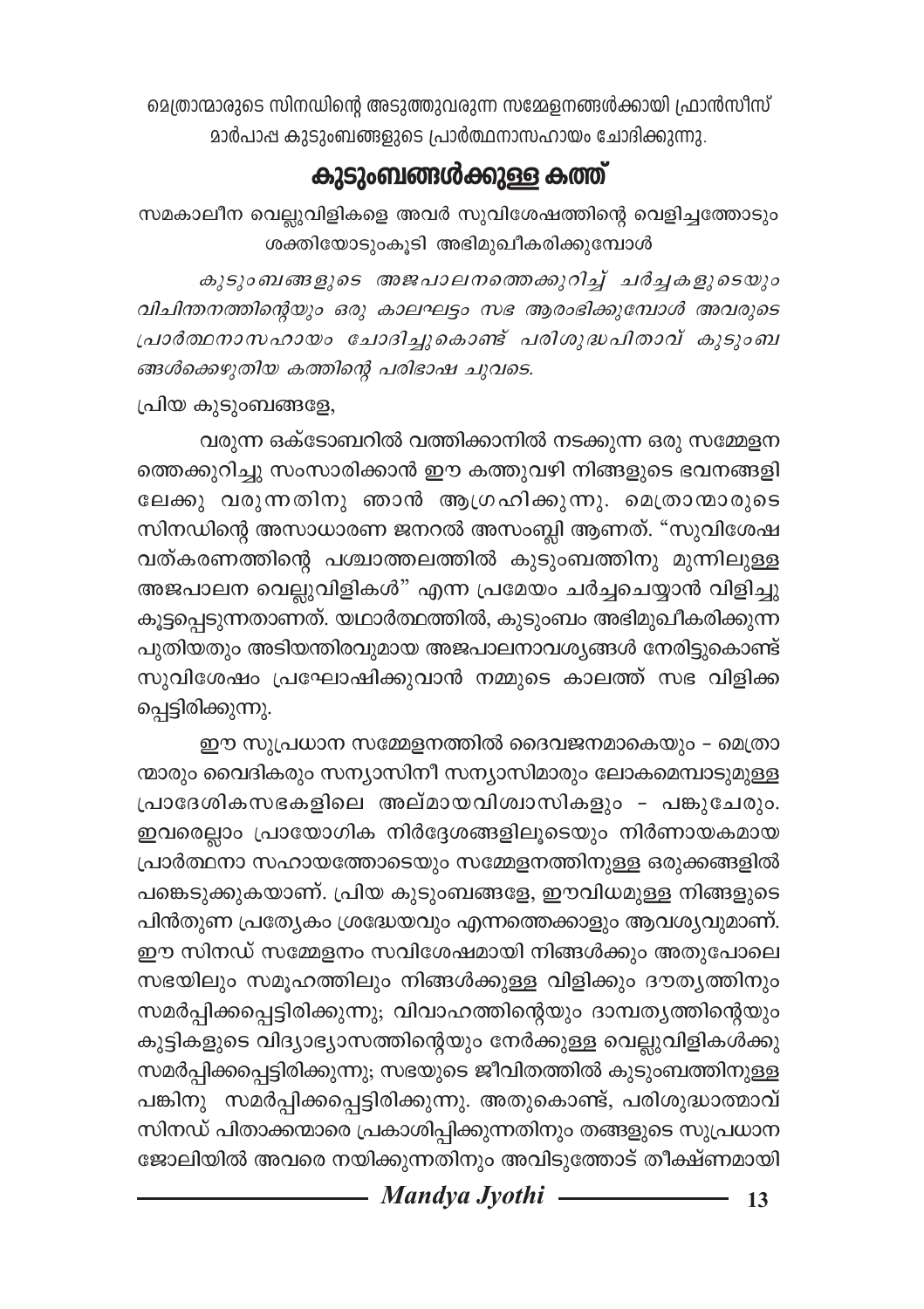പ്രാർത്ഥിക്കുവാൻ ഞാൻ നിങ്ങളോടാവശ്യപ്പെടുന്നു. നിങ്ങൾക്കറിയാ വുന്നതുപോലെ, ഈ അസാധാരണ സിനഡ് സമ്മേളനത്തിനു പിന്നാലെ ഒരുവർഷം കഴിഞ്ഞ് സാധാരണ സമ്മേളനവും ചേരും. കുടുംബമാണ് അതിന്റെയും പ്രമേയം. അതിന്റെ പശ്ചാത്തലത്തിൽ 2015 സെപ്റ്റംബറിൽ ഫിലാഡെൽഫിയയിൽ ലോകകുടുംബസമ്മേളനം .<br>നടക്കുന്നുണ്ട്. അതിനാൽ, ഈ പരിപാടികളിലൂടെ സഭ വിവേചന ത്തിന്റെ ശരിയായ ഒരു യാത്ര നടത്താനും തങ്ങൾ ഇന്നു നേരിടുന്ന വെ<u>ല്ല</u>ുവിളികളെ സുവിശേഷത്തിൽനിന്നു വരുന്ന പ്രകാശത്തോടും ശക്തിയോടുംകൂടി നേരിടാൻ കുടുംബങ്ങളെ സഹായിക്കുന്നതിന് ആവശ്യമായ അജപാലനമാർഗ്ഗങ്ങൾ കൈക്കൊള്ളാനും തക്കവിധം നമുക്കെല്ലാവർക്കും ഒന്നു ചേർന്നു പ്രാർത്ഥിക്കാം.

കര്ത്താവിനെ ദൈവാലയത്തിൽ കാഴ്ചവച്ചതിന്റെ തിരുനാളി ലാണ് ഞാൻ നിങ്ങൾക്ക് ഈ കത്ത് എഴുതുന്നത്. മോശയുടെ നിയമ മനുസരിച്ച് ഉണ്ണിയേശുവിനെ കർത്താവിന് സമർപ്പിക്കാൻ പരിശുദ്ധ മാതാവും വിശുദ്ധ യൗസേപ്പും അവിടുത്തെയുംകൊണ്ട് ദൈവാലയ ത്തിലെത്തിയെന്നും പ്രായംചെന്ന ഒരു പുരുഷനും സ്ത്രീയും -ശിമയോനും അന്നയും – പരിശുദ്ധാത്മാവിനാൽ പ്രേരിതരായി അവരെ കാണാൻ ചെല്ലുകയും യേശു<mark>വിനെ</mark> മിശിഹായായി അംഗീകരിക്കുകയും ചെയ്തതായി ലൂക്കാ സുവിശേഷകൻ നമ്മോടു പറയുന്നു (cf. ലൂക്കാ 2:22–38). ശിമയോൻ ഉണ്ണിയെ കൈകളിലെടുക്കുകയും ഒടുവിൽ താൻ രക്ഷ "കണ്ടു" എന്നു പറഞ്ഞ് ദൈവത്തിനു കൃതജ്ഞതയർപ്പിക്കുകയും ചെയ്തു. പ്രായാധികൃമുണ്ടായിരുന്നിട്ടും അന്ന നവോന്മേഷത്തോടെ എല്ലാവരോടും ശിശുവിനെക്കുറിച്ചു പറഞ്ഞുതുടങ്ങി. മനോഹരമായ ഒരു ദൃശ്യമാണത്: യേശുവിനാൽ കൂട്ടിയോജിപ്പിക്കപ്പെട്ട രണ്ടു യുവ മാതാപിതാക്കളും പ്രായമേറിയ രണ്ടുപേരും. തലമുറകളെ ഒന്നിച്ചുകൂട്ടു കയും ഐക്യപ്പെടുത്തുകയും ചെയ്യുന്നവനാണ് അവിടുന്ന്! ആത്മരതി യുടെയും ഏകാന്തതയുടെയും വിഷാദത്തിന്റെയും ഏത് അവസര ത്തെയും അതിജീവിക്കുന്ന സ്നേഹത്തിന്റെ നിലയ്ക്കാത്ത ഉറവയാണ് അവിടുന്ന്. കുടുംബമെന്ന നിലയ്ക്കുള്ള നിങ്ങളുടെ യാത്രയിൽ എത്ര മേൽ മനോഹരനിമിഷങ്ങൾ നിങ്ങൾ പങ്കുവയ്ക്കുന്നു: ഭക്ഷണം, വിശ്രമം, വീട്ടുജോലി, വിനോദം, പ്രാർത്ഥന, യാത്ര, തീർത്ഥാടനം, പരസ്പരമുള്ള പിന്തുണയുടെ അവസരങ്ങൾ.... എന്നിരിക്കിലു<mark>ം</mark>, സ്നേഹമില്ലെങ്കിൽ ആനന്ദമില്ല. ആധികാരികമായ സ്നേഹം യേശു വിൽനിന്നു നമ്മിലേക്കു വരുന്നു. നമ്മുടെ പാതയെ പ്രകാശിപ്പിക്കുന്ന തന്റെ വചനം അവിടുന്നു നമുക്കു തരുന്നു; നമ്മുടെ യാത്രയിൽ നമ്മെ നിലനിർത്തുന്ന ജീവന്റെ അപ്പം അവിടുന്നു നമുക്കു തരുന്നു.

Mandya Jyothi —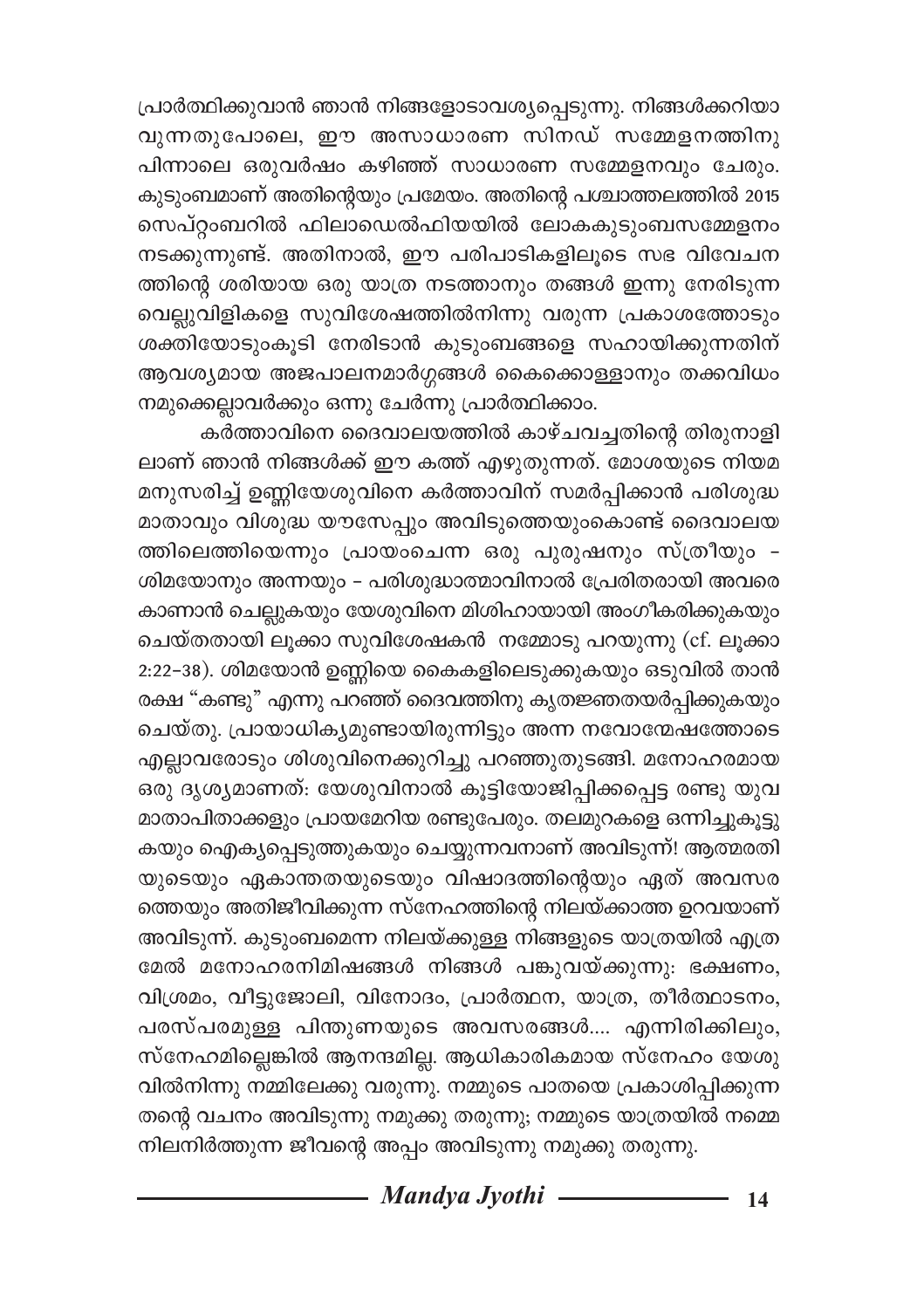പ്രിയ കുടുംബങ്ങളേ, മെത്രാന്മാരുടെ സിനഡിനായുള്ള നിങ്ങ ളുടെ പ്രാർത്ഥന സഭയെ സമ്പന്നമാക്കുന്ന വിലപ്പെട്ട ഒരു നിധി യായിരിക്കും. ഞാൻ നിങ്ങൾക്കു നന്ദിപറയുകയും സതൃത്തിലും സ്നേഹത്തിലും ഞാൻ ദൈവജനത്തെ ശുശ്രൂഷിക്കേണ്ടതിനായി എനി ക്കുവേണ്ടിയും പ്രാർത്ഥിക്കണമെന്ന് നിങ്ങളോടാവശ്യപ്പെടുകയും ചെയ്യുന്നു. പരിശുദ്ധ മാതാവിന്റെയും വിശുദ്ധ യൗസേപ്പിന്റെയും സംര ക്ഷണം എപ്പോഴും നിങ്ങളെല്ലാവരെയും അനുഗമിക്കുകയും സ്നേഹ ത്തിലും പരസ്പരമുള്ള കരുതലിലും യോജിച്ചുനടക്കുവാൻ നിങ്ങളെ സഹായിക്കുകയും ചെയ്യട്ടെ.

# ഫ്രാൻസീസ് മാർപാപ

2014 ഫെബ്രുവരി 2 കർത്താവിന്റെ കാഴ്ചവയ്പു തിരുനാളിൽ

കടപ്പാട്: ഒസ്സെർവത്തോരെ റൊമാനോ (മലയാളം പതിപ്പ്, പുസ്തകം 7, ലക്കം 1, 07 മാർച്ച് 2014)

. . . . . .

# ഇൻഡ്വയിലെ സിറോമലബാർ പ്രവാസികൾക്കായി അപ്പസ്തോലിക് വിസിറ്റർ വിജ്ഞാപനം

Prot. No. 441/2014

സീറോ മലബാർസഭയുടെ മേജർ ആർച്ച്ബിഷപ്പ് ജോർജ്ജ് ആലഞ്ചേരി മെത്രാപ്പോലീത്ത തന്റെ സഹശുശ്രൂഷകരായ മെത്രാപ്പോലീത്തമാർക്കും മെത്രാൻമാർക്കും വൈദികർക്കും സമർപ്പിതർക്കും തന്റെ അജപാലന ശുശ്രൂഷയ്ക്ക് ഏല്പിക്കപ്പെട്ടിരിക്കുന്ന

എല്ലാ ദൈവജനത്തിനും എഴുതുന്നത്.

കർത്താവിന്റെ കൃപ നിങ്ങളേവരോടും കൂടെ ഉണ്ടായിരിക്കട്ടെ.

മിശിഹായിൽ പ്രിയ സഹോദരീസഹോദരന്മാരേ,

സീറോമലബാർ സഭയിൽ 40 ലക്ഷത്തിലേറെ വിശ്വാസികളുണ്ട്. ഇതിൽ 7 ലക്ഷത്തോളംപേർ സഭയുടെ 31 രൂപതകൾക്ക് പുറത്ത് പ്രവാസികളായി കഴിയുന്നവരാണ്. ഇൻഡ്യയിൽ തന്നെ പ്രധാനപ്പെട്ട നഗരങ്ങളിലും പട്ടണങ്ങളിലുമായി 2 ലക്ഷത്തിലധികം സീറോമലബാർ കത്തോലിക്കരുണ്ട്. ഏറ്റവും കൂടുതലുള്ളത് ബാംഗ്ളൂർ, ചെന്നൈ, ലക്നൗ, ഗ്വാളിയർ, സൂററ്റ്, അഹമ്മദാബാദ്, ഗാന്ധിനഗർ, ഗോവ, സിൽവാസ, ദമൻ, നാഗ്പ്പൂർ, ഔറംഗബാദ്, സേലം എന്നിവിടങ്ങളിലാണ്.

> $-$  Mandya Jyothi  $-$ 15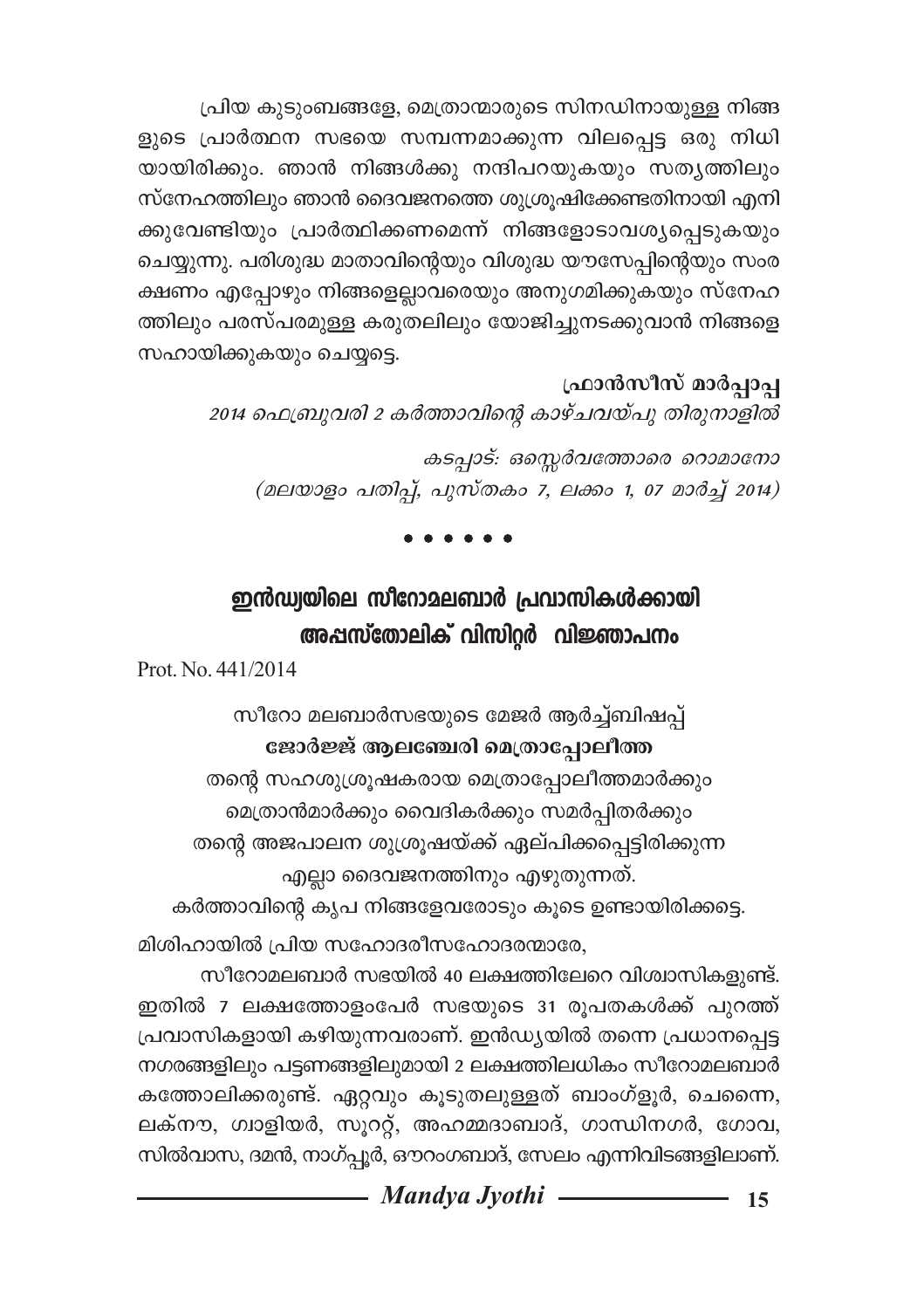(പവാസികളുടെ അജപാലനം ശരിയായി നിർവ്വഹിക്കുന്നതിന് സാർവ്വതിക സഭ ശ്രദ്ധാലുവാണ്. ഓരോ വ്യക്തിസഭയിൽ നിന്നുമുള്ള പ്രവാസികളുടെ അജപാലനം അതേ സഭയുടെ മേൽനോട്ടത്തിൽ നിർവ്വ ഹിക്കപ്പെടാനുള്ള ഏർപ്പാടുകളും സഭ ചെയ്യുന്നുണ്ട്. അപ്രകാരം സീറോമലബാർ സഭയിൽ നിന്നും പ്രവാസികളായി കഴിയുന്ന ഇൻഡ്യയിലെ വിശ്വാസി സമൂഹങ്ങൾക്ക് അജപാലന നേതൃത്വം കൊടു ക്കുവാൻ 2014 ജനുവരി 11 −ാം തീയതി പരിശുദ്ധപിതാവ് ഫ്രാൻസിസ് പാപ്പ അഭിവന്ദ്യ റാഫേൽ തട്ടിൽ പിതാവിനെ നിയമിക്കുകയുണ്ടായി. സീറോമലബാർ പ്രവാസികൾ ഇപ്പോൾ അവർ അധിവസിക്കുന്ന പ്രദേശങ്ങളിലെ ലത്തീൻ സഭയിലെ പിതാക്കന്മാരുടെ അജപാലനാധി കാരത്തിൻ കീഴിലാണ്. അപ്പസ്തോലിക് വിസിറ്ററുടെ നിയമനത്തിനു ശേഷവും അതതു ലത്തീൻ മെത്രാൻമാർക്കായിരിക്കും പ്രവാസികളായ സീറോമലബാർ വിശ്വാസികളുടെമേലുള്ള അജപാലനാധികാരം. എന്നാൽ അപ്പസ്തോലിക് വിസിറ്ററായ മാർ റാഫേൽ തട്ടിൽ പിതാ വിന് ലത്തീൻ പിതാക്കന്മാരുടെ സമ്മതത്തോടെ പ്രവാസികളായ സീറോമലബാർ വിശ്വാസികൾക്ക് ആവശ്യമായ മെത്രാനടുത്ത ശുശ്രൂഷകൾ ചെയ്യാവുന്നതാണ്. അപ്രകാരമുള്ള അജപാലന ശുശ്രൂഷകൾക്ക് ആവശ്യമായ എല്ലാ സഹായ സഹകരണങ്ങളും അപ്പ സ്തോലിക് വിസിറ്റർ പിതാവിന് പ്രവാസികളായ എല്ലാ സീറോമല ബാർ കത്തോലിക്കരും നൽകണമെന്ന് സ്നേഹപൂർവ്വം അഭ്യർത്ഥി ക്കുന്നു. നമ്മുടെ പ്രവാസി സമൂഹങ്ങളിലെല്ലാം ലത്തീൻ സഭയിലെ പിതാക്കന്മാരോടും നമ്മുടെ മെത്രാൻ സിനഡിനോടും ആവശ്യകമായ അവസരങ്ങളിൽ പരിശുദ്ധ സിംഹാസനത്തോടും ആലോചിച്ച് വേണ്ട സംവിധാനങ്ങൾ ഏർപ്പെടുത്തുന്നതിനും അപ്പസ്തോലിക് വിസിറ്റർ പിതാവ് പരിശ്രമിക്കുന്നതാണ്. പ്രവാസി സമുഹങ്ങളിലെ സീറോ മലബാർ കുർബാനകളിൽ അഭിവന്ദ്യ പിതാവിന്റെ പേര് പറഞ്ഞ് (പാർത്ഥിക്കണമെന്ന് നിർദ്ദേശിക്കുന്നു. പിതാവിന്റെ പ്രവർത്തനങ്ങൾക്ക് ആവശ്യമായ സാമ്പത്തിക സഹായങ്ങൾ നല്കുവാൻ സഭാമക്കളേ വരും തയ്യാറാകുമെന്ന് ഞാൻ പ്രത്യാശിക്കുന്നു.

സീറോമലബാർ സഭയിലെ പ്രവാസികളുടെ കാരൃങ്ങൾക്ക് ഇതുവരെയും മാർഗ്ഗദർശനങ്ങൾ നൽകുകയും വേണ്ട സംവിധാനങ്ങൾ ഏർപ്പെടുത്തുവാൻ നേതൃത്വം നല്കുകയും ചെയ്തിരുന്നത് സഭാസിന ഡിന്റെ സുവിശേഷവത്ക്കരണത്തിനും അജപാലനത്തിനുമായുള്ള

*Mandya Jyothi* - 16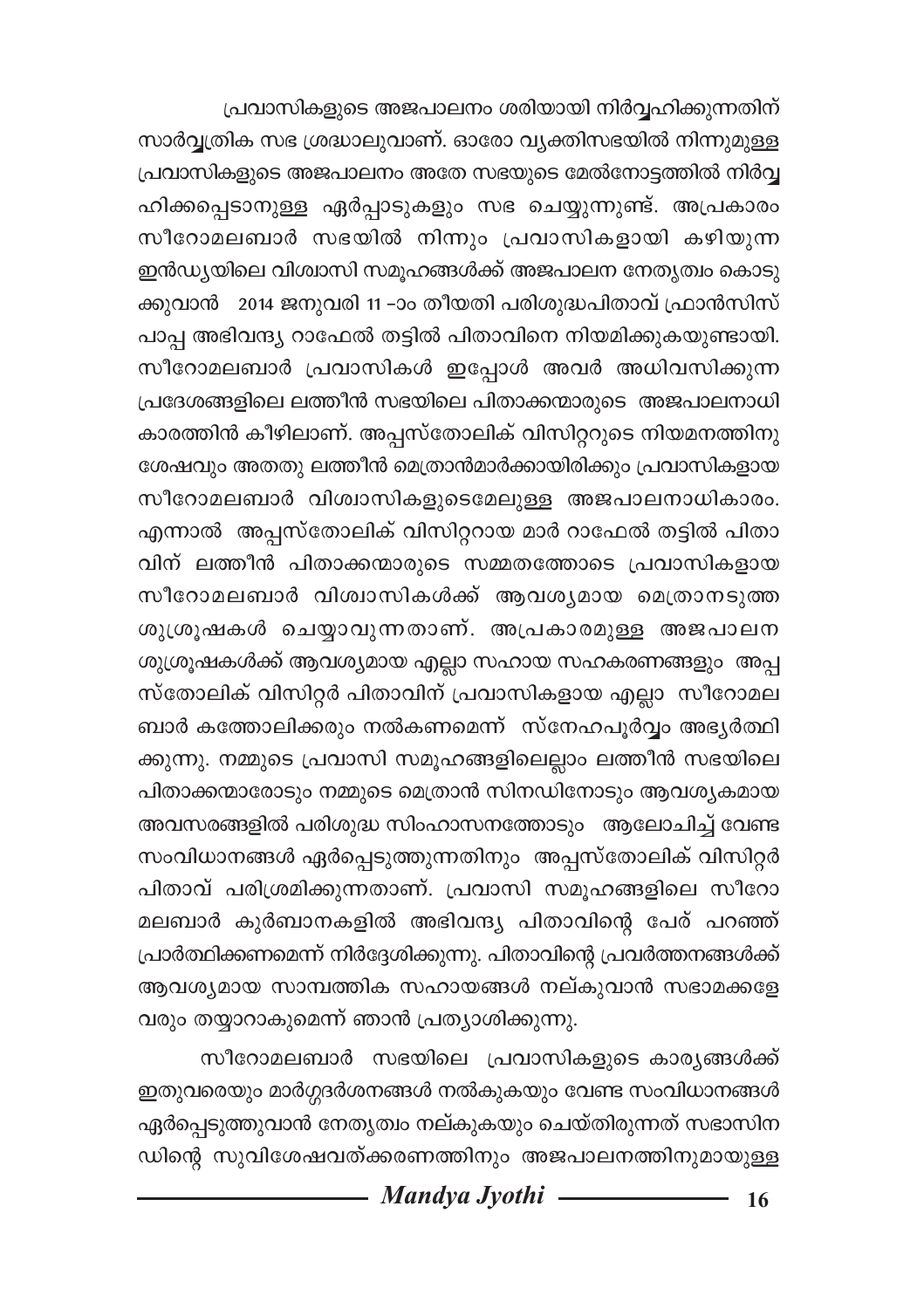കമ്മീഷനായിരുന്നു. പ്രസ്തുത കമ്മീഷന്റെ ഇൻഡ്യയിലെ പ്രവാസി കൾക്ക് വേണ്ടിയുള്ള പ്രവർത്തനം ഇനി അപ്പസ്തോലിക് വിസിറ്ററുടെ ചുമതലയിലായിരിക്കും. ഇൻഡ്യക്ക് പുറത്തുള്ള സീറോമലബാർ പ്രവാ സികൾക്കുവേണ്ടി ഈ കമ്മീഷൻ തുടർന്നും പ്രവർത്തിക്കുന്നതാണ്. ഇൻഡ്യയിലെ പ്രവാസികൾക്ക് വേണ്ടി ഈ കമ്മീഷൻ ചെയ്ത എല്ലാ പ്രവർത്തനങ്ങൾക്കും അതുവഴിയുണ്ടായ എല്ലാ വിജയങ്ങൾക്കും നന്ദി പറയുവാൻ ഈ അവസരം വിനിയോഗിക്കുന്നു.

അഭിവന്ദ്യ റാഫേൽ തട്ടിൽ പിതാവിന്റെ പുതിയ മേലദ്ധ്യക്ഷ ശുശ്രൂഷയെ നമുക്കു കർത്താവിന്റെ കൃപയ്ക്ക് സമർപ്പിക്കാം. അദ്ദേഹ ത്തിന്റെ ആദ്ധ്യാത്മികതയും വ്യക്തിത്വഗുണങ്ങളും കൈമുതലാക്കി ക്കൊണ്ട് തന്റെ ശുശ്രൂഷ വിജയകരമായി നടത്തുന്നതിന് അദ്ദേ<mark>ഹ</mark>ത്തിന് സാധിക്കുമെന്നാണ് ഏവരുടെയും പ്രതീക്ഷ. ദൈവജനം മുഴുവൻ അദ്ദേ ഹത്തിനുവേണ്ടി പ്രാർത്ഥിക്കുകയും സഹായസഹകരണങ്ങൾ നല്കു കയും ചെയ്യണമെന്ന് അഭ്യർത്ഥിച്ചുകൊണ്ട്,

ഈശോയിൽ സ്നേഹപൂർവ്വം,

+ Gokeenchary

കർദ്ദിനാൾ ജോർജ്ജ് ആലഞ്ചേരി സീറോ മലബാർ സഭയുടെ മേജർ ആർച്ച് ബിഷപ്പ്

NB:- ഈ സർക്കുലർ സൗകര്യപ്രദമായ ഒരു ഞായറാഴ്ച എല്ലാ പള്ളികളിലും സ്ഥാപനങ്ങളിലും വി.കുർബാന മദ്ധ്യേ വായി ക്കുകയോ ഇതിലെ ആശയങ്ങൾ ജനങ്ങൾക്ക് വിശദീകരിച്ചു കൊടുക്കുകയോ ചെയ്യേണ്ടതാണ്.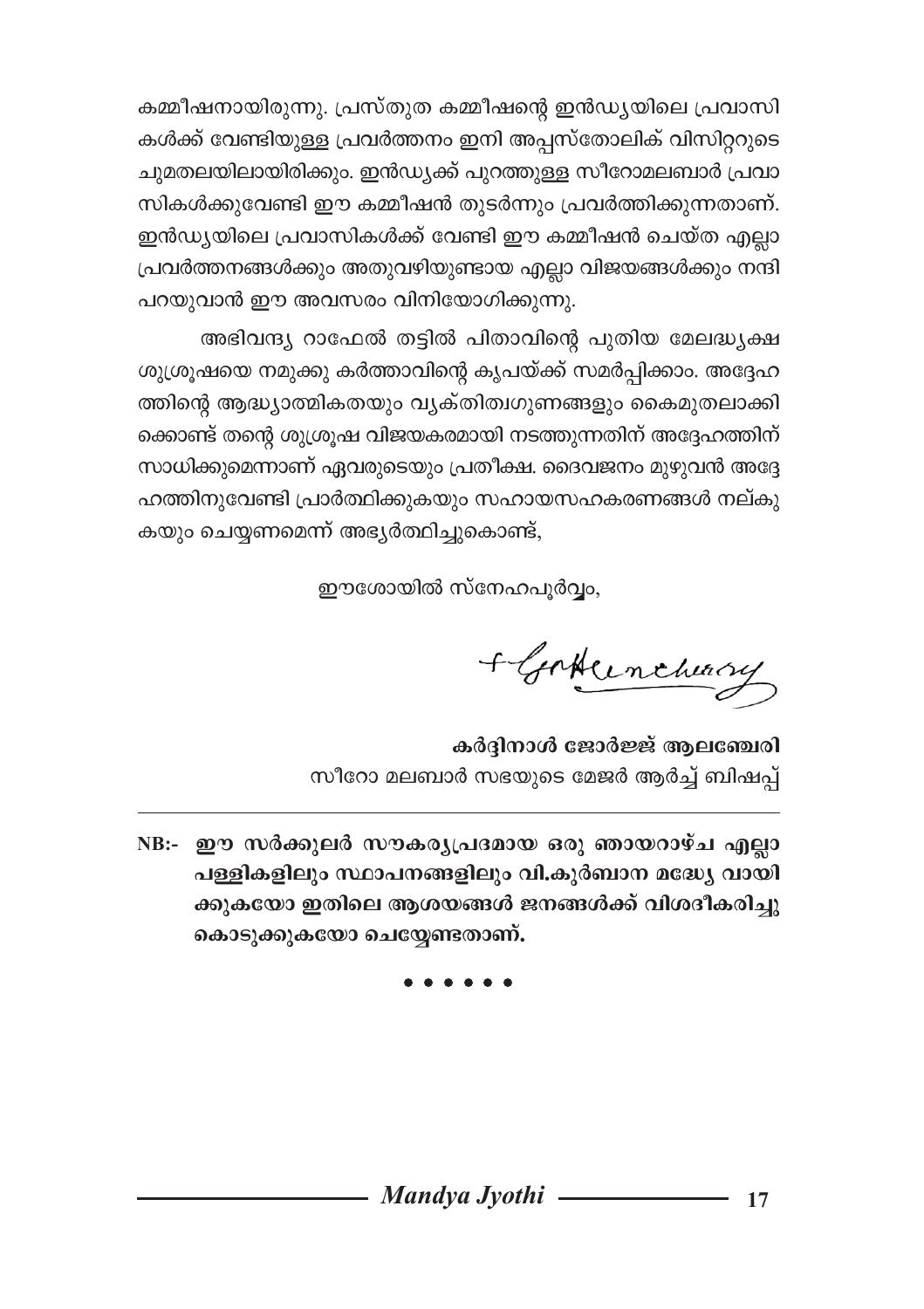# ഹ്മപ്പാർക്കി ഓഫ് സെൻ് തോമസ് ദി അപ്പോസൽ, മെൽബൺ പ്രഥമ മെത്രാൻ മാർ ബോസ്കോ പുത്തൂർ വിജ്ഞാപനം

Prot No 442/2014

സീറോ മലബാർസഭയുടെ മേജർ ആർച്ച്ബിഷപ്പ് ജോർജ്ജ് ആലഞ്ചേരി മെത്രാപ്പോലീത്ത തന്റെ സഹശുശ്രൂഷകരായ മെത്രാപ്പോലീത്തമാർക്കും മെത്രാൻമാർക്കും വൈദികർക്കും സമർപ്പിതർക്കും തന്റെ അജപാലന ശുശ്രൂഷയ്ക്ക് ഏല്പിക്കപ്പെട്ടിരിക്കുന്ന എല്ലാ ദൈവജനത്തിനും എഴുതുന്നത്. കർത്താവിന്റെ കൃപ നിങ്ങളേവരോടും കൂടെ ഉണ്ടായിരിക്കട്ടെ.

മിശിഹായിൽ പ്രിയ സഹോദരീ സഹോദരന്മാരേ,

ആസ്ത്രേലിയായിലെ സീറോമലബാർ വിശ്വാസികൾക്കായി പരിശുദ്ധ സിംഹാസനം 2014 ജനുവരി 11 -ാം തീയതി ഒരു രൂപത സ്ഥാപിച്ചതായി അറിഞ്ഞിരിക്കുമല്ലോ. മെൽബൺ നഗരത്തിലാണ് പുതിയ രൂപതയുടെ ആസ്ഥാനം. നമ്മുടെ സഭയുടെ കൂരിയ മെത്രാ നായിരുന്ന ബോസ്കോ പുത്തൂർ പിതാവിനെയാണ് പുതിയ രൂപത യുടെ മെത്രാനായി നിയമിച്ചിരിക്കുന്നത്. മാർച്ച് 25ന് അഭിവന്ദ്യ പിതാവ് പുതിയ ശുശ്രൂഷ ഏറ്റെടുക്കുകയാണ്.

45000 - ത്തോളം സീറോമലബാർ വിശ്വാസികളാണ് ആസ്ത്രേ ലിയായിലുള്ളത്. സിഡ്നി, മെൽബൺ, കാൻബറ, പെർത്ത്, അഡ്ലെ യ്ഡ്, ബ്രിസ്ബെയ്ൻ, ഡാർവിൻ, പറമട്ട, വോളോംഗോങ്ങ്, എന്നീ നഗര ങ്ങളിലാണ് സീറോമലബാർ വിശ്വാസികൾ കൂടുതലായുള്ളത്. അവർ ഓരോ സ്ഥലത്തും കൂട്ടായ്മകളായി രൂപപ്പെട്ടിട്ടുണ്ട്. അവരുടെ ഇടയിൽ അഭിപ്രായ ഭിന്നതകൾ അധികമില്ല എന്നത് പ്രത്യേകം പ്രസ്താവ്യ മാണ്. ആസ്ത്രേലിയൻ ബിഷപ്പ് കോൺഫ്രൻസ് പൗരസ്ത്യ സഭ കൾക്ക് സാർവ്വത്രിക സഭയിലുള്ള സ്ഥാനം നന്നായി മനസ്സിലാക്കു ന്നുണ്ട്. അതിനാൽ സീറോമലബാർ സഭയുടെ മെൽബൺ രൂപത സ്ഥാപിക്കാൻ എല്ലാവിധ ഒത്താശകളും ബിഷപ്പ് കോൺഫ്രൻസ് ചെയ്ത് തന്നിരുന്നു. ഉക്രേനിയൻ, കാൽഡിയൻ, മാരണേറ്റ്, മെല്ക്കൈറ്റ്, എന്നീ പൗരസ്ത്യ സഭകൾക്കും ആസ്ത്രേലിയായിൽ രൂപതകളുണ്ട്.

> - Mandya Jyothi — 18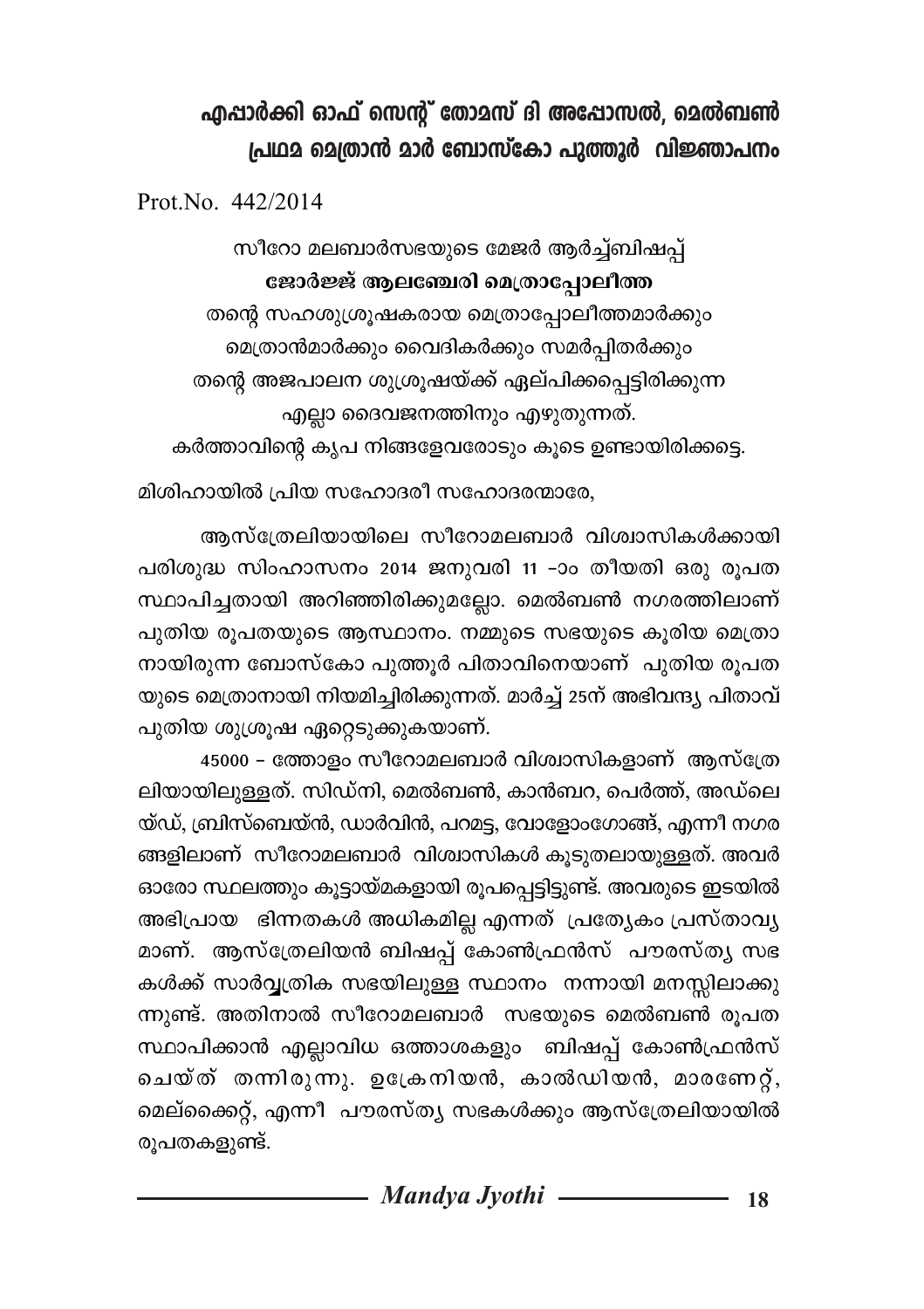ആസ്ത്രേലിയായിലെ സീറോമലബാർ രൂപതയുടെ മെത്രാൻ എന്ന നിയമനത്തോടൊപ്പം ന്യൂസിലന്റിലെ സീറോമലബാർ വിശ്വാ സികൾക്കായുള്ള അപ്പസ്തോലിക് വിസിറ്ററായുള്ള ഉത്തരവാദിത്വവും ബോസ്ക്കോ പിതാവിന് ലഭിച്ചിട്ടുണ്ട്.

നാലുവർഷം സഭാകാര്യാലയത്തിൽ കൂരിയ മെത്രാനായും സിനഡ് സെക്രട്ടറിയായും സേവനം ചെയ്ത ശേഷമാണ് ബോസ്ക്കോ പിതാവ് ആസ്ത്രേലിയായിലേയ്ക്ക് പോകുന്നത്. ഈ നിലകളിൽ സേവനം ചെയ്ത് നേടിയ പ്രാഗല്ഭ്യവും സൗഹൃദബന്ധങ്ങളും തനിക്ക് സ്വന്തമായ ആദ്ധ്യാത്മികതയും പുതിയ ശുശ്രൂഷയിൽ പിതാവിന് കൈമുതലായിരിക്കുമെന്നതിൽ സംശയമില്ല. പിതാവിന്റെ ശുശ്രൂ ഷയ്ക്കും മെൽബൺ രൂപതയ്ക്കും സഭാമക്കൾ സർവ്വവിധ പിന്തു ണയും പ്രാർത്ഥനാസഹായവും നൽകണമെന്ന് സ്നേഹപൂർവ്വം അഭ്യർത്ഥിക്കുന്നു. പുതിയ രൂപതയ്ക്കും രൂപതാധ്യക്ഷനും എല്ലാവിധ ദൈവാനുഗ്രഹങ്ങളും പ്രാർത്ഥിച്ചുകൊണ്ട്,

ഈശോയിൽ സ്നേഹപൂർവം.

+ Gotterncherry

കർദ്ദിനാൾ ജോർജ്ജ് ആലഞ്ചേരി മേജർ ആർച്ച് ബിഷപ്പ്, സീറോ മലബാർ സഭ

NB:- ഈ സർക്കുലർ സൗകര്യപ്രദമായ ഒരു ഞായറാഴ്ച എല്ലാ പള്ളികളിലും സ്ഥാപനങ്ങളിലും വി.കുർബാന മദ്ധ്യേ വായി ക്കുകയോ ഇതിലെ ആശയങ്ങൾ ജനങ്ങൾക്ക് വിശദീകരിച്ചു കൊടുക്കുകയോ ചെയ്യേണ്ടതാണ്.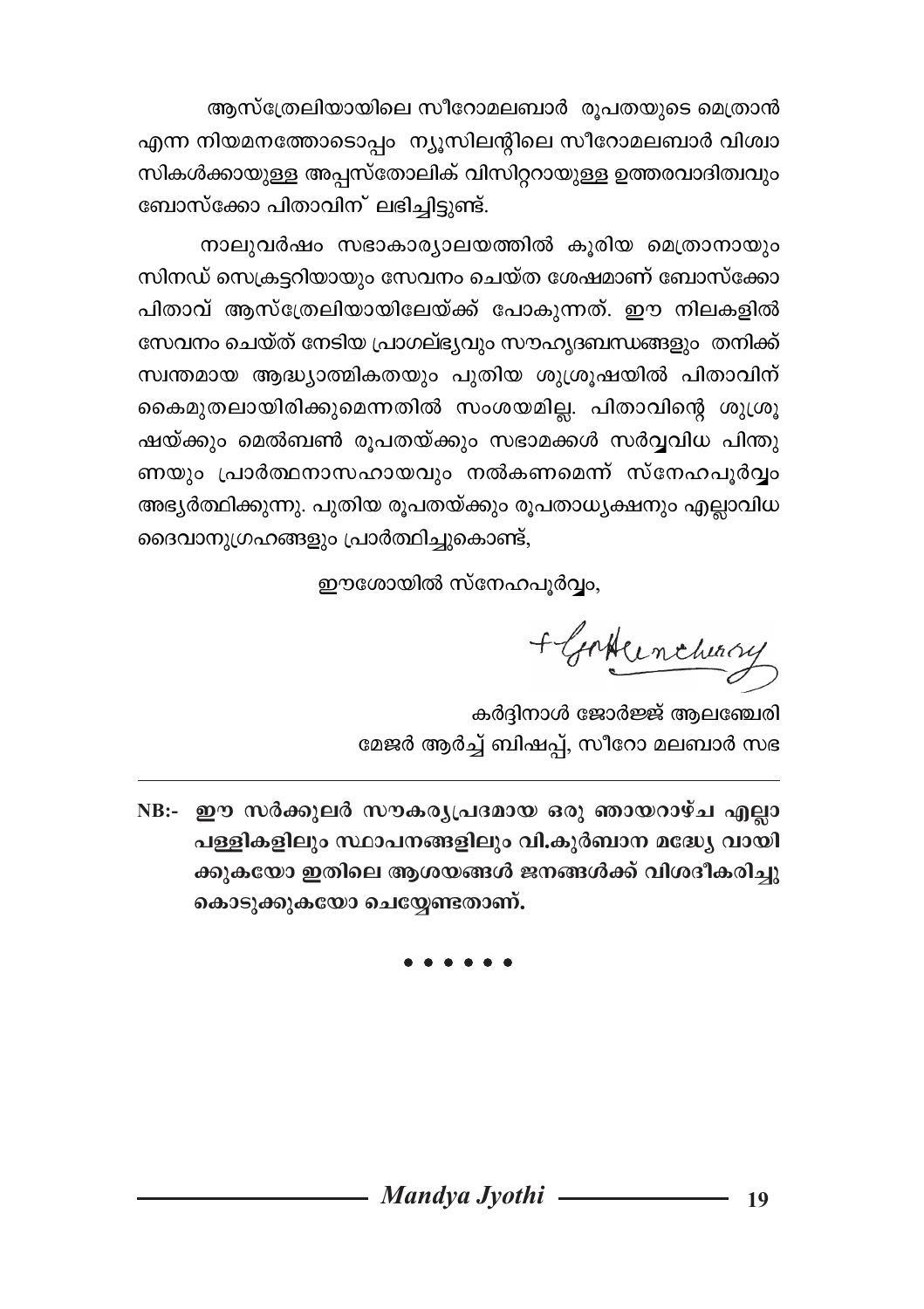# Prot. No. 692/2014 **av***b*s2**ed**

സീറോ മലബാർസഭയുടെ മേജർ ആർച്ച്ബിഷപ്പ് tജാർജ്ജ് ആലഞ്ചേരി മെത്രാപ്പോലീത്ത തന്റെ സഹശുശ്രൂഷകരായ മെത്രാപ്പോലീത്തമാർക്കും മെത്രാൻമാർക്കും വൈദികർക്കും സമർപ്പിതർക്കും തന്റെ അജപാലന ശുശ്രൂഷയ്ക്ക് ഏല്പിക്കപ്പെട്ടിരിക്കുന്ന എല്ലാ ദൈവജനത്തിനും എഴുതുന്നത്.

കർത്താവിന്റെ കൃപ നിങ്ങളേവരോടും കൂടെ ഉണ്ടായിരിക്കട്ട! മിശിഹായിൽ പ്രിയ സഹോദരീസഹോദരന്മാരേ,

സീറോ മലബാർ സഭയുടെ 22–ാം സിനഡിന്റെ പ്രഥമ സെഷൻ ഇക്കഴിഞ്ഞ ജനുവരി 7 മുതൽ 11 വരെ തീയതികളിൽ കാക്കനാട് മൗണ്ട് സെന്റ് തോമസിൽ വച്ചു നടന്ന വിവരം വളരെ സന്തോഷപൂർവ്വം നിങ്ങളെ ഞാൻ അറിയിക്കുന്നു. 46 പിതാക്കന്മാർ സിനഡിൽ സംബന്ധിച്ചു. പതിവുപോലെ ആദ്യദിവസം ഉച്ചവരെയുള്ള സമയം പിതാക്കന്മാർ പ്രാർത്ഥിച്ചും ധ്യാനിച്ചും വിശുദ്ധ കുർബാന അർപ്പിച്ചും ആത്മീയമായി ഒരുങ്ങിയാണ് സിനഡിന്റെ പ്രത്യേകമായ പ്രവർത്തനങ്ങളിലേക്ക് പ്രവേശിച്ചത്.

കഴിഞ്ഞ സിനഡിനുശേഷം മെത്രാൻപട്ടം സ്വീകരിച്ച മാർ ജോസഫ് കൊല്ലംപറമ്പിൽ CMI, മാർ ജോസ് പുത്തൻവീട്ടിൽ എന്നീ .<br>ഒമැതാന്മാരും റിട്ടയർ ചെയ്ത മെത്രാന്മാരും ഉൾപ്പെടെ 51 പിതാക്കന്മാരാണ് ഇപ്പോൾ സീറോ മലബാർ സഭയിലുള്ളത്. ജഗദൽപൂർ രൂപതയുടെ മുൻമെത്രാൻ മാർ സൈമൺ സ്റ്റോക്ക് പാലത്ര CMIയും എറണാകുളം-അങ്കമാലി അതിരൂപതയുടെ മുൻ സഹായമെത്രാൻ മാർ തോമസ് ചകൃത്തും പൗരോഹിത്യ സു<mark>വ</mark>ർണ്ണ ജൂബിലി വർഷത്തിലേയ്ക്ക് പ്രവേശിച്ചിരിക്കുകയാണ്. അവർ സഭയ്ക്ക് ചെയ്തി<u>ടുള്ള</u> വലിയ സേവനങ്ങൾ നമുക്കു നന്ദിപൂർവൃം അനുസ്മരിക്കുകയും അവർക്കുവേണ്ടി പ്രാർത്ഥിക്കുകയും ചെയ്യാം. <sub>[</sub>പവാസികളായ സീറോമലബാർ വിശ്വാസികൾക്കുവേണ്ടി കേരളത്തിന് പുറത്ത് രൂപീകൃതമായ പ്രഥമ രൂപതയാണ് കല്യാൺ. അതിന്റെ രജത ജൂബിലിയാഘോഷം ഇക്കഴിഞ്ഞ നവംബർ മാസത്തിൽ വളരെ ഭംഗിയായി നടക്കുകയുണ്ടായി. ഏതാനും രൂപതകളിൽ ഞാൻ സന്ദർശനം നടത്തി. ഫരീദാബാദ് രൂപതയിൽ രൂപതാ കേന്ദ്രത്തിനും

*Mandya Jyothi* 20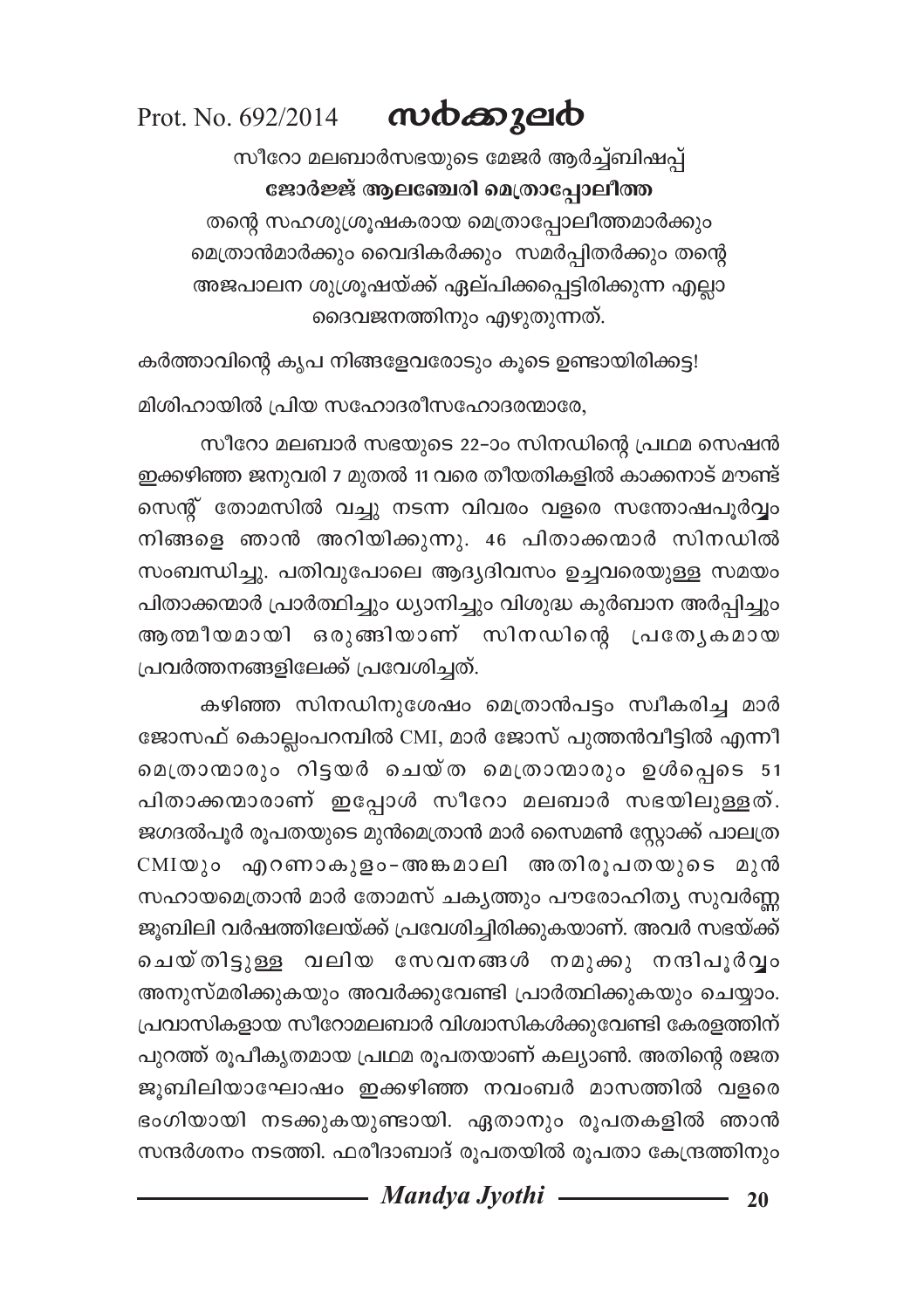മെത്രാസനഭവനത്തിനും ആവശ്യമായ സജ്ജീകരണങ്ങൾ ലഭ്യമാക്കാൻ രൂപതാദ്ധ്യക്ഷനായ ഭരണികുളങ്ങര പിതാവിന് കഴിഞ്ഞു എന്നത് അഭിനന്ദനീയമായ കാര്യമാണ്.

പൗരസ്തൃർക്കുവേണ്ടിയുള്ള വത്തിക്കാൻ കാര്യാലയത്തിന്റെ പൂർണ്ണസമ്മേളനത്തിൽ ഞാൻ സംബന്ധിച്ചു. തദവസരത്തിൽ പ്രവാസികളായ നമ്മുടെ സഭാമക്കളുടെ, പ്രത്യേകിച്ച് ഗൾഫ് രാജ്യങ്ങളി ലായിരിക്കുന്നവരുടെ, അജപാലനശുശ്രൂഷ ഫലപ്രദമായി നിർവ്വഹിക്കുന്നതിന് കാനോനിക സംവിധാനങ്ങൾ ഉണ്ടാകേണ്ടതിന്റെ .<br>അടിയന്തിരാവശ്യം പരിശുദ്ധ പിതാവിന്റെ ശ്രദ്ധയിൽ പെടുത്തുക യുണ്ടായി. പരിശുദ്ധ പിതാവ് ഇക്കാര്യം ഗൗരവപൂർവ്വം കണക്കിലെടു ക്കുമെന്ന് നമുക്ക് പ്രതീക്ഷിക്കാം.

പശ്ചിമഘട്ട പരിഃസ്ഥിതി സംരക്ഷണം സംബന്ധിച്ച ഗാഡ്ഗിൽ-കസ്തൂരിരംഗൻ റിപ്പോർട്ടിലെ കാർഷികവിരുദ്ധ <mark>വ്യവസ്ഥ</mark>കൾ ഉളവാക്കുന്ന വിനകളെക്കുറിച്ചും അവയ്ക്ക് പരിഹാരം ഉണ്ടാകേണ്ടതിന്റെ ആവശ്യകതയെക്കുറിച്ചും രാഷ്ട്രീയധികാരികളെ കണ്ട് ചർച്ചചെയ്തു. നമ്മുടെ പിതാക്കന്മാർ വ്യക്തിപരമായും കൂട്ടായും നടത്തിയ പ്രതിഷേധനടപടികളും കർഷക ജനതയ്ക്ക് നൽകുന്ന ശക്തമായ പിന്തുണയും അവസരോചിതവും പ്രോത്സാഹജനക വുമാണ്.

തക്കല രൂപതയിലെ മൂന്ന് വൈദികർ അടുത്ത കാലത്ത് ആകസ്മികമായി മരണമടഞ്ഞതും, സാഗർ രൂപതയിലെ ഒരു യുവവൈദികൻ റോഡപകടത്തിൽ മരിച്ചതും ഈ രൂപതകളെയും നമ്മെ എല്ലാവരെയും ഏറെ ദുഃഖിപ്പിക്കുന്ന സംഭവങ്ങളാണ്. ഈ രൂപതകളെയും വൈദികരെയും നമുക്ക് പ്രാർത്ഥനയിൽ സ്മരിക്കാം. കോഴിക്കോട്ടെ ചിറയ്ക്കൽ മിഷനിൽ ദീർഘകാലം സേവനമനുഷ്ടിച്ച് ധാരാളം ജീവകാരുണൃപ്രവർത്തനങ്ങൾ ചെയ്ത വലിയൊരു മിഷനറിയും വയോവൃദ്ധനുമായ ഇറ്റലിക്കാരൻ സുക്കോളച്ചൻ ഈയിടെ മരണമടഞ്ഞ വാർത്ത നിങ്ങളറിഞ്ഞു കാണുമല്ലോ. അദ്ദേഹത്തിനു വേണ്ടിയും നമുക്ക് പ്രാർത്ഥിക്കാം.

#### ധ്യാനകേന്ദ്രങ്ങൾ

അജപാലനപരവും ആനുകാലികവുമായ വിവിധ വിഷയങ്ങൾ സിനഡ് പരിഗണിക്കുകയുണ്ടായി. അവയെ സംബന്ധിച്ച<mark>്</mark> ഏകദേശരൂപം എല്ലാവരെയും അറിയിക്കാൻ ആഗ്രഹിക്കുന്നു. സീറോ മലബാർ സഭയിലെ ധ്യാനകേന്ദ്രങ്ങൾ ചെയ്തുകൊണ്ടിരിക്കുന്ന

> $-$  Mandya Jyothi  $21$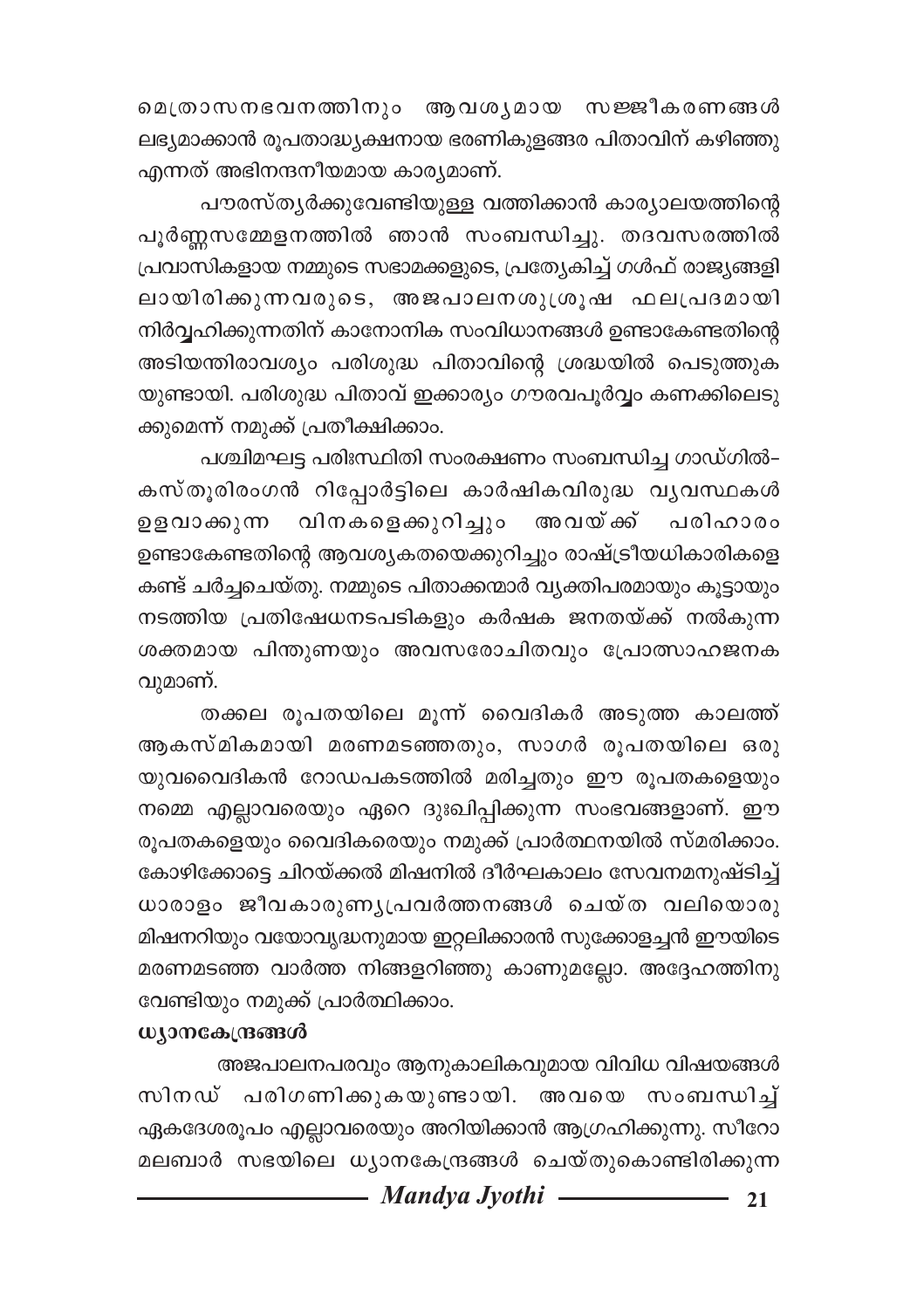സേവനങ്ങൾ സിനഡ് വിലയിരുത്തി. അവ വഴി ഉണ്ടാകുന്ന ജീവിതനവീകരണം തുടങ്ങിയവ നല്ല കാര്യങ്ങളാണ്. എന്നാൽ സഭയുടെ പ്രബോധനങ്ങൾക്കനുസരിച്ച് കാരൃങ്ങളെല്ലാം ക്രമീകരിക്കപ്പെടണം. അന്ധവിശ്വാസങ്ങൾ പ്രോത്സാഹിപ്പിക്കാ നിടയാകരുത്. ശബ്ദമലിനീകരണം, രോഗശാന്തി ശുശ്രൂഷയ്ക്ക് നൽകുന്ന അമിത പ്രാധാന്യം തുടങ്ങിയവ നിയന്ത്രിക്കേണ്ടതാണ്. ഇടവകകേന്ദ്രീകൃതമായ വിശ്വാസജീവിതത്തിനും അജപാലന ശുശ്രൂഷയ്ക്കും കോട്ടം വരാനിടയാകരുത്; മറിച്ച്, ആളുകൾക്ക്, അതിന്റെ പ്രാധാന്യം വ്യക്തമാക്കിക്കൊടുക്കാൻ ധ്യാനകേന്ദ്രങ്ങൾ ശ്രദ്ധിക്കണം. ധൃാനകേന്ദ്രങ്ങൾ അവയുടെ സഭാത്മകവു<mark>ം</mark> ആരാധനക്രമപരവുമായ തനിമ സംരക്ഷിക്കേണ്ടതുണ്ട്. സന്യാസ സമൂഹങ്ങൾ നടത്തുന്ന ധ്യാനകേന്ദ്രങ്ങളെയും സഭയോടുള്ള ബന്ധങ്ങളിൽ വളർത്തണം. ധ്യാനകേന്ദ്രങ്ങളിലെ വൈദികർ തങ്ങളുടെ സ്വന്തം റീത്തിലാണ് വിശുദ്ധ കുർബാന അർപ്പിക്കേണ്ടത്. മറ്റൊരു റീത്തിൽ അർപ്പിക്കുന്നതിന് നിയമാനുസൃത അനുവാദം ആവശ്യമാണ്. പ്രവാസികേന്ദ്രങ്ങളിൽ ധ്യാനിപ്പിക്കാൻ പോകുന്നതിനും അവിടുത്തെ ബന്ധപ്പെട്ട അധികാരികളിൽനിന്ന് അനുവാദം വാങ്ങിച്ചിരിക്കണം. ഇക്കാര്യങ്ങൾ സംബന്ധിച്ചുള്ള വ്യക്തമായ മാർഗ്ഗനിർദ്ദേശങ്ങൾ സിനഡ് നൽകുന്നതാണ്.

സിനഡിന്റെ ദൈവശാസ്ത്ര കമ്മീഷന്റെ ആഭിമുഖ്യത്തിൽ ഒരു ദൈവശാസ്ത്രസമിതിക്ക് രൂപം കൊടുത്തിരിക്കുന്ന കാര്യവും അറിയിക്കുന്നു. വിശ്വാസപരവും, ധാർമ്മികവുമായ കാര്യങ്ങളിൽ ആധികാരികമായ പ്രബോധനങ്ങളും മാർഗ്ഗനിർദ്ദേശങ്ങളും ആവശ്യാനുസരണം നൽകുന്നതിന് ഈ സമിതി ശ്രദ്ധിക്കുന്നതാണ്.

#### പ്രത്യേക നിയമങ്ങൾ

സീറോ മലബാർ സഭയുടെ പ്രത്യേക നിയമങ്ങൾ ഔദ്യോഗികമായി അംഗീകരിച്ച് പ്രസിദ്ധീകരിച്ചിരിക്കുന്ന വിവരവും സന്തോഷപൂർ<mark>വ</mark>്വം അറിയിക്കുന്നു. നമ്മുടെ സഭയിൽ സിനഡ് പ്രവർത്തനം ആരംഭിച്ചതുമുതൽ കാലാകാലങ്ങളിൽ സിനഡ് ചർച്ചചെയ്ത് പാസാക്കിയിട്ടുള്ള നിയമങ്ങളെല്ലാം സമാഹരിച്ച് പ്രസിദ്ധീകരിച്ചിരിക്കയാണിപ്പോൾ. ഇതിന്റെ പിന്നിൽ അനേകരുടെ കഠിനമായ പ്രയത്നങ്ങളുണ്ട്. അവരെയെല്ലാം ഈയവസരത്തിൽ നന്ദിപൂർവ്വം അനുസ്മരിക്കുന്നു.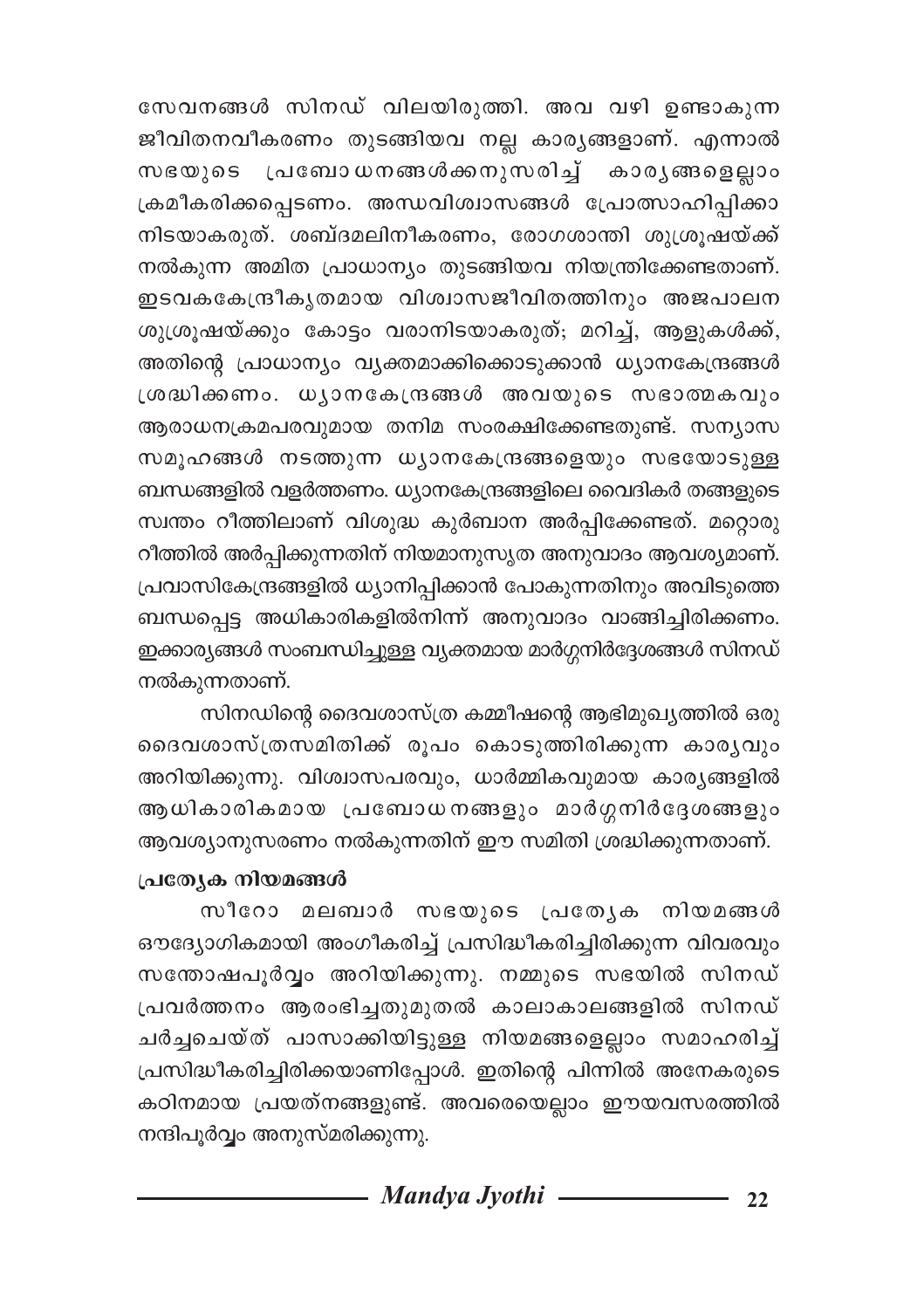#### മാർ അപ്രേം തിയോളജിക്കൽ സെമിനാരി, സത്ന

ഉത്തരേന്ത്യയിലെ സത്നാ മിഷൻ രൂപതയിൽ സ്ഥാപിതമായിരി .<br>ക്കുന്ന മാർ അപ്രേം തിയോളജിക്കൽ സെമിനാരിയെ സിനഡിന്റെ നിയന്ത്രണത്തിൽ പ്രവർത്തിക്കുന്ന മിഷൻ സെമിനാരിയായി ഇപ്പോൾ അംഗീകരിച്ചിരിക്കുകയാണ്. അതിന്റെ ഔദ്യോഗികമായ പ്രഖ്യപനം 2014 മാർച്ച് 29-ാം തീയതി നടത്തുകയുണ്ടായി. ഈ സെമിനാരിയുടെ ആരംഭത്തിനും വളർച്ചയ്ക്കും നേതൃത്വം കൊടുത്ത അഭിവന്ദ്യ അബ്രഹാം മറ്റം പിതാവിനെയും സത്നാ രൂപതയുടെ ഇപ്പോഴത്തെ മെത്രാൻ അഭിവന്ദ്യ മാത്യു വാണിയക്കിഴക്കേൽ പിതാവിനെയു<mark>ം</mark> ഈയവസരത്തിൽ ഹാർദ്ദവമായി അനുമോദിക്കുകയും അവരോടുള്ള നന്ദി രേഖപ്പെടുത്തുകയയും ചെയ്യുന്നു.

# വൈദികാർത്ഥികളുടെ പരിശീലനവും വൈദികരുടെ തുടർപരിശീലനവും

വൈദികാർത്ഥികളുടെ പരിശീലനത്തിന്റെ, പ്രത്യേകിച്ച് ആദ്ധ്യാത്മിക പരിശീലനത്തിന്റെ വിവിധവശങ്ങൾ സിനഡ് വിശദമായ ചർച്ചയ്ക്ക് വിധേയമാക്കി. ഈ വിഷയത്തിന്റെ പ്രാധാനൃവും സ്വഭാവവും കണക്കിലെടുത്ത് കൂടുതൽ വ്യാപകമായും വിവിധ സഭാസമിതികളിലും ചർച്ചചെയ്ത് ലഭിക്കുന്ന നിർദ്ദേശങ്ങളുടെ വെളിച്ചത്തിൽ ഉചിതമായ നടപടികൾ സിനഡ് സ്വീകരിക്കുന്നതാണ്. പരിശീലനത്തിനാവശ്യമായ സാമ്പത്തികം സമാഹരിക്കുന്നതിന് സഭാസമൂഹത്തിന്റെ മുഴുവൻ സഹകരണം ആവശ്യമായിരിക്കുന്നു. നമ്മുടെ സഭയുടെ പാരമ്പര്യവും അതുതന്നെയാണല്ലോ. വൈദികരുടെ തുടർ പരിശീലനത്തിന്റെ ആവശ്യകതയും പ്രാധാന്യവും മനസ്സിലാക്കി അത് കൂടുതൽ പ്രായോഗികവും കാര്യക്ഷമാവുമാകേണ്ടതുണ്ട്. സഭാകാരൃാലയമായ മൗണ്ട് സെന്റ് തോമസിൽ നടക്കുന്ന നവവൈദികരുടെയും ജൂബിലേറിയന്മാരായ വൈദികരുടെയ<mark>ു</mark>ം സമ്മേളനം സഭയിൽ വൈദികകൂട്ടായ്മ വളർത്താൻ സഹായക മാണെന്ന് ഞാൻ കരുതുന്നു. 2015 ൽ നടക്കാൻ പോകുന്ന സീറോ മലബാർ മേജർ ആർക്കി എപ്പിസ്കോപ്പൽ അസംബ്ലിയെ സ<mark>ംബന്ധിച്ചും</mark> സിനഡ് ചർച്ച നടത്തി. അസംബ്ലിയുടെ വിഷയം, തയ്യാറെടുപ്പ്<mark>,</mark> നടത്തിപ്പ്, പങ്കാളിത്തം തുടങ്ങിയ കാര്യങ്ങളെക്കുറിച്ച് കൂടുതൽ .<br>വ്യക്തത ഉണ്ടാകേണ്ടതുണ്ട്. സീറോ മലബാർ സഭ മേജർ ആർക്കി എപ്പിസ്കോപ്പൽ പദവിയിലേക്കുയർത്തപ്പെട്ടിട്ട് 25 വർഷം പൂർത്തിയാകാൻ പോകുന്ന സാഹചര്യത്തിൽ അതിന്റെ ആചരണ ത്തിന് സമുചിതമായി ഒരുങ്ങുന്നതിനുള്ള അവസരമായിരിക്കു<mark>ം</mark>

- Mandya Jyothi -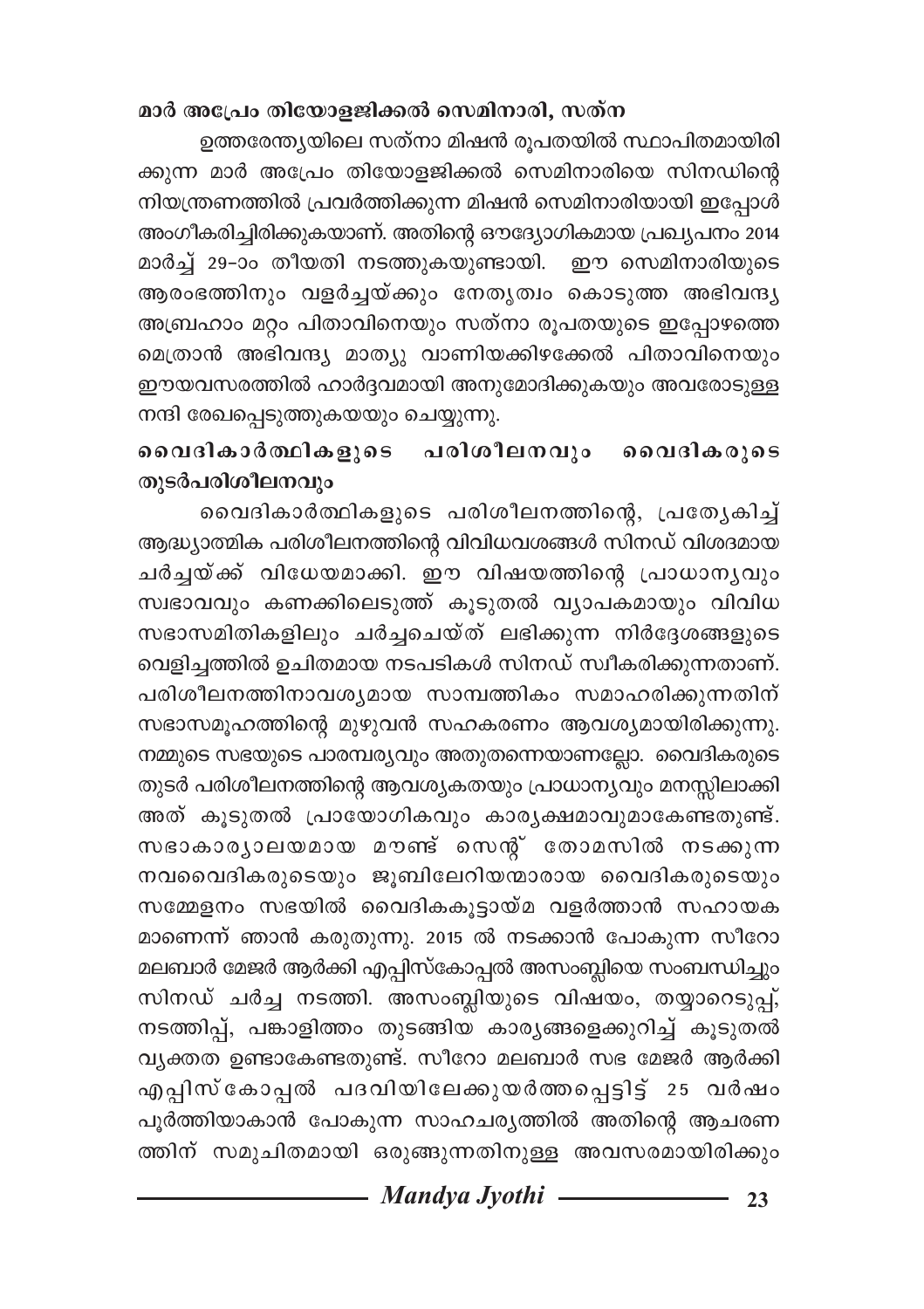അസംബ്ലി. ഒരു സ്വയാധികാരസഭയായി വളർന്നുകൊണ്ടിരിക്കുന്ന നമ്മുടെ സഭയുടെ തനിമയെയും ദൗത്യത്തെയും സംബന്ധിച്ചുള്ള ആഴമായ പരിചിന്തനത്തിനും സഭ നേരിടുന്ന ആനുകാലിക പ്രശ്നങ്ങൾക്ക് പരിഹാരം കണ്ടെത്തുന്നതിനു<mark>ം</mark> അസംബ്ലി സഹായകമാകടെ.

#### യുവജനപ്രേക്ഷിതത്വം

സീറോ മലബാർ സഭയിലെ യുവജനപ്രേക്ഷിതത്വം കൂടുതൽ കാരൃക്ഷമതയോടെ നിർവ്വഹിക്കുന്നതിനെക്കുറിച്ചുള്ള ചർച്ചയും സിനഡിൽ നടന്നു. നിലവിലുള്ള വിവിധ യുവജനസംഘടനാ പ്രവർത്തനങ്ങളെ വിവിധ തലങ്ങളിൽ ഏകോപിപ്പിക്കുകയും പ്രോത്സാ ഹിപ്പിക്കുകയും ചെയ്യുന്ന ഒരു സംവിധാനം രൂപപ്പെടുത്തേണ്ടതുണ്ട് ജീസസ് യൂത്തിന്റെ പ്രവർത്തനങ്ങളും സിനഡ് ചർച്ചചെയ്യുകയു ണ്ടായി. സഭയോട് ചേർന്ന് പ്രവർത്തിക്കുന്ന നേതൃത്വത്തിന്റെ കീഴിൽ കൂടുതൽ കാര്യങ്ങൾ ചെയ്യാൻ ഈ പ്രസ്ഥാനത്തിലൂടെ സാധിക്കും. ഇവ സംബന്ധിച്ച് വൃക്തമായ മാർഗ്ഗനിർദ്ദേശങ്ങൾ പിന്ന<mark>ീ</mark>ട് നൽകുന്നതാണ്. 2014 ആഗസ്റ്റ് 10 മുതൽ 17 വരെ തീയതികളിൽ ദക്ഷിണ കൊറിയയിൽ വച്ച് ഏഷ്യൻ യുവജനസംഗമം നടക്കുന്ന കാര്യവും ശ്രദ്ധയിൽപ്പെടുത്തുന്നു.

#### കുടുംബകൂട്ടായ്മ

അജപാലന ശുശ്രൂഷയിൽ കുടുംബകൂട്ടായ്മകളുടെ പ്രാധാനൃവും പ്രയോജനവും കണക്കിലെടുത്ത് അവയുടെ പ്രവർത്തനങ്ങൾക്ക് കൂടുതൽ ഉത്തേജനം നൽകുന്നതിനു സഹായകമായ ചില മാർഗ്ഗനിർദ്ദേശങ്ങൾ ബന്ധപ്പെട്ട കമ്മീഷന്റെ നേതൃത്വത്തിൽ തയ്യാറാക്കി പിന്നീട് പ്രസിദ്ധപ്പെടുത്തുന്നതാണ്.

#### കുടുംബത്തിനും അല്മായർക്കും വേണ്ടിയുള്ള കമ്മീഷൻ

കുടുംബ പ്രേക്ഷിതത്വത്തിനുവേണ്ടിയുള്ള ഫാമിലി കമ്മീഷനും അല്മായ കമ്മീഷനും ഇനിമുതൽ ഏക കമ്മീഷന്റെ കീഴിലായിരിക്കും പ്രവർത്തിക്കുന്നത്. കുടുംബത്തിനും അല്മായർക്കുംവേണ്ടിയുള്ള കമ്മീഷൻ (Commision For Family And Laity) എന്നായിരിക്കും അതറിയപ്പെടുന്നത്.

## ഫരീദാബാദ് രൂപതയും മിഷൻ പ്രവർത്തനങ്ങളും

അതിവിസ്തൃതമായ ഫരീദാബാദ് രൂപതയിൽ വിപുലമായ മിഷൻ പ്രവർത്തനങ്ങൾക്ക് സാധ്യതയുണ്ട്. ഇക്കാര്യത്തിൽ രൂപത നേരിടുന്ന മുഖ്യപ്രശ്നം മിഷനറിമാരുടെ അഭാവമാണ്. സന്യസ്തരും അല്ലാത്തവരുമായ വൈദികരും മറ്റ് സമർപ്പിതരും താത്പര്യപൂർവ്വം മുന്നോട്ട് വരേണ്ടിയിരിക്കുന്നു.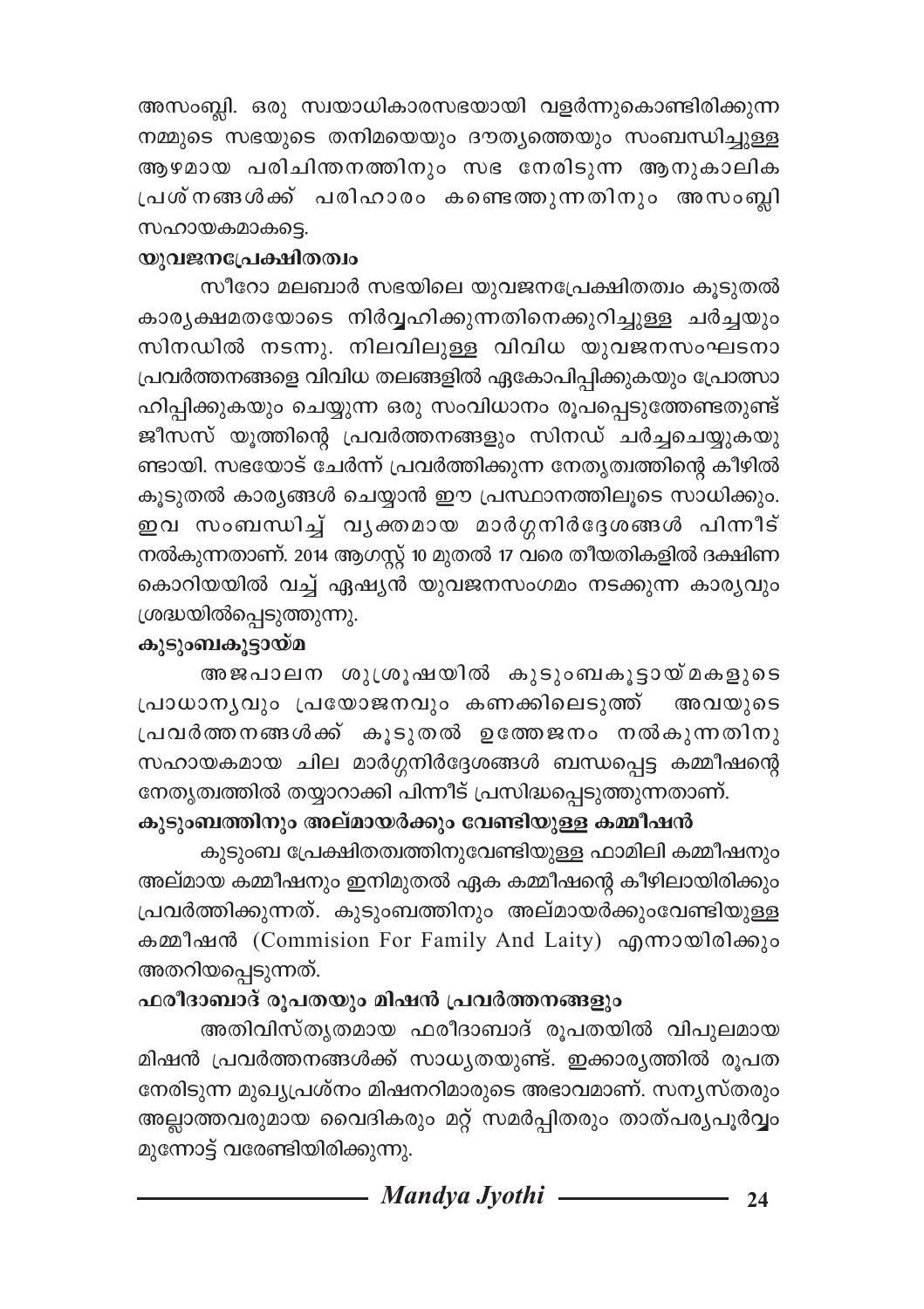പ്രവാസികളായ സീറോ മലബാർ സഭാമക്കൾ പ്രവേശക കൂദാശകൾ, വിവാഹം മുതലായ കൂദാശകൾ മാതൃരൂപതകളിൽനിന്ന് സ്വീകരിക്കുന്നതിന് സമീപിക്കുമ്പോൾ ബന്ധപ്പെട്ട അധികാരികൾ താഴെപ്പറയുന്ന കാര്യങ്ങൾ ശ്രദ്ധിക്കണമെന്നഭ്യർത്ഥിക്കുന്നു. സീറോ മലബാർ രൂപതകളോ പാസ്റ്ററൽ കോ-ഓർഡിനേറ്റർമാരോ ഉള്ള സ്ഥലങ്ങളിൽ നിന്നുള്ളവരാണെങ്കിൽ അവിടെയുള്ള സീറോ മലബാർ ഇടവകവികാരിമാരിൽ നിന്നോ ചാപ്ലയിന്മാരിൽനിന്നോ ഉള്ള സർട്ടിഫിക്കറ്റുകൾ ഹാജരാക്കേണ്ടതാണ്.

# മെൽബൺ രൂപതയു<mark>ം ഇ</mark>ന്ത്യയിലെ അപ്പസ്റ്റോലിക്ക് വിസിറ്ററും

ഇന്ത്യയിലും വിവിധ രാജ്യങ്ങളിലുമായി ചിതറിക്കഴിയുന്ന പ്രവാസികളായ സീറോ മലബാർ സഭാമക്കൾക്ക് ഉചിതമായ അജപാലനശുശ്രൂഷ ലഭൃമാക്കുക എന്നത് സിനഡ് വളരെ ഗൗരവത്തോടെ പരിഗണിച്ചുകൊണ്ടിരിക്കുന്ന വിഷയമാണ്. പരിമിതികൾക്കുള്ളിൽ നിന്നുകൊണ്ട് സാധ്യമായവയൊക്കെ ചെയ്യുവാൻ സിനഡ് ശ്രമിക്കുന്നുണ്ട്. ഈ പരിശ്രമങ്ങളുടെ വലിയൊരു നേട്ടമാണ് ആസ്ട്രേലിയായിൽ നമുക്കൊരു സീറോ മലബാർ രൂപത അനുവദിച്ചുകിട്ടി എന്നത്. സെന്റ് തോമസ് മെൽബൺ എന്ന പുതിയ രൂപതയുടെ പ്രഥമ മെത്രാനായി അഭിവന്ദ്യ ബോസ്കോ പുത്തൂർ പിതാവ് നിയമിക്കപ്പെടുകയും ചെയ്തിരിക്കുന്നു. അദ്ദേ<mark>ഹം</mark> അപ്പസ്റ്റോലിക്ക് വിസിറ്ററുമായിരിക്കും. ന്യൂസിലണ്ടിലെ അരലക്ഷത്തോളം സീറോ മലബാർ വിശ്വാസികളുള്ള പുതിയ രൂപതയ്ക്കും രൂപതാദ്ധ്യക്ഷനുംവേണ്ടി നമുക്ക് പ്രാർത്ഥിക്കാം. ഇത് അനുവദിച്ചുതന്ന പരിശുദ്ധ സിംഹാസനത്തോടും ആസ്ട്രേലിയൻ മെത്രാൻ സമിതിയോടും നമുക്ക് നന്ദിയുള്ളവരാകാം. ഇന്ത്യയ്ക്കുവേണ്ടി ഒരു അപ്പസ്തോലിക്ക് വിസിറ്ററെയും പരിശുദ്ധ സിംഹാസനം .<br>നിയമിച്ചിരിക്കുന്നു. ഇന്തൃയിൽ പ്രവാസികളായി കഴിയുന്ന സീറോമലബാർ സഭാമക്കൾക്ക് ആവശ്യമായ അജപാലന ശുശ്രൂഷ ലഭൃമാക്കുന്നതിനുള്ള പരിശ്രമങ്ങൾ ത്വരിതപ്പെടുത്താൻ ഇത<mark>്</mark> സഹായിക്കുമെന്നതിൽ സംശയമില്ല. അപ്പസ്റ്റോലിക്ക് വിസിറ്റർ അഭിവന്ദ്യ മാർ റാഫേൽ തട്ടിൽ പിതാവിന്റെ പ്രവർത്തനങ്ങൾ വിജയകരമാകാൻ നമുക്ക് പ്രാർത്ഥിക്കാം. ഇന്ത്യയിൽ ഇപ്പോൾ .<br>നിലവിലുള്ള സീറോ മലബാർ രൂപതകളുടെ പരിധിക്ക് പുറത്ത് വസിക്കുന്ന സീറോ മലബാർ വിശ്വാസികളുടെ അജപാലനകാര്യ ങ്ങളുടെ ചുമതലയാണ് അപ്പസ്തോലിക്ക് വിസിറ്ററിൽ നിക്ഷിപ്ത മായിരിക്കുന്നത്.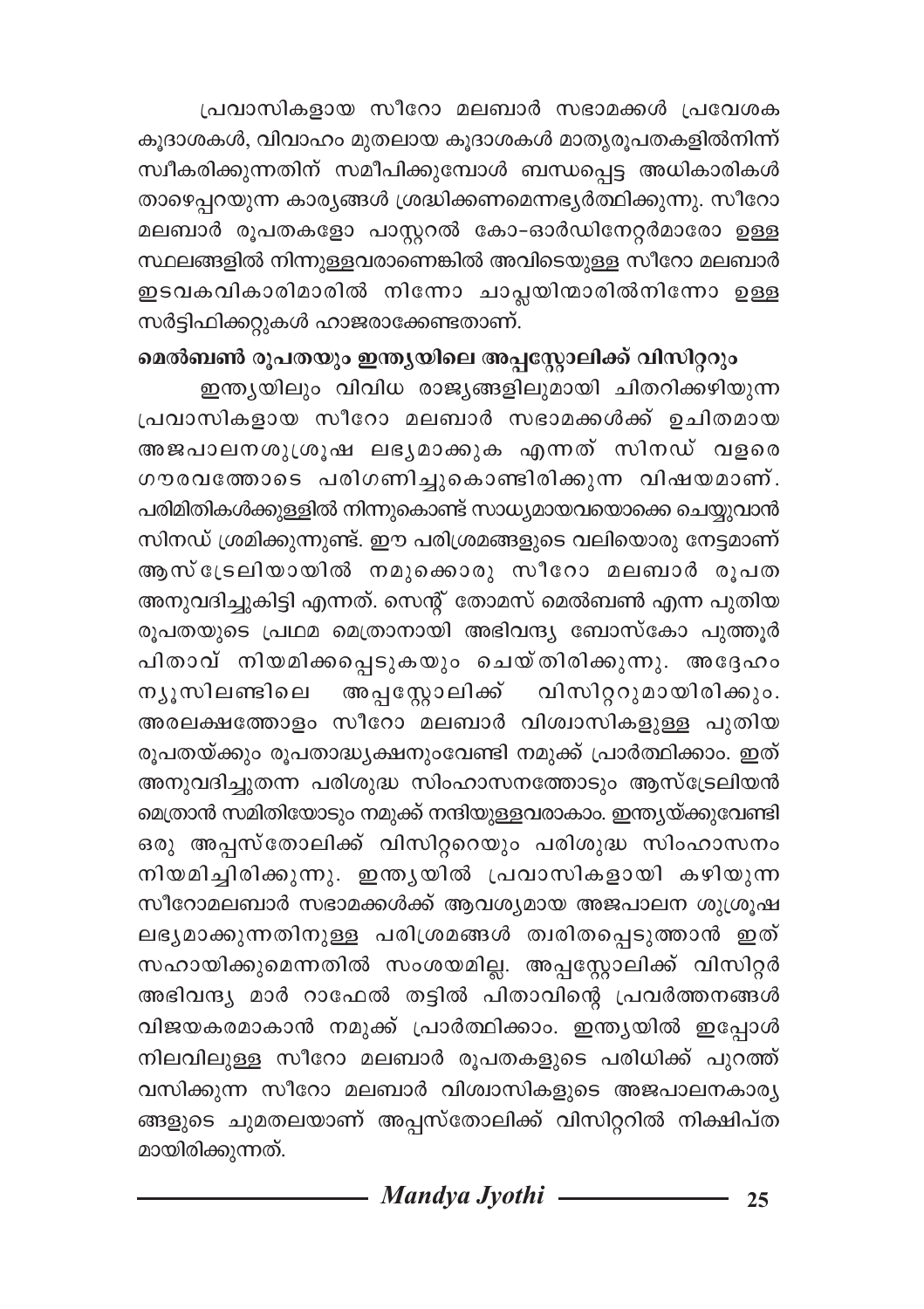#### സമർപ്പിതരുടെ സഭാസേവനം

സന്ന്യാസ സമർപ്പിത സമൂഹങ്ങളുടെ സഭാസേവനം വളരെ വിലപ്പെട്ടതാണ്. സഭയുടെ അജപാലന രംഗത്തും പ്രേഷിതമേഖലക ളിലും അവർ പ്രവർത്തിക്കുന്നു. അവരുടെ നല്ല സേവനങ്ങളെ സഭ .<br>നന്ദിയോടെ സ്മരിക്കുന്നു. സീറോമലബാർ സഭയുടെ അധികാരപരി ധിക്കു പുറത്ത് അവർ പ്രവർത്തിക്കുമ്പോഴും മാതൃസഭയുടെ തനിമയു<mark>ം</mark> വ്യക്തിത്വവും കാത്തുസൂക്ഷിക്കാനും പൈതൃകത്തോട് വിശ്വസ്തത പുലർത്താനും അവർ ശ്രദ്ധിക്കണം. ലത്തീൻ സഭയിൽ സമർപ്പിതർ പ്രേഷിതപ്രവർത്തനം നടത്തുന്നത് റോമൻകൂരിയായുടെ മാർഗ്ഗനിർദ്ദേ .<br>ശങ്ങൾക്കനുസരിച്ചാണ്. അതുപോലെ സീറോമലബാർ സഭയിലെ സമർപ്പിതരും സഭാധികാരികളുടെ (ഹയരാർക്കി) മാർഗ്ഗനിർദ്ദേശങ്ങൾക്ക .<br>നുസരിച്ചായിരിക്കണം സുവിശേഷവല്ക്കരണപ്രവർത്തനങ്ങളും അജ പാലനശുശ്രൂഷയും നിർവ്വഹിക്കേണ്ടത്.

# അനുരഞ്ജനകൂദാശയും ആഘോഷമായ വിശുദ്ധ കുർബാന സ്ഥീക രണവും

പ്രവേശകകൂദാശകൾ ഒരുമിച്ചു സ്വീകരിക്കുന്ന സാഹചര്യത്തിൽ ശിശുപ്രായത്തിൽത്തന്നെ മാമ്മോദീസായോടൊപ്പം വിശുദ്ധ കുർബാന സ്ഥീകരണവും നടത്തുന്ന കുഞ്ഞുങ്ങൾക്ക് തിരിച്ചറിവാകുമ്പോൾ അനു രഞ്ജനകൂദാശയോടൊപ്പം ശരിയായി ഒരുക്കി ആഘോഷമായ പൊതു കുർബാനസ്വീകരണവും നടത്തേണ്ടതാണ്. കുഞ്ഞുങ്ങളുടെ വിശ്വാസ .<br>പരിശീലനത്തിന് ഇത് സഹായകമായിരിക്കും. അനുരഞ്ജനകൂദാ ശയ്ക്കും ആഘോഷമായ ദിവ്യകാരുണ്യസ്ഥീകരണത്തിനും കുഞ്ഞു ങ്ങളെ ഒരുക്കുന്നതിനു സഹായകമായ ഒരു പുസ്തകം മതബോധന കമ്മീഷന്റെ ആഭിമുഖ്യത്തിൽ തയ്യാറാക്കുന്നതാണ്. കുർബാനസ്വീക രണം ആഘോഷമായി നടത്തുമ്പോൾ ആർഭാടം പൂർണ്ണമായും ഒഴിവാക്കി ആത്മീയതയ്ക്കായിരിക്കണം പ്രാധാന്യം നൽകേണ്ടത്.

# ആരാധനക്രമസംബന്ധമായ ചില കാരൃങ്<mark>ങ</mark>ൾ

ആരാധനക്രമത്തെ സംബന്ധിച്ച് ചില കാര്യങ്ങൾകൂടി ശ്രദ്ധ യിൽപ്പെടുത്തുകയാണ്. തിരുക്കർമ്മങ്ങളിലെ കാർമ്മികനെ 'പ്രധാന' കാർമ്മികൻ എന്ന് വിശേഷിപ്പിക്കേണ്ടതില്ല. കാർമ്മികൻ എന്ന് വിളി ച്ചാൽ മതി. കാരണം, ഒരു കാർമ്മികനേ ഉള്ളൂ. മറ്റുള്ളവർ സഹകാർമ്മി കരാണ്. പട്ടം കൊടുക്കൽ ശുശ്രൂഷയിൽ കാർമ്മികനായ മെത്രാനോ ടൊപ്പം സഹായികളായ രണ്ടു വൈദീകരിൽ ഒരാൾ അർക്കദിയ<mark>ാ</mark> ക്കോനും (ആർച്ചുഡീക്കൻ) മറ്റേയാൾ സഹായവൈദികനുമാണ്.

> - Mandya Jyothi -26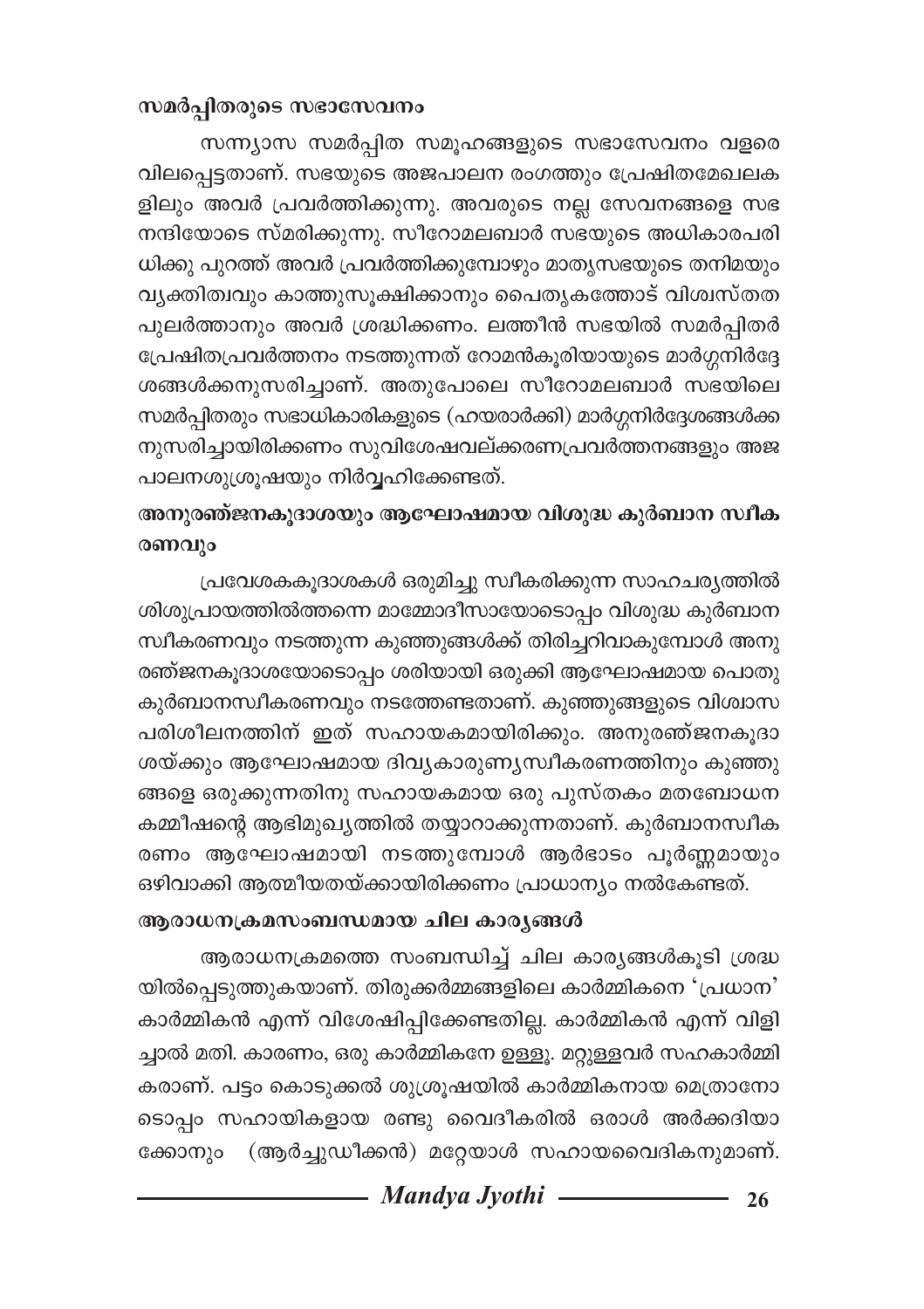കൂടാതെ, സമാപനത്തിലെ മദ്ധ്യസ്ഥപ്രാർത്ഥനകൾ നവവൈദികർ ചൊല്ലേണ്ടതല്ല എന്നും അറിയിക്കുന്നു.

.<br>വിശുദ്ധ കുർബാനയിലെ വേദപുസ്തകവായനകൾ ഉൾക്കൊ ള്ളുന്ന പ്രഘോഷണഗ്രന്ഥങ്ങൾ പ്രസിദ്ധീകരിച്ചിരിക്കുന്ന കാര്യം എല്ലാ വരും അറിഞ്ഞുകാണുമല്ലോ. അടുത്ത വിശുദ്ധ വാരത്തോടെയെങ്കിലും ഇവ എല്ലായിടത്തും ഉപയോഗിച്ചു തുടങ്ങണമെന്നഭ്യർത്ഥിക്കുന്നു. ദൈവാലയകൂദാശയുടെയും ദപ്പാ കൂദാശ ചെയ്യുന്നതിന്റെയും ദൈവാ .<br>ലയത്തിന്റെ പുനർസമർപ്പണത്തിന്റെയും ക്രമങ്ങൾക്ക് റോമിൽനിന്നുള്ള അംഗീകാരം ലഭിച്ചിട്ടുണ്ടെന്നുള്ള കാര്യം സന്തോഷപൂർവ്വം അറിയി ക്കുന്നു. താമസിയാതെ അവ പ്രസിദ്ധീകരിക്കുന്നതാണ്.

.<br>സീറോ മലബാർ സഭയ്ക്ക് ഒരു ആന്തം ഉണ്ടാകണം എന്ന ലക്ഷ്യത്തോടെ ഒരു 'ആന്തം രചനാ മത്സരം' നടത്തുന്ന വിവരം നേരത്തെ അറിയിച്ചിട്ടുള്ളതാണ്. മലയാളത്തിലോ ഇതര ഭാഷകളിലോ അത് രചിക്കാവുന്നതാണ്. ഇക്കാര്യത്തിൽ വാസനയുള്ളവരുടെ സഹ കരണം അഭ്യർത്ഥിക്കുന്നു.

വളരെ ഫലപ്രദവും സജീവവുമായ ചിന്തകളും ചർച്ചകളും സിനഡിൽ നടക്കുകയുണ്ടായി. പല കാര്യങ്ങളിലും നല്ല തീരുമാനങ്ങൾ എടുക്കുകയും ചെയ്തു. 11–ാം തീയതി വൈകുന്നേരം ആറു മണിയോടെ സിനഡ് സമാപിച്ചു. സിനഡിന്റെ എല്ലാ പ്രവർത്തനങ്ങളും നമ്മുടെ സഭയുടെ വളർച്ചയ്ക്കും നന്മയ്ക്കും ഉപകരിക്കുന്നതിന് നിങ്ങളെല്ലാവ രുടെയും പ്രാർത്ഥനയും സഹകരണവും സ്നേഹപൂർവ്വം അഭ്യർത്ഥി ക്കുന്നു.

ഈശോയിൽ സ്നേഹപൂർവ്വം

#### ജോർജ്ജ് ആലഞ്ചേരി

സീറോ മലബാർ സഭയുടെ മേജർ ആർച്ച് ബിഷപ്പ്

കാക്കനാട്ട് മൗണ്ട് സെന്റ് തോമസ്സിലുള്ള മേജർ ആർച്ച്ബിഷപ്പിന്റെ കാര്യാലയത്തിൽ നിന്ന് 2014–ാം ആണ്ട് ഏപ്രിൽ മാസം 12 –ാം തിയതി നൽകപ്പെട്ടത്.

NB:- ഈ വിജ്ഞാപനം സൗകരൃപ്രദമായ ഒരു ഞായറാഴ്ച പള്ളിയിൽ വായിക്കുകയോ അല്ലെങ്കിൽ പ്രധാന ആശയങ്ങൾ ജനങ്ങൾക്ക് വിശദീകരിച്ചുകൊടുക്കുകയോ ചെയ്യേണ്ടതാണ്.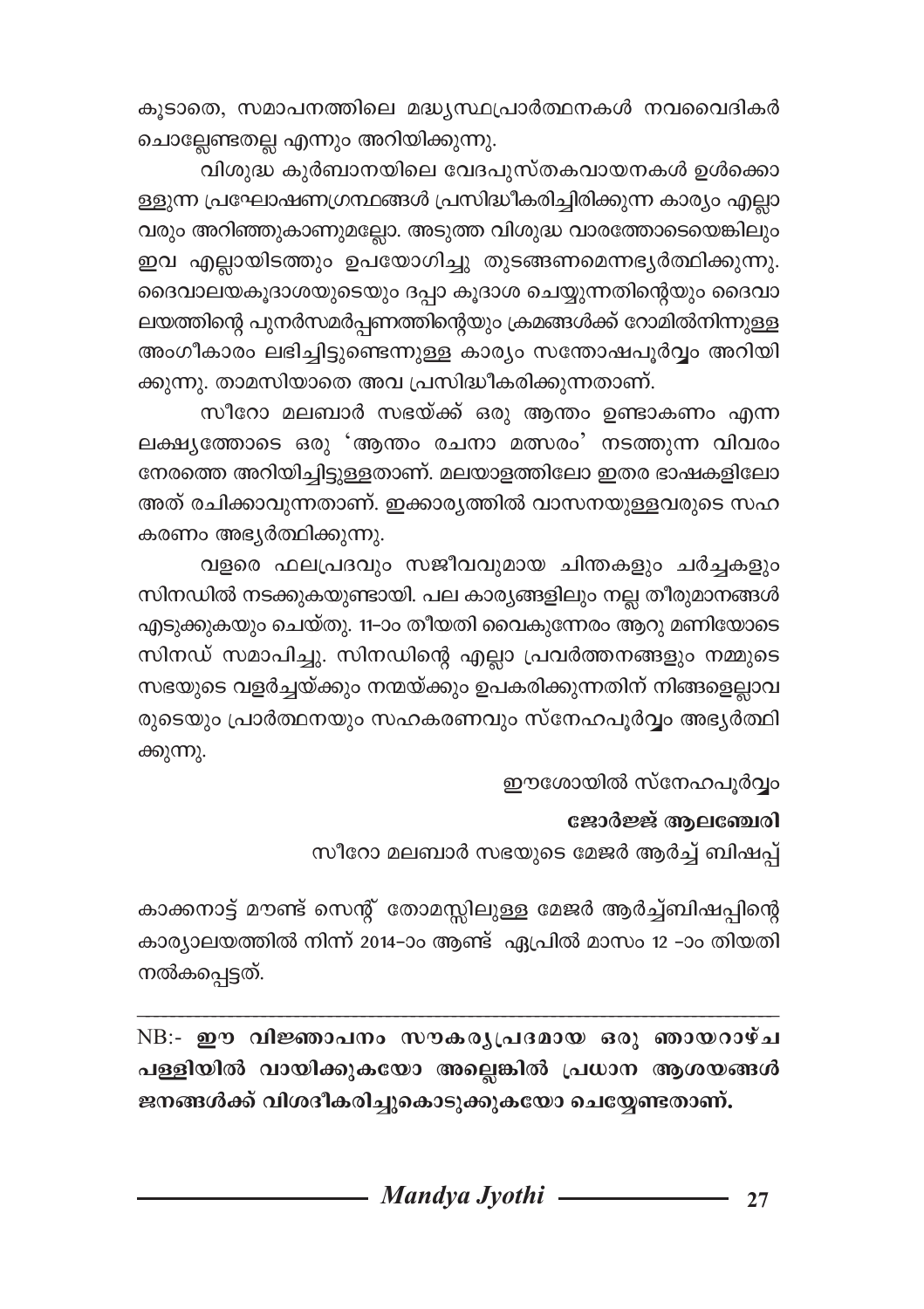### Prot. No. 969/2014 സഭാദിനം - ഇടയലേഖനം

സീറോ മലബാർ സഭയുടെ മേജർ ആർച്ച് ബിഷപ്പ് മാർ ജോർജ്ജ് ആലഞ്ചേരി

തന്റെ സഹശുശ്രൂഷകരായ മെത്രാപ്പോലീത്താമാർക്കും മെത്രാന്മാർക്കും വൈദികർക്കും സമർപ്പിതർക്കും തന്റെ അജപാലന ശുശ്രൂഷയ്ക്ക് ഏല്പിക്കപ്പെട്ടിരിക്കുന്ന എല്ലാ ദൈവജനത്തിനും എഴുതുന്നത്. കർത്താവിന്റെ കൃപ നിങ്ങളേവരോടും കൂടെ ഉണ്ടായിരിക്കട്ടെ.

മിശിഹായിൽ പ്രിയ സഹോദരീസഹോദരന്മാരേ.

ഭാരതത്തിന്റെ അപ്പസ്തോലനായ മാർത്തോമ്മാശ്ലീഹായുടെ ഓർമ്മത്തിരുനാളാണ് ജൂലൈ 3–ാം തിയതി നാം ആഘോഷിക്കുന്ന ദുക്റാന. സാർവ്വത്രിക സഭയിൽ എല്ലായിടത്തും ജൂലൈ 3–ാം തിയതി തന്നെയാണ് തോമ്മാശ്ലീഹായുടെ തിരുനാൾ ആഘോഷിക്കുന്നത്. തോമ്മാശ്ലീഹാ സ്ഥാപിച്ച ഏഴു പള്ളികളിലെ ക്രൈസ്തവസമൂഹങ്ങ ളുടെ പിൻതുടർച്ചക്കാർ മാർത്തോമ്മാ ക്രിസ്ത്യാനികൾ എന്ന പേരിൽ അറിയപ്പെടുന്നു. ഇവർ പ്രധാനമായും സീറോ മലബാർ, സീറോ മലങ്കര, മലങ്കര ഓർത്തഡോക്സ്, യാക്കോബായ ഓർത്തഡോക്സ്, മാർത്തോമ്മാ എന്നീ സഭകളിലാണുള്ളത്. ഈ സഭകളുടെ പ്രേഷിത പ്രവർത്തനങ്ങളുടെ ഫലമായി ക്രൈസ്ത<mark>വവി</mark>ശ്വാസം സ്വീകരിച്ച് ഇവയുടെ വിശ്വാസപാരമ്പര്യം പുലർത്തുന്നവരെയും മാർത്തോമ്മാ

ക്രിസ്ത്യാനികളായി കരുതേണ്ടിയിരിക്കുന്നു. മാർത്തോമ്മാ ക്രിസ്ത്യാനികളുടെയും, വി. ഫ്രാൻസീസ് സേവ്യർ മുതലുള്ള വിദേ ശിയരും തദ്ദേശീയരുമായ അനേകം മിഷനറിമാരുടെ സുവിശേഷവേല യുടെ ഫലമായി രുപംകൊണ്ട ലത്തീൻ കത്തോലിക്കാവിശ്വാസി കളുടെയും, പ്രൊട്ടസ്റ്റന്റ് സഭകളിലെ വിശ്വാസികളുടെയും സമുച്ഛയ മാണ് ഇന്ന് ഭാരതത്തിലെ ക്രൈസ്തവസമൂഹം. വിശ്വാസ പാരമ്പര്യ ങ്ങളുടെ വൈവിധ്യം ഭാരതത്തിലെ ക്രൈസ്തവസമുഹത്തിന്റെ പ്രത്യേ കതയാണ്. ഈ സഭാപരമായ വൈവിധ്യത്തിന്റെയും ഭാരതത്തിന്റെ തന്നെ മത, ഭാഷാ, ജാതി, സംസ്കാര വൈവിധൃങ്ങളുടെയും നടുവിൽ വേണം നാമിന്നു ക്രിസ്തുവിനെ പ്രഘോഷിക്കുവാനും അവിടു ത്തേയ്ക്കു സാക്ഷ്യം വഹിക്കുവാനും.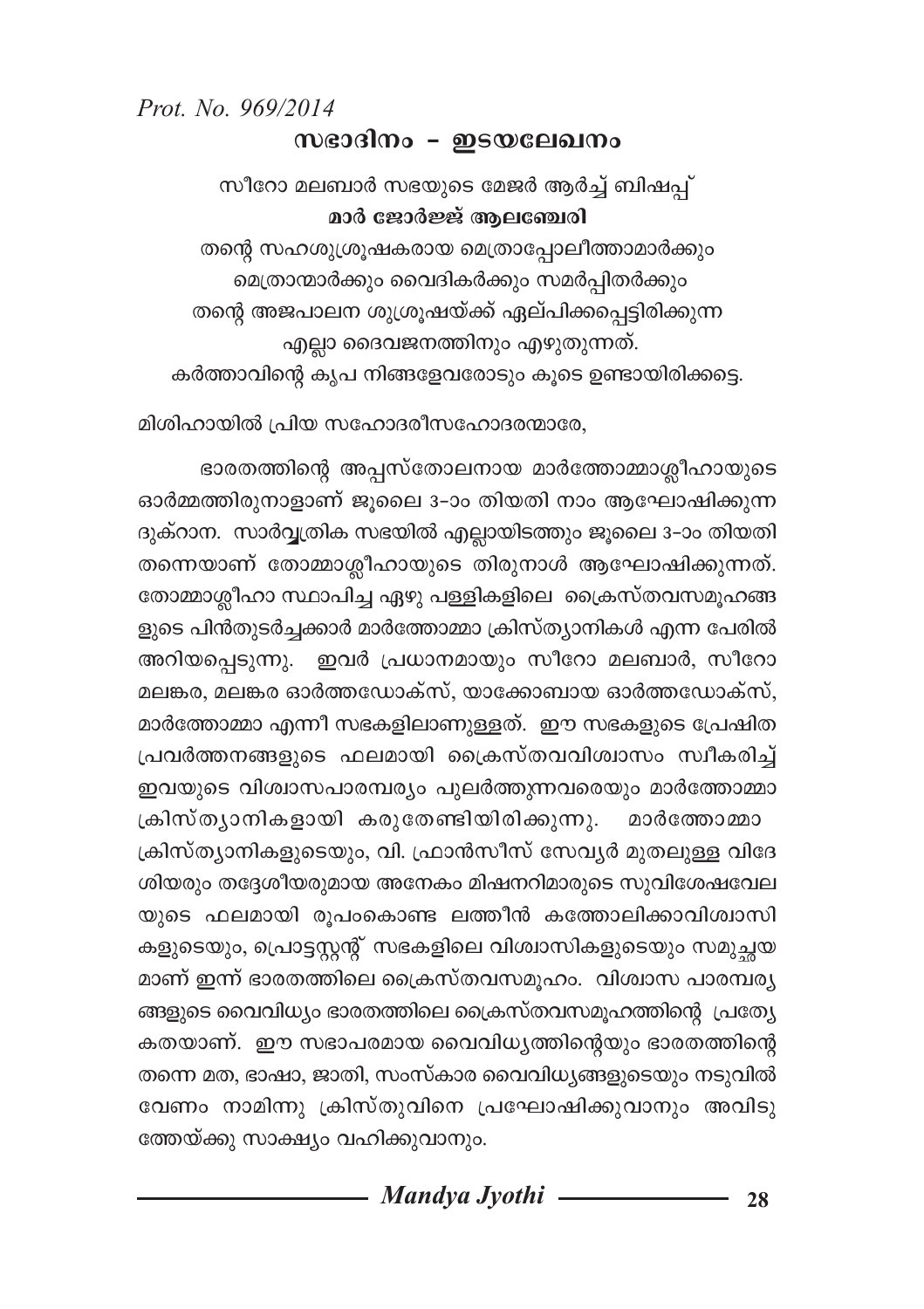'ഞാനാകുന്നു വഴിയും സത്യവും ജീവനു'മെന്നു പഠിപ്പിക്കുകയും ആ വഴിയിലേക്കും സതൃത്തിലേയ്ക്കും ജീവനിലേയ്ക്കും മനുഷ്യവം ശത്തെ ആനയിക്കുകയും ചെയ്തവനാണു ക്രിസ്തു. അവനിൽ വിശ്വസിച്ചവർ ക്രിസ്തു മർഗ്ഗമെന്ന് അതിനെ വിശേഷിപ്പിച്ചു. തോമ്മാ ശ്ലീഹാ ഈ മാർഗ്ഗത്തെ ഇന്ത്യയിൽ എത്തിച്ചപ്പോൾ അതു സ്വീകരിച്ച നമ്മുടെ പൂർവ്വികർ അതിനെ തോമ്മാമാർഗ്ഗമെന്നും വിളിച്ചു. തോമ്മാ മാർഗ്ഗം ഇന്നു വൃതൃസ്തമായ ആചാരാനുഷ്ഠാനങ്ങളോടെ മാർത്തോമ്മാ ക്രിസ്ത്യാനികളുടെ സഭാസമൂഹങ്ങളുടെ ജീവിതശൈലി യായി മാറിയിരിക്കുന്നു.

കുടുംബങ്ങളും കുടുംബങ്ങളുടെ കൂട്ടായ്മകളുമായിട്ടാണ് മാർത്തോമ്മാ ക്രിസ്ത്യാനികൾ വളർന്നു പന്തലിച്ചത്. ഈ സമൂഹ ത്തിൽനിന്നു പ്രസിദ്ധീകരിക്കപ്പെടുന്ന നിരവധി കുടുംബചരിത്ര ഗ്രന്ഥ ങ്ങൾ ഇതിനു സാക്ഷ്യം വഹിക്കുന്നു. തിരുസ്സഭ കുടുംബത്തെ ചിന്താ വിഷയമായി തിരഞ്ഞെടുത്തിരിക്കുന്ന കാലമാണിത്. വി. ജോൺ പോൾ രണ്ടാമൻ, പാപ്പാ സ്ഥാനം ഏറ്റെടുത്തശേഷം ആദ്യം ചെയ്ത പ്രധാന പ്പെട്ട ജോലി കുടുംബത്തെക്കുറിച്ച് ഒരു സിനഡ് വിളിച്ചുകൂട്ടി എന്നതാണ്. പ്രസ്തുത സിനഡിന്റെ നിർദ്ദേശങ്ങളെ അടിസ്ഥാനമാക്കി 'കുടുംബം സ്നേഹസമൂഹം' എന്ന പേരിൽ പരി. പിതാവ് ഒരു അപ്പ സ്തോലിക പ്രബോധനം പുറപ്പെടുവിച്ചു. അതിലെ മാർഗ്ഗദർശന ങ്ങൾക്കനുസൃതം ഇന്ത്യയിലെ കുടുംബപ്രേഷിതത്വപ്രവർത്തനങ്ങൾ ഫലപ്രദമായി നടപ്പാക്കി വരികയാണ്. ഇന്ത്യയിൽത്തന്നെ കേരള ത്തിലെ സഭയിലാണ് കുടുംബപ്രേഷിതത<mark>്വം</mark> ഏറ്റവും സജീവം. പിന്നീട് ബനഡിക്ട് 16-ാമൻ മാർപ്പാപ്പയുടെ കാലത്ത് നവസുവിശേഷ വൽക്കരണത്തിന്റെ ആഹ്വാനമുണ്ടായി. കുടുംബവും നവസുവിശേഷ വൽക്കരണവും സംയോജിപ്പിച്ചുകൊണ്ടാണ് ഫ്രാൻസീസ് പാപ്പാ അടുത്ത സിനഡുകളുടെ വിഷയം പ്രഖ്യാപിച്ചിരിക്കുന്നത്. കൃത്യമായി പറഞ്ഞാൽ 'നവസുവിശേഷവൽക്കരണത്തിന്റെ പശ്ചാത്തലത്തിൽ കുടുംബം നേരിടുന്ന വെല്ലുവിളികൾ' എന്നതാണ് വിഷയം. 2014 ഒക്ടോ ബറിലും 2015 ഒക്ടോബറിലും നടക്കുന്ന രണ്ടു സിനഡുകളിലുമായി ചർച്ചകളും പുനർവിചിന്തനങ്ങളും നടത്തി അവയിൽനിന്നുരുത്തിരിയുന്ന നിഗമനങ്ങളായിരിക്കും കുടുംബനവീകരണത്തിനായി പരി. പിതാവ് മുന്നോട്ടുവയ്ക്കുന്നത്. ഈ സിനഡുകളുടെ വിജയത്തിനായി നാം പ്രാർത്ഥിക്കണം. മാത്രമല്ല, നമ്മുടെ രൂപതകളിലും പ്രവാസിസമൂഹ ങ്ങളിലും സഭയിലൊന്നാകെയും കുടുംബജീവിതത്തെ പുരസ്കരിച്ച്

- Mandya Jyothi —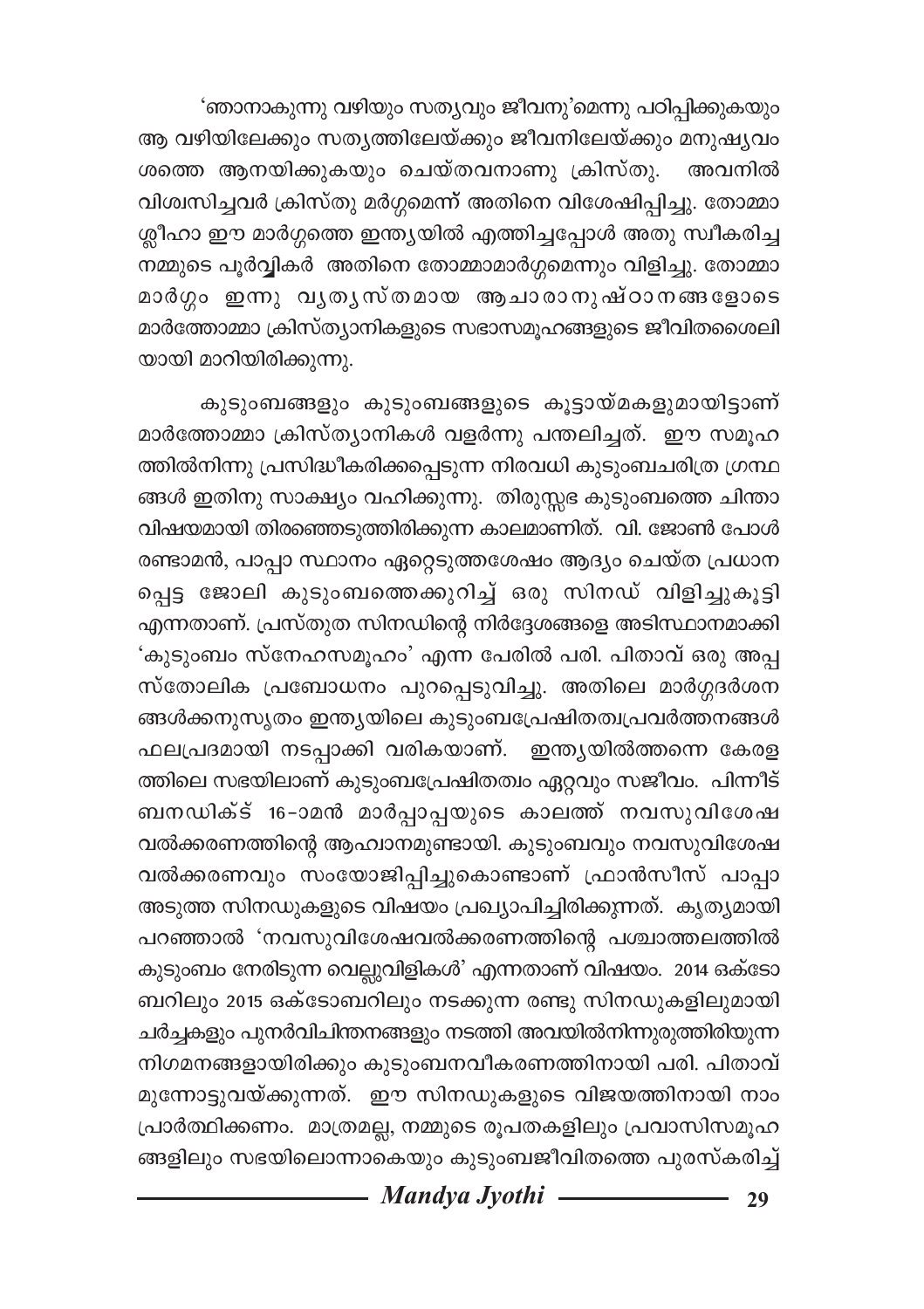പ്രത്യേക പഠനങ്ങളും നവീകരണ പരിപാടികളും സംഘടിപ്പിക്കേണ്ടി യിരിക്കുന്നു. ഈ യജ്ഞത്തിൽ കുടുംബപ്രേഷിതത്വത്തിന്റെയും വിശ്വാസപരിശീലനത്തിന്റെയും ശുശ്രൂഷകർ സംയുക്തമായി പ്രവർത്തി ച്ചാൽ നന്നായിരിക്കും. ഒരു രൂപതയിലെ എല്ലാ പ്രവർത്തനമേഖല കളും ഒന്നിച്ചാലോചിച്ച് പരസ്പരസഹകരണത്തോടെ കുടുംബനവീ കരണത്തിൽ ഏർപ്പെട്ടാൽ കൂടുതൽ ഫലപ്രദമായിരിക്കും. അടുത്ത യിടെ മൗണ്ട് സെന്റ് തോമസിൽ സമ്മേളിച്ച അല്മായസംഘടന .<br>കളുടെയും പ്രസ്ഥാനങ്ങളുടെയും ഡയറക്ടർമാരുടെ സമ്മേളനത്തിൽ ഏകോപിച്ചുള്ള പ്രവർത്തനങ്ങളുടെ ആവശ്യം വ്യക്തമാക്കുകയുണ്ടായി. .<br>സീറോ മലബാർ സഭയിലെ അല്മായസമൂഹത്തെ മുഴുവൻ ഉൾക്കൊള്ളിക്കുവാനുള്ള ഉദ്ദേശ്യത്താൽ രൂപീകൃതമായ അല്മായ സംഘടനയായ കത്തോലിക്കാ കോൺഗ്രസിന്റെ പ്രവർത്തനങ്ങൾ കൂടു തൽ ശക്തിപ്പെടുത്തുന്നത് ഇതിനുസഹായകമാകും. 'അല്മായർക്കും കുടുംബത്തിനും വേണ്ടിയുള്ള കമ്മീഷ'ന്റെ ആഭിമുഖ്യത്തിൽ നമ്മുടെ സിനഡിന്റെ അംഗികാരത്തോടെ അല്മായർക്കായി ഭാവിപ്രവർത്തന പരിപാടികൾ ആസൂത്രണം ചെയ്യുന്നതാണ്.

വിശ്വാസപരിശീലനം നമ്മുടെ സഭയിൽ വളരെയേറെ ശ്രദ്ധിക്കപ്പെടുന്നുണ്ട്. വിശ്വാസ പരിശീലനത്തിന്റെ ഫലദായകത്വത്തെ ആശ്രയിച്ചിരിക്കും ക്രൈസ്തവസാക്ഷ്യത്തിന്റെ വിജയം. വിശ്വാസപരി ശീലനവും, അൾത്താരസംഘം, മിഷൻലീഗ്, സി.എൽ.സി മുതലായവ യുടെ കർമ്മപരിപാടികളും വഴിയാണ് നമ്മുടെ സഭയിൽ ദൈവവിളി പരിപോഷിപ്പിക്കപ്പെട്ടുപോരുന്നത്. ഈ രംഗങ്ങളിലെല്ലാം തീക്ഷ്ണത യോടെ പ്രവർത്തനനിരതരായിരിക്കുന്ന ബഹു. വൈദികർക്കും, സമർപ്പിത സഹോദരീസഹോദരന്മാർക്കും, വിശ്വാസപരിശീലകർക്കും, അല്മായ പ്രേഷിതർക്കും എന്റെ നന്ദി നിറഞ്ഞ അഭിവാദനങ്ങൾ!

സഭയുടെ സുവിശേഷസാക്ഷ്യത്തിനു കടകവിരുദ്ധവും ഇന്നു സമൂഹത്തിൽ നിർബാധം വ്യാപിച്ചുകൊണ്ടിരിക്കുന്നതുമായ മദ്യപാനം, കൊലപാതകം, ലഹരിവസ്തുവ്യാപാരം, ആസൂത്രിതമായ അക്രമങ്ങൾ, അന്യായ പലിശ വഴിയുള്ള സാധുജനചൂഷണം, കരാർ ലംഘനങ്ങൾ, ആഡംബരച്ചെലവുകൾ മുതലായ തിന്മകളിൽ നിന്ന് സഭാമക്കൾ പൂർണ്ണ മായും അകന്നു നില്ക്കേണ്ടതാണ്. വളരുന്ന തലമുറയിൽ വ്യാപിച്ചു വരുന്ന ഇന്റർനെറ്റ് അഡിക്ഷൻ എപ്രകാരം ക്രിയാത്മകമായി നിയ ന്ത്രിക്കാമെന്ന് മാതാപിതാക്കൾ, അധ്യാപകർ, വൈദികർ എന്നിവർ .<br>ശ്രദ്ധാപൂർവ്വം മനസ്സിലാക്കി പ്രവർത്തിക്കേണ്ടിയിരിക്കുന്നു. സൈബർ ലോകത്തിന്റെ സാധ്യതകളെക്കുറിച്ചും അതിൽ ഒളിഞ്ഞിരിക്കുന്ന

Mandya Jyothi -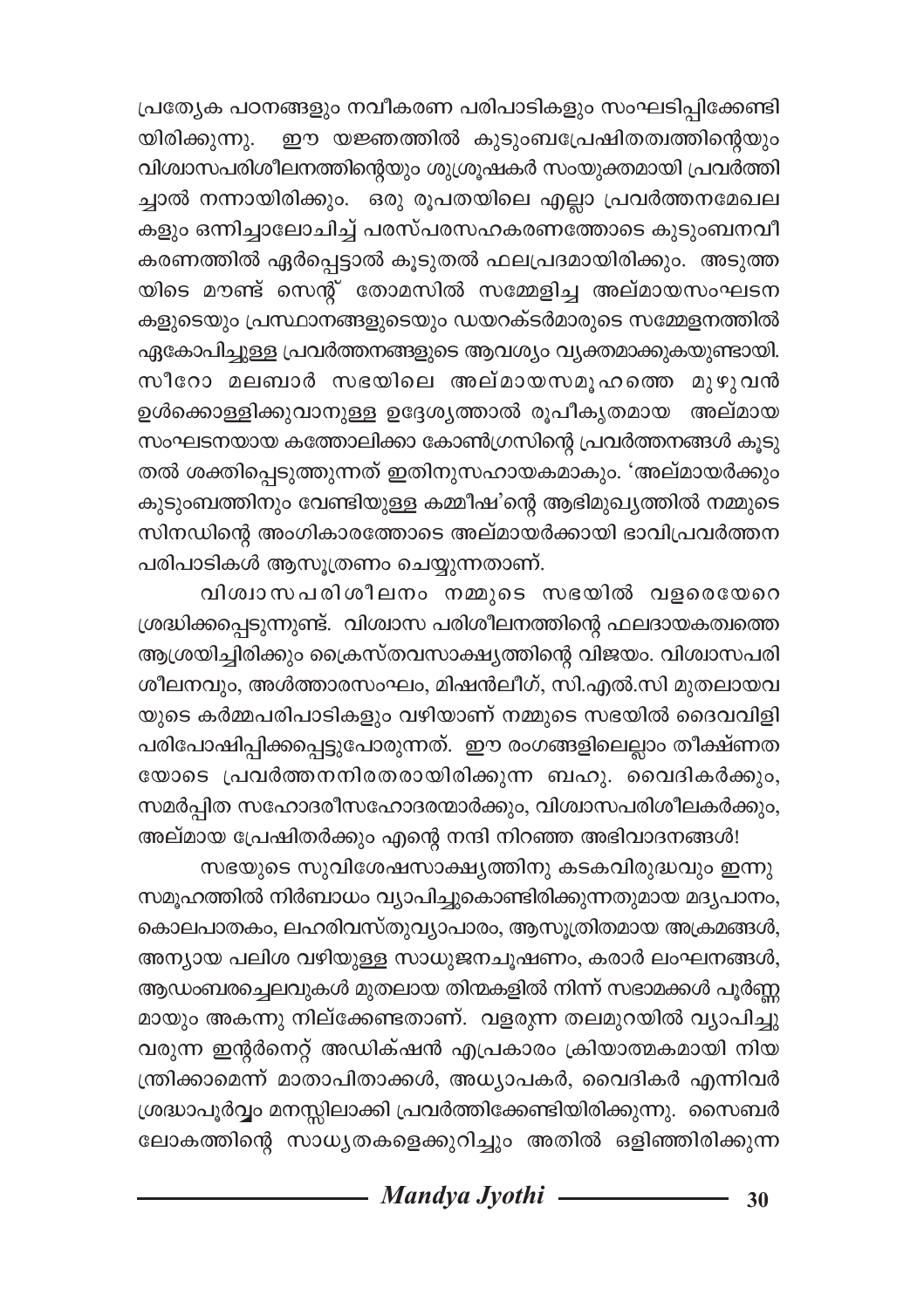അപകടങ്ങളിൽപ്പെടാതെ കുട്ടികളെയും യുവാക്കളെയും സംരക്ഷിക്കു ന്നതിനുള്ള മാർഗ്ഗങ്ങളെക്കുറിച്ചും സെമിനാറുകളും സ്റ്റഡിക്ലാസ്സുകളും നടത്താൻ വിശ<mark>്</mark>വാസപരിശീലനത്തിന്റെയും കുടുംബപ്രേഷിത ത്വത്തിന്റെയും ശുശ്രൂഷകർ ഒന്നിച്ചു സഹകരിക്കണമെന്ന് അഭ്യർത്ഥി ക്കുന്നു. കുട്ടികളിൽ കണ്ടുവരുന്ന അതിസാഹസികത്വ പ്രവണതകൾ വാഹനാപകടങ്ങൾക്കും ഉല്ലാസയാത്രാവേളകളിലെ മുങ്ങിമരണ ങ്ങൾക്കും കാരണമാകുന്നുണ്ട്. കൂടുതൽ ജാഗ്രത ഉത്തരവാദിത്വ പ്പെട്ടവരിൽനിന്ന് ഉണ്ടാകേണ്ടിയിരിക്കുന്നു.

നാല്പതുലക്ഷത്തോളംവരുന്ന സീറോമലബാർ സഭാമക്കളിൽ ഏഴുലക്ഷംപേർ ഇന്ത്യയിലെ 29 രൂപതകൾക്കും അമേരിക്കയിലും ആസ്ത്രേലിയായിലുമായുള്ള രണ്ടു രൂപതകൾക്കും പുറത്ത് പ്രാവാ സികളായി കഴിയുന്നവരാണ്. ഇവർക്ക് നമ്മുടെ സഭയുടേതായ അജ പാലന സംവിധാനങ്ങൾ ഫലപ്രദമായ രീതിയിൽ ഉണ്ടാകേണ്ടിയിരി ക്കുന്നു. ഈ ലക്ഷ്യം സാധിക്കുന്നതിനും സഭാമക്കളേവരും പ്രാർത്ഥി ക്കേണ്ടതാണ്.

ഭാരതത്തിൽ പുത്തൻ പ്രതീക്ഷകൾ ഉണർത്തി പുതിയൊരു കേന്ദ്രസർക്കാർ ഭരണമേറ്റിരിക്കുകയാണല്ലോ. കേന്ദ്രത്തിലായാലും സംസ്ഥാനങ്ങളിലായാലും മാറിമാറി വരുന്ന സർക്കാരുകളോടു സഹ കരിച്ചു പ്രവർത്തിക്കാൻ സഭാമക്കളേവരും തയ്യാറാകേണ്ടതാണ്. കേന്ദ്ര സർക്കാരിന്റെ വികസനപദ്ധതികൾ ദരിദ്രർക്കും സാധാരണക്കാർക്കും കൂടി ഉപകരിക്കുന്നതാകണം. തൊഴിലാളികൾക്കും, കർഷകർക്കും, വ്യാപാരികൾക്കും, മത്സ്യബന്ധനത്തിൽ ഏർപ്പെട്ടിരിക്കുന്നവർക്കും മറ്റേതുതുറകളിൽ വ്യാപരിക്കുന്നവർക്കും വികസനം സാധ്യമാക്കാൻ പുതിയ സർക്കാർ ശ്രദ്ധചെലുത്തുമെന്നു പ്രതീക്ഷിക്കാം. പരിസ്ഥിതിസംരക്ഷണത്തോടൊപ്പം മലയോരകർഷകരുടേയും തീര ദേശനിവാസികളുടേയും ആശങ്കകൾ പരിഹരിക്കുന്നതിലും സർക്കാ രിന്റെ സത്വരശ്രദ്ധ പതിയേണ്ടതുണ്ട്. അതോടൊപ്പം മതേതരത്വം, ജനാധിപത്യം, സർവ്വസമത്വം, ന്യൂനപക്ഷ സംരക്ഷണം എന്നീ മൗലിക മൂല്യങ്ങളും സംരക്ഷിക്കപ്പെടേണ്ടിയിരിക്കുന്നു. ഈ മൂല്യങ്ങളെല്ലാം സംരക്ഷിക്കപ്പെടേണ്ടത് ജാതി, മത, ഭാഷാ വൈവിധ്യങ്ങൾ നിറഞ്ഞ ഭാരതത്തിലെ ജനതയുടെ ഐക്യത്തിനും നിലനില്പിനും പുരോഗ തിക്കും അതൃന്താപേക്ഷിതമാണ്.

ദുക്റാനത്തിരുനാൾ സീറോമലബാർ സഭാദിനമായി ആഘോ ഷിക്കണമെന്ന് നമ്മുടെ സഭയുടെ സിനഡ് തീരുമാനിച്ചിട്ടുണ്ട്. നമ്മുടെ എല്ലാ രൂപതകളുടെയും സന്യാസമൂഹങ്ങളുടെയും പ്രതിനിധികൾ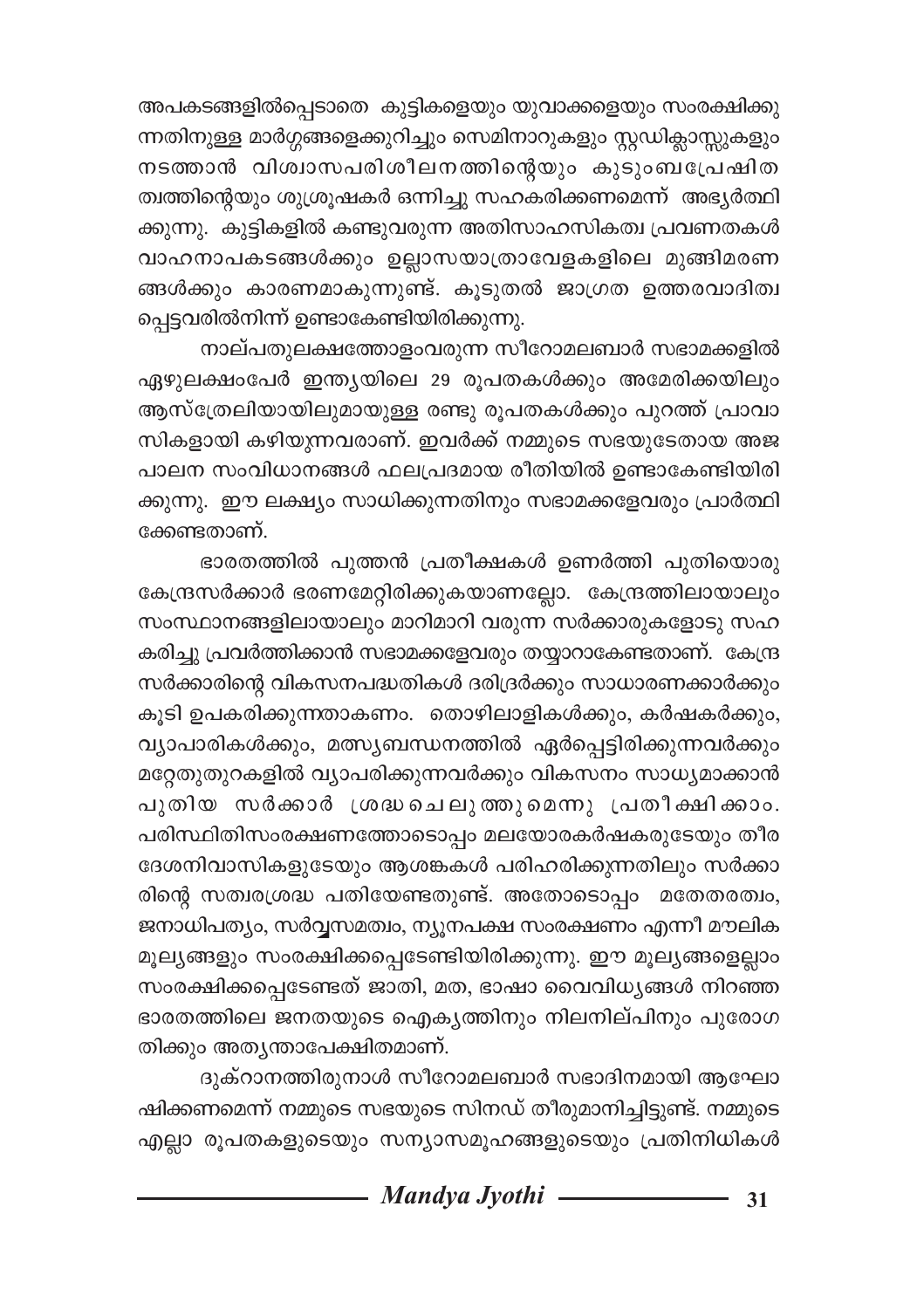പങ്കെടുക്കുന്ന സഭാദിനാചരണം സഭയുടെ ആസ്ഥാനകാര്യാലയമായ കാക്കനാട് മൗണ്ട് സെന്റ് തോമസിൽ നടക്കുന്നതാണ്. വി. കുർബാന .<br>യുടെ ആഘോഷം, സമ്മേളനങ്ങൾ, കലാപരിപാടികൾ തൂടങ്ങിയവയോടെ നമ്മുടെ എല്ലാ ഇടവകകളിലും പ്രവാസിസമൂഹ ങ്ങളിലും സഭാദിനാഘോഷം കൊണ്ടാടണമെന്ന് സ്നേഹപൂർവ്വം ഓർമ്മിപ്പിക്കുന്നു. സഭാദിനത്തിലെ നിങ്ങളുടെ സംഭാവനകൾ സഭയുടെ പൊതുവായ ആവശ്യങ്ങൾക്കായി സമാഹരിച്ചു നല്കണമെന്നും അഭ്യർത്ഥിക്കുന്നു.

സഭാദിനം ആചരിക്കുമ്പോൾ നമ്മുടെ സഭയ്ക്ക് ഈ അടുത്ത നാളുകളിൽ ദൈവം നല്കിയിരിക്കുന്ന പ്രത്യേക അനുഗ്രഹങ്ങളെ അനു സ്മരിക്കുക തികച്ചും ഉചിതമായിരിക്കും. നമ്മുടെ സഭയിലെ വാഴ്ത്ത പ്പെട്ടവരായ ചാവറയച്ചന്റെയും ഏവുപ്രാസിയമ്മയുടെയും വിശുദ്ധപദവി പ്രഖ്യാപനത്തിനുള്ള നടപടിക്രമങ്ങൾ എല്ലാം പൂർത്തിയായി. ആസ്ത്രേ .<br>ലിയായിലെ മെൽബൺ കേന്ദ്രമായി നമുക്കു പുതിയ രൂപത ലഭിച്ചു. ഇന്ത്യയിലെ സീറോമലബാർ പ്രവാസികളുടെ അജപാലനപ്രവർത്ത നങ്ങൾക്കു നേതൃത്വം നല്കുന്നതിനായി അപ്പസ്തോലിക് വിസിറ്ററെ ലഭിച്ചു. ദൈവം നമുക്കുനല്കിയ ഈ അനുഗ്രഹങ്ങളെയെല്ലാം ഓർത്തു ദൈവത്തിനു നന്ദിപറയാം. ഈ ഇടയലേഖനം ശ്രവിക്കുന്നവർക്കും സഭാമക്കൾ ഏവർക്കും ദുക്റാനത്തിരുനാളിന്റെ മംഗളങ്ങൾ ആശംസിച്ചു കൊണ്ട്.

ഈശോയിൽ സ്നേഹപൂർവ്വം,

+ Gorte enchancy

കർദ്ദിനാൾ ജോർജ്ജ് ആലഞ്ചേരി മേജർ ആർച്ച് ബിഷപ്പ്, സീറോ മലബാർ സഭ

കാക്കനാട് മൗണ്ട് സെന്റ് തോമസ്സിലുള്ള മേജർ ആർച്ച്ബിഷപ്പിന്റെ കാര്യാലയത്തിൽ നിന്ന് 2014–ാം ആണ്ട് ജൂൺ മാസം 4 –ാം തിയതി നൽകപ്പെട്ടത്.

 $N.B:$  ഈ ഇടയലേഖനം ജൂലൈ 3–ാം തീയതിക്ക് മുൻപത്തെ ഞായ റാഴ്ച (ജൂൺ 29 നു) കുർബ്ബാന മദ്ധ്യേ എല്ലാ പള്ളികളിലും പൊതു ജനങ്ങൾക്കായി ഞായറാഴ്ച കുർബ്ബാനയുള്ള സ്ഥാപനങ്ങളിലും വായി ക്കേണ്ടതാണ്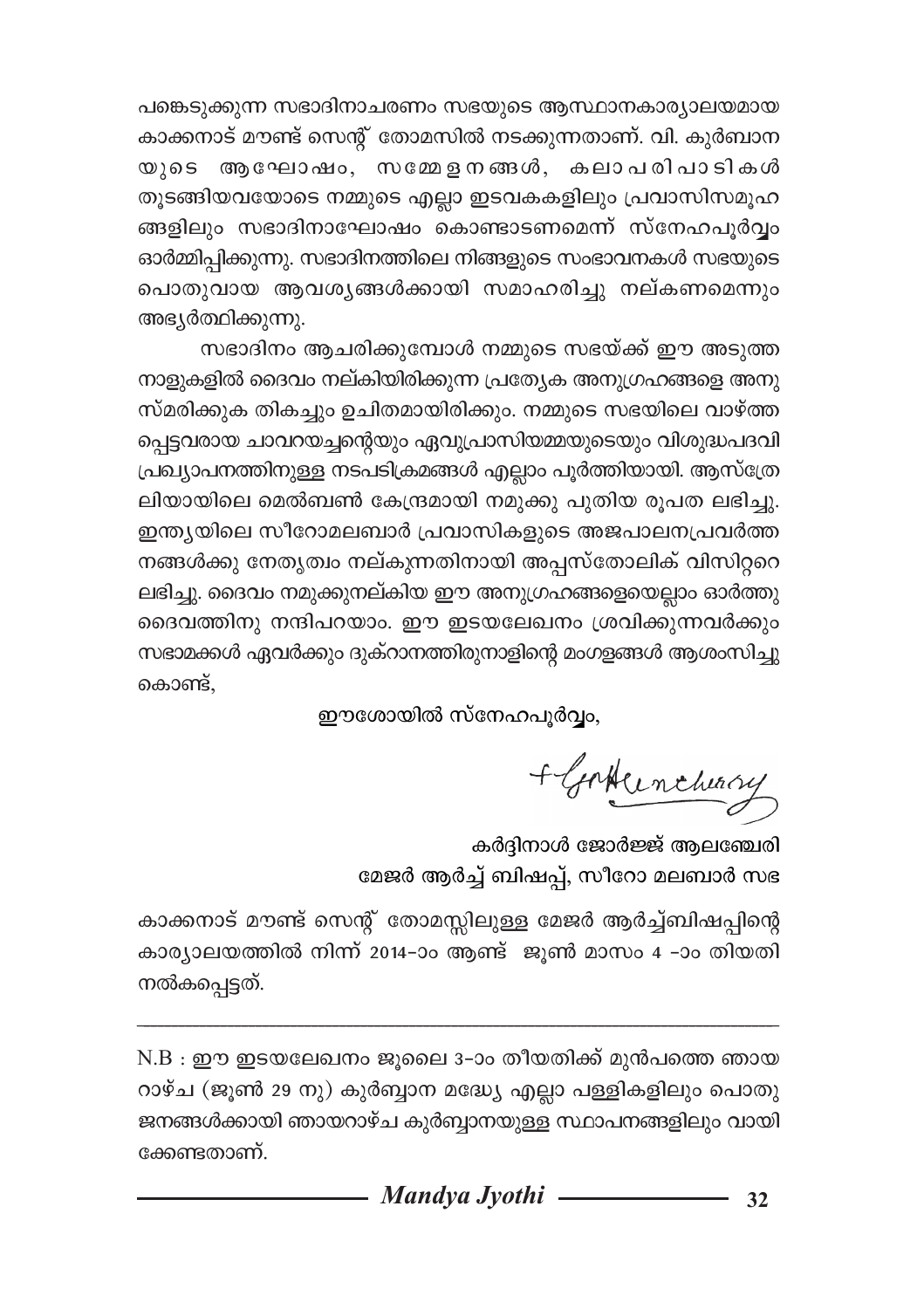#### *Prot. No.2328/2014 സർക്കുലർ 4/2014*

#### **ഇടയലേഖനം**

മണ്ഡ്യ രൂപതയുടെ ഇടയനായ മാർ ജോർജ് ഞരളക്കാട്ട് മെത്രാൻ

തന്റെ സഹശുശ്രൂഷകരായ ബഹു. വൈദികർക്കും, സമർപ്പിതർക്കും, അല്മായ സഹോദരങ്ങൾക്കും, തനിക്ക് ഭരമേൽപ്പിക്കപ്പെട്ടിരിക്കുന്ന ദൈവജനം മുഴുവനും എഴുതുന്നത്.

മിശിഹായിൽ പ്രിയ വൈദികരെ, സനൃസ്തരെ, സഹോദര<mark>ീ</mark> സഹോദരരേ.

2014 ആഗസ്റ്റ് 28 മുതൽ 31 വരെ തീയതികളിൽ നമ്മുടെ കത്തീ ്രധൽ ഇടവകയായ ഇൻഫന്റ് ജീസസ് ദേവാലയത്തിൽ വച്ച് സെഹി യോൻ ധ്യാനകേന്ദ്ര ഡയറക്ടറായ പ്രശസ്ത വചനപ്രഘോഷകൻ റവ.ഫാ. സേവ്യർഖാൻ വട്ടായിയുടെ നേതൃത്വത്തിൽ 'അഭിഷേകാഗ്നി മണ്ഡ്യാ രൂപതാ കൺവെൻഷൻ' നടക്കുവാൻ പോകുന്ന വിവര<mark>ം</mark> ഇതിനകം നിങ്ങൾ അറിഞ്ഞിരിക്കുമല്ലോ. നമുക്കായി ദൈ<mark>വം</mark> ഒരുക്കുന്ന കൃപയുടെ ദിവസങ്ങളാണ് കൺവെൻഷൻ ദിനങ്ങൾ. പൗലോസ് ശ്ലീഹ കോറിന്ത്യൻ സഭയോട് പറയുന്നത് ഓർക്കാം "സ്വീകാര്യമായ സമയത്ത് ഞാൻ നിന്റെ പ്രാർത്ഥന കേട്ടു. രക്ഷയുടെ ദിവസത്തിൽ ഞാൻ നിന്നെ സഹായിക്കുകയും ചെയ്തു. ഇതാ, ഇപ്പോൾ സ്ഥീകാര്യമായ സമയം ഇതാ ഇപ്പോൾ രക്ഷയുടെ ദിവസം" (2 കോറി 6:2). രൂപതാ കുടുംബം എന്ന നിലയിൽ ഒന്നുചേർന്ന് ദൈ<mark>വ</mark>ത്തെ സ്തുതിക്കാനും അവിടുത്തോട് പ്രാർത്ഥിക്കാനും അവിടുത്തേക്ക് നന്ദി പറയുവാനുമായി ദൈവം ഒരു ക്കിയിരിക്കുന്ന ദിനങ്ങളാണ് അവ.

നമ്മുടെ രൂപതയിലെ ദൈവജനം മുഴുവനും - വൈദികർ, സമർപ്പിതർ, കുടുംബജീവിതക്കാർ - ഇതിൽ പങ്കുചേർന്ന് വചനം ്രശവിച്ച്, ആത്മാവിനാൽ അഭിഷിക്തരാകണമെന്നാണ് എന്റെ തീ<mark>വ്ര</mark>മായ അഭിലാഷം. അതിനാൽ മറ്റ് പരിപാടികളെല്ലാം ക്രമീകരിച്ച് നിങ്ങൾ എല്ലാവരും ഇതിൽ പങ്കെടുക്കണമെന്ന് ഞാൻ അഭ്യർത്ഥിക്കുന്നു. ദൂര<mark>െ</mark> നിന്നും വരുന്നവർക്കായി താമസസൗകര്യങ്ങളും ഏർപ്പെടുത്തുന്നുണ്ട്. വ്യക്തിപരമായി ഈ കൺവെൻഷനിൽ എല്ലാ ദിവസങ്ങളിലു<mark>ം</mark> പങ്കെടു ക്കണമെന്നാണ് എന്റെ ആഗ്രഹമെങ്കിലും, മെത്രാൻന്മാരുടെ സിനഡ് എറണാകുളത്ത് വച്ച് നടക്കുന്നതിനാൽ ആഗസ്റ്റ് 31 ന് മാത്രമേ എനിക്ക<mark>്</mark>

*Mandya Jyothi* <u>233</u>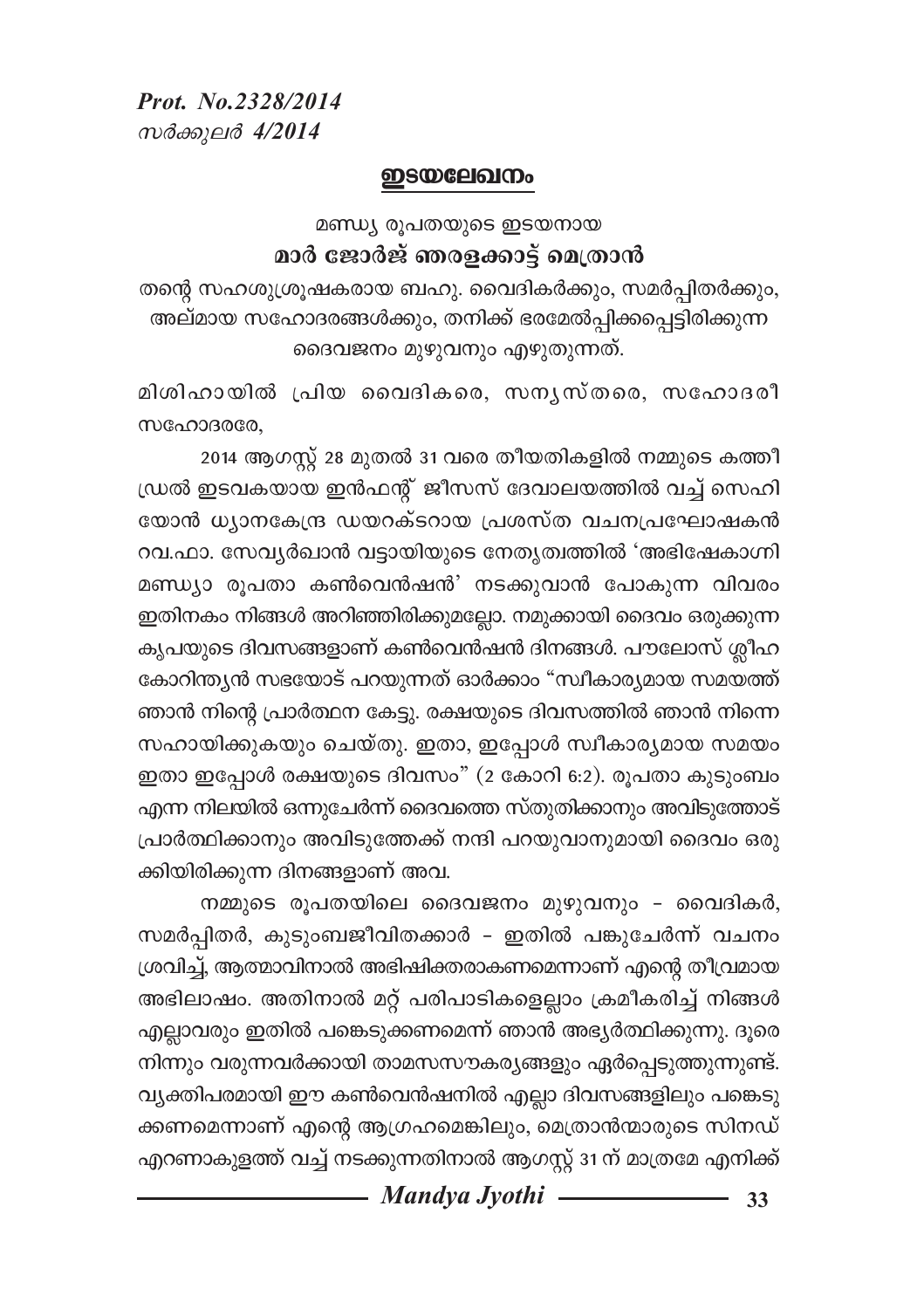പങ്കെടുക്കുവാൻ കഴിയൂ. ഞാൻ നിങ്ങൾക്കായി പ്രത്യേകം പ്രാർത്ഥി ക്കുന്നതാണ്.

2014 ഏപ്രിൽ 26-ാം തീയതിയിലെ രൂപതാദിനത്തേട് അനു ബന്ധിച്ച് കൺവെൻഷനെപ്പറ്റി ആലോചിക്കാനായി ചേർന്ന യോഗ ത്തിൽ വച്ച് 100 അംഗങ്ങളടങ്ങുന്ന ഒരു സമിതിക്ക് രൂപം നൽകി പ്രവർത്തിച്ച് വരുന്നുണ്ട്. കത്തീഡ്രൽ വികാരിയും രൂപതയുടെ വികാരി ജനറാളുമായ വെരി. റവ. ഫാ. ജോർജ്ജ് ആലുക്ക, ചെയർമാനായ സമിതിയുടെ ജനറൽ കൺവീനർ മി. ജോൺസൺ കൊട്ടുകാപ്പള്ളിയും ജോ. കൺവീനർമാർ മി. സി.വി. ആന്റോയും മി. പി. വി. ആന്റണിയു മാണ്. ഇവരുടെ നേതൃത്വത്തിൽ വിവിധ കമ്മറ്റികൾക്ക് രൂപം നൽകി പ്രവർത്തിച്ചുവരുന്നു.

ദൈവാനുഗ്രഹവും പ്രത്യേകമായി പരിശുദ്ധാത്മാവിന്റെ .<br>അഭിഷേകവും ഉണ്ടെങ്കിലേ കൺവെൻഷൻ വിജയിക്കു. കൺവെൻഷന്റെ വിജയത്തിനായി നിങ്ങൾ എല്ലാവരും പ്രാർത്ഥിക്കണ മെന്ന് താല്പര്യപ്പെടുന്നു. ഇടവകകളിലും മിഷൻ സ്റ്റേഷനുകളിലും സ്ഥാപനങ്ങളിലും വി. കുർബാനയോടനുബന്ധിച്ചും കുടുംബങ്ങളിലും സ്ഥാപനങ്ങളിലും സന്ധ്യാപ്രാർത്ഥനയോടനുബന്ധിച്ചും ചൊല്ലാനുള്ള പ്രാർത്ഥന ഉടനെതന്നെ ഭവനങ്ങളിൽ എത്തിച്ചുതരുന്നതായിരിക്കും. കൺവെൻഷൻ വിജയത്തിനായി നമ്മൾ പ്രാർത്ഥിക്കുന്നതിനൊപ്പം ഈ ധ്യാനം വ്യക്തിപരമായി നമുക്ക് ആത്മീയ ഉണർവിന്റെ അവസരമാകാൻ നമുക്കുവേണ്ടിയും നമ്മൾ പ്രാർത്ഥിക്കണം. ചെറിയ പരിത്യാഗപ്രായ ശ്ചിത്ത പ്രവർത്തികൾ അനുഷ്ഠിക്കാനും നമ്മൾ തയ്യാറാകണം. നേതൃത്വം നൽകുവാൻ വരുന്നവരും ആത്മാവിനാൽ നിറയാനായി അവർക്കുവേണ്ടിയും പ്രാർത്ഥിക്കാം. കൺവെൻഷൻ ദിവസങ്ങളിൽ അനുകൂലമായ കാലാവസ്ഥയ്ക്കുവേണ്ടിയും നമ്മൾ ദൈവത്തോട് അപേക്ഷിക്കണം. ഓരോ ഇടവകയിൽ നിന്നും ബഹു. അച്ചന്മാരുടെ നേതൃത്വത്തിൽ ദൈവജനം വന്ന് കൺവെൻഷനിൽ പങ്കുചേരാൻ ശ്രമി ക്കണം. ബഹു. അച്ചന്മാരും അവരോട് ചേർന്ന് സമർപ്പിതരും ആളു കളെ കൂട്ടിവരുവാൻ നേതൃത്വം നൽകണം. നമ്മുടെ രൂപതാ അതിർത്തി യിലുള്ള എല്ലാ വൈദികരുടെയും ആത്മാർത്ഥമായ സഹകരണം കൺവെൻഷൻ ദിവസങ്ങളിൽ ഉണ്ടാകണമെന്ന് പ്രത്യേകമായി താല്പ ര്യപ്പെടുന്നു.

കൺവെൻഷൻ ദിവസങ്ങളിൽ നമുക്ക് വ്യക്തിപരമായും, നമ്മുടെ കുടുംബങ്ങൾക്കും രൂപതയ്ക്ക് മൊത്തവും ആത്മാഭിഷേകത്തിന്റെ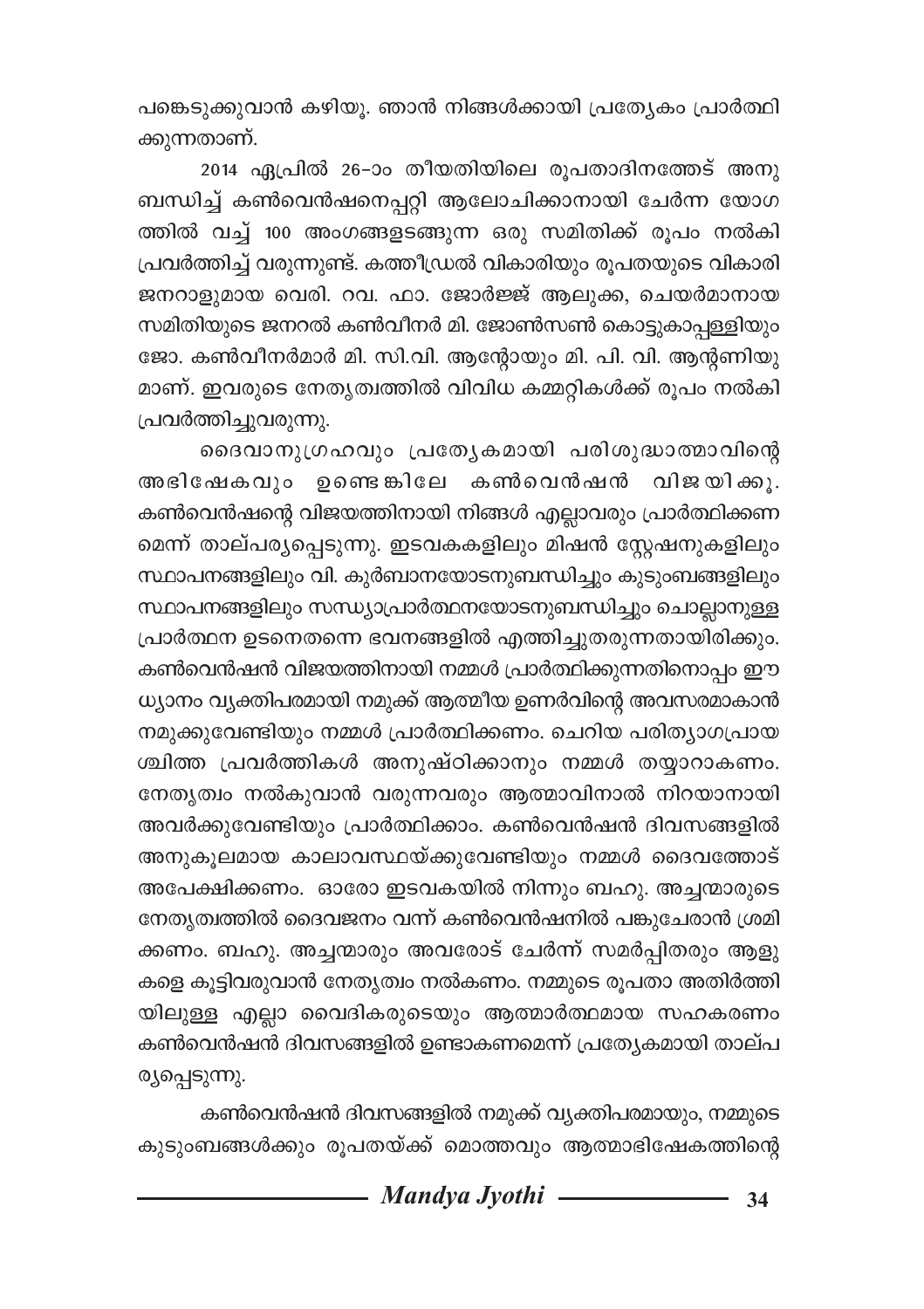ദിനങ്ങളാകട്ടെയെന്ന് പ്രാർത്ഥിക്കുന്നു. ആത്മാഭിഷേകത്തിനായി അപ്പ സ്തോലന്മാരോട് ചേർന്ന് പ്രാർത്ഥിച്ച പരി. അമ്മ നമ്മൂടെ കൺവെൻഷൻ വിജയത്തിനായി പ്രാർത്ഥിക്കും. അമ്മയുടെ മാദ്ധ്യസ്ഥം നമുക്ക് പ്രത്യേകം തേടാം. ദൈവം നിങ്ങളെ അനുഗ്രഹിക്കട്ടെ.

George Neuveldelt

മണ്ഡ്യ **മാർ ജോർജ് ഞരളക്കാ**ട്ട് 6˛06˛2014 afiy cq]-X-bpsS sa{Xm≥

NB:- ഈ സർക്കുലർ ജൂലൈ 6 −ാം തീയതി ഞായറാഴ്ച എല്ലാ പള്ളികളിലും സ്ഥാപനങ്ങളിലും വി.കുർബാന മദ്ധ്യേ വായി ക്കുകയോ ഇതിലെ ആശയങ്ങൾ ജനങ്ങൾക്ക് വിശദീകരിച്<del>ച</del> കൊടുക്കുകയോ ചെയ്യേണ്ടതാണ്.

○○○○○○

*Prot. No.2329/2014 സർക്കുലർ 5/2014* 

**ഇടയലേഖനം** 

മണ്ഡ്യ രൂപതയുടെ ഇടയനായ മാർ ജോർജ് ഞരളക്കാട്ട് മെത്രാൻ

തന്റെ സഹശുശ്രൂഷകരായ ബഹു. വൈദികർക്കും, സമർപ്പിതർക്കും, അല്മായ സഹോദരങ്ങൾക്കും, തനിക്ക് ഭരമേൽപ്പിക്കപ്പെട്ടിരിക്കുന്ന ദൈവജനം മുഴുവനും എഴുതുന്നത്.

മിശിഹായിൽ പ്രിയ വൈദികരെ, സന്യസ്തരെ, സഹോദരീസഹോദരരേ, വേനൽ അവധിക്കാലം കഴിഞ്ഞ് വിദ്യാലയങ്ങൾ എല്ലാം തുറന്ന് {പവർത്തനക്ഷമമായ കാലമാണല്ലോ ഇത്. ഇതിനകം കുട്ടികളെല്ലാം സ്കൂളിൽ പോയി തുടങ്ങിയെന്നും എനിക്കറിയാം. പരീക്ഷയിൽ ജയിച്ച് ഉയർന്ന ക്ലാസുകളിലേക്ക് കയറിയവർക്ക് വലിയ സന്തോഷത്തിന്റെ അവസരമായിരിക്കും ഇത്. അവർക്ക് എല്ലാ വിജയങ്ങളും നേരുന്നു. ആരംഭം മുതലേ പാഠ്യ-പാഠ്യേത<mark>ര വിഷയങ്ങളി</mark>ൽ നിങ്ങൾ താല്പര്യം

*Mandya Jyothi* — 35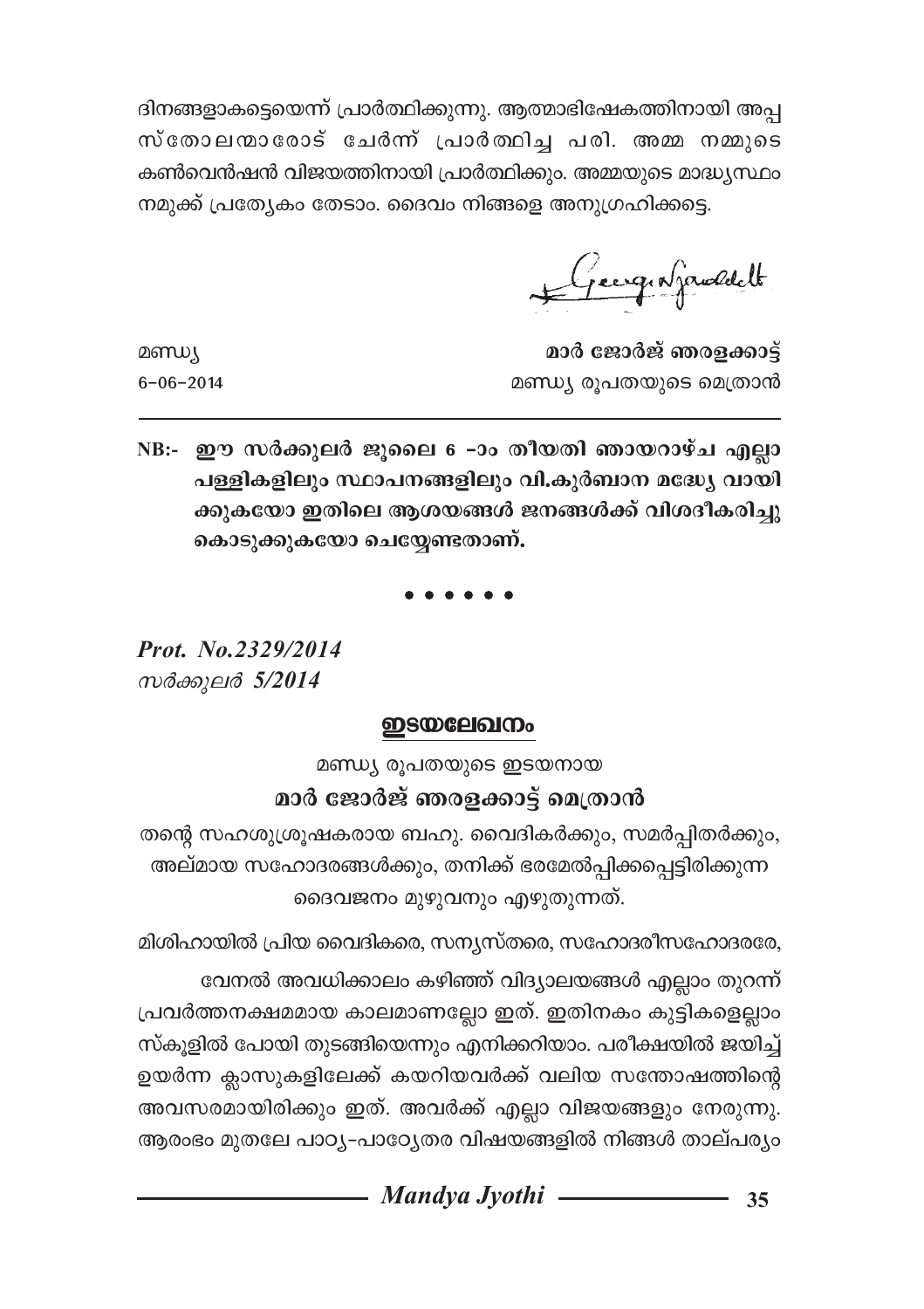എടുക്കണമെന്ന് പറയാതെ തന്നെ നിങ്ങൾക്കറിയാമല്ലോ. ഒരുപക്ഷേ വളരെ കുറച്ചു പേരെങ്കിലും പരീക്ഷകളിൽ പരാജയങ്ങളും പഴയ ക്ലാസു കളിൽ തന്നെ തുടരുന്നുണ്ടാകും. പരാജയപ്പെട്ടല്ലോ എന്നു കരുതി വിഷമിക്കരുത്. ഉത്സാഹിച്ചാൽ നല്ല വിജയം കൈവരിക്കുവാൻ നിങ്ങൾക്ക് സാധിക്കും. പരാജയത്തെ വിജയത്തിന്റെ ചവിട്ടുപടികളായി കരുതി, വാശിയോടെ പഠിച്ച് മുന്നേറണം. ആരും ഇടയ്ക്ക് വെച്ച് പഠനം നിറുത്തിപോകുകയില്ലല്ലോ. അങ്ങനെ വരാൻ ഇടയാകരുത്. മക്കളുടെ വിദ്യാഭ്യാസ കാര്യത്തിൽ ഏറെ താല്പര്യവും ശ്രദ്ധയും എടുക്കുന്ന വരാണല്ലോ മാതാപിതാക്കൾ. ഇതിനകം നിങ്ങളുടെ കുട്ടികളെ നിങ്ങളുടെ സാഹചര്യങ്ങൾ അനുസരിച്ച് നല്ല സ്കൂളുകളിൽ ചേർത്തി രിക്കും എന്നെനിക്കറിയാം. കുട്ടികളുടെ പഠനത്തിൽ നിങ്ങൾ അതീവ താല്പര്യം എടുക്കുന്നതുപോലെ തന്നെ അവരുടെ വ്യക്തിത്വ സ്വഭാവ, വിശ്വാസരൂപീകരണത്തിലും നിങ്ങൾ പ്രത്യേകമായ ശ്രദ്ധ ചെലുത്തു മെന്ന് എനിക്കറിയാം. കുട്ടികളുടെ പഠനത്തെയും പഠനസാഹചര്യങ്ങ ളെയും നിങ്ങൾ പിന്തുടരണം. അവർ പഠിക്കുന്ന സ്കൂൾ, പഠിപ്പിക്കുന്ന അധ്യാപകർ, കുട്ടികളുടെ കൂട്ടുകാർ, അവർ കൂടുതൽ സമയങ്ങളിൽ ആയിരിക്കുന്ന സ്ഥലങ്ങൾ എന്നിവയെ നിങ്ങൾ അന്വേഷിക്കണം, സന്ദർശിക്കണം, കുട്ടികളെപ്പറ്റി ആരായണം. നല്ല അദ്ധ്യയന വർഷം എല്ലാവർക്കും ആശംസിക്കട്ടെ.

വിദ്യാലയങ്ങൾ ആരംഭിച്ചതിനൊപ്പം നമ്മുടെ ഇടവകകളിൽ മതബോധന ക്ലാസുകളും ആരംഭിച്ചിട്ടുണ്ട്. നമ്മുടെ രൂപതയിൽ ജൂൺ 1-ാം തീയതി തന്നെ വിശ്വാസ പരിശീലന ക്ലാസുകൾ തുടങ്ങി. വിശ്വാസ പരിശീലനത്തെ വളരെ ശ്രേഷ്ഠമായ കടമയായാണ് സഭ കാണുക. 'മതബോധനം ഇന്ന്' എന്ന തന്റെ ചാക്രിക ലേഖനത്തിന്റെ ആരംഭ ത്തിൽ തന്നെ യശ്ശശരീരനായ വി. ജോൺ പോൾ മാർപാപ്പ പറയു ന്നത്: 'മതബോധനത്തെ സഭ എന്നും തന്റെ പ്രഥമ ദൗതൃങ്ങളിലൊ ന്നായി കാണുന്നുവെന്നാണ്'. ഒരിടവകയുടെ ഏറ്റം പ്രധാനപ്പെട്ട ദൗത്യ ങ്ങളിൽ ഒന്നാണ് വിശ്വാസപരിശീലനം ഇതൊരു കൂട്ടായ യത്നമാണ്. മാതാപിതാക്കളും കുട്ടികളും അധ്യാപകരും, സമർപ്പിതരും, വൈദികരു മെല്ലാം ഈ യത്നത്തിൽ ഭാഗഭാക്കുകളാണ്. ഓരോരുത്തരും അവരവരുടെ കടമകൾ നന്നായി നിർവ്വഹിച്ചാൽ ഈ യത്നം വിജയിക്കും.

വിശ്വാസപരിശീലനത്തിൽ മാതാപിതാക്കൾക്ക് അതിശ്രേഷ്ഠമായ സ്ഥാനമുണ്ട്. കുട്ടികൾക്ക് ഗുണനിലവാരമുള്ള വിദ്യാഭ്യാസം നൽകു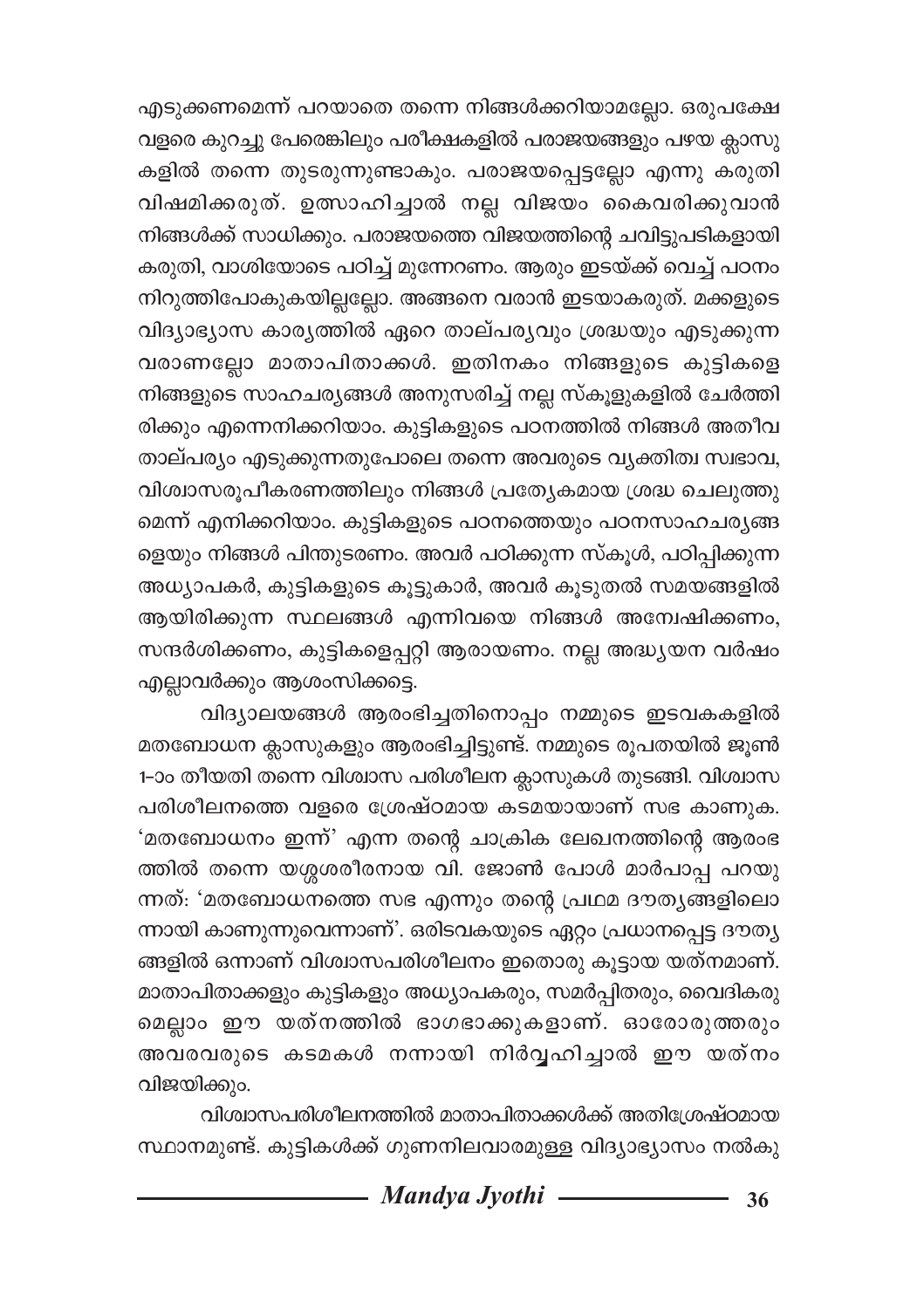ന്നതിനായി നല്ല സ്കൂളുകളിൽ പ്രവേശനം ലഭ്യമാക്കുന്നതിനൊപ്പം അവർക്ക് നല്ല വിശ്വാസപരിശീലനം നൽകുന്നതിലും മാതാപിതാക്കൾ (ശദ്ധിക്കണം. നല്ല വിദ്യാഭ്യാസവും ഒപ്പം നല്ല വിശ്വാസപരിശീലനവും ലഭിച്ചാലേ കുഞ്ഞുങ്ങൾക്ക് സമഗ്രമായ വളർച്ചയുണ്ടാകുകയുള്ളു. ഞായറാഴ്ച വിശ്വാസപരിശീലന ക്ലാസുകളിലേക്ക് മുടക്കം കൂടാതെ കൃത്യമായും കുട്ടികളെ പറഞ്ഞുവിടുവാൻ, അവരെ കൂട്ടിവരുവാൻ മാതാപിതാക്കൾ ശ്രദ്ധിക്കണം. വിശ്വാസപരിശീലനത്തിനുള്ള പാഠ പുസ്തകങ്ങൾ ശനിയാഴ്ച വൈകുന്നേരം വായിക്കുവാൻ മാതാപിതാ ക്കൾ കുട്ടികളെ നിർബന്ധിക്കണം. സ്കൂൾ വിദ്യാഭ്യാസത്തിൽ മാതാ പിതാക്കൾ താല്പര്യം കാണിക്കുന്നതിനൊപ്പം കുട്ടികളുടെ വിശ<mark>്</mark>വാസ പരിശീലന കാര്യത്തിലും മാതാപിതാക്കൾ ശ്രദ്ധിക്കണം. മാതാപിതാ ക്കളുടെയും മുതിർന്നവരുടെയും ജീവിതമാതൃക, നല്ല പെരുമാറ്റം, നല്ല സംസാരം, മറ്റുള്ളവരെപ്പറ്റിയുള്ള അവരുടെ സർഗ്ഗാത്മകമായ അഭി പ്രായങ്ങൾ എന്നിവയെല്ലാം കുട്ടികളെ സ്വാധീനിക്കും. കുടുംബ (പാർത്ഥന ഞായറാഴ്ചകളിലെ വി. ബലിയിൽ പങ്കാളിത്തം, വാർഡ്  ${ }$ പ്രാർത്ഥനകളിലെ ഭാഗഭാഗിത്വം, മറ്റുള്ളവർക്കായി നന്മ ചെയ്യുവാനുള്ള സന്നദ്ധത എന്നീ മേഖലകളിലൊക്കെ മാതാപിതാക്കൾ കുട്ടികൾക്ക് മാതൃകയാകണം. നിങ്ങളുടെ കുഞ്ഞുങ്ങളുടെ സ്വഭാവത്തിലും ജീവിത ത്തിലും ഉണ്ടായിരിക്കണമെന്ന് നിങ്ങൾ ആഗ്രഹിക്കുന്നവ നിങ്ങളുടെ ജീവിതത്തിൽ നിങ്ങൾ തന്നെ ആദ്യമേ നടപ്പാക്കുമല്ലോ. കുട്ടികളുടെ വിശ്വാസപരിശീലനത്തിൽ വളരെ താല്പര്യം പുലർത്തുന്ന നല്ല കുടും ബങ്ങൾ നമുക്കുണ്ട്. നിങ്ങൾക്ക് അഭിനന്ദനങ്ങൾ.

വിശ്വാസപരിശീലനത്തിൽ നമ്മുടെ ശ്രദ്ധാ വിഷയം കുട്ടികളാ ണല്ലോ. പ്രിയ കുഞ്ഞുങ്ങളെ, ഈശോ നിങ്ങളെ സ്നേഹിക്കുന്നു. ഈശോ നിങ്ങളെ സ്വന്തമാക്കിയിരിക്കുന്നു. നിങ്ങളോടുള്ള സ്നേഹ ത്താലാണ് ഈശോ ഈ ഭൂമിയിൽ മനുഷ്യനായി ജനിച്ചതും ജീവി ച്ചതും നമ്മളെ ഏറെ കാര്യങ്ങൾ പഠിപ്പിച്ചതും ഏറെ മനുഷ്യർക്ക് നന്മ ചെയ്തതും, അവസാനം തന്നെത്തന്നെ ബലിയായി കുരിശിൽ സമർപ്പി ച്ചതും. വി. കുർബാനയും പരിശുദ്ധാത്മാവും, പരി. അമ്മയുമെല്ലാം ഈശോ നമുക്ക് തന്ന സമ്മാനങ്ങളാണ്. ഈശോയെപ്പറ്റിയുള്ള അറിവും അനുഭവവുമാണ് വിശ്വാസപരിശീലനത്തിലൂടെ നിങ്ങൾ സ്വന്ത മാക്കേണ്ടത്. ഈശോയെപ്പറ്റിയും ഈശോയെത്തന്നെയും അറിയ<mark>ു</mark> വാനുള്ള അതിയായ ആഗ്രഹം നിങ്ങളിലുണ്ടാകണം. ഈശോയുമായി

*Mandya Jyothi* **37**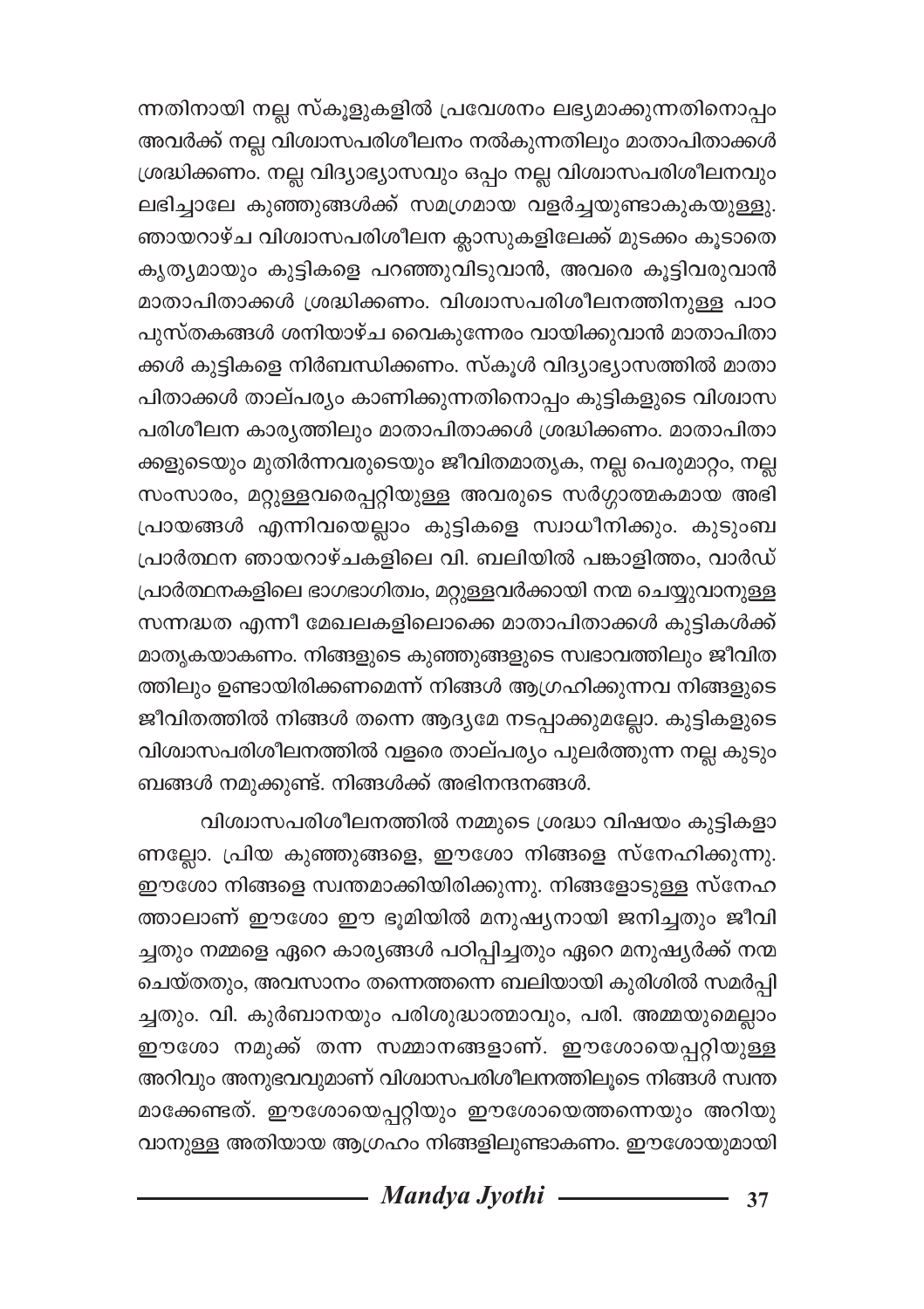വളരെ അടുപ്പമുള്ള ഒരു സ്നേഹബന്ധം നിങ്ങൾ സ്ഥാപിക്കണം. ഈശോ പ്രായത്തിലും ജ്ഞാനത്തിലും ദൈവത്തിനും മനുഷ്യർക്കും പ്രീതിയുള്ളവനായി വളർന്നതുപോലെ നിങ്ങളും വളരണം. അവിടുത്തെ വചനങ്ങൾ പാലിച്ച് ജീവിക്കുവാൻ നിങ്ങൾ ശ്രമിക്കണം. ഇതിനായി നിങ്ങൾക്ക് ലഭിക്കുന്ന അവസരങ്ങളാണ് വിശ്വാസപരിശീലന ക്ലാസ്സു കൾ. നിങ്ങൾ കൃത്യമായും എല്ലാ ഞായറാഴ്ചകളിലും വി.കുർബാന യിലും വിശ്വാസപരിശീലന ക്ലാസ്സുകളിലും സജീവമായി പങ്കുകൊള്ള ണം. വീടുകളിൽ വച്ചുതന്നെ പാഠപുസ്തകങ്ങൾ വായിച്ച് തയ്യാറായി വരണം. ക്ലാസുകളിൽ ശ്രദ്ധയോടെ പങ്കെടുക്കണം, നിങ്ങളുടെ അധ്യാ പകരെ ആദരിക്കണം, സ്നേഹിക്കണം, ഇടവകയിലെ നിങ്ങൾക്കായുള്ള സംഘടനാപ്രവർത്തനങ്ങളിൽ ശുഷ്ക്കാന്തിയോടെ പങ്കുചേരണം. ദൈവവചനം വായിക്കാനും പഠിക്കാനും പ്രായോഗികമാക്കാനും നിങ്ങൾ ഉത്സാഹിക്കണം. ഈ അധ്യയനവർഷം നിങ്ങൾക്ക് ഏറെ ഉപകാരപ്രദ മാകട്ടെയെന്ന് ആശംസിക്കുന്നു. കഴിഞ്ഞവർഷം വിവിധ പരീക്ഷകളിൽ നല്ല വിജയം കരസ്ഥമാക്കിയവർക്കും, പ്രത്യേകിച്ച് സ്കോളർഷിപ്പ് ക്ലാസ്സുകളിൽ രൂപതാടിസ്ഥാനത്തിൽ സമ്മാനങ്ങൾ കരസ്ഥമാക്കിയ വർക്കും അഭിനന്ദനങ്ങൾ!

വിശ്വാസപരിശീലനത്തിൽ, മതാധ്യാപകരുടെ സ്ഥാനം എത്രയോ വലുതാണ്. 'സുവിശേഷം പ്രസംഗിക്കുന്നവരുടെ പാദങ്ങൾ എത്രയോ സുന്ദരം' (റോമ 10:15) എന്നാണല്ലോ തിരുവചനം പറയുന്നത്. നമ്മുടെ രൂപതയിലെ എല്ലാ മതാധ്യാപകരേയും നന്ദിയോടെ, സ്നേഹത്തോടെ ഓർക്കുന്നു. ബഹുവിധ വ്യഗ്രതകളുടെ നടുവിലും 'നിങ്ങൾ ലോക മെങ്ങും പോയി എല്ലാ സൃഷ്ടികളോടും സുവിശേഷം പ്രസംഗിക്കു വാൻ' (മർക്കോ. 16:15). 'ഞാൻ നിങ്ങളോട് കൽപ്പിച്ചവയെല്ലാം അനു സരിക്കാൻ അവരെ പഠിപ്പിക്കുവിൻ' (മത്താ. 28:20) എന്ന ഈശോയുടെ കൽപ്പന നിങ്ങൾ നിറവേറ്റുന്നതിൽ അതിയായ സന്തോഷമുണ്ട്. നിങ്ങ ളുടെ ഈ പ്രവർത്തനത്തെ ദൈവം അനുഗ്രഹിക്കും. ഒരു നല്ല മതാധ്യാ പകന് കുട്ടികളുടെമേൽ വലിയ സ്വാധീനമുണ്ട്. നിങ്ങളുടെ ഉത്തമ ജീവിതംതന്നെയാണ് ഏറ്റം വലിയ സന്ദേശമെന്ന് നിങ്ങൾ ഓർക്കണം. നമുക്ക് വിശ്വാസപരിശീലനത്തിനായി പരിമിതമായ സമയമേ ലഭിക്കുന്നുള്ളൂ എന്ന തിരിച്ചറിവിൽ ലഭ്യമായ സമയം ഏറ്റം കാര്യക്ഷമ മായും ഫലപ്രദമായും നിങ്ങൾ വിനിയോഗിക്കണം. നിങ്ങൾ പാഠങ്ങൾ നന്നായി ഒരുങ്ങി വന്നാലേ അവ ഫലപ്രദമായി കുഞ്ഞുങ്ങൾക്ക്

Mandya Jyothi -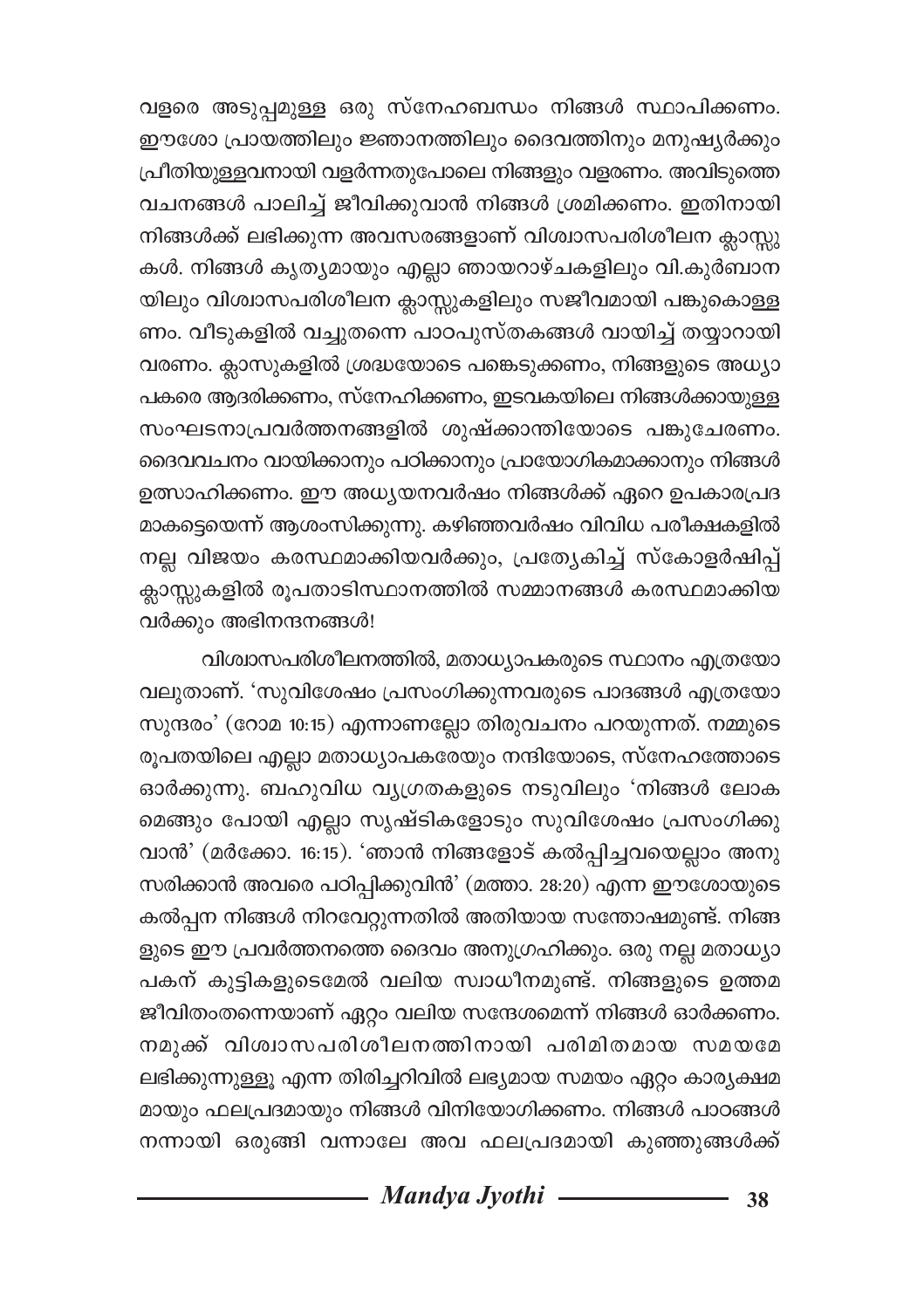പകരാൻ സാധിക്കൂ. നിങ്ങളുടെ വി. കുർബാനയിലും കൂദാശകളിലു മുള്ള പങ്കാളിത്തം, ദേ<mark>വാല</mark>യത്തിലും പരിസരത്തുമുള്ള പെരുമാറ്റങ്ങൾ, മറ്റുള്ളവരോടുള്ള ഇടപെടലുകൾ എന്നിവയെല്ലാം കുട്ടികൾ ശ്രദ്ധിക്കു ന്നുണ്ട്. നിങ്ങളെ ഏൽപ്പിച്ചിരിക്കുന്ന ഓരോ കുട്ടിയേയും നിങ്ങൾ ആത്മാർത്ഥമായി സ്നേഹിച്ച്, അവരിൽ യേശു രൂപപ്പെടുവാൻ പരി ശ്രമിക്കണം, പഠിപ്പിക്കണം, പ്രാർത്ഥിക്കണം. ദൈവരഹസ്യങ്ങളും വചനങ്ങളും കൈകാര്യം ചെയ്യുമ്പോൾ വിനയത്തോടും വിശ്വാസ ത്തോടും കൂടി നിങ്ങൾ ചെയ്യണം. ഓരോ കുഞ്ഞുമായി വ്യക്തിപര മായ, മാതൃസഹജമായ ഒരു ബന്ധം നിങ്ങൾ സ്ഥാപിക്കണം. ഈ അധ്യ യനവർഷം നിങ്ങൾക്കും ദൈവകൃപയുടെ വർഷമാകട്ടെയെന്ന് ആശം സിക്കുന്നു.

ഇടവകയുടെ ശ്രേഷ്ഠമായ ദൗത്യം വിശ്വാസപരിശീലനമെങ്കിൽ അതിൽ ഏറ്റവും കൂടുതൽ ശ്രദ്ധയും താല്പര്യവും എടുക്കേണ്ടത് വൈദികരും സമർപ്പിതരുമാണ്. നമ്മുടെ രൂപതയുടെ ജനറാളച്ചൻ തന്നെ യാണ് വിശ്വാസപരിശീലനത്തിന്റെ രൂപതാ ഡയറക്ടറും. അച്ചനോട് കൂടി പ്രവർത്തിക്കുന്ന നല്ലൊരു കേന്ദ്രടീമും നമുക്കുണ്ട്. നമ്മുടെ രൂപത യിലെ വിശ്വാസപരിശീലന പ്രവർത്തനങ്ങളെയെല്ലാം ക്രോഡീകരിക്കു വാൻ ഇവർ വളരെ ശ്രദ്ധിക്കുന്നുണ്ട്. ഇവരേയും ഇവരോടൊപ്പം പ്രവർത്തിക്കുന്ന എല്ലാവരേയും അഭിമാനത്തോടെ ഓർക്കുന്നു. നമുക്കുള്ള ചെറിയ ഇടവകകളിൽ വിശ്വാസപരിശീലനപ്രവർത്തനങ്ങൾ നന്നായി നടക്കുന്നുവെന്ന് ബഹു. വികാരിമാർ ഉറപ്പുവരുത്തുമല്ലോ. കുട്ടി കൾക്കും അധ്യാപകർക്കും ആവശ്യമായ പ്രോത്സാഹനങ്ങളും പരി ശീലനങ്ങളും നൽകുവാനും അവർ ശ്രദ്ധിക്കുമല്ലോ.

വിശ്വാസപരിശീലനത്തിന്റെ അടിസ്ഥാന വേദികളാണ് കുടും ബവും, വിദ്യാലയവും, ഇടവകയും, സംഘടനകളും, സമ്പർക്കമാധ്യ മങ്ങളുമെല്ലാം. മതബോധന ക്ലാസുകളിൽ നിന്നും ലഭിക്കുന്ന അറിവും ഉൾകാഴ്ചകളും പ്രായോഗികമാക്കുവാൻ ഇടവകയും മറ്റും സഹാ യിക്കും. നിങ്ങൾക്കെല്ലാവർക്കും നല്ലൊരു വിശ്വാസപരിശീലന വർഷം ആശംസിക്കുന്നു. ഈ വർഷം നിങ്ങൾക്ക് കുറച്ചുകൂടി ഈശോയെ അറി യാനും സഭയെ മനസിലാക്കാനും, അങ്ങനെ നല്ല സഭാമക്കളായി ജീവിക്കാനും വിശ്വാസപരിശീലനം സഹായിക്കട്ടെ. വിശ്വാസപരിശീലന ത്തിൽ ഏർപ്പെട്ടിരിക്കുന്നയെല്ലാവരെയും ദൈവം അനുഗ്രഹിക്കട്ടെ.

വചനത്തെ സ്വജീവിതത്തിൽ സ്വീകരിച്ച് രക്ഷകനെ നമുക്ക് നൽകിയ പരി. അമ്മ, നമ്മുടെ രൂപതയുടെ മധ്യസ്ഥയായ പരി. അമ്മ,

> - Mandya Jyothi -39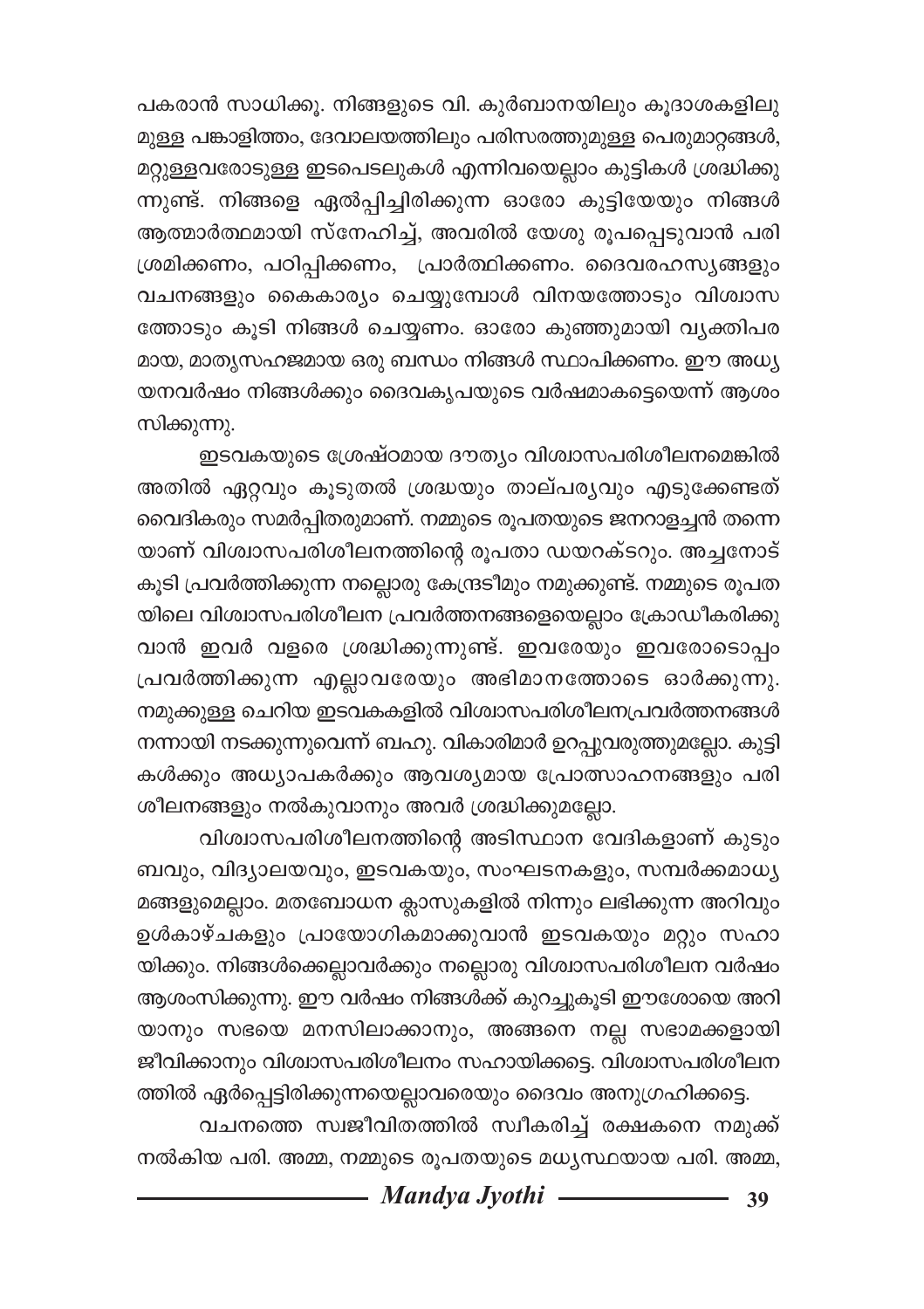യേശു നിങ്ങളിൽ ഓരോരുത്തരിലും രൂപപ്പെടുവാൻ സഹായിക്കട്ടെ എന്ന് പ്രാർത്ഥിക്കുന്നു. ദൈവം നിങ്ങളെ എല്ലാവരേയും അനുഗ്രഹി ക്കടെ.

George Djandelette

മണ്ഡ്യ **മാർ ജോർജ് ഞരളക്കാ**ട്ട് 6−06−2014 **amused afix the set of the set of the set of the set of the set of the set of the set of the set of t** 

NB:- ഈ സർക്കുലർ ജൂൺ 22 −ാം തീയതി ഞായറാഴ്ച എല്ലാ പള്ളികളിലും സ്ഥാപനങ്ങളിലും വി.കുർബാന മദ്ധ്യേ വായി ക്കുകയോ ഇതിലെ ആശയങ്ങൾ ജനങ്ങൾക്ക് വിശദീകരിച്<del>ച</del> കൊടുക്കുകയോ ചെയ്യേണ്ടതാണ്.

○○○○○○

*Prot. No.2330/2014 സർക്കുലർ 6/2014* 

#### **MSWEEDIMO**

മണ്ഡ്യ രൂപതയുടെ ഇടയനായ മാർ ജോർജ് ഞരളക്കാട്ട് മെത്രാൻ

തന്റെ സഹശുശ്രൂഷകരായ ബഹു. വൈദികർക്കും, സമർപ്പിതർക്കും, അല്മായ സഹോദരങ്ങൾക്കും, തനിക്ക് ഭരമേൽപ്പിക്കപ്പെട്ടിരിക്കുന്ന ദൈവജനം മുഴുവനും എഴുതുന്നത്.

മിശിഹായിൽ പ്രിയപ്പെട്ടവരേ,

മാറിമാറിവരുന്ന സാമ്പത്തിക ക്രമങ്ങൾ, അനുദിന ആവശ്യ ങ്ങൾക്കുള്ള സാധനങ്ങളുടെ വിലവർദ്ധനവ് വർദ്ധിച്ചുവരുന്ന ജീവിത ച്ചെലവുകൾ എന്നിവയെല്ലാം പരിഗണിച്ച് നമ്മുടെ രൂപതയിൽ സേവനം ചെയ്യുന്ന വൈദികരുടെയും സമർപ്പിതരുടെയും അലവൻസ് വർദ്ധിപ്പി ക്കുവാൻ തീരുമാനിക്കുകയാണ്. നമ്മുടെ രൂപതയ്ക്ക് സാമ്പത്തികമായ (പയാസങ്ങളുണ്ടെങ്കിലും നല്ലവനായ ദൈവം ഇതിനു നമ്മെ സഹാ യിക്കും എന്ന വിശ്വാസത്തോടെയാണ് കൂരിയായിലെ അംഗങ്ങളോടും ബന്ധപ്പെട്ടവരോടും ആലോചിച്ച് ഈ തീരുമാനം എടുത്തിരിക്കുന്നത്. ഈ വർദ്ധനവ് 2014 ജൂൺ മാസം മുതൽ പ്രാബല്യത്തിൽ വരും.

*<u>Mandya Jyothi</u>* — 40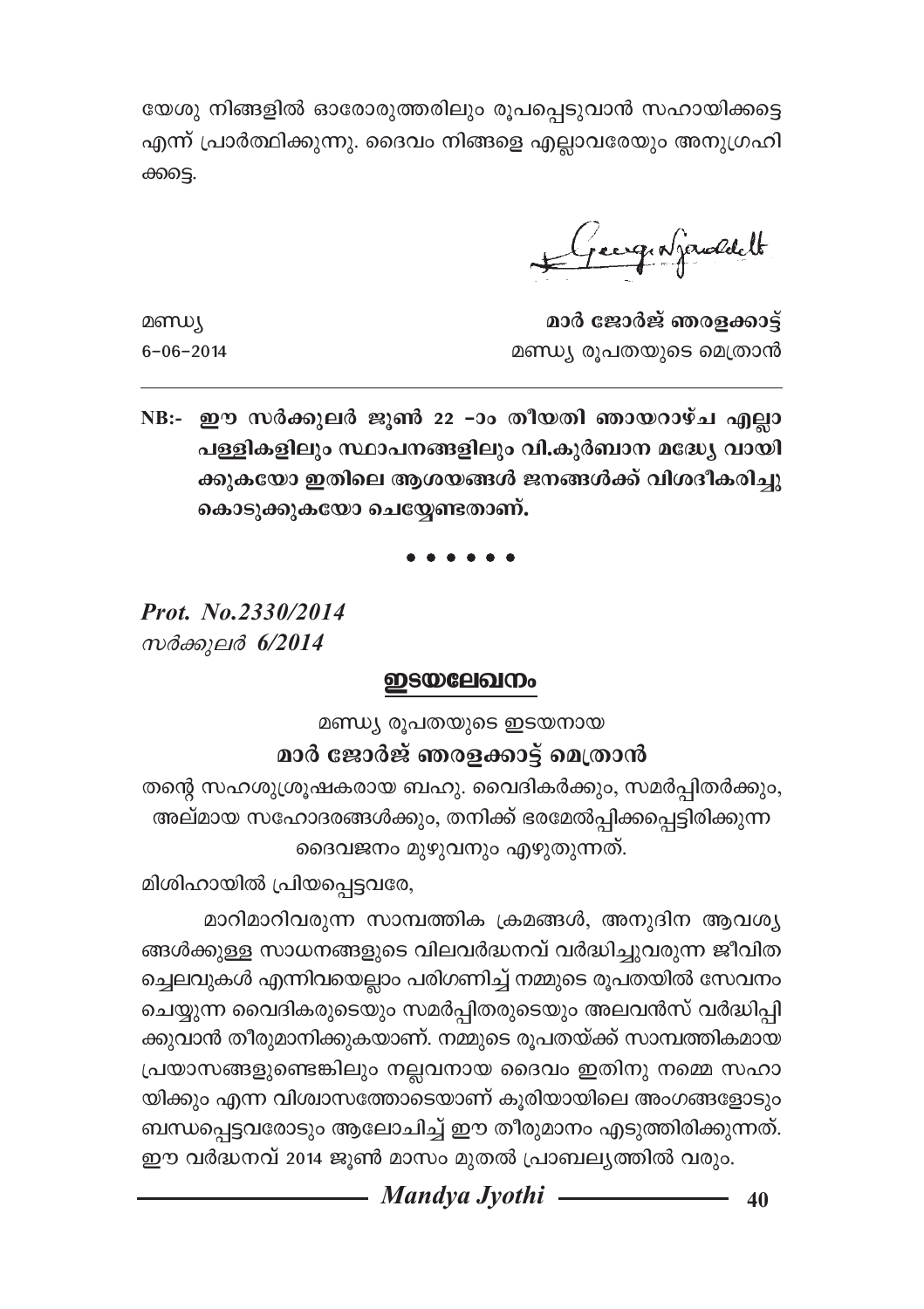- 1. ബഹു. വൈദികരുടെ പ്രതിമാസ അലവൻസ് 6500 രൂപയായും ബഹു. സിസ്കേഴ്സിന്റെ പ്രതിമാസ അലവൻസ് 5000 രൂപയായും നിശ്ചയിച്ചിരിക്കുന്നു.
- 2. ഇടവകകളിൽ ദേവാലയ ശുശ്രൂഷിക്കും കണക്കനും നൃായമായ ശമ്പള വർദ്ധനവ് നൽകേണ്ടതാണ്.
- 3. നമ്മുടെ സ്ഥാപനങ്ങളിൽ വിവിധ ജോലികളിൽ ഏർപെടിരിക്കുന്ന .<br>വർക്കും മാറിയ സാഹചര്യങ്ങൾ അനുസരിച്ച് ശമ്പളത്തിൽ വർദ്ധ നവ് വരുത്തണം.

മണ്ഡ്യാ രൂപതാ കാര്യാലയത്തിൽ നിന്നും 2014 ജൂൺ 6 ന് നൽക പെട്ടത്.

George Naveldelt

മണ്ഡ്യ **മാർ ജോർജ് ഞരളക്കാ**ട്ട് 6−06−2014 **am∪ൃ രൂപതയുടെ മെത്രാൻ** 

NB:- ഈ സർക്കുലറിലെ വിവരങ്ങൾ പള്ളികളിൽ അറിയിക്കണം.

### ക്രൈസ്തവ സമുദായത്തിനുള്ള ന്യൂനപക്ഷ ആനു കൂല്യങ്ങൾ

(കൂടുതൽ വിവരങ്ങൾക്ക് ബന്ധപ്പെടുക - Philip Mathew, Mob: 9845054331 Email:philipbangalore@yahoo.com)

കർണാടക സംസ്ഥാനത്തിലെ ന്യൂനപക്ഷങ്ങൾക്കായി സർക്കാർ  $\omega$ ൻകുന്ന ആനുകൂല്യങ്ങളുടെ സമയാസമയങ്ങളിലുള്ള തിരിച്ചറിയലും, അത് ഇടവകാംഗങ്ങൾക്ക് ഉപകാരപ്പെടുന്ന വിധത്തിൽ എത്തിച്ചു കൊടുത്ത് ആവശ്യമായ സഹായസഹകരണങ്ങൾ നൽകി ആനുകൂല്യ ങ്ങൾ നേടിയെടുക്കുക എന്ന ഉദ്ദേശ്യത്തോടെ ഓരോ ഇടവകയിലും രൂപീകൃതമാകേണ്ട ഒരു സേവന സംഘടനയാണ് മൈനോരിറ്റി സെൽ. ലാഭേച്ഛ തെല്ലും ഇല്ലാതെ ജനങ്ങളുടെ നന്മ മാത്രം ഉദ്ദേശിച്ചാണ് ഈ സെൽ പ്രവർത്തിക്കേണ്ടത്.

ക്രിസ്തൃൻ, മുസ്ലീം, സിഖ്, പാഴ്സി, ബുദ്ധിസ്റ്റ്, ജെയിൻ എന്നീ വിഭാഗങ്ങളെയാണ് പ്രധാനമായും ന്യൂനപക്ഷമായി സർക്കാർ അംഗീ കരിച്ചിട്ടുള്ളത്. ഇതിൽതന്നെ ന്യൂനപക്ഷങ്ങൾക്ക് പൊതുവായും എന്നാൽ ക്രിസ്തൃൻ സമുദായത്തിനു പ്രത്യേകമായും ഉള്ള വിവിധ യിനം ആനുകൂല്യങ്ങളിലേക്കാണ് മൈനോരിറ്റി സെൽ പ്രധാനമായും

*Mandya Jyothi* — 41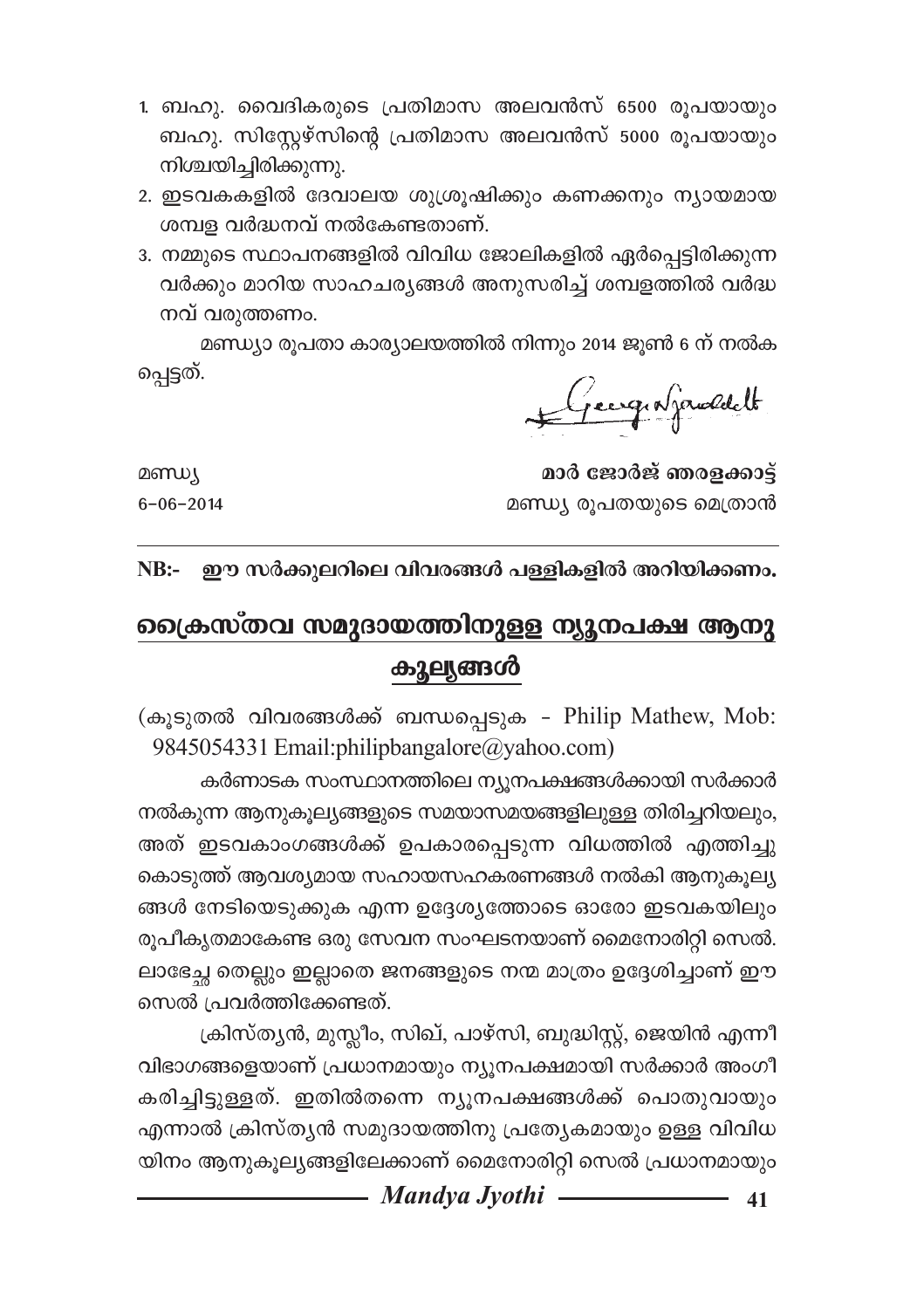ശ്രദ്ധ കേന്ദ്രീകരിക്കേണ്ടത്. ഈ ആനുകൂല്യങ്ങളെക്കുറിച്ച് വിശദമായ വിവരശേഖരണവും, അത് അർഹതപ്പെട്ടവരിലേക്ക് എത്തിച്ച് ആവശ്യ മായ സഹായസഹകരണങ്ങൾ ചെയ്തുകൊടുക്കുന്നതും, ചെയ്യുന്ന കാര്യങ്ങൾക്ക് കൃത്യമായ റെക്കോർഡുകളും, ആവശ്യമായ Follow up ഉം സയമാസമയങ്ങളിൽ ചെയ്യുക എന്നതുമാണ് മൈനോരിറ്റി സെൽ അംഗങ്ങളുടെ പ്രധാന കർത്തവ്യങ്ങൾ.

കുട്ടികൾ മുതൽ വൃദ്ധന്മാർക്കുവരെ വിവിധയിനം പദ്ധതികളും ആനുകൂല്യങ്ങളും സർക്കാർ നൽകുന്നുണ്ടെങ്കിലും ഇതിനെയെല്ലാം കുറിച്ച് അറിവുള്ളവർ ചുരുക്കമാണ്. മറ്റു സമുദായഗംങ്ങൾ എന്തു ത്യാഗം സഹിച്ചും അവർക്ക് അവകാശപ്പെട്ടത് നേടിയെടുക്കുമ്പോൾ, അല്ലെങ്കിൽ ആ സമുദായങ്ങളിലെ വ്യക്തികളും സംഘടനകളും അതിനായി വളരെ നന്നായി പ്രവർത്തിക്കുമ്പോൾ, നാം ക്രിസ്തൃൻ സമുദായത്തിന് പ്രത്യേകമായി നൽകിയിരിക്കുന്ന ആനുകൂല്യങ്ങൾ പോലും മടിയോ അറിവില്ലായ്മയോ കാരണം പാഴാക്കിക്കളയുന്ന വസ്തുതയാണ് ഇന്നു ള്ളത്. ഈ പ്രവണത സർക്കാരിലെ മുതിർന്ന ഉദ്യോഗസ്ഥന്മാർ വരെ തുറന്നു സമ്മതിക്കുന്നതും, ഇതിനാൽതന്നെ ഭാവിയിൽ നമുക്കുള്ള ആനുകൂല്യങ്ങൾക്ക് വൻകുറവ് വരുത്തുവാൻ ഇത് പ്രേരകമാകാവുന്നതു മാണ്. കിട്ടാതെയാകുമ്പോൾ വെറുതെ ഒച്ചപ്പാടുണ്ടാക്കുന്നതും, കിട്ടേണ്ട തിന്റെ നേരെ നോക്കാതെ അത് ഉപേക്ഷിക്കുന്നതും നമ്മുടെ സമുദായ ത്തിന്റെ മാത്രം പ്രത്യേകതയായിട്ട് വേണം കാണാൻ. ഇത്തരത്തിലുള്ള പ്രവണതകളെ തിരിച്ചറിയുകയും, ക്രിയാത്മകമായ പ്രവർത്തനങ്ങളി ലൂടെ നമ്മുടെ ജനങ്ങളെ ബോധവൽക്കരിക്കുകയും ചെയ്യേണ്ടതാണ് മൈനോരിറ്റി സെൽ അംഗങ്ങളുടെ മറ്റൊരു കർത്തവ്യം. സമയാസമയ ങ്ങളിൽ ലഭിക്കുന്ന ട്രെയിനിംഗ് പ്രോഗ്രാമുകളിലും, ബിഷപ്പ് ഹൗസിൽ സമുദായത്തിന്റെ ആനുകൂല്യങ്ങൾക്കായി പ്രത്യേകമായി പ്രവർത്തി ക്കുന്ന സെല്ലുമായി ചേർന്നും താഴെപ്പറയുന്ന കാര്യങ്ങളിൽ നമ്മുടെ മൈനോരിറ്റി സെൽ അംഗങ്ങൾ ശ്രദ്ധ നൽകേണ്ടതാണ്.

- വ്യക്തികൾക്കും സ്ഥാപനങ്ങൾക്കും ഉള്ള ആനുകൂല്യങ്ങൾ യഥാ സമയം അറിയുകയും അത് ഇടവകയിൽ ലഭ്യമാക്കുവാൻ ആവശ്യ മായ സഹായങ്ങൾ നൽകുവാൻ മുൻകൈ എടുക്കുക.
- കൃത്യമായ വിവരശേഖരണവും ആവശ്യമുള്ള രേഖകൾ ലഭിക്കു വാൻ സഹായിക്കലും.
- പ്രവർത്തനങ്ങൾ രേഖപ്പെടുത്തലും ഫലം ഉറപ്പാക്കലും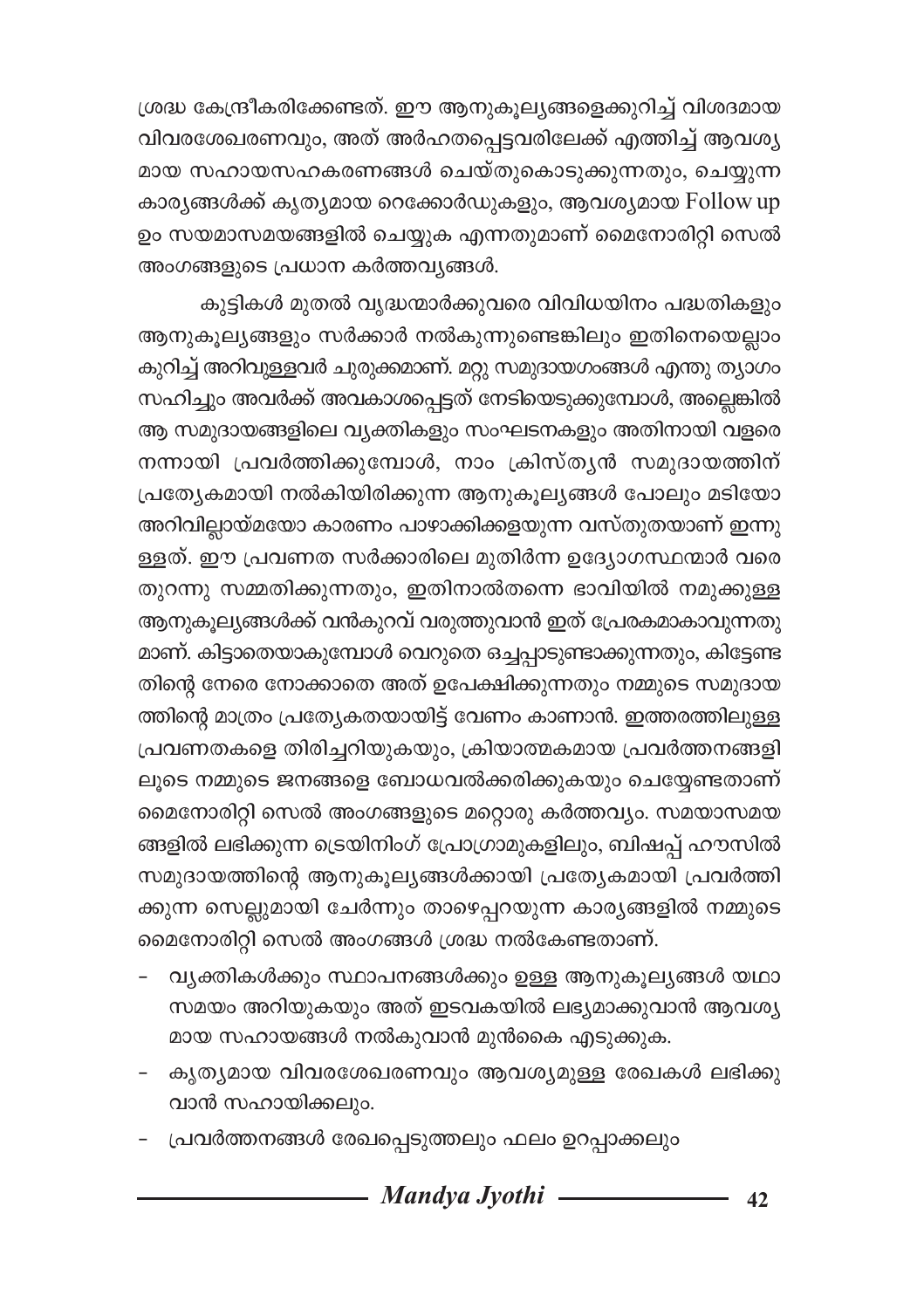- ന്യൂനപക്ഷ ആനുകൂല്യങ്ങളിൽപെടാത്ത എന്നാൽ ഇടവക ജനങ്ങൾക്ക് പൊതുവേ ഉപകാരപ്പെടുന്ന കാര്യങ്ങൾ ശേഖരിക്കു .<br>കയും അതിന്റെ ഫലം ജനങ്ങളിൽ എത്തിക്കുകയും ചെയ്യുക. ഉദാ. Voter ID Card, Aadhar Card, Pension Schemes, Senior Citizen Card. etc.
- ബിഷപ്സ് ഹൗസിൽ നടത്തുന്ന ട്രൈനിംഗ് പ്രോഗ്രാമിൽ സംബ ന്ധിക്കുക.

### വിവിധയിനം സർക്കാർ ആനുകുല്യങ്ങൾ

ന്യുനപക്ഷ സമുദായങ്ങൾക്കായി നിരവധി ആനുകുല്യങ്ങൾ നിലവിൽ ഉണ്ടെങ്കിലും പ്രധാനമായി നാല് ഗണത്തിൽ ഉൾപ്പെടുത്താ വുന്നതാണ്.

- 1. വിദ്യാഭ്യാസ ആനുകൂല്യങ്ങൾ
- 2. മതസ്ഥാപനങ്ങൾക്കുള്ള ആനുകൂല്യങ്ങൾ (നിർമ്മാണ പ്രവർത്തന ങ്ങൾക്കുള്ള ആനുകൂല്യങ്ങൾ)
- 3. ധനസമ്പാദനത്തിനുള്ള വായ്പകൾ
- 4. സാമൂഹ്യസാമ്പത്തിക വികസനത്തിനുള്ള വായ്പകൾ

### 1. വിദ്യാഭ്യാസ ആനുകൂല്യങ്ങൾ

ഒന്നാം ക്ലാസിൽ പഠിക്കുന്ന കുട്ടികൾ മുതൽ ഉന്നത പ്രൊഫ ഷണൽ കോഴ്സുകൾക്ക് പഠിക്കുന്ന വിദ്യാർത്ഥികൾക്കുവരെ വിവിധ സ്കോളർഷിപ്പുകൾ സർക്കാർ നൽകുന്നുണ്ട്. സമയാസമയങ്ങളിൽ ഇത്തരം സ്കോളർഷിപ്പുകൾ തിരിച്ചറിഞ്ഞ് ആവശ്യപ്പെടുന്ന രേഖകൾ എല്ലാം കൃത്യമായി നൽകി അപേക്ഷിക്കേണ്ടതാണ്. മൈനോരിറ്റി സെൽ അംഗങ്ങളുമായി ബന്ധപ്പെടുന്നതും ഇത്തരത്തിലുള്ള വിവിധ പ്രോഗ്രാ മുകളെയും സ്കീമുകളെയും കുറിച്ച് പൊതുവായി പള്ളിയിൽ അറിയി ക്കുമ്പോൾ വിവിധ ആനുകൂല്യങ്ങളെക്കുറിച്ചുള്ള വിവരങ്ങൾ യഥാ സമയം ഇടവകാംഗങ്ങൾക്ക് അറിയുവാൻ കഴിയും. ഇത്തരത്തിലുള്ള ആനുകൂല്യങ്ങളിൽ ചിലത് താഴെ വിവരിക്കുന്നു.

- Pre-Metric Scholarships (1 മുതൽ 10 വരെ പഠിക്കുന്ന കുട്ടികൾക്ക്)
- Post-Metric Scholarships (PUC മുതൽ PhD വരെ പഠിക്കുന്ന റെഗുലർ വിദ്യാർത്ഥികൾക്ക്)
- Merit-Cum-Means (MCM) Scholarship എല്ലാ Professional, Technical വിദ്യാർത്ഥികൾക്കും (eg. BE, MBBS, BVSc, BPT, B Pharm, BSc Nursing, MBA, MCA, ME, M Tech, LLB, CA  $etc.$ )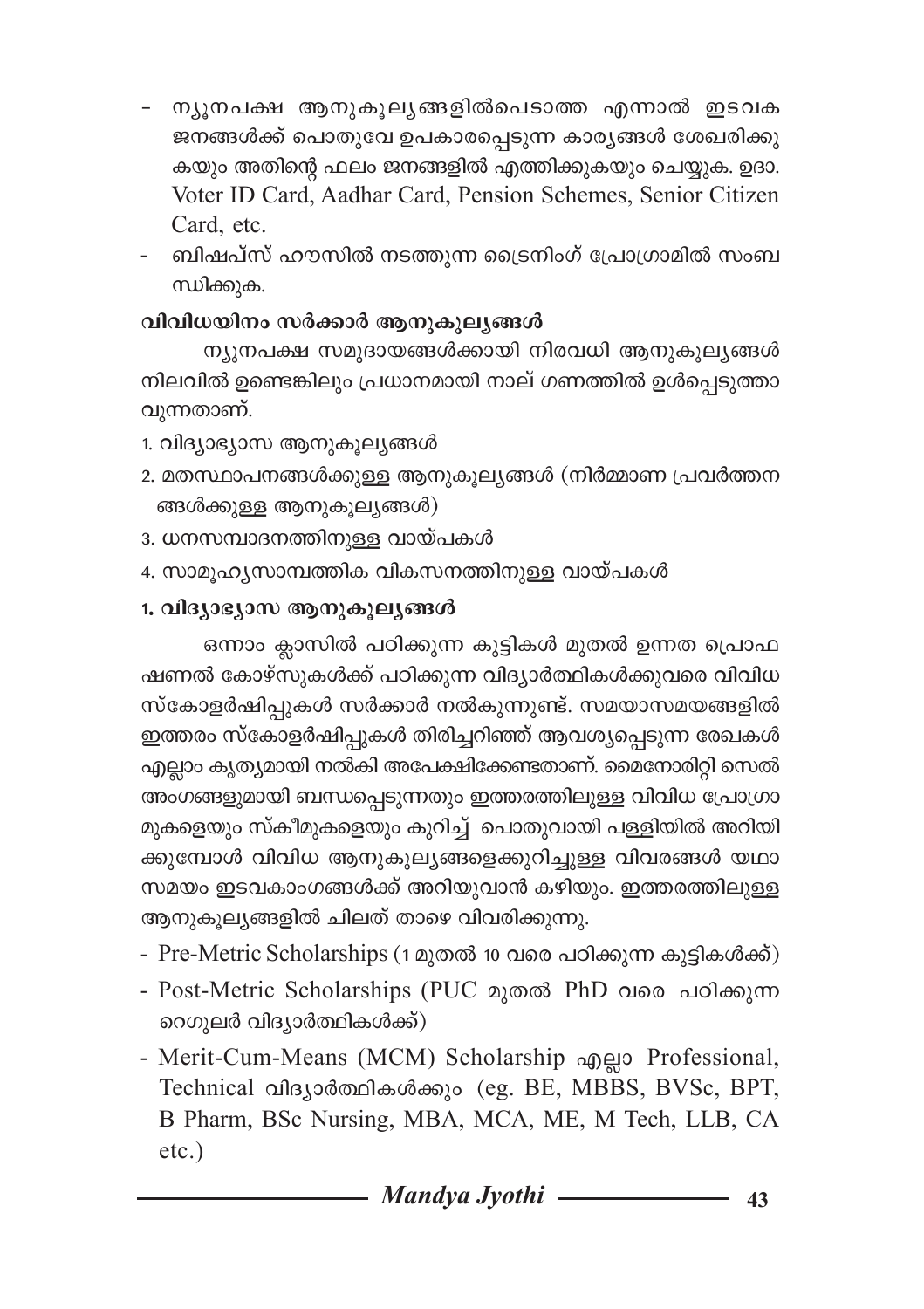- Moulana Azad National Felloship M phil, PhD തുടങ്ങിയ ഉന്നത വിദ്യാഭ്യാസം നടത്തുന്ന വിദ്യാർത്ഥികൾക്ക്
- Moulana Azad Scholarship for Women ഉന്നത വിജയം നേടിയ പെൺകുട്ടികൾക്കായ്.
- Utenjana Scholarship PUC, Degree, PG ആദ്യവർഷം പഠിക്കുന്ന ക്രിസ്തൃൻ വിദ്യാർത്ഥികൾക്ക് മാത്രം.
- ITI/Diploma വിദ്യാർത്ഥികൾക്ക് പ്രത്യേകം ലഭിക്കുന്ന സ്കൈപെന്റു കൾ
- National Indian Overseas Scholarship യോഗൃരായ വിദ്യാർത്ഥി കൾക്ക് വിദേശപഠനത്തിനായി 10 മുതൽ 20 ലക്ഷം വരെ.

### 2. മതസ്ഥാപനങ്ങൾക്കായുള്ള ആനുകൂല്യങ്ങൾ

- Found for Construction, Renovation and Development of Churches  $(10 \nightharpoonup \text{L} \oplus \text{L} \oplus \text{L} \oplus \text{L} \oplus \text{L} \oplus \text{L} \oplus \text{L} \oplus \text{L} \oplus \text{L} \oplus \text{L} \oplus \text{L} \oplus \text{L} \oplus \text{L} \oplus \text{L} \oplus \text{L} \oplus \text{L} \oplus \text{L} \oplus \text{L} \oplus \text{L} \oplus \text{L} \oplus \text{L} \oplus \text{L} \oplus \text{L} \oplus \text{L} \oplus \text{L} \oplus \text{L} \oplus \text$
- Construction of Community Halls (100 ലക്ഷം വരെ)
- Fund for Orphanages and Old Age Homes

മേൽപ്പറഞ്ഞ ആനുകൂല്യങ്ങൾ നമ്മുടെ മത സ്ഥാപനങ്ങൾക്കു വേണ്ടിയുള്ളതും process and proceedure വരെ നീണ്ടതും അതി നാൽതന്നെ കാലത്താമസം ഉണ്ടാകുന്നതുമാണ്. നല്ല ക്ഷമയും സമയാ സമയങ്ങളിലുള്ള ഫോളോഅപ്പുകളും സർക്കാർ ഉദ്യോഗസ്ഥരുമായുള്ള നിരന്തര സമ്പർക്കവും ഈ ആനുകൂല്യങ്ങൾ നേടിയെടുക്കാൻ പ്രവർത്തിക്കുന്നവർക്ക് പ്രത്യേകം ഉണ്ടായിരിക്കേണ്ടതാണ്.

### 3. വിവിധയിനം വായ്പകൾ

വിദ്യാർത്ഥികൾക്കും വ്യക്തികൾക്കും ബിസിനസുകൾക്കും വിവിധയിനം വായ്പ്പകൾ സർക്കാർ ന്യൂനപക്ഷങ്ങൾക്കായി നൽകി വരു ന്നുണ്ട്. ആവശ്യമുള്ള വായ്പകളെക്കുറിച്ച് സർക്കാരിന്റെ വിവിധ വെബ്സൈറ്റുകൾ സന്ദർശിക്കുകയും അതിൽ കൊടുത്തിരിക്കുന്ന വായ്പകൾ ലഭിക്കുവാൻ അർഹതപ്പെട്ടവരെ പ്രോത്സാഹിപ്പിക്കേണ്ടതും ആവശ്യമായ രേഖകൾ ലഭ്യമാക്കാൻ സഹായിക്കേണ്ടതുമാകുന്നു. മൈനോരിറ്റി സെൽ അംഗങ്ങൾക്ക് ഈ മേഖലയിൽ നമ്മുടെ സമുദായ അംഗങ്ങളെ സഹായിക്കുവാൻ സാധിക്കും.

ക്രിസ്തൃൻ സമുദായത്തിലെ വിദ്യാർത്ഥികൾക്ക് വളരെ കുറഞ്ഞ പലിശനിരക്കിൽ വായ്പ്പകൾ ലഭ്യമാക്കുന്ന ഒരു സംരംഭമാണിത്. Arivu എന്ന പേരിൽ പ്രൊഫഷണൽ വിദ്യാഭ്യാസത്തിനായി വളരെ കുറഞ്ഞ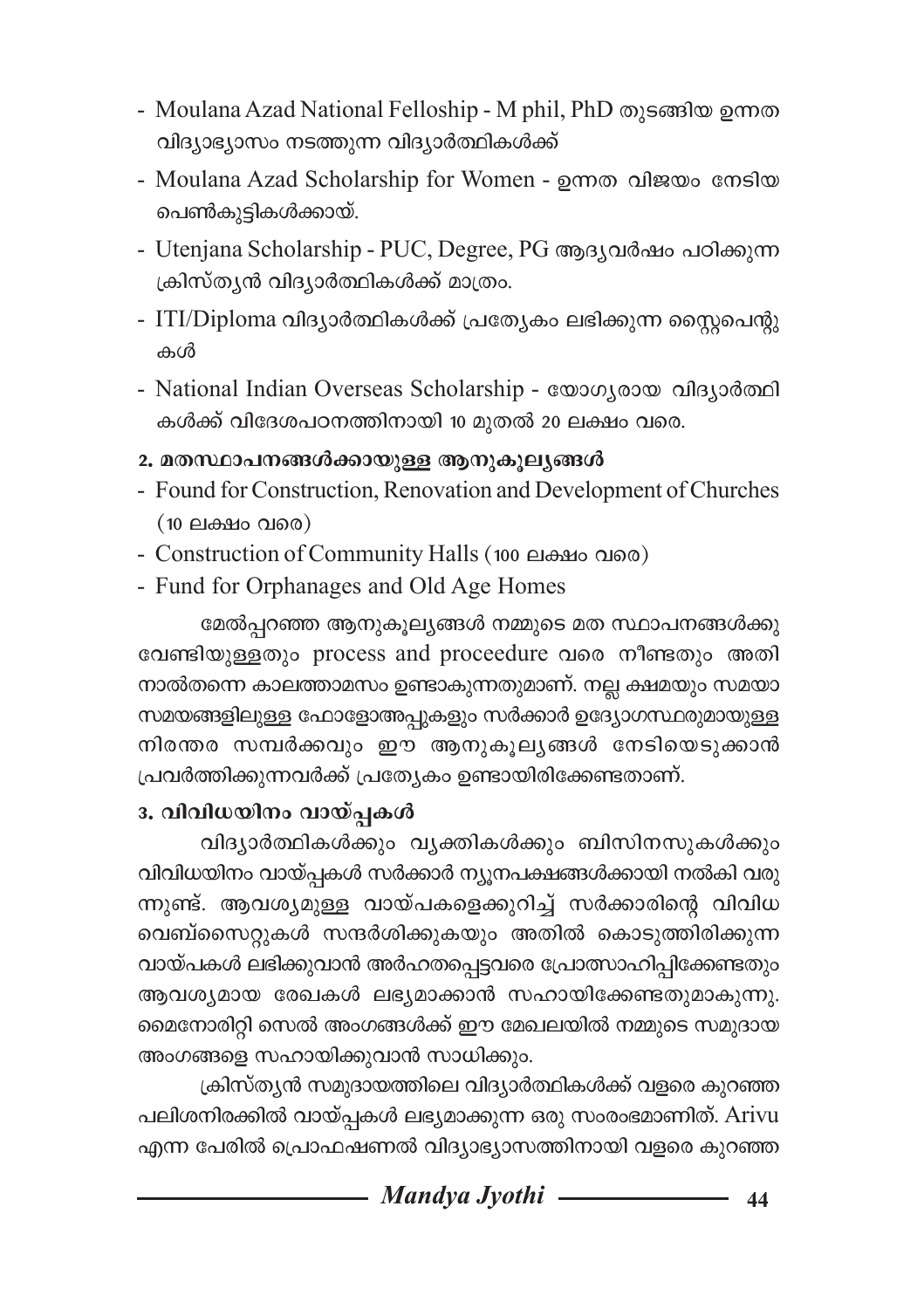പലിശനിരക്കിൽ ഇവിടെ നിന്ന് വായ്പ്പകൾ ലഭ്യമാണ്. 2% പലിശനിര .<br>ക്കിൽ ലഭിക്കുന്ന ഈ വായ്പ്പകൾ പാവപ്പെട്ട കുടുംബത്തിലെ കുട്ടി കൾക്ക് വളരെ യോജിച്ചതാണ്.

### **KMDC** (Kerala Minorities Development Corporation)

Arivu Scheme ലഭ്യമാകാൻ KMDC യിലാണ് അപേക്ഷ നൽകേ ണ്ടത്. KMDC Website ൽ ഇവിടെ നിന്ന് ലഭിക്കുന്ന എല്ലാ വായ്പകളെ .<br>ക്കുറിച്ചുമുള്ള വിശദവിവരങ്ങൾ ലഭ്യമാണ്. കൂടാതെ പ്രൊഫഷണൽ വിദ്യാർത്ഥികൾക്ക് ഒരു വർഷം രണ്ടു ലക്ഷം രൂപാവരെ, മൊത്തം ആറു ലക്ഷം രൂപാ വരെ NMDFC നിന്നും വായ്പ ലഭിക്കുന്നു.

വിവിധയിനം ബിസിനസുകൾക്കായും വാഹനങ്ങൾ വാങ്ങുവാനു മുള്ള പ്രത്യേക വായ്പകൾ NMDFC യും KMDC യും കാലാകാലങ്ങ ളായി നൽകി വരുന്നുണ്ട്. ഇത് പ്രയോജനപ്പെടുത്തുവാൻ അർഹരായ വർക്ക് സാധിക്കേണ്ടതാണ്.

### മറ്റ് ആനുകൂല്യങ്ങളും സൗകര്യങ്ങളും

- ഇന്ദിരവികാസ് യോജനയിലൂടെ നൽകുന്ന ഭൂമി (വിശദ വിവരങ്ങൾ ശേഖരിച്ചുകൊണ്ടിരിക്കുന്നു).
- വിവിധയിനം ട്രെയിനിംഗ് പ്രോഗ്രാമുകൾ പ്രത്യേകമായി പ്ലാസ്റ്റിക് ടെക്നോളജി, ആനിമേഷൻ മുതലായവയിൽ സ്റ്റൈപ്പന്റോടുകൂടി.
- സിവിൽ സർവ്വീസ് ട്രെയിനിംഗ് പ്രോഗ്രാം സ്റ്റൈപ്പന്റോടുകൂടി.
- പോലീസ് കോൺസ്റ്റബിൾ ട്രെയിനിംഗ്
- വനിതകൾക്കും സോഷ്യൽ പ്രസ്ഥാനങ്ങൾക്കുമുള്ള നിരവധി ആനു കൂല്യങ്ങൾ.
- പാവപ്പെട്ട വീട്ടിലെ പെൺകുട്ടികളുടെ വിവാഹത്തിനുവേണ്ടിയുള്ള സഹായം.

### വിവിധയിനം ആനുകൂല്യങ്ങളും വായ്പ്പകളും സ്കീമുകളും ഉണ്ടെ ങ്കിലും താഴെപ്പറയുന്നവ പ്രത്യേകം ശ്രദ്ധിക്കേണ്ടവയാണ്.

- 1 മേൽപ്പറഞ്ഞവയ്ക്കുള്ള യോഗൃതകൾ വ്യതൃസ്തങ്ങളാണ്.
- 2. രേഖകൾ വൃതൃസ്തങ്ങളാണ്.
- 3. അപേക്ഷിക്കുന്ന സ്കീം/ സ്കോളർഷിപ്പ്/ വായ്പ ലഭ്യമാകാൻ കാല താമസം പലവിധത്തിലാണ്.
- 4. വായ്പകൾക്കുള്ള നിബന്ധനകൾ ഓരോന്നിനും വൃതൃസ്തങ്ങളാണ്.
- 5. വരുമാന പരിധി എല്ലാറ്റിനും ബാധകമാണ്. എങ്കിൽ തന്നെയും അ<mark>വ</mark> വൃതൃസ്തമാണ്.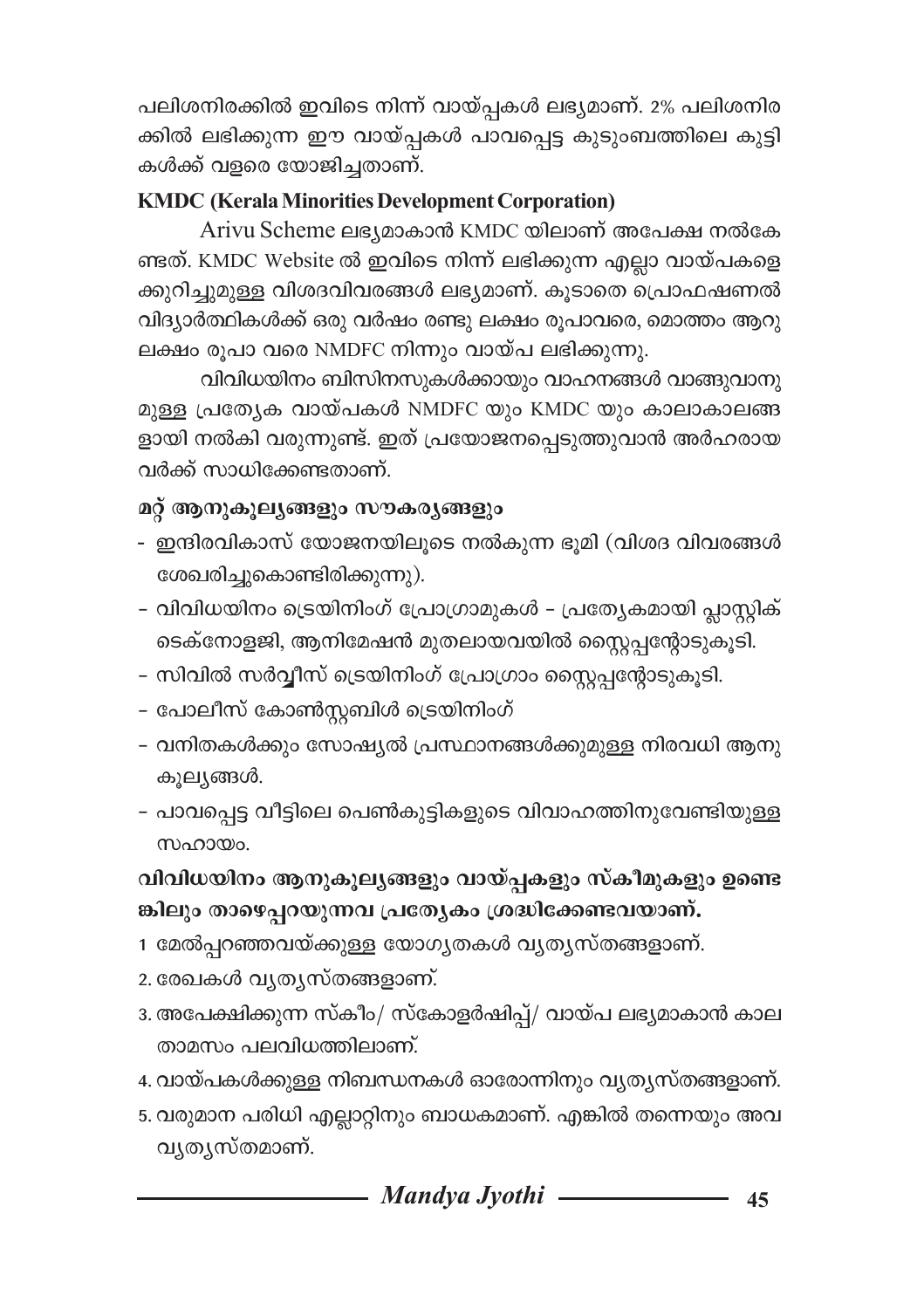- 6. ആപ്പിക്കേഷൻ നൽകുന്ന രീതികളും സ്ഥലങ്ങളും വ്യത്യസ്തങ്ങ ളാണ്. കൃത്യമായ വിവരം ഇതിൽ രേഖപ്പെടുത്തിയില്ലെങ്കിൽ ആപ്പി ക്കേഷൻ തള്ളിക്കളഞ്ഞേക്കാം.
- 7. വിവിധയിനം ആനുകുല്യങ്ങളുടെ വിവരങ്ങൾ യഥാസമയം അറിയേ ണ്ടതാണ്. ആവശ്യമായ വെബ്സൈറ്റുകൾ കൃത്യമായി നിരീക്ഷിക്കേ ണ്ടതാണ്.
- 8. ആപ്ലിക്കേഷൻ നൽകിയാൽ എല്ലാം ആകുന്നില്ല. കൃത്യമായ ഫോളോ അപ്പ് നിർബന്ധമാണ്.

മേൽപ്പറഞ്ഞ കാര്യങ്ങൾക്ക് എല്ലാംതന്നെ മൈനോരിറ്റി സെൽ അംഗങ്ങളെ സമീപിച്ച് കൃത്യമായ വിവരങ്ങൾ നേടാവുന്നതാണ്. നടന്നു മനസുമടുത്തു എന്ന തൊടുന്യായം പറഞ്ഞ് മാറി നിൽക്കുന്നതല്ല മറിച്ച്, കിട്ടാനുള്ളത് ഏതു വിധേനയും പിടിച്ചുവാങ്ങുന്നതാണ് മിടുക്കന്മാരുടെ രീതി. കുട്ടായ പ്രവർത്തനങ്ങളിലുടെ കിട്ടേണ്ട ആനുകുല്യങ്ങൾ നേടി യെടുത്ത് നമുക്കു നമ്മുടെ സമുദായങ്ങളെ ഉദ്ധരിക്കാം.

#### . . . . . .

### IV. രൂപതാകച്ചേരി വാർത്തകൾ

### 1). Transfers & Appointments -

The Diocese of Mandya fondly remembers all the Priests and Sisters who are transferred to other stations within or outside the diocese after serving for many years. May God's abundant blessings be upon each of you. Your presence, commitment  $\&$ availability at the infancy of the diocese have indeed helped in laying a firm foundation and we are indeed grateful to you.

### The following Priests are transferred.

- 1. Rev. Fr. Johnson Attuchalil CMI from Carmel Bhavan Church, N.R. Mohalla, Mysore.
- 2. Rev. Fr. Antony Moolamattom CMI from St. Mary's Church, Gochegundi & St. Joseph Church, Hanbal.
- 3. Rev. Fr. Sony Thalappillil CMI from Bl. Chavara Church, Gundlupet.
- 4. Rev. Fr. Babu Chakiyath from St. Thomas School, Honnamanakatte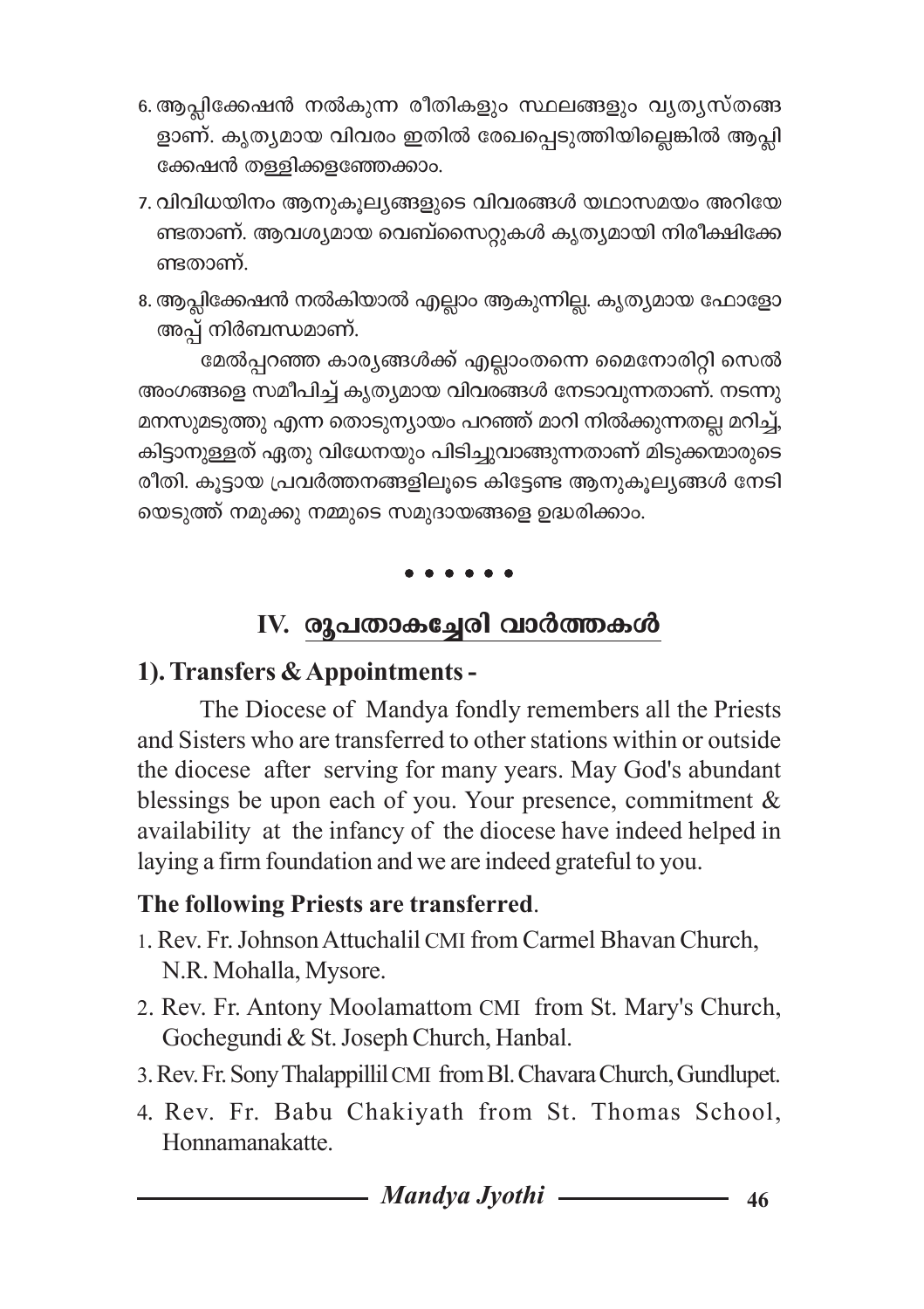- 5. Rev. Fr. Cyriac Francis from Gulabi Sadana, Ragimuddanahalli.
- 6. Rev. Fr. Renerse Koikalot from Infant Jesus Church, Hinkal.

### **The diocese of Mandya is ever grateful to the following Priests who served various diocesan commissions and are transferred.**

- 1. Rev. Fr. Joseph Edakkery CMI was Secretary of Commission for Family, Laity & Women.
- 2. Rev. Fr. Jilson Naduviledath CMI was the Secretary of Commission for Ecumenism & Dialogue.
- 3. Rev. Fr. Babu Chakiyath was the Secretary for proclamation and Evangelization.
- 4. Rev. Fr. Renerse Koikalot was the Secretary for the Diocesan **Youth**

### **The following Priests are appointed to various stations, Parishes or commissions.**

- 1. Rev. Fr. Xavier Kadaplackal MST is appointed as the Director of the newly started St. Antony's Mission Centre, Sakleshpura.
- 2. Rev. Fr. Emmanuel Kannampally CMI is appointed as the Parish Priest of Bl. Chavara Church, Gundlupet.
- 3. Rev. Fr. Shoji Thekkan CMI is appointed as the Parish Priest of Mount Carmel Church, N.R. Pura, Mysore.
- 4. Rev. Fr. Gibi Panachikal CMI is appointed as the Parish Priest of St. Mary's Church, Gochegundi & St. Joseph Church, Hanbal.
- 5. Rev. Fr. Saji Pareckattil O'Praem is appointed as the Director of Jyoti Vikas Centre, Honnamanakatte.
- 6. Rev. Fr. Garvasis Mattom is appointed as the Director of Commission for Family, Laity & Women.
- 7. Rev. Fr. Saji Naduviledath CMI is appointed as the Director of Proclamation and Evangelization.
- 8. Rev. Fr. Cyriac Francis is transferred to Bishop's House, Kalenahalli and is in-charge of Vocation promotion, contact person to the seminarians & Secretary to the Bishop.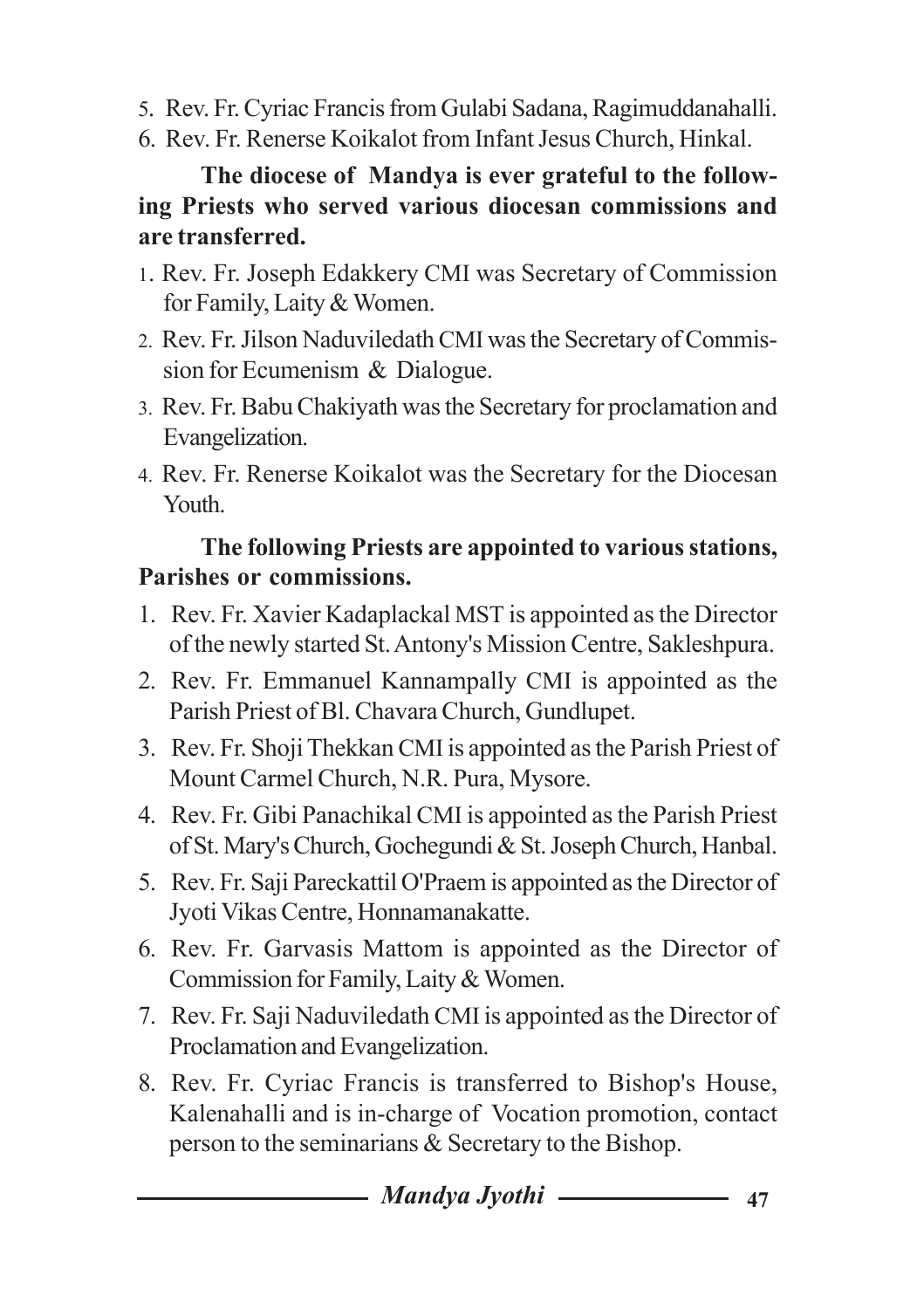- 9 Rev. Fr. Renerse Koikalot is transferred to Vimlalaya, Guthalu as Assistant Director. He is also pursuing his 2nd year MSW studies at St. Philomena's College, Mysore.
- 10. Rev. Fr. Joyson Kizhakkekara is appointed as Assistant Parish Priest of Infant Jesus Church, Hinkal and Diocesan Youth **Director**

### **2). Diocesan Day Celebration:**

The fourth Diocesan Day was celebrated on 26-04-2014 at Infant Jesus Cathedral, Hinkal. Mar Jacob Thoomkuzhy was the special invitee on this day. The programme began at 9.30 am at the entrance of the Church by welcoming the special invitee Mar Jacob Thoomkuzhy and our Bishop George Njaralakatt followed by procession to the Church. The Mass began at 10.00 am with Mar Jacob Thoomkuzhy as the main celebrant. Faithful from all the parishes of the diocese had come for the function. The diocese of Mandya wished Mar. George Njaralakatt a very happy feast day.

In the cultural and felicitation programme at 12.00 noon, Mar Jacob Thoomkuzhy and Mar George Njaralakatt were specially honoured. Very Rev. Fr. George Alukka, the Vicar General welcomed the dignitaries and all the esteemed audience. Girls from Hinkal parish performed a meaningful prayer dance. Archbishop Mar Jacob Thoomkuzhy inaugurated the cultural programme. Mar George Njaralakatt in his Presidential address shared about the growth of the diocese. Very Rev. Fr. Garvasis Mattom, Mr. Mathai KAS, Sr. Lizzy Isac SH and Mr. Shibu Kaitharathil gave the felicitation speeches. Members of CML, Hinkal performed a Mime Show. Rev. Fr. Paul Vazhappilly proposed the vote of thanks.

In the meeting, couples who completed 25 years of married life were specially honoured. They were:

- 1. Johnson M J and Lissy Johnson
- 2. Boban Kuriakose and Nancy Boban
- 3. Jeeji Varghese and Jancy Nadukkunnel
- 4. David V P and Litty David
- 5. Stephan A V and Jessy Stephan
- 6. James P.J and Vimal James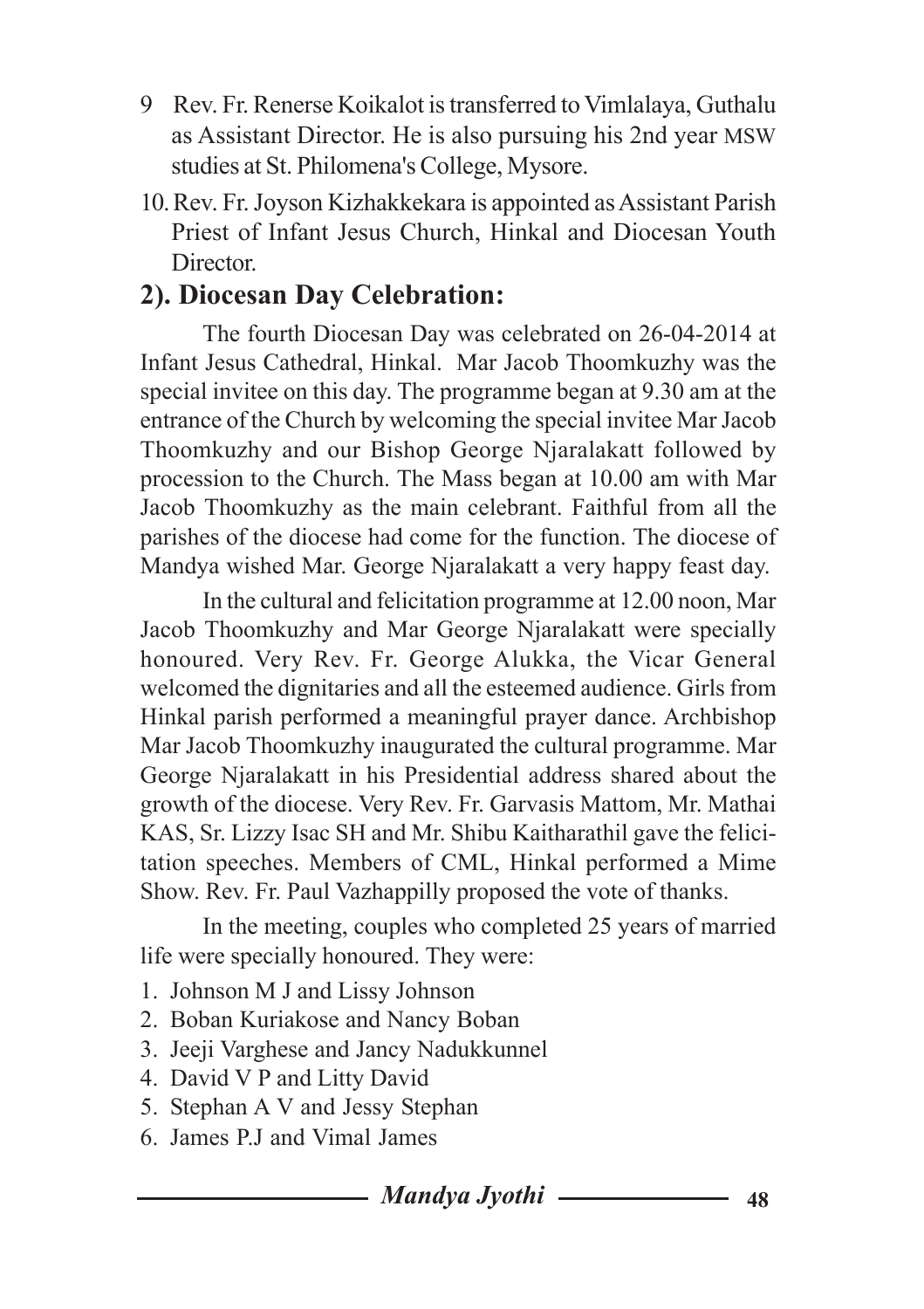Rev. Fr. Joseph Chittoor was specially honoured for 50 years of his Priestly life and for completing 75 years. Rev. Fr. Joy Edattamkuzhy MST was honoured for completing 25 years of his Priestly life. Sr. Rose Paul SABS, Sr. Cici FCC, Sr. Nelcy MSJ, Sr.Basil CHF, were honoured for completing 25 years of religious life. The diocese cheerfully thank the Almighty God for the great gift of these Jubilerians and seek God's abundant blessings for empowering them to continue to be a living example.

Prizes were distributed to the 1st & 2nd prize winners of Catechism Scholarship examination of classes: IVth, VIIth and Xth. Students of outstanding achievements were also honoured on this occasion. They are:

- **1. Reyna Prasad:** International Olympiad of English Language 22nd State Rank.
	- International Olympiad of Mathematics 5th State Rank
	- National Level Karate Championship 1st in below 10 Years Category
- **2. Rini Prasad:** International Olympiad of English language 9th state Rank

- National Karate championship below 20 kgs 1st prize

- **3. Riya Prasad:** Lalithakala Academy of Fine Arts Education drawing Competion National level 3rd Prize
- **4. Jeevan George:** ASISC National Football Championship state and national level Participant
- **5. Reenu Sebastian:** Basketball state level third prize
- **6. Teena Johnson:** Visvesvaraya Technological University Belguam 6thRank in Electrical and Electronics engineering
- **7. Dishant James:** University of Agricultural Sciences 1st in Extempore Speech and 2nd in Debate
- **8. Riya Joby:** Basketball National level 2nd prize
- **9. Nimmy Vincent:** Kerala Private Engineering College Badminton 1st prize
- **10. Boby Paul:** National level Cardamom Productivity. 2nd prize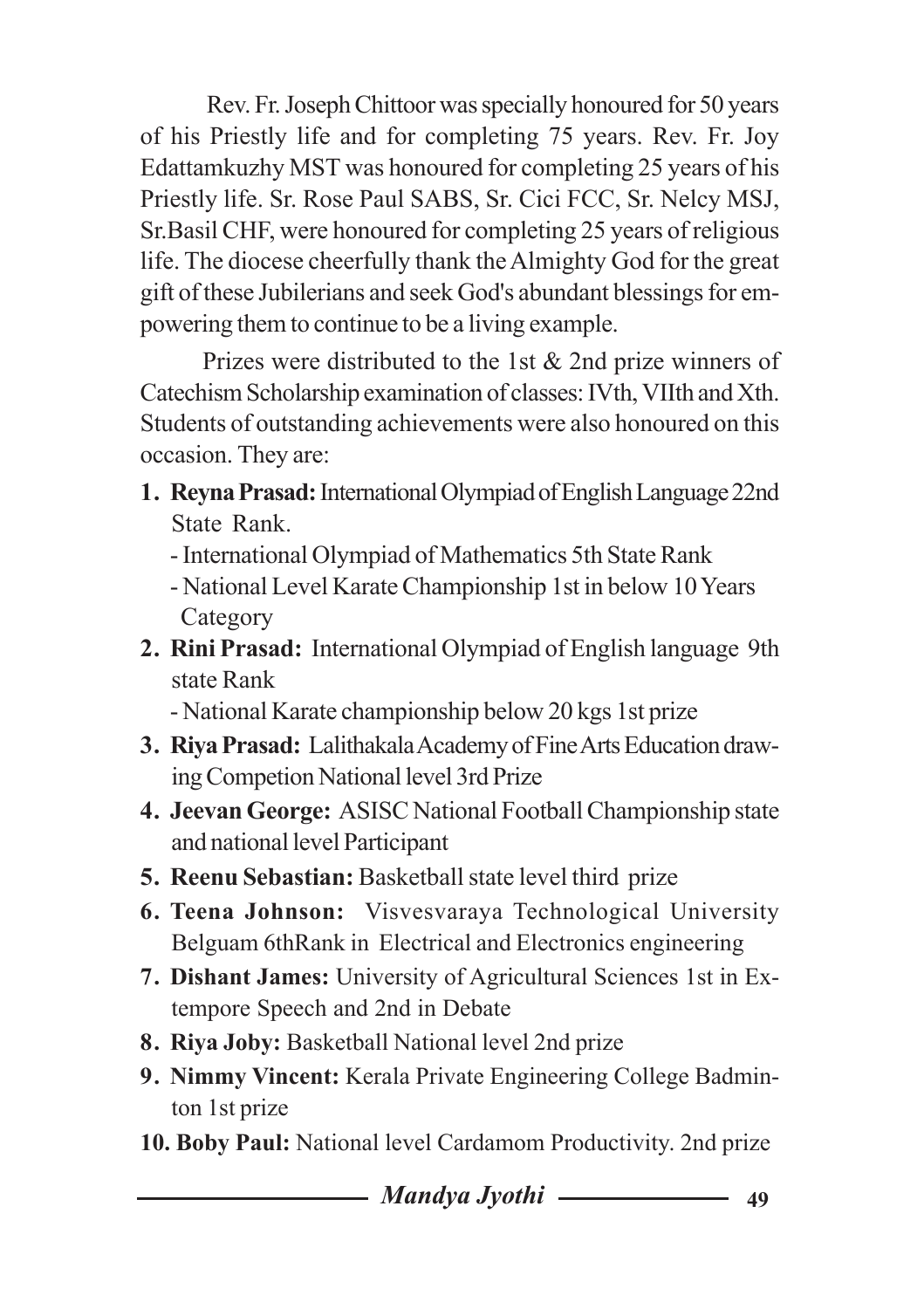- **11. Mini Thomas:** Logos Bible Quiz Top Scorer from Mandya Diocese.
- **12. Sneha Joseph:** National Level Robotics Competition: Top 10 All India Level

After the lunch all dispersed to their respective places. The diocese of Mandya on behalf of its shepherd Mar George Njaralakatt thank you very sincerely for your cooperation, commitment and love for the diocese. Your generosity has enabled the diocese to grow and to celebrate the fourth diocesan day. We also accord our heartfelt thanks to all those who worked hard especially members of different committees to make the day a success.

### **3). Laity Day**

"The laity Sunday would be celebrated on 22nd June 2014 (Sunday) in all the parishes of our Diocese meaningfully".

### 4) വി. പത്രോസ്, പൗലോസ് ശ്ലീഹന്മാരുടെ തിരുനാൾ

ആദിമസഭയുടെ നെടുംതൂണുകളായ വി. പത്രോസ്, പൗലോസ് ശ്ലീഹന്മാരുടെ തിരുനാൾ നാം ജൂൺ 29-ാം തീയതി ആഘോഷിക്കു ന്നു. ഇവരുടെ ജീവിതവും, പ്രഘോഷണങ്ങളും പ്രേഷിതപ്രവർത്തന ങ്ങളും നമുക്കെന്നും പ്രചോദനമാകട്ടെ. അന്നേദിവസം പത്രോസിന്റെ പിൻഗാമിയായ മാർപാപ്പയെ പ്രത്യേകം പ്രാർത്ഥനയിൽ ഓർക്കാം. ഈ വിശുദ്ധരുടെ നാമധാരികളായ എല്ലാവർക്കും തിരുനാൾ മംഗളങ്ങൾ നേരുന്നു. ജുൺ 29-ാം തീയതി ഞായറാഴ്ച സ്തോത്രകാഴ്ച പത്രോ സിന്റെ കാശ് എന്ന പേരിൽ നടത്തി രുപതാ കേന്ദ്രത്തിൽ എത്തിക്കേ ണ്ടതാണ്. അത് റോമിലേക്ക് അയച്ച് കൊടുക്കാനുള്ളതാണ്.

### 5) ജുലൈ 3 – സഭാദിനം

ജൂലൈ 3-ാം തീയതി വി. തോമാശ്ലീഹായുടെ ദുക്റാന തിരു നാൾ ദിനം നാം സഭാദിനമായി ആചരിക്കുകയാണ്. ഈ ദിനം അല്ലെ ങ്കിൽ തൊട്ട് പിന്നാലെ വരുന്ന ഞായറാഴ്ച നാം സഭാദിനമായി ആച രിക്കണം. നമ്മുടെ പുർവ്വികർക്ക് വിശ്വാസത്തിന്റെ ദീപം പകർന്ന് നൽകി യത് തോമാശ്ലീഹായാണ്. നമ്മുടെ സഭയ്ക്കുവേണ്ടി അന്നേദിവസം പ്രത്യേകം പ്രാർത്ഥിക്കാം. തോമസ് നാമധാരികളായ ഏവർക്കും തിരു നാൾ ആശംസകൾ. ജൂലൈ 6–ാം തീയതി വി. കുർബാന മധ്യേയുള്ള സ്തോത്രക്കാഴ്ച സഭാദിന പിരിവായി നടത്തണം. നമ്മുടെ സഭയുടെ കൂരിയായുടെ നടത്തിപ്പിനായി ഈ തുക ഉപയോഗിക്കും.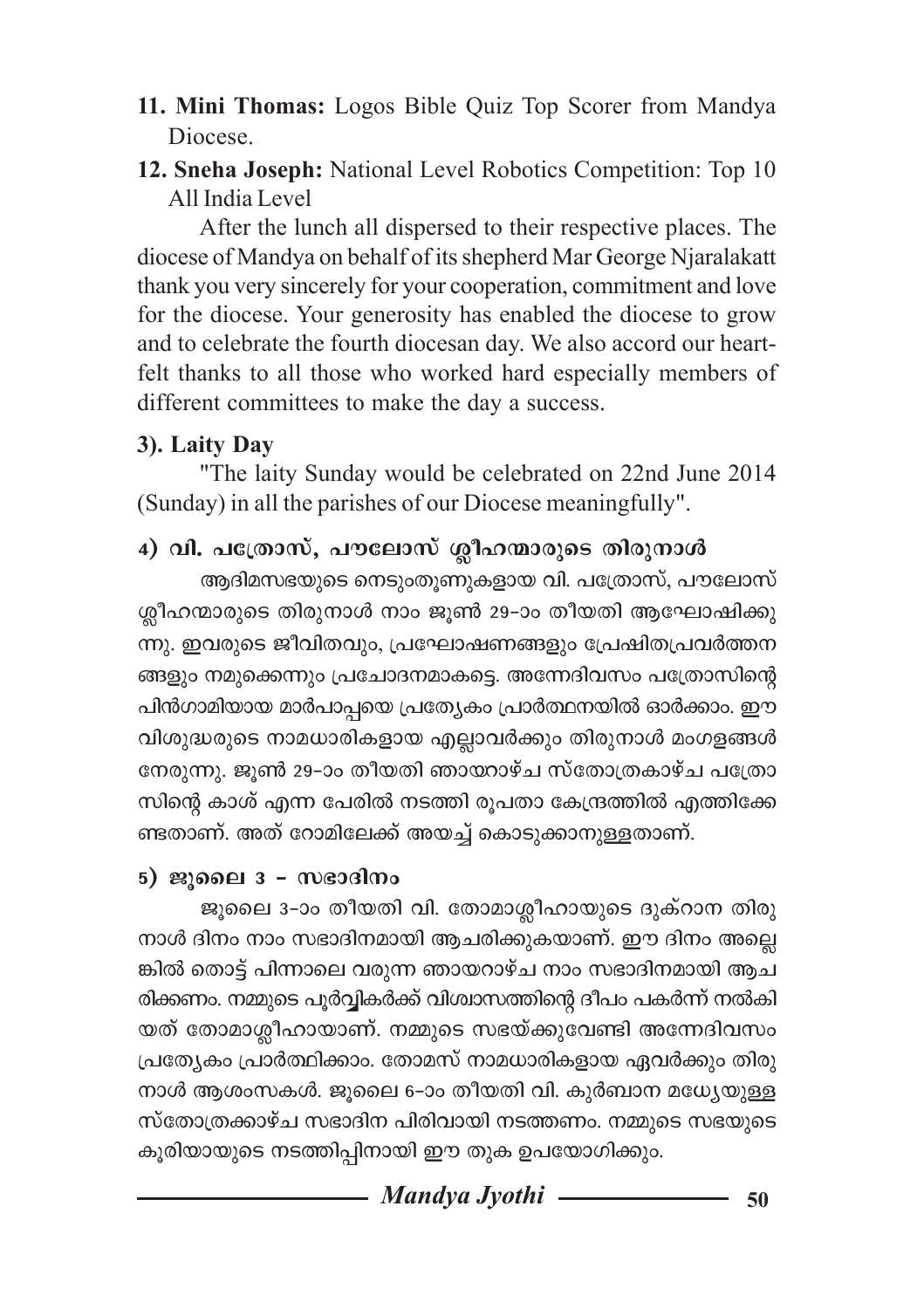### 6) യുവജനദിനം

കേരള സഭ ആഗസ്റ്റ് 12 –ാം തീയതി യുവജനദിനമായി ആചരി ക്കുന്നു. സഭയുടെയും സമൂഹത്തിന്റെയും ഭാ<mark>വിവാ</mark>ഗ്ദാനങ്ങളായ യുവ ജനങ്ങളുടെ ആത്മീയവും ഭൗതീകവുമായ വളർച്ചയിൽ നമുക്കെല്ലാ വർക്കും കഴിയുന്ന വിധത്തിൽ സഹായിക്കാം. ഉചിതമായ വിധത്തിൽ യുവജനദിനം ആഘോഷിക്കുവാൻ ബഹു. വികാരിയച്ചന്മാരും ബന്ധ പ്പെട്ടവരും താല്പര്യം കാണിക്കണമെന്ന് അഭ്യർത്ഥിക്കുന്നു. നമ്മുടെ രൂപതയിലെ യുവജന ശുശ്രൂഷകൾക്ക് നേതൃത്വം നൽകുന്ന ബഹു. ജോയിസൺ കിഴക്കേൽ അച്ചനെയും മറ്റ് ഭാരവാഹികളെയും ഹൃദയ പൂർവ്വം അനുമോദിക്കുന്നു. അന്നേദിവസം യുവജനങ്ങൾക്കായി പ്രത്യേകം പ്രാർത്ഥിക്കുകയും പ്രത്യേകം സ്തോത്രക്കാഴ്ച എടുത്ത് യുവജന പ്രവർത്തനങ്ങളെ സഹായിക്കുവാൻ രൂപതാ കേന്ദ്രത്തിൽ എത്തിക്കുകയും ചെയ്യണമെന്ന് ഓർമ്മപ്പെടുത്തുന്നു.

### 7) ആഗസ്റ്റ് 15: മാതാവിന്റെ സ്ഥർഗ്ഗാരോപണം – ഭാരത സ്വാത ന്ത്ര്യദിനം

ആഗസ്റ്റ് 15–ാം തീയതി ഈ രണ്ട് സംഭവങ്ങളും സമുചിതമായി നാം ആഘോഷിക്കണം. നമ്മുടെ എല്ലാ സ്ഥാപനങ്ങളിലും ദേശീയ പതാക ഉയർത്തി രാഷ്ട്രത്തോടുള്ള ബഹുമാനം നാം പ്രകടിപ്പിക്കണം. നമ്മുടെ രൂപതയുടെ മദ്ധ്യസ്ഥയായ പരി. അമ്മയോട് രൂപതയ്ക്കു വേണ്ടി പ്രത്യേകം പ്രാർത്ഥിക്കാം.

### 8) "അഭിഷേകാഗ്നി" - മണ്ഡ്യ രൂപതാ ബൈബിൾ കൺവെൻഷൻ

ആഗസ്റ്റ് 28, 29, 30, 31 തീയതികളിൽ ഹിങ്കൽ ഉണ്ണിമിശിഹാ പള്ളിയിൽ വെച്ച് സെഹിയോൻ ധ്യാനകേന്ദ്ര ഡയറക്ടറായ ബഹു. സേവൃർഖാൻ വട്ടായിലച്ചന്റെ നേതൃത്വത്തിൽ അഭിഷേകാഗ്നി ബൈബിൾ കൺവെൻഷൻ നടത്തുന്ന വിവരം എല്ലാവരേയും അറിയി ക്കുന്നു. ദൈവം നമുക്കായി നൽകിയിരിക്കുന്ന ഈ അവസരം വചനം ശ്രവിക്കാനും ധ്യാനിക്കാനുമായി രൂപതയിലെ എല്ലാ ദൈവജനവും ഒത്തു ചേരാം. ഇതിന്റെ വിജയത്തിനായി നമുക്ക് പ്രാർത്ഥിച്ച് ഒരുങ്ങാം. ഈ ധ്യാനദിവസങ്ങൾ ഓർത്തിരിക്കുകയും എല്ലാവരേയും അറിയിക്കുകയും പൂർണ്ണമായി പങ്കെടുക്കാനുള്ള ക്രമീകരണങ്ങൾ ചെയ്യണം എന്ന് അറി യിക്കുന്നു. ദൂരെനിന്ന് വരുന്നവർക്ക് താമസ സൗകര്യങ്ങൾ ഏർപ്പെടു ത്തുന്നതാണ്.

> Mandya Jyothi -51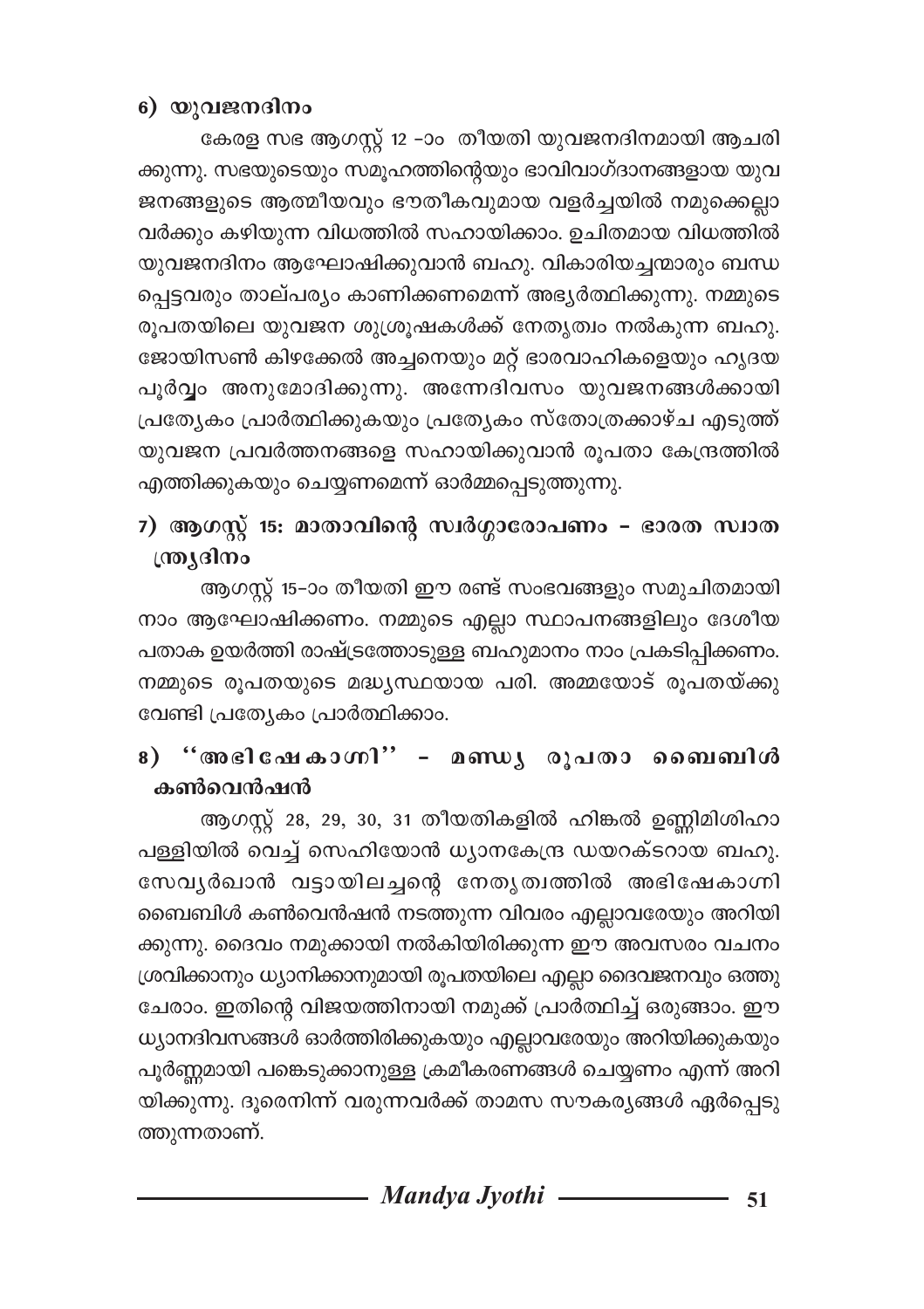### 9) അഭിനന്ദനങ്ങൾ

ചെറുപുഷ്പ മിഷൻലീഗ് കർണ്ണാടക സ്കേറ്റ് ഡയറക്ടറായി നമ്മുടെ കത്തീഡ്രൽ വികാരിയും രുപതാ വികാരി ജനറാളായ ബഹു. ജോർജ്ജ് ആലുക്ക അച്ചനെ നിയമിച്ച വിവരം സന്തോഷത്തോടെ അറി യിക്കുന്നു. ഈ ഉത്തരവാദിത്വം സന്തോഷത്തോടെ സ്വീകരിച്ച അച്ചന് മണ്ഡ്യാരൂപതയുടെ എല്ലാവിധ ആശംസകളും നേരുന്നു. അച്ചനെ ദൈവം അനുഗ്രഹിക്കട്ടെ.

### 10). പാസ്കറൽ കൗൺസിൽ മീറ്റിംഗ്

പാസ്റ്ററൽ കൗൺസിൽ മീറ്റിംഗ് ജൂലൈ 12 ന് ഇൻഫന്റ് ജീസസ് ചർച്ച് ഹിങ്കലിൽ വച്ച്` നടത്തപ്പെടുന്നു. എല്ലാ അംഗങ്ങളും കൃത്യ മായി ഈ മീറ്റിംഗിൽ സംബന്ധിക്കേണ്ടതാണ്.

### **Bishop**

# V. രൂപതാ വാർത്തകൾ

### 1). Chrism Mass:

Chrism Mass was celebrated on 16th April at Infant Jesus Cathedral, Hinkal. Rev. Fr. Jinto Puthenpura gave reflections and guided the adoration. The special Eucharist was celebrated by Mar George Njaralakatt as the main celebrant. Many Priests, Sisters and faithful participated in it. It was an occasion to express the bond of solidarity of the Priests to the Bishop.

### 2). CHF Centenary Celebration:

Mar George Njaralakatt, number of Priests, Religious and faithful joined together on 26th February at CHF Convent, Thandavapura for a Eucharistic celebration to praise and thank the Almighty God for the great gift of Holy Family Sisters and for their 100 years of service in the Church. It was followed by short felicitation programme. May the beautiful life of the founders and their immortal vision inspire the Sisters to carry on the charism of the founders for many more centuries. The Diocese of Mandya wishes them all the success in their apostolate.

### 3). New CMC Convent:

The CMC Sisters working in the Santhome School for many years by staying in a rented house got a new convent building at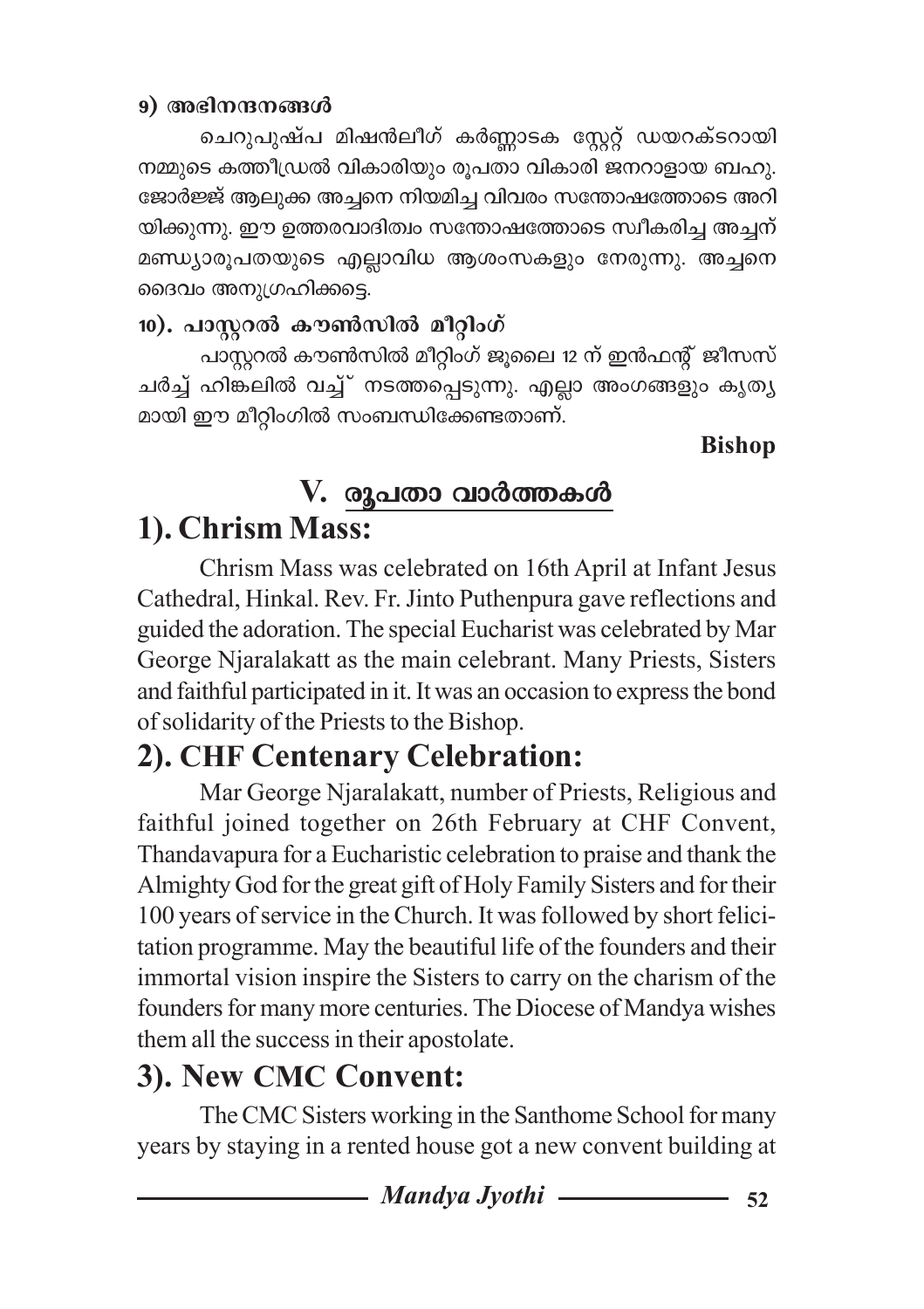Mandya. We congratulate them for the new convent and may the new house enable them to live their apostolate and charism of the Congregation with greater enthusiasm and vigour. Rev. Fr. Joseph Palakeel, Assistant Director General of MST inaugurated the new convent. Mar George Njaralakatt in the Presence of Rev. Fr. Joseph Palakeel, Assistant Director General of MST, Rev. Fr. Francis Kureeckal MST, Regional Director, many other Priests, Religious, and faithful during the Eucharistic celebration inaugurated the new convent.

### **4). Seminarians gathering, Vestition & Minor Orders:**

The annual gathering of the Seminarians of the Diocese of Mandya was held from 15th to 22nd May 2014 at Infant Jesus Cathedral Church, Hinkal. The seminar was inaugurated by our Bishop Mar George Njaralakatt. The programme consisted of Kannada & English class, Sharing of Life experience by Priests & lay people, Psychological classes, class on leadership, recollection, a visit to Vimlalaya Terminal Centre, Mysore sightseeing etc.

At the end of the gathering Bros. Sijo Thomas Nellanikatt & Bintesh Mathew received minor orders and Roy Vailikodath, Paul Manjooran, Varghese Dyson Tharakan, Jomet Kanjirakulam & Leo Alex Edayadiyil had vestition.

### **5). A report on the Seminarians gathering**

How good and pleasant it is when Kindered live together in unity. (Ps.133)

We, 16 brothers of Mandya diocese gathered for our annual get together at Infant Jesus Church, Hinkal from 15th to 22nd May 2014. The programme began at 11.30 am on 15th by Rev. Fr. Cyriac Francis, contact person for the Seminarians welcoming Mar George Njaralakatt, the brothers and by highlighting about the timetable of the seminar. Mar George Njaralakatt inaugurated the seminar shared about seminary life and formation by narrating his own experience of call to Priesthood. He also mentioned the importance of reading spiritual books.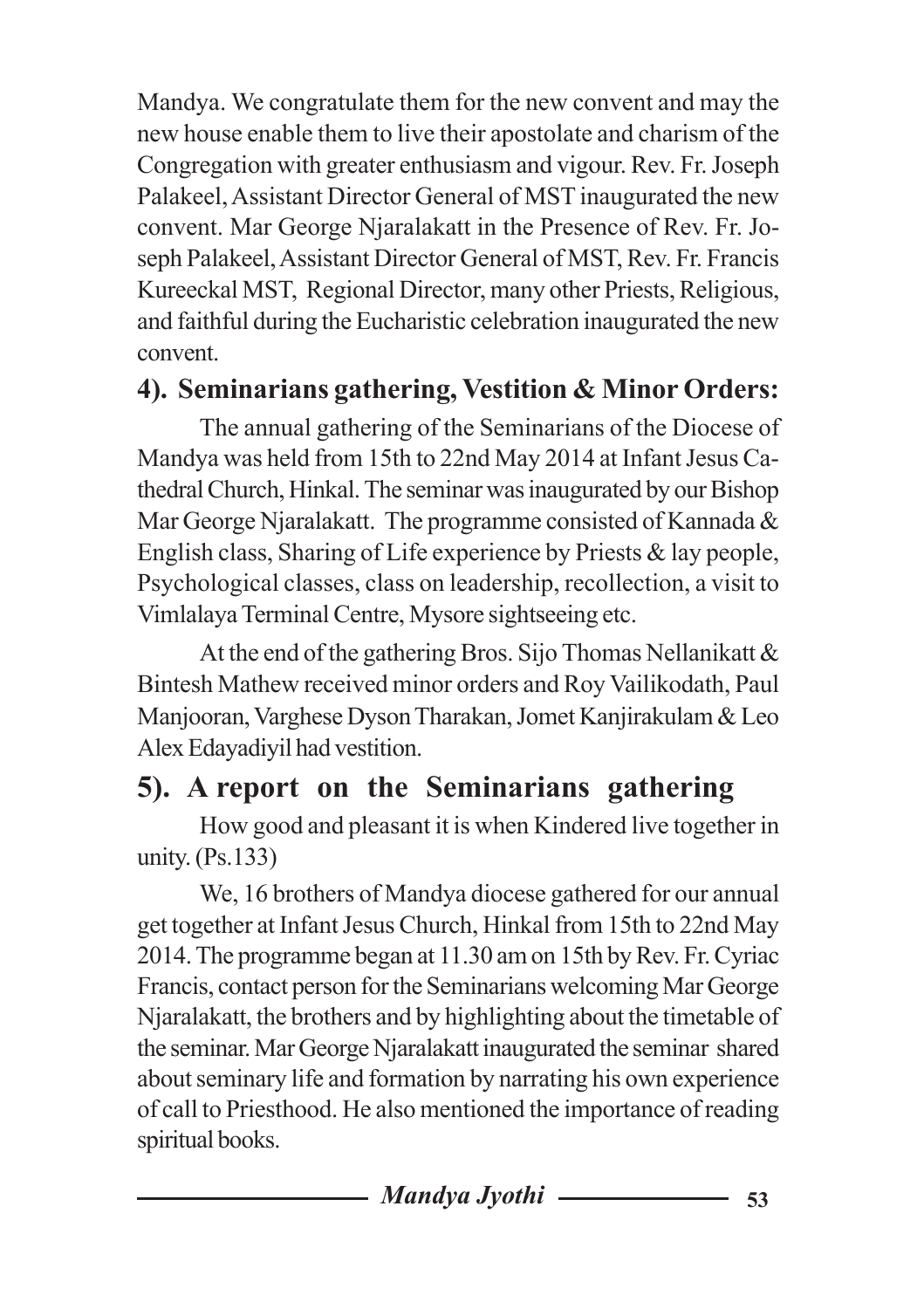In the afternoon session, Rev. Fr. Jilson CMI took classes about different stages of Positive Psychology. Session was very enriching as his expertise enabled us to handle many doubts related to Psychology. Prof. Mani, Principal of St. Joseph College, Mysore encouraged the vocation to Priesthood and shared his own experience of Hinkal Parish. Mr. Narsimha initiated us to Yoga class and it was very enriching. We had Kannada class for three days by Mr. Mathew C.A. His profound knowledge of the language enabled him to adapt different methods to teach Kannada to us. On Sunday (18th), we had a memorable sightseeing of Mysore. We visited Chamundi Hills, Zoo, Mysore Palace & St. Philomena's Church. Our visit to the house of Mr. Joy Cheeramkuzy, the Rosary service, interaction & dinner was indeed an experience for us. Next day, we had class on leadership qualities by Rev. Fr. Cyriac Francis. In the sharing session, brothers shared their expectations and life experience. Dr. Mathew Mamparampil's sharing about the expectations of a Priest by lay people was indeed a challenge and a revelation to us. On 21st, our Bishop Mar George Njaralakatt shared about our diocese and seminary life. Rev. Fr. Joseph Chittoor, the golden Jubilerian shared his experience of Priestly life and importance of herbal medicine. His life experience was indeed a boost for us. We also visited Vimla Terminal Care Centre and our interaction with the inmates was very touching. On 22nd morning, we had English class by Mr. P. C. Joseph Sir. All of us enjoyed his class as his methodology was excellent. In the afternoon, we had recollection by Rev. Fr. Francis Morely MCBS. He stressed on the role of sacrifice and the importance of Cross in Priestly life. At 6.00 pm during the Eucharistic celebration by Mar George Njaralakatt, two of our companions were conferred Karoah and five other brothers had vestition. During the dinner, Bro. Bintesh proposed vote of thanks. These great events during the seminar, made our diocesan gathering an ever memorable one.

(Bro. Albin Kunnath, Regent at Gulabi Vidyanikethan School, Ragimuddanahalli).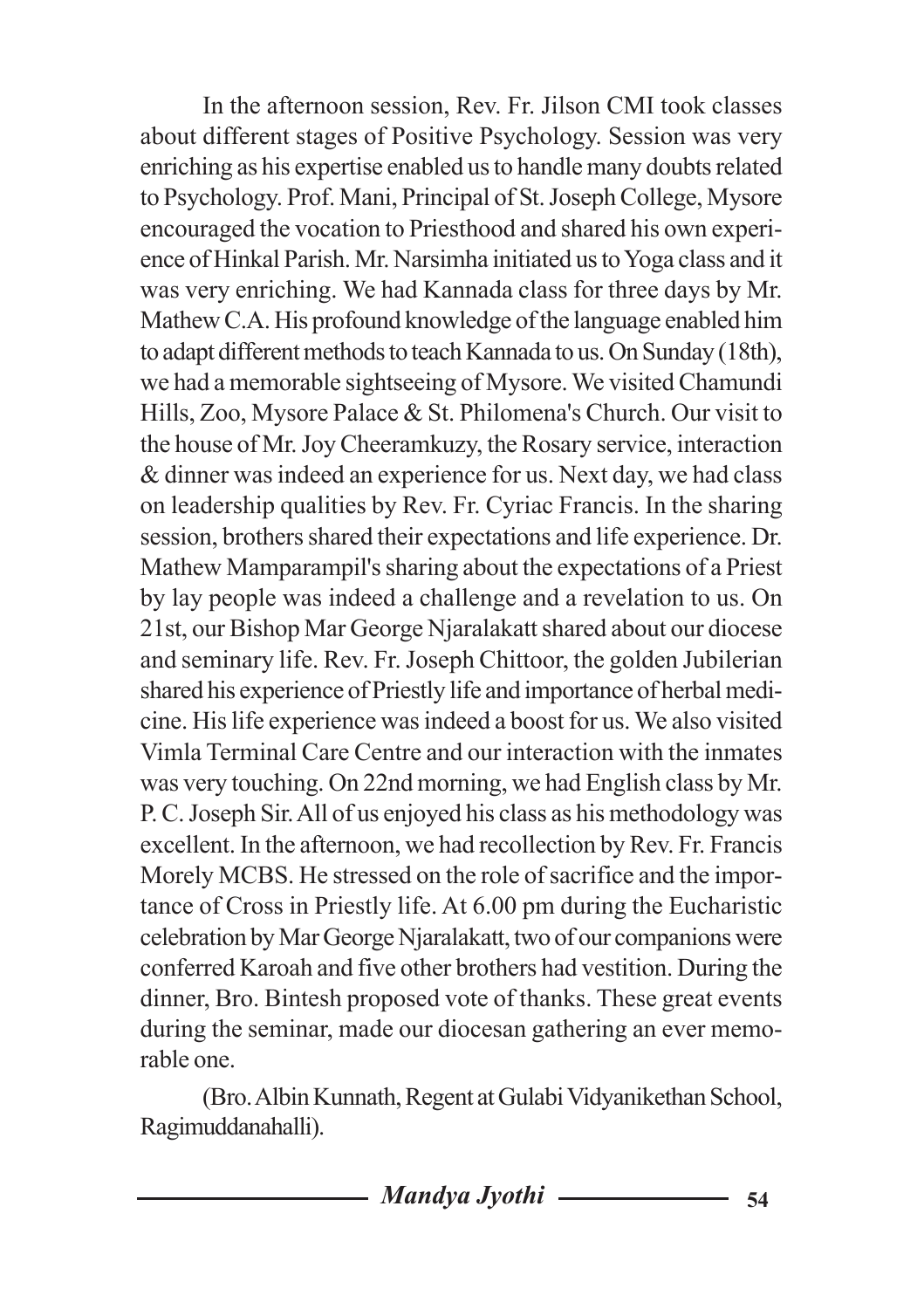| 6). Seminarians-Diocese of Mandya                            |                           |                  |  |  |
|--------------------------------------------------------------|---------------------------|------------------|--|--|
| S. No. Name& House name                                      | <b>Place</b>              | Seminary/Regency |  |  |
| 1st year                                                     |                           |                  |  |  |
| 1. Gijo Padukkachriyil Punnanthanam, Thodupuzha Mananthavady |                           |                  |  |  |
| 2. Royal Heggade                                             | Kushalnagar,              | Koppa            |  |  |
| 3. Vivek M.S. Mappilakunnel, Changanassery                   |                           | Mananthavady     |  |  |
| 4. Jomel Cherikanampurath                                    | Koorachund                | Mananthavady     |  |  |
| 2nd year                                                     |                           |                  |  |  |
| 5. Sebastian Njallampuzha                                    | Nilambur                  | Thamarassery     |  |  |
| 6. Anto Venatt                                               | Gundlupet Bogadi, Mysore. |                  |  |  |
| 3rd Year                                                     |                           |                  |  |  |
| 7. Lijo Chamakalayil                                         | Nadavayal                 | Thamarasserry    |  |  |
| 8. Antony Konthepillil                                       | Kodanad                   | Mananthavady     |  |  |
| 2nd Year Philosophy                                          |                           |                  |  |  |
| 9. Rubin Thattathuparambil                                   | Kaniyambetta              | Ruhalaya, Ujjain |  |  |
| <b>Regency</b>                                               |                           |                  |  |  |
| 10. Ajesh C Enayil                                           | Umblebylu                 | Kikkeri          |  |  |
| 11. Albin Kunnath                                            | Manjalampuram             | Ragimuddanahalli |  |  |
| 12. Jinto Puthanpura                                         | Payyampally               | Honnamanakatte   |  |  |
| 13. Roney Puthenveettil                                      | Thariode                  | Rudrakshipura    |  |  |
| <b>1st Year Theology</b>                                     |                           |                  |  |  |
| 14. Dyson Tharakan                                           | Bhadravathi               | Kunnoth          |  |  |
| 15. Jomet Kanjirakulam                                       | Ottaplav                  | Marymatha        |  |  |
| 16. Leo Alex Edayadiyil                                      | Poonjar                   | Marymatha        |  |  |
| 17. Paul Manjooran                                           | Chowa                     | Mangalapuzha     |  |  |
| 18. Roy Vailikodath<br>Vadavathur                            | Puthenvelikkara           |                  |  |  |
| 2nd year Theology                                            |                           |                  |  |  |
| 19. Sijo Thomas Nellanikatt                                  | <b>Birikulam</b>          | Ruhalaya, Ujjain |  |  |
| 20. Bintosh Mathew                                           | Peravoor                  | Ruhalaya, Ujjain |  |  |
| 4th year Theology                                            |                           |                  |  |  |
| 21. Shibu Thuruthippilly                                     | Thomapuram                | Marymatha        |  |  |
| — Mandya Jyothi<br>55                                        |                           |                  |  |  |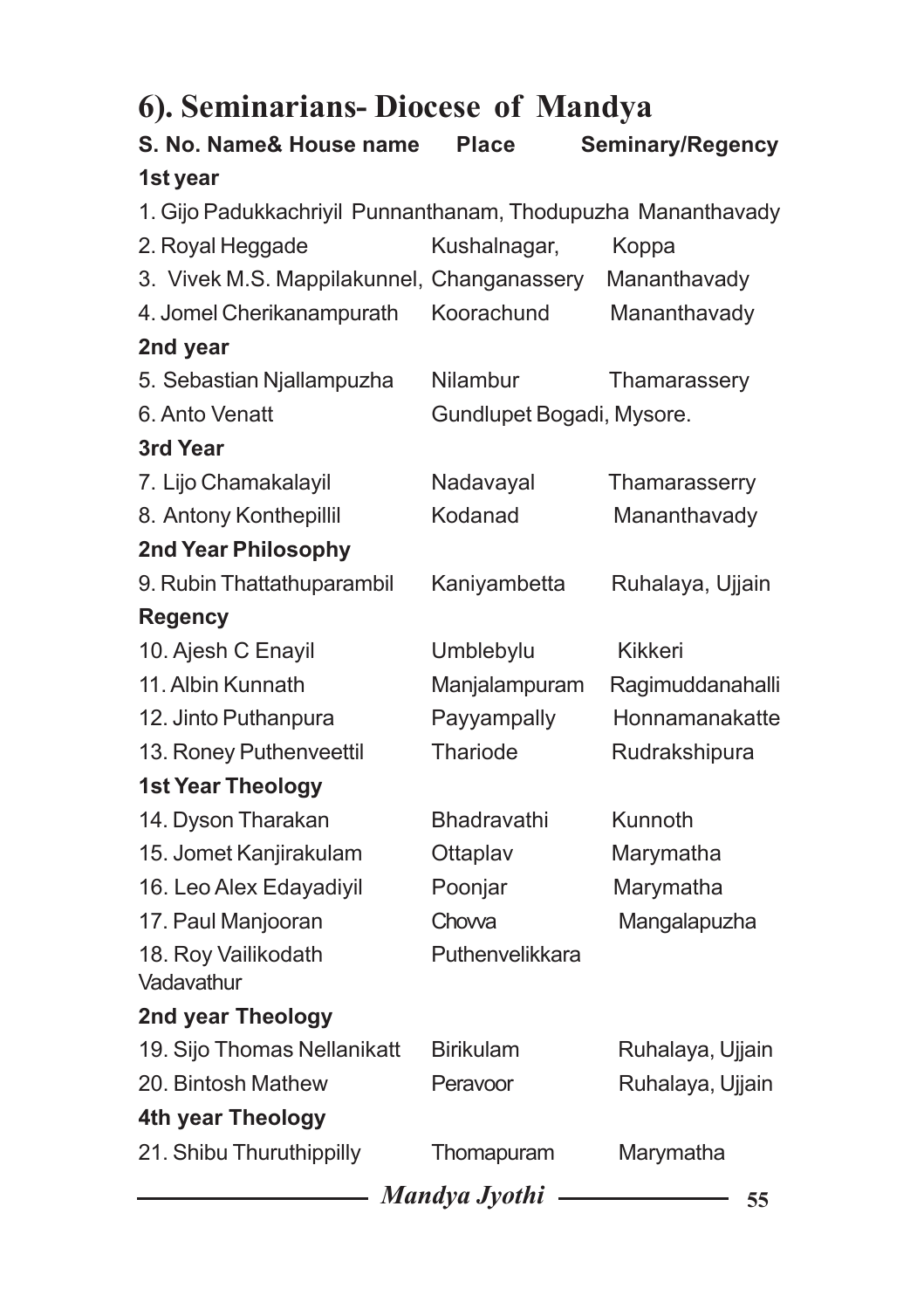## **7). Ordination:**

Three deacons: Dn. Joyson Kizhakkel, Jobish Naripparayil & Sunny Koovakal were ordained Priests for the diocese of Mandya. The diocese of Mandya wholeheartedly welcome them to this mission diocese and may they find contentment and happiness of their Priestly life in this diocese. Hearty Congratulations! The newly ordained Priests are appointed at the following places:

**A. Rev. Fr. Sunny Koovackal:** He is ordained by Mar George Njaralakatt on 28th April 2014 at Fathimapuram parish of Palai diocese. He is appointed as the Assistant Parish Priest at St. Thomas' R.C. Church, Chempu, Ernakulam Dt - 686615 Kerala. Mobile: 09880294991.

### **"CHRIST JESUS HAS MADE ME HIS OWN" (Phil3:12)**

I am Fr.Sunny Koovackal, ordained a priest for the Lord and his people on 28-04-2014. I have taken the above motto for my priestly life. Every day when I celebrate the Holy Eucharist, I experience Gods preferential love for me.

God has loved me, blessed my life immensely and in his compassion and mercy called me to share in His priesthood as his minister. I am sure that God's grace will be always upon me to fulfill the promise I have made to live my life for others as a Priest.

May I thank each of you especially our Bishop Mar George Njaralakatt, priests, sisters, brothers, laity of the diocese of Mandya, Franciscan Brothers of Bangalore and DVK Bangalore. Your love and concern will be an asset to my spiritual life.

May God bless each one of us!

### **Fr. Sunny Koovackal.**

**B. Rev. Fr. Jobish Naripparayil:** He is ordained by Mar George Njaralakatt on 29th April 2014 at St. Sebastian's Church, Padichira of Mananthavady diocese. He is appointed as the Assistant Parish Priest at St. Vincent De Paul Forane Church, Kalpetta P.O.,Wayanad Dt, - 673121, Kerala. Mobile: 09656134253.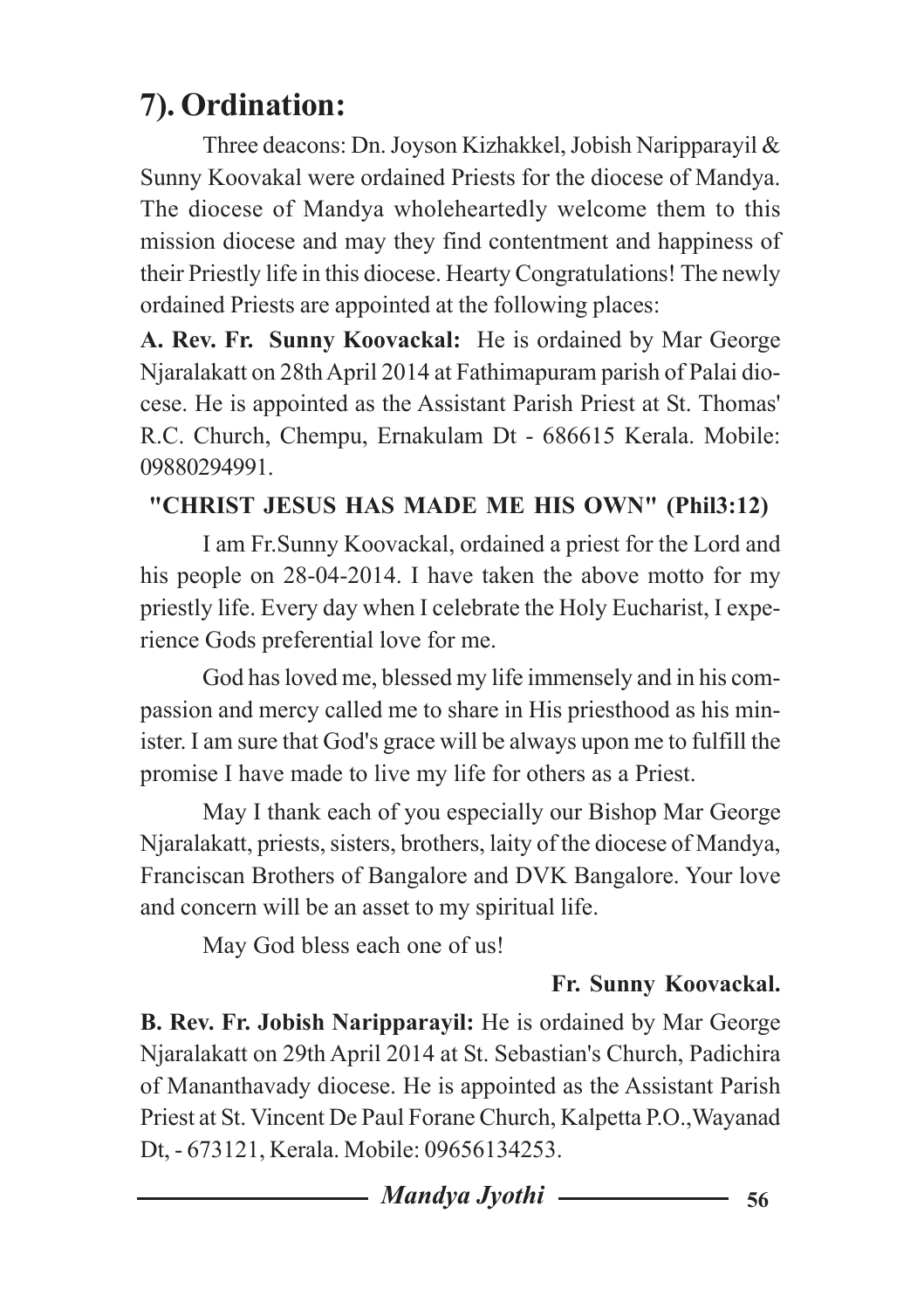### **T h e L o n g A w a i t e d D r e a m**

The long awaited dream Once came true to me. It was the day of My Priestly Ordination. Thus everybody calls me Father now. Yes it was, in all its sense, A dream that killed my sleep For days, weeks and years. As if yesterday, I clearly remember I joined seminary in 2002 With a dream of just being a priest. Radical conversion of the concept took place: Being priest, not just enough, but a good one. Guru said: be makers of good things done. Tears urged: seek out solution for human problems. People whispered: We need praying and fasting priests. After accomplishing the much loved end, I know not what I am, But the Lord makes me go on In His Own mysterious ways, each moment. With wonder in my heart I realize Each event, each person and each feeling of the past Was vigilantly designed by the divine master So that I might reach out to the wonderful ends. I conceive at the same time, I am meaningless Unless I do what I am supposed to do And be what I am supposed to be. Please Lord, Help me to be faithful To the last breathe. Amen

#### **Fr. Jobish Naripparayil,**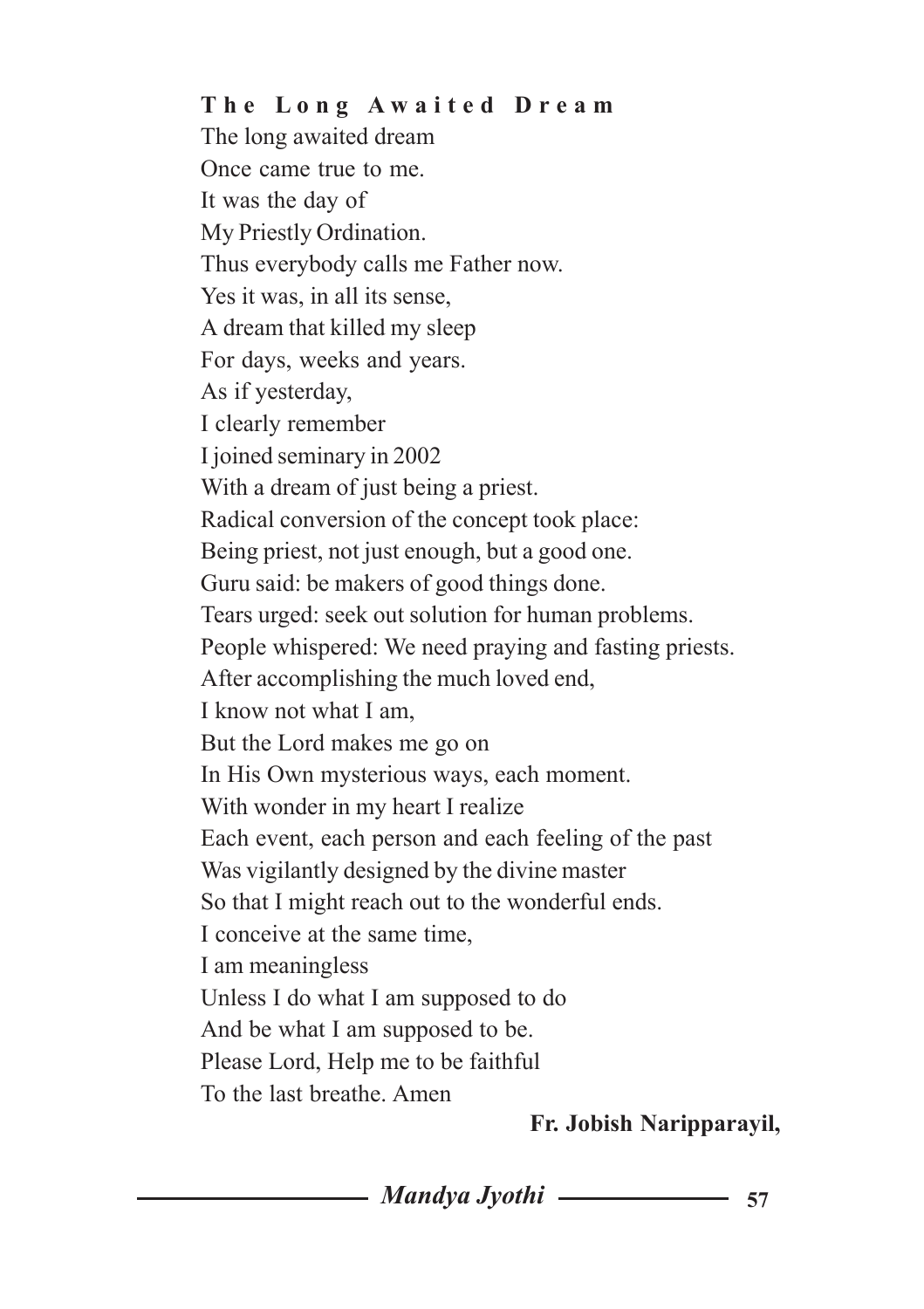**C. Rev. Fr. Joyson Kizhakkel:** He is ordained by Mar George Njaralakatt on 1st May 2014 at Rajagiri Church of Thalassery diocese. He is appointed as the Assistant Vicar at Infant Jesus Cathedral Church, Hinkal, Hunsur Road, Mysore - 570017 & is the Diocesan Director of Youth. Mobile: 09620453422.

When I think about my Priesthood, the person who comes to my mind is David. He was not in the list of eligible persons when his father gave the name to the Prophet. But, God chose him and made him strong to lead his people. Though I am unworthy, God chose me to serve Him & to serve His own people. So, to do His Will is my priority and totally surrender to Him. My motto is, "Totally Yours".

### **Fr. Joyson Kizhakkel.**

### **8). Sponsors of the Seminarians:**

Role of a good Priest plays a significant role in the growth of a diocese. One becomes a Priest not by merely one's own ability but by the prayerful support of many, financial support of many generous people, accompaniment of many fellow Priests, Teachers, Spiritual people etc. Brothers in the diocese of Mandya are indeed lucky to have many generous people from within and outside the diocese who earnestly pray and support these young hearts to be a committed Priest. The diocese of Mandya is grateful to all of them. Through this print media, we wish to remember them in a very special way. We assure all of you our prayerful support.

### **9). Retreat for the Priests:**

The annual retreat for the Priests of the Diocese of Mandya was held at Bishop's House, Kalenahalli from 5th to 8th May 2014 under the guidance of Rev. Fr. Joseph Pamplani. It was attended by nearly 35 Priests and all had a very enriching experience. The powerful life sharing related to the Scripture was an experience for all. We sincerely thank Rev. Fr. Joseph Pamplani for guiding us. We very sincerely thank the staff of the Bishop's House for their assistance.

### **10). Women Superiors gathering:**

An annual meeting of the Women religious Superiors of all the communities working in the diocese of Mandya was held on 1st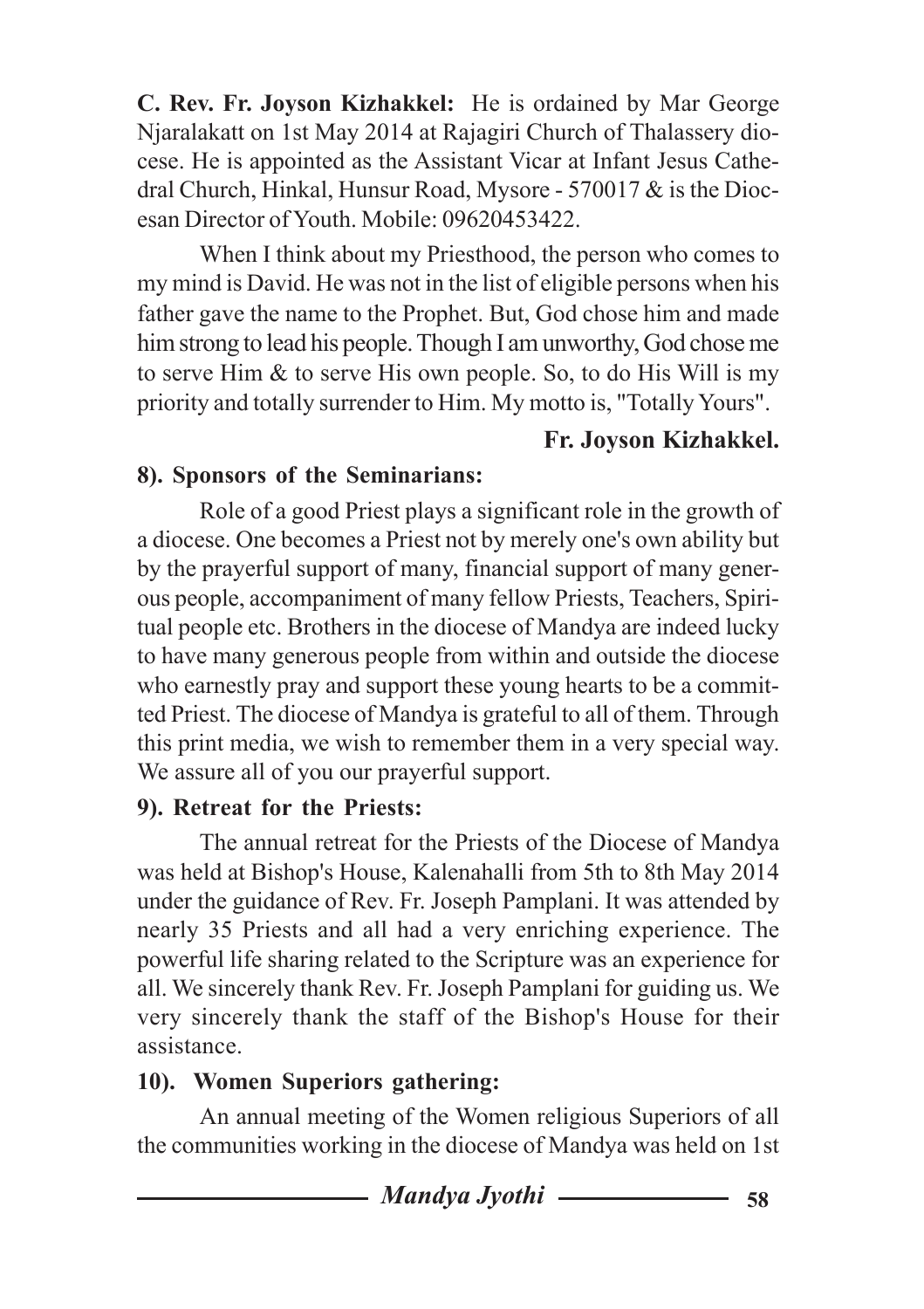June 2014 at Infant Jesus Church, Hinkal. 35 Superiors from different communities participated in the meeting. The meeting began with a Eucharistic celebration at 9.30 am by Mar George Njaralakatt. Very Rev. Fr. George Alukka, Vicar General welcomed the Sisters. Bishop addressed the Sisters and was given time to interact and discuss various matters. The meeting concluded with lunch. We thank all the Sisters for travelling long distance to attend this meeting. May this gathering deepen the bond of unity with one another. Rev. Fr. Paul Vazhappilly proposed the vote of thanks and congratulated the Sisters for coming.

### **11). New Mission Station:**

Diocese of Mandya has started its 14th Mission Station at Sakleshpura. It was blessed on 21st May 2014 by Mar George Njaralakatt in the presence of Rev. Fr. Garvasis Mattom, Rev. Fr. Paul Vazhappilly, many other Priests, Sisters and faithful. There are nearly 30 Syro Malabar families within the jurisdiction of the new station. The new Priest Rev. Fr. Xavier Kadaplackal took charge of the new station on 25th May 2014.The address is: St. Antony's Mission Centre, Bykkere Post, Jannapura Village, Sakleshpura Tq, Hassan District. May the new centre under the able leadership of Rev. Fr. Xavier enable people to experience the meaning of Cross.

### **VI. VARIOUS COMMISSIONS**

### **1). Meeting of the Commission Directors**

A meeting of the Directors of the various Commissions were held at Infant Jesus Cathedral, Hinkal on 01-06-2014 in the afternoon. Mar George Njaralakatt presided over the meeting and apprised the members about the significance of various commissions . Rev. Fr. George Alukka & Rev. Fr. Paul Vazhappilly were also present for the meeting. Rev. Fr. George Alukka welcomed the members.All the Directors presented a report of their commissions and discussed various issues and activities organized by commissions. It was agreed by the members to have two common meetings every year. Rev. Fr. Paul Vazhappilly proposed the vote of thanks.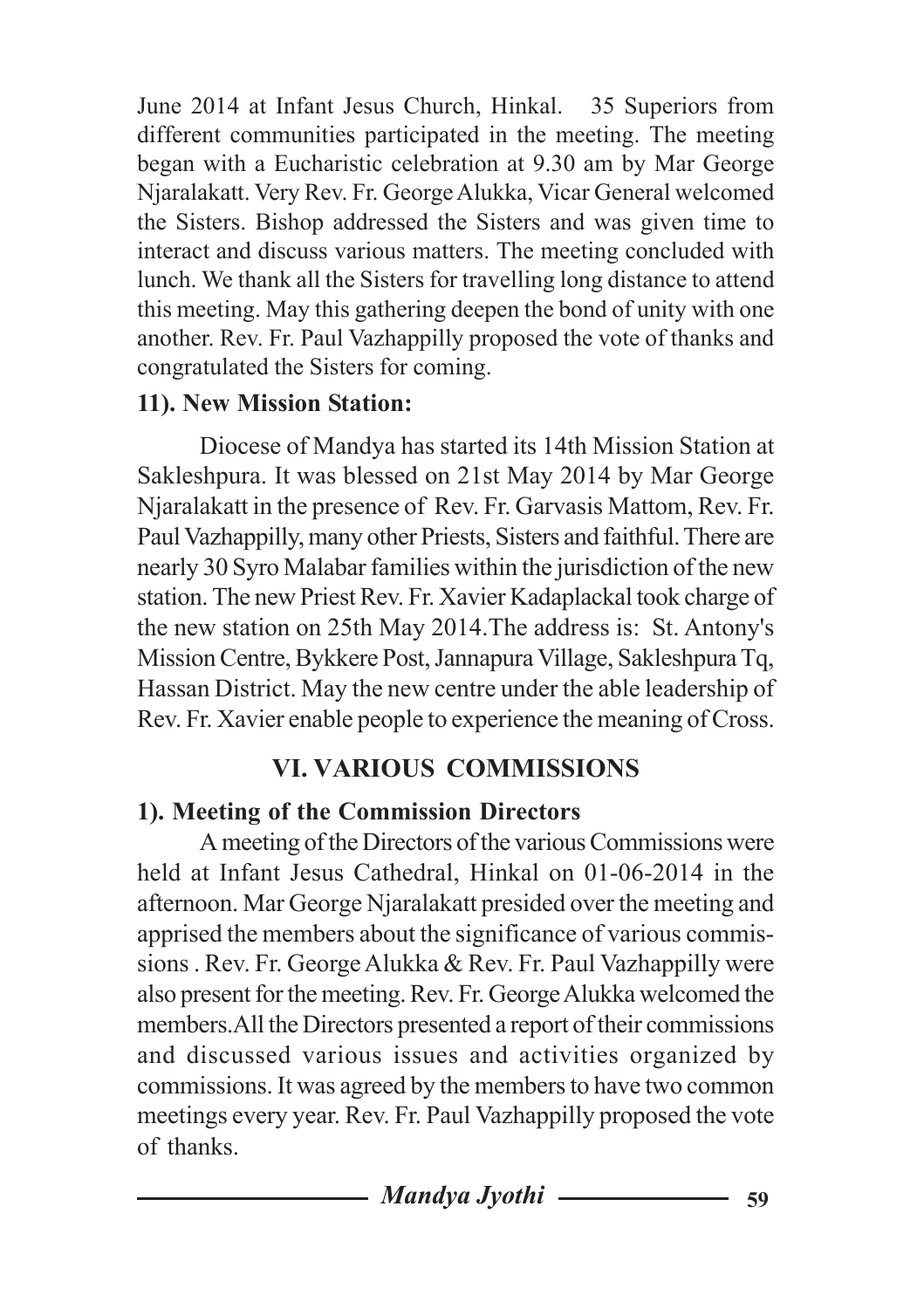### 2) മതബോധന സ്കോളർഷിപ്പ് നേടിയ കുട്ടികൾ

മതബോധനത്തിൽ X, IV, VII ക്ലാസ്സുകളിൽ നടത്തിയ സ്കോളർ ഷിപ്പ് പരീക്ഷയിൽ രൂപതാടിസ്ഥാനത്തിൽ ഒന്നും രണ്ടും സ്ഥാനങ്ങൾ നേടിയവർക്ക് രൂപതാദിന സമ്മേളനത്തിൽ വച്ച് അനുമോദിക്കുകയും സമ്മാനങ്ങൾ നൽകുകയും ചെയ്തു. രൂപതാതലത്തിൽ വിജയികളാ യവരുടെ പേരുകൾ താഴെ ചേർക്കുന്നു.

| $StdX :$ ഒന്നാം സ്ഥാനം     | മജീഷ് ചെമ്മട്ടക്കുഴിയിൽ |
|----------------------------|-------------------------|
|                            | ഹിങ്കൽ ഇടവക             |
| രണ്ടാം സ്ഥാനം              | ആഷിക് കുടക്കച്ചിറ       |
|                            | മൗണ്ട് കാർമ്മൽ ഇടവക     |
| Std IV : ഒന്നാം സ്ഥാനം     | വിൽഫ്രഡ് കുന്നേൽ        |
|                            | ഹിങ്കൽ ഇടവക             |
| രണ്ടാം സ്ഥാനം              | നീൽ പെരുമ്പള്ളിൽ        |
|                            | ഹിങ്കൽ ഇടവക             |
| Std VII : ഒന്നാം സ്ഥാനം  – | ആൽഫ്രഡ് കുന്നേൽ         |
|                            | ഹിങ്കൽ ഇടവക             |
| രണ്ടാം സ്ഥാനം              | ആനി റോസ് നീലങ്കാവിൽ     |
|                            | മൗണ്ട് കാർമ്മൽ ഇടവക     |

### 3). സൗജന്യ ചികിത്സാ കൃാ<mark>ന്</mark>

കത്തീഡ്രൽ ഇടവകയിലെ മാതൃസംഘം യൂണിറ്റിന്റെ നേതൃ ത്വത്തിൽ സൗജന്യ ചികിത്സാ ക്യാമ്പും മരുന്നു വിതരണവും നടത്തി. മാർച്ച് 9 ഞായറാഴ്ച ഇൽവാല ഗവ. ഹയർ പ്രൈമറി സ്കൂളിൽ നടന്ന ക്യാമ്പ് മൈസൂർ ജില്ലാ ഹെൽത്ത് ഓഫീസർ ഡോ. MT പുട്ടസ്വാമി ഉദ്ഘാടനം ചെയ്തു. സംഘടനാ അസി. ഡയറക്ടർ ഫാ. റിനേഴ്സ് കോയിക്കലോട്ട് അദ്ധ്യക്ഷനായിരുന്നു. ഇൽവാല ഗ്രാമത്തിലെ അംഗൻവാടികൾക്കുള്ള കളിപ്പാട്ടങ്ങളുടെ വിതരണം ആനിമേറ്റർ സി. ഗ്രേസ്ലിൻ നിർവ്വഹിച്ചു. പ്രസിഡന്റ് രൂപ വിൽസൻ സ്വാഗതവും സെക്രട്ടറി സെലിൻ മാർട്ടിൻ നന്ദിയും പറഞ്ഞു.

ശിശു, സ്ത്രീ, കണ്ണ്, അസ്ഥി, പൊതുരോഗ വിഭാഗങ്ങളിലായി അഞ്ഞുറോളം പേർ ചികിത്സ നേടി. ലാബ് പരിശോധനാ സൗകര്യവും ഏർപ്പെടുത്തിയിരുന്നു. രോഗികൾക്ക് സൗജന്യമായി മരുന്നുകൾ വിത രണം ചെയ്തു. കൃാമ്പിന് ഇൽവാല പഞ്ചായത്ത് പ്രസിഡന്റ്

60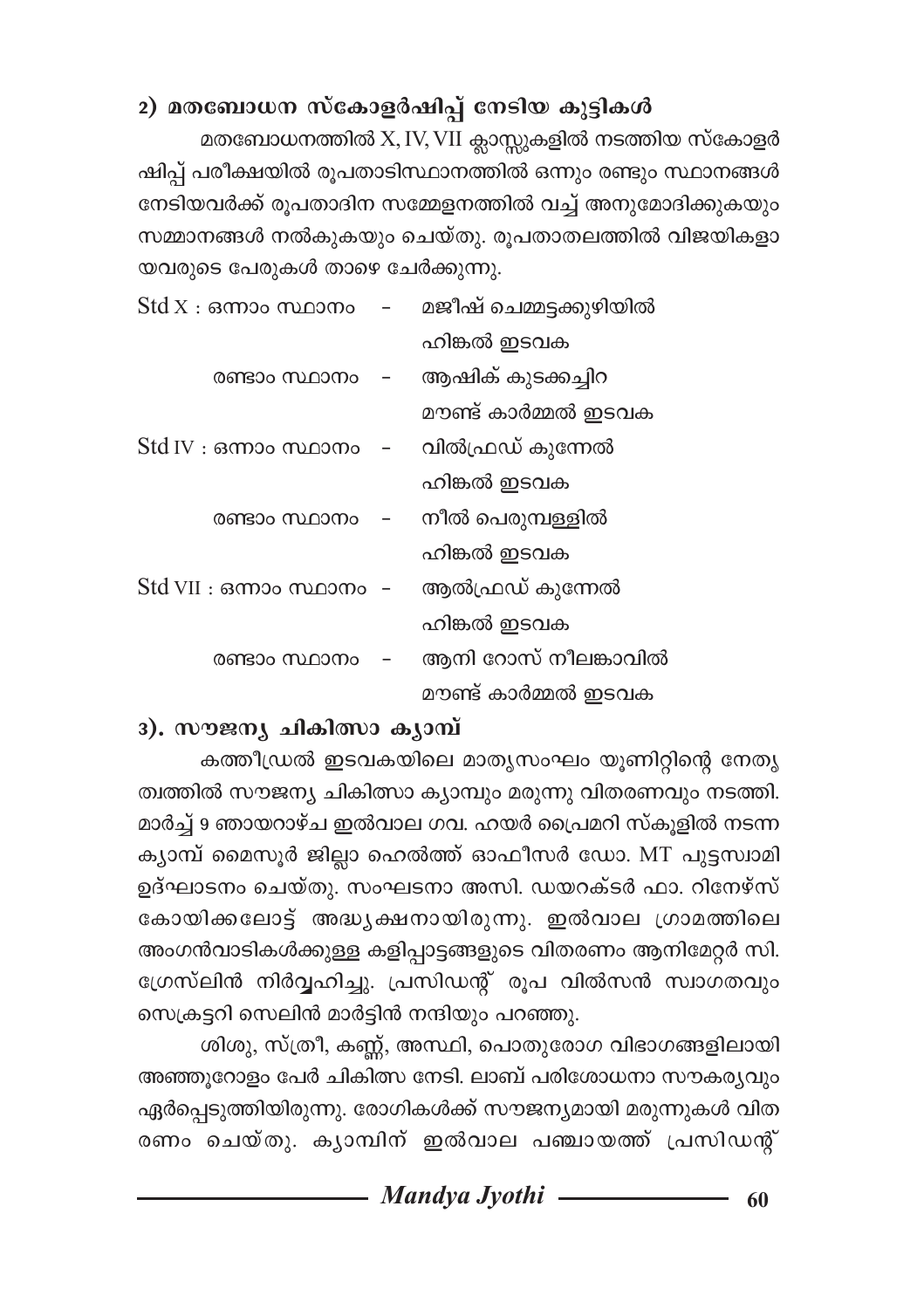ബൈരെഗൗഡ, ഗ്രാമപഞ്ചായത്തംഗം ശ്രീ. പാപ്പ, മാതൃസംഘം ഭാര വാഹികളായ ശ്രീമതി നീറ്റ ഷാജി, ആൻസി സ്ലാൻലി, ബീന ജോസ് തുടങ്ങിയവർ നേത്യത്വം നൽകി.

> sസലിൻ മാർടിൻ സെക്രട്ടറി

### **4). ICYM - Mandya Diocese**

"When two or more people gather in my name, I will be amongst them" The saying is apt in the context, for the Lord's presence in our gatherings, brought all our activities to success. The marked improvement over the past few years wouldn't have been possible unless and until our beloved director Rev. Fr. Renerse had not supported and encouraged us.

On 2nd March, "Meet the God": youth meet was conducted at Carmel Bhavan for all the youngsters of Mandya region. The event witnessed an active participation from students of various colleges. Sir. Tomy from Wayanad was the resource person for the day. The oath taking ceremony for the ICYM diocesan members was held on the same day.

On 9th March 2014, around 40 dedicated youth gathered at Vimala Terminal Care Centre to serve the inmates and to spend a day with them. The season of lent observed a detailed prayer recitation on the cross, platform messaging app-whatsapp. Apart from this, the way of the Cross was also led by ICYM on every Sunday. As part of Lenten sacrifice, the youth collected around Rs. 15000.00 for education purpose. In the end of March, 5 ICYM members attended two day motivation and leadership programme organized by KRCBC Youth Commission at ODP, Bannimantap, Mysore.

Around 30 ICYM members of Mandya went for a trip to Hogenakkal falls on 1st May 2014.Prayers by ICYM members were introduced on Sundays. Rev. Fr. Renerse's spiritual support and motivation enabled us to experience the growth.

On 11th May 2014, we organized an official farewell programme for Fr. Renerse, our director. The programme was conducted at Vimala Terminal Care Centre. Around 40 youth partici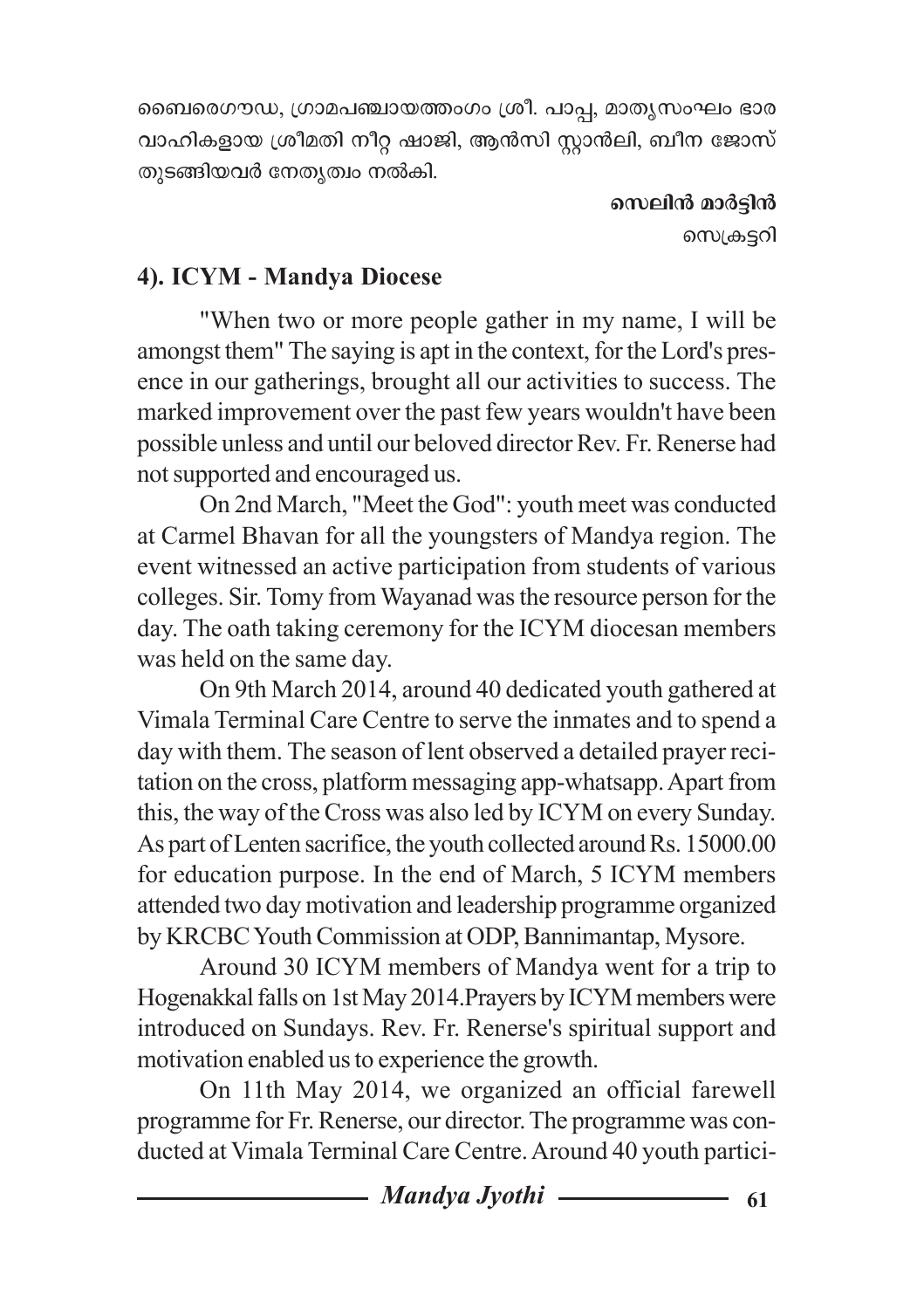pated in it. Rev. Fr. George Alukka, Vicar General and Superior of Vimla Terminal Centre were also present for the same. Jaison Kurian, President of the ICYM welcomed all and Miss. Ashly Mathew, the Secretary read out the report of the last one year. Representatives from various colleges also spoke on the occasion. At the end of the programme, all were served breakfast.

> **Ashly Mathew** General Secretary ICYM- Mandya.

### **5. COUPLES MEET: Family Enrichment Programme- 2March, 2014**

Family is not an important thing. It's everything. Michael J. Fox

It was indeed an enriching experience and a privilege for the couples at Infant Jesus Cathedral Church, Hinkal on 2 March 2014. The programme began with Holy Eucharist by Mar.George Njaralakatt as the main celebrant. In his inspiring homily and inaugural message, he reiterated on the importance of family and role of parents in building up of the Church and Nation. He was generous to remind everyone to have more children to make family and church more alive.

Fr.Thomas Parayil CMI and Mr. Sebastian Palaparmbil were the Resources persons. In the first class, Fr.Parayil focused on building relation on Emotional bond, communication skills, conflict management, and role of parenting. He also emphasized on the need of understanding each other, their personality both strength and limitations. In the second class, Mr. Sebastian Palamparambil shared his experience as a husband, parent and a teacher. He gave tips to build relationship and dos and don'ts of family life. We thank and appreciate our Beloved Bishop, Fr. Vicar General, resources persons and participants for their wonderful presence.

### **Fr. Joseph Edakkery. CMI**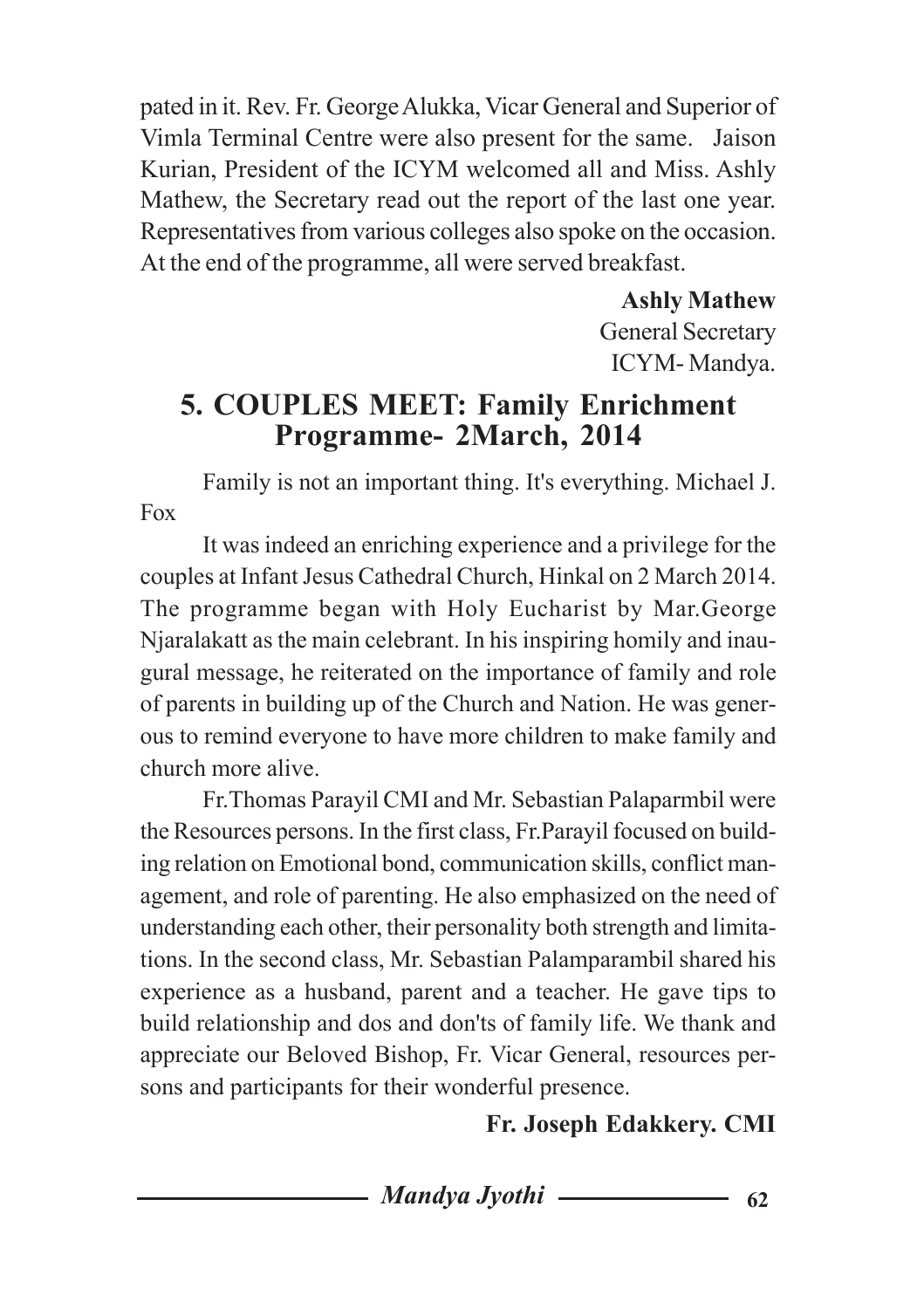**Mandya Jyothi 63**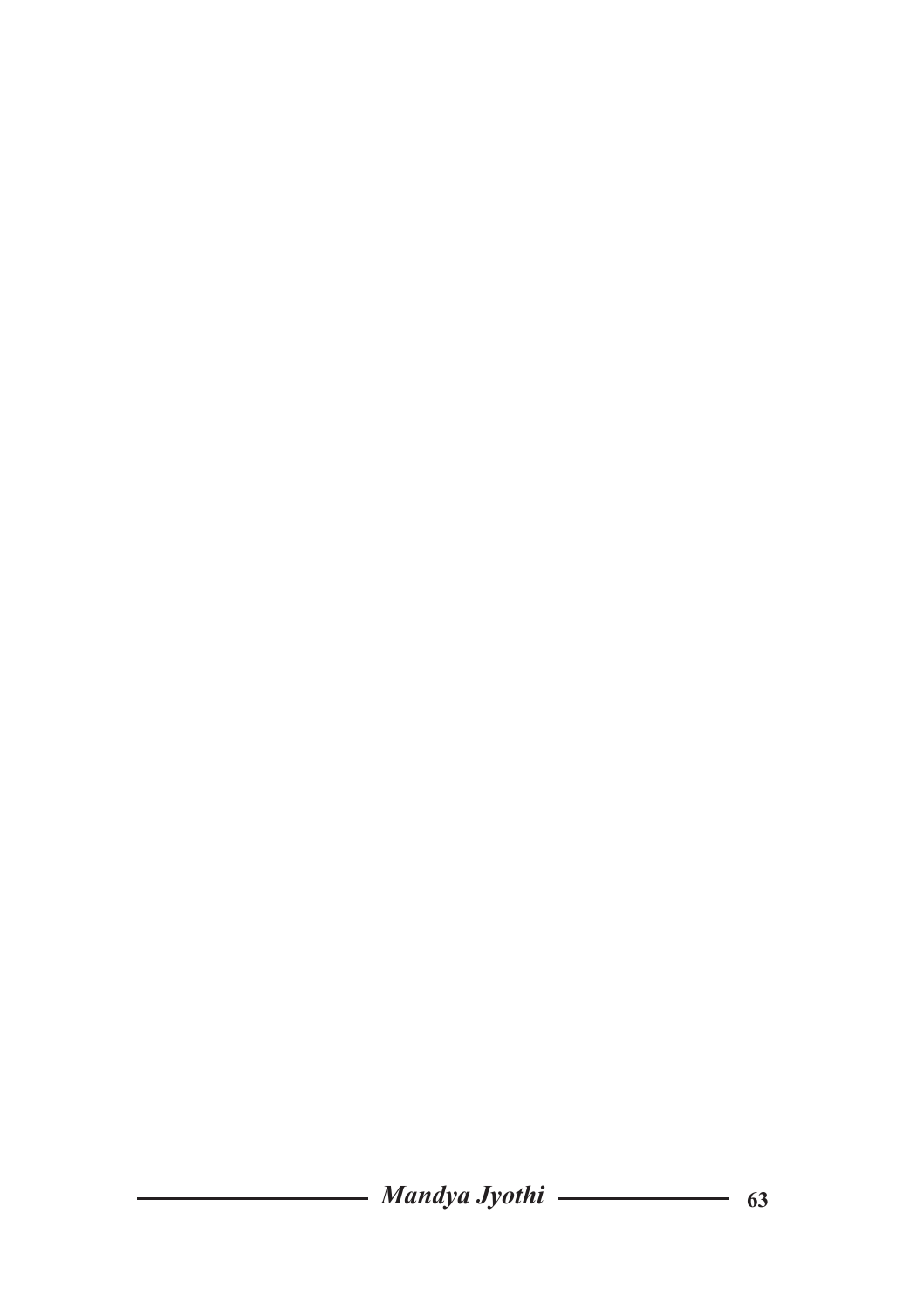### 7**. Education Year Plan 2014-2015**

| 30-5-2014<br>School re-opens<br>-<br>21-6-2014<br>Teachers Seminar at Infant Jesus, Hinkal<br>$\overline{a}$<br>21-6-2014<br>$\overline{\phantom{0}}$<br>Jesus, Hinkal.<br>Visit to Chaitanya Vidyanikethan, Kikkeri<br>24-6-2014<br>$\overline{a}$<br>Visit to Vimala School, Guthalu<br>26-6-2014<br>$\overline{\phantom{0}}$<br>29-6-2014<br>Visit to St. Thomas school, Honnamanakette<br>$\frac{1}{2}$<br>Visit to Gulabi Vidyanikethan, Ragimuddanahalli<br>31-6-2014<br>$\overline{\phantom{0}}$<br>Scout & Guide training for the Teachers<br><b>August</b><br>L,<br>$1 - 8 - 2014$<br>Submission of Question Papers for the First<br>$\overline{a}$<br>Semester Exam to the Secretary<br>$3 - 8 - 2014$<br>$\overline{\phantom{0}}$<br>for collecting<br>14-8-2014<br>$\overline{\phantom{0}}$<br>retary<br>9-9-2014<br>Visit to Chaitanya Vidyanikethan, Kikkeri<br>$\overline{\phantom{0}}$<br>20-9-2014<br>Visit to Vimala School, Guthalu<br>$\blacksquare$<br>22nd Sept to1st Oct - Half Yearly Examination<br>(22, 24, 25, 26, 27, 29, 30, 1st)<br>$30 - 8 - 14$<br>students (only representatives)<br>Sept, Oct or Nov Empowerment Program for students to be con<br>ducted in respective schools<br>Scout & Guide training (to be held in Individual<br>Oct, Nov<br>Schools)<br>$8 - 11 - 14$<br>Visit to St. Thomas school, Honnamanakette<br>$\overline{\phantom{0}}$<br>$22 - 11 - 14$<br>Visit to Gulabi Vidyanikethan, Ragimuddanahalli<br>-<br>23-12-2014<br>Christmas Celebration (Individual Schools)<br>$\overline{a}$<br>Dec 23rd to 1st Jan Winter Vacation<br>Meeting of the Managers & Headmistresses<br>$17 - 1 - 2015$<br>Submission of Question Papers for the First Se<br>$10 - 2 - 2015$<br>$\overline{\phantom{0}}$ |  |                                                     |
|---------------------------------------------------------------------------------------------------------------------------------------------------------------------------------------------------------------------------------------------------------------------------------------------------------------------------------------------------------------------------------------------------------------------------------------------------------------------------------------------------------------------------------------------------------------------------------------------------------------------------------------------------------------------------------------------------------------------------------------------------------------------------------------------------------------------------------------------------------------------------------------------------------------------------------------------------------------------------------------------------------------------------------------------------------------------------------------------------------------------------------------------------------------------------------------------------------------------------------------------------------------------------------------------------------------------------------------------------------------------------------------------------------------------------------------------------------------------------------------------------------------------------------------------------------------------------------------------------------------------------------------------------------------------------------------------------------------------------------------------------------|--|-----------------------------------------------------|
|                                                                                                                                                                                                                                                                                                                                                                                                                                                                                                                                                                                                                                                                                                                                                                                                                                                                                                                                                                                                                                                                                                                                                                                                                                                                                                                                                                                                                                                                                                                                                                                                                                                                                                                                                         |  |                                                     |
|                                                                                                                                                                                                                                                                                                                                                                                                                                                                                                                                                                                                                                                                                                                                                                                                                                                                                                                                                                                                                                                                                                                                                                                                                                                                                                                                                                                                                                                                                                                                                                                                                                                                                                                                                         |  |                                                     |
|                                                                                                                                                                                                                                                                                                                                                                                                                                                                                                                                                                                                                                                                                                                                                                                                                                                                                                                                                                                                                                                                                                                                                                                                                                                                                                                                                                                                                                                                                                                                                                                                                                                                                                                                                         |  | Meeting of the Managers/Headmistress at Infant      |
|                                                                                                                                                                                                                                                                                                                                                                                                                                                                                                                                                                                                                                                                                                                                                                                                                                                                                                                                                                                                                                                                                                                                                                                                                                                                                                                                                                                                                                                                                                                                                                                                                                                                                                                                                         |  |                                                     |
|                                                                                                                                                                                                                                                                                                                                                                                                                                                                                                                                                                                                                                                                                                                                                                                                                                                                                                                                                                                                                                                                                                                                                                                                                                                                                                                                                                                                                                                                                                                                                                                                                                                                                                                                                         |  |                                                     |
|                                                                                                                                                                                                                                                                                                                                                                                                                                                                                                                                                                                                                                                                                                                                                                                                                                                                                                                                                                                                                                                                                                                                                                                                                                                                                                                                                                                                                                                                                                                                                                                                                                                                                                                                                         |  |                                                     |
|                                                                                                                                                                                                                                                                                                                                                                                                                                                                                                                                                                                                                                                                                                                                                                                                                                                                                                                                                                                                                                                                                                                                                                                                                                                                                                                                                                                                                                                                                                                                                                                                                                                                                                                                                         |  |                                                     |
|                                                                                                                                                                                                                                                                                                                                                                                                                                                                                                                                                                                                                                                                                                                                                                                                                                                                                                                                                                                                                                                                                                                                                                                                                                                                                                                                                                                                                                                                                                                                                                                                                                                                                                                                                         |  |                                                     |
|                                                                                                                                                                                                                                                                                                                                                                                                                                                                                                                                                                                                                                                                                                                                                                                                                                                                                                                                                                                                                                                                                                                                                                                                                                                                                                                                                                                                                                                                                                                                                                                                                                                                                                                                                         |  |                                                     |
|                                                                                                                                                                                                                                                                                                                                                                                                                                                                                                                                                                                                                                                                                                                                                                                                                                                                                                                                                                                                                                                                                                                                                                                                                                                                                                                                                                                                                                                                                                                                                                                                                                                                                                                                                         |  | Date to dispatch the questions to different schools |
|                                                                                                                                                                                                                                                                                                                                                                                                                                                                                                                                                                                                                                                                                                                                                                                                                                                                                                                                                                                                                                                                                                                                                                                                                                                                                                                                                                                                                                                                                                                                                                                                                                                                                                                                                         |  | Collected question papers to be returned to the Sec |
|                                                                                                                                                                                                                                                                                                                                                                                                                                                                                                                                                                                                                                                                                                                                                                                                                                                                                                                                                                                                                                                                                                                                                                                                                                                                                                                                                                                                                                                                                                                                                                                                                                                                                                                                                         |  |                                                     |
|                                                                                                                                                                                                                                                                                                                                                                                                                                                                                                                                                                                                                                                                                                                                                                                                                                                                                                                                                                                                                                                                                                                                                                                                                                                                                                                                                                                                                                                                                                                                                                                                                                                                                                                                                         |  |                                                     |
|                                                                                                                                                                                                                                                                                                                                                                                                                                                                                                                                                                                                                                                                                                                                                                                                                                                                                                                                                                                                                                                                                                                                                                                                                                                                                                                                                                                                                                                                                                                                                                                                                                                                                                                                                         |  |                                                     |
|                                                                                                                                                                                                                                                                                                                                                                                                                                                                                                                                                                                                                                                                                                                                                                                                                                                                                                                                                                                                                                                                                                                                                                                                                                                                                                                                                                                                                                                                                                                                                                                                                                                                                                                                                         |  | Input Sessions, Quiz, Group Song Competition for    |
|                                                                                                                                                                                                                                                                                                                                                                                                                                                                                                                                                                                                                                                                                                                                                                                                                                                                                                                                                                                                                                                                                                                                                                                                                                                                                                                                                                                                                                                                                                                                                                                                                                                                                                                                                         |  |                                                     |
|                                                                                                                                                                                                                                                                                                                                                                                                                                                                                                                                                                                                                                                                                                                                                                                                                                                                                                                                                                                                                                                                                                                                                                                                                                                                                                                                                                                                                                                                                                                                                                                                                                                                                                                                                         |  |                                                     |
|                                                                                                                                                                                                                                                                                                                                                                                                                                                                                                                                                                                                                                                                                                                                                                                                                                                                                                                                                                                                                                                                                                                                                                                                                                                                                                                                                                                                                                                                                                                                                                                                                                                                                                                                                         |  |                                                     |
|                                                                                                                                                                                                                                                                                                                                                                                                                                                                                                                                                                                                                                                                                                                                                                                                                                                                                                                                                                                                                                                                                                                                                                                                                                                                                                                                                                                                                                                                                                                                                                                                                                                                                                                                                         |  |                                                     |
|                                                                                                                                                                                                                                                                                                                                                                                                                                                                                                                                                                                                                                                                                                                                                                                                                                                                                                                                                                                                                                                                                                                                                                                                                                                                                                                                                                                                                                                                                                                                                                                                                                                                                                                                                         |  |                                                     |
|                                                                                                                                                                                                                                                                                                                                                                                                                                                                                                                                                                                                                                                                                                                                                                                                                                                                                                                                                                                                                                                                                                                                                                                                                                                                                                                                                                                                                                                                                                                                                                                                                                                                                                                                                         |  |                                                     |
|                                                                                                                                                                                                                                                                                                                                                                                                                                                                                                                                                                                                                                                                                                                                                                                                                                                                                                                                                                                                                                                                                                                                                                                                                                                                                                                                                                                                                                                                                                                                                                                                                                                                                                                                                         |  |                                                     |
|                                                                                                                                                                                                                                                                                                                                                                                                                                                                                                                                                                                                                                                                                                                                                                                                                                                                                                                                                                                                                                                                                                                                                                                                                                                                                                                                                                                                                                                                                                                                                                                                                                                                                                                                                         |  | mester Exam to the Secretary                        |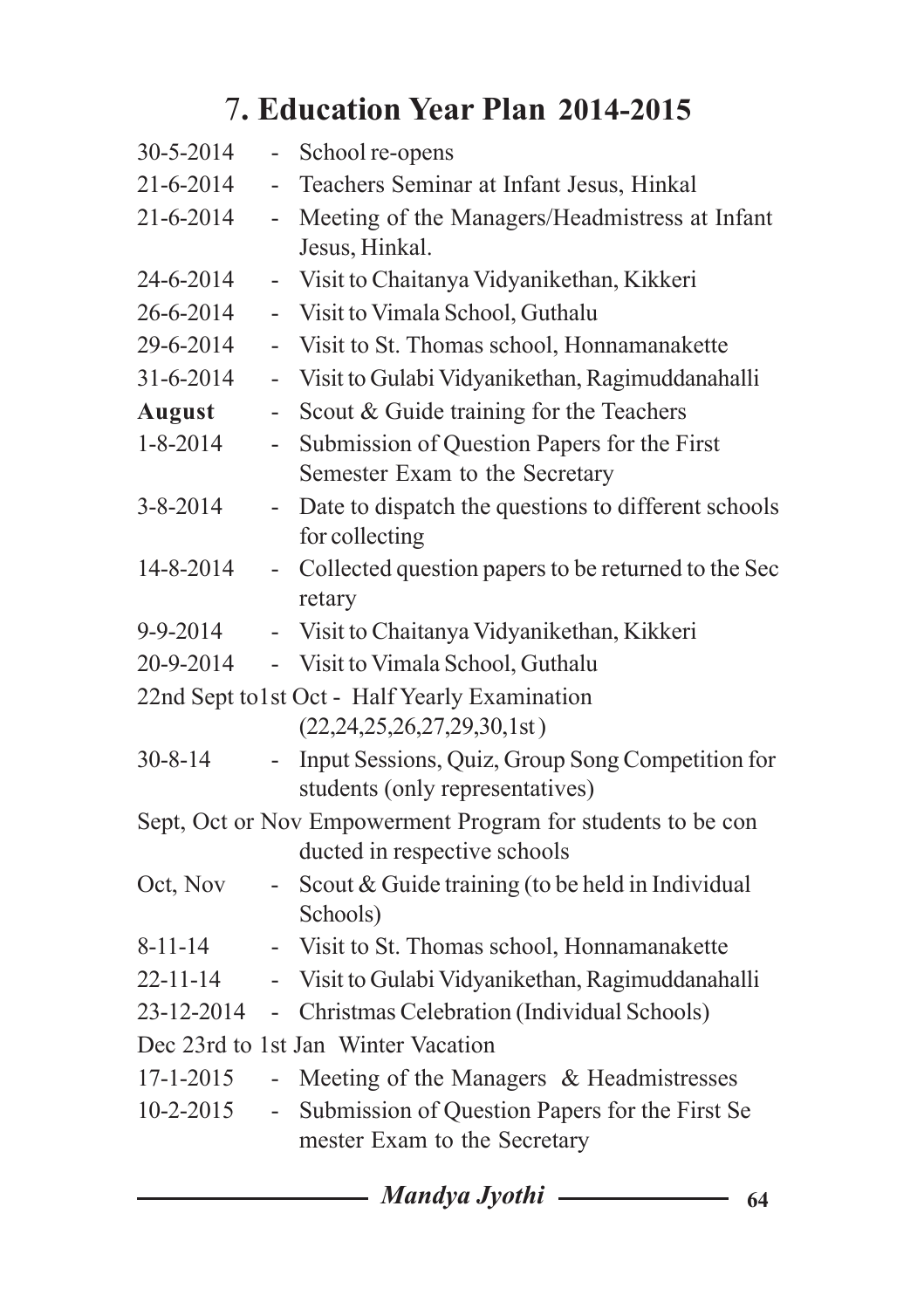- 12-2-2015 Date to dispatch the questions to different schools for collecting
- 24-2-2015 Collected question papers to be returned to the Sec retary

25-3-15 to 4-4-2016 Final Examination

- 10-4-2015 Result
- 12-4-2015 Seminar for the Priests  $\&$  Sisters of the Schools

### **8. CATECHETICAL CENTRE, DIOCESE OF MANDYA CATECHISM CALENDAR FOR THE YEAR 2014-15**

#### **Date Events**

- **01.06.2014** First Class of the academic year.
	- Day for New admissions.
	- Students to be seated in classes as per Promotion list.
	- Seventh Sunday of Resurrection
	- Is 6: 1-13 here I am; send me.
	- Acts 1: 15-26 Matthias was enrolled with the eleven apostles.
	- Phil 2: 1-11  $(1: 27-2: 11)$  Every tongue must confess that Jesus Christ is Lord.
	- Mk 16: 14-20 (16: 9-20) Go into all the world and preach the Gospel.
	- June 7, Blessed Mariam Thresia.
	- **First class of Term I.**

### **08.06.2014** • First Sunday of Weeks of Apostles (Sliha).

- The Feast of Pentecost
- Ex. 19: 1-9 (19: 1-9+20:13-21) You are a holy people of God.
- Acts 2: 1-13 (2: 1-21) Holy Spirit comes down on the Apostles.
- 1 Cor. 12: 1-11 (12: 1-27) Gifts of the Holy Spirit.
- Jn. 16: 5-15 (14: 15-16, 25-26, 15: 26-16: 15) The work of the Holy Spirit.
- June 9, Feast of Mar Aprem.

### *Mandya Jyothi* - 65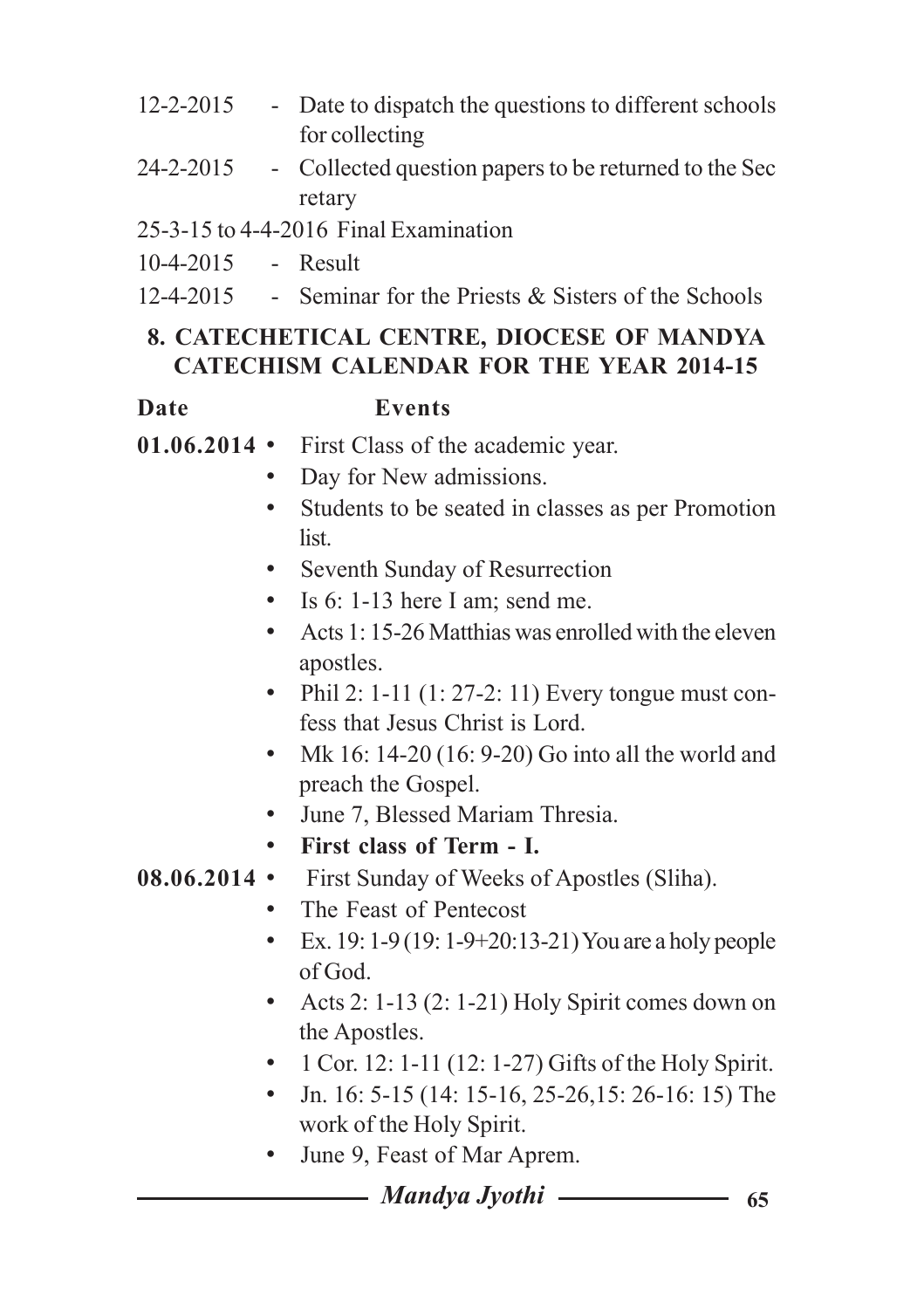- June 13, Feast of St.Antony, briefing about St.Antony.
- **Second class of Term I.**
- **15.06.2014** Second Sunday of Weeks of Apostles (Sliha).
	- Joel 2:  $18-26$  (2:15-26) The mercy of God.
	- Acts 4: 8-22 (4: 5-22) Salvation only through Christ.
	- 1 Cor 6: 1-11(5: 6-6: 11) You have been baptized by Christ and the Spirit of God.
	- Lk 7: 36-50 (7: 31-50) Forgiveness to the sinful women.
	- June 15, Feast of Holy Trinity
	- June 19,The feast of Body and Blood of Jesus Christ

### **Third Class of Term - I.**

- 22.06.2014 Third Sunday of Weeks of Apostles (Sliha)
	- Dt 1:  $5-8$  (1:  $3-17$ ) God who is faithful in His promises.
	- Is 1:1-9 People that went astray from God.
	- 1 Cor 7: 1-7 Every call is God's special gift.
	- Lk 10: 25-37 (10: 23-42) the Good Samaritan.
	- Preparing for Dukrana of Mar Thomma Sliha (03.07.2014), children to prepare themselves by a heartfelt confession. Date for confession to be announced.
	- June 24, Birth of John the Baptist.
	- June 27, Feast of Sacred Heart of Jesus.
	- June 28, Immaculate Heart of Mary.
	- Staff meeting (parish level); review and planning. Planning regarding celebrating Dukrana of Mar Thomma Sliha.
	- **Fourth class of Term I**
- **29.06.2014** Fourth Sunday of Weeks of Apostles (Sliha)
	- Dt 1: 16-18 (1: 16-33) Judge justly.
	- Is 1:10-20 Wipe out sin and do good.
	- 1 Cor 9: 19-27 (9: 13-27) run after eternal crown.

#### - *Mandya Jyothi* — 66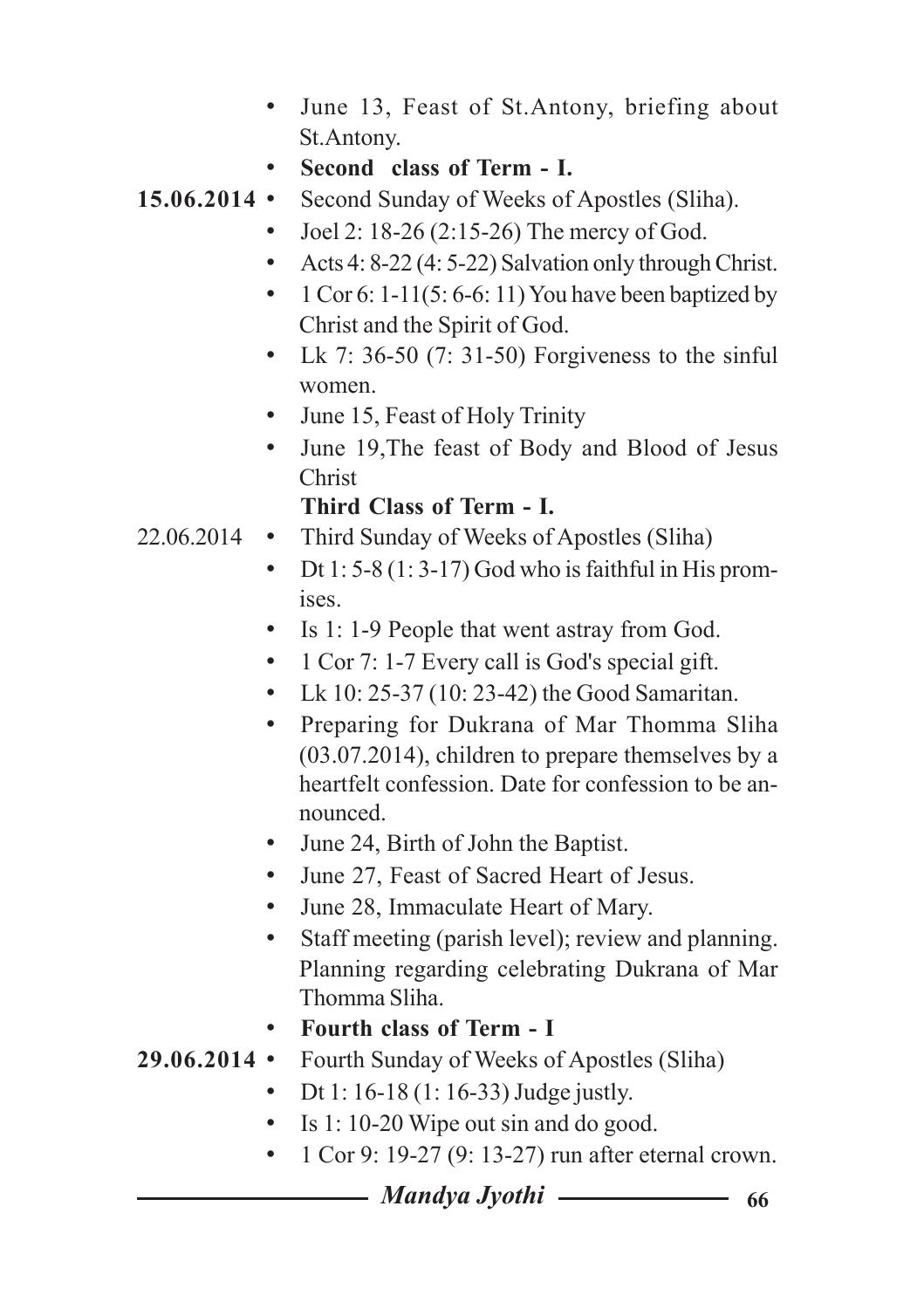- Lk  $6: 27-36 (6:12-46)$  Love for the enemies.
- Sts. Peter and Paul, Apostles
- Important feast day and a day of obligation.
- Diocesan Catechism Teachers Convention
- July 3, Dukrana of Mar Thomma Sliha.
- **Fifth class of Term I.**
- **06.07.2014** Fifth Sunday of Weeks of Apostles (Sliha).
	- Dt  $1: 33-46$  ( $1: 33-2:1$ ) Punishment for the unbelief of the people.
	- Is 1: 21-31 God's anger is on them who do injustice.
	- 1 Cor 14: 1-12 (14: 1-19) Love is our goal.
	- Lk 12: 22-34 (12: 16-34) Become rich in the presence of God.
	- Celebration of Dukrana of Mar Thomma Sliha.
	- **Fifth class of Term I.**
- **13.07.2014** Sixth Sunday of Weeks of Apostles (Sliha).
	- Dt 4: 1-8 (4: 1-10) The commandments of the Lord are perfect.
	- Is 2: 1-5 (2: 1-19) Jerusalem is the center of salvation.
	- 1Cor 10:  $23-31$  (10: 14-32) Everything for the glory of God.
	- Lk 12: 57-13:5 (12: 57-13: 17) Unless you repent you will perish.
	- **Sixth class of Term I.**
- **20.07.2014** Seventh Sunday of Weeks of Apostles (Sliha).
	- Dt 4: 10-14 (4: 10-24) The Lord declared His commandments.
	- Is  $5: 8-20$  (5: 8-25) The Holy God shows himself holy by righteousness.
	- 1 Cor 16: 1-14 (15: 58-16: 24) Do everything in love.
	- Lk 13:  $22-30$  (13:  $22-35$ ) Enter through the narrow door.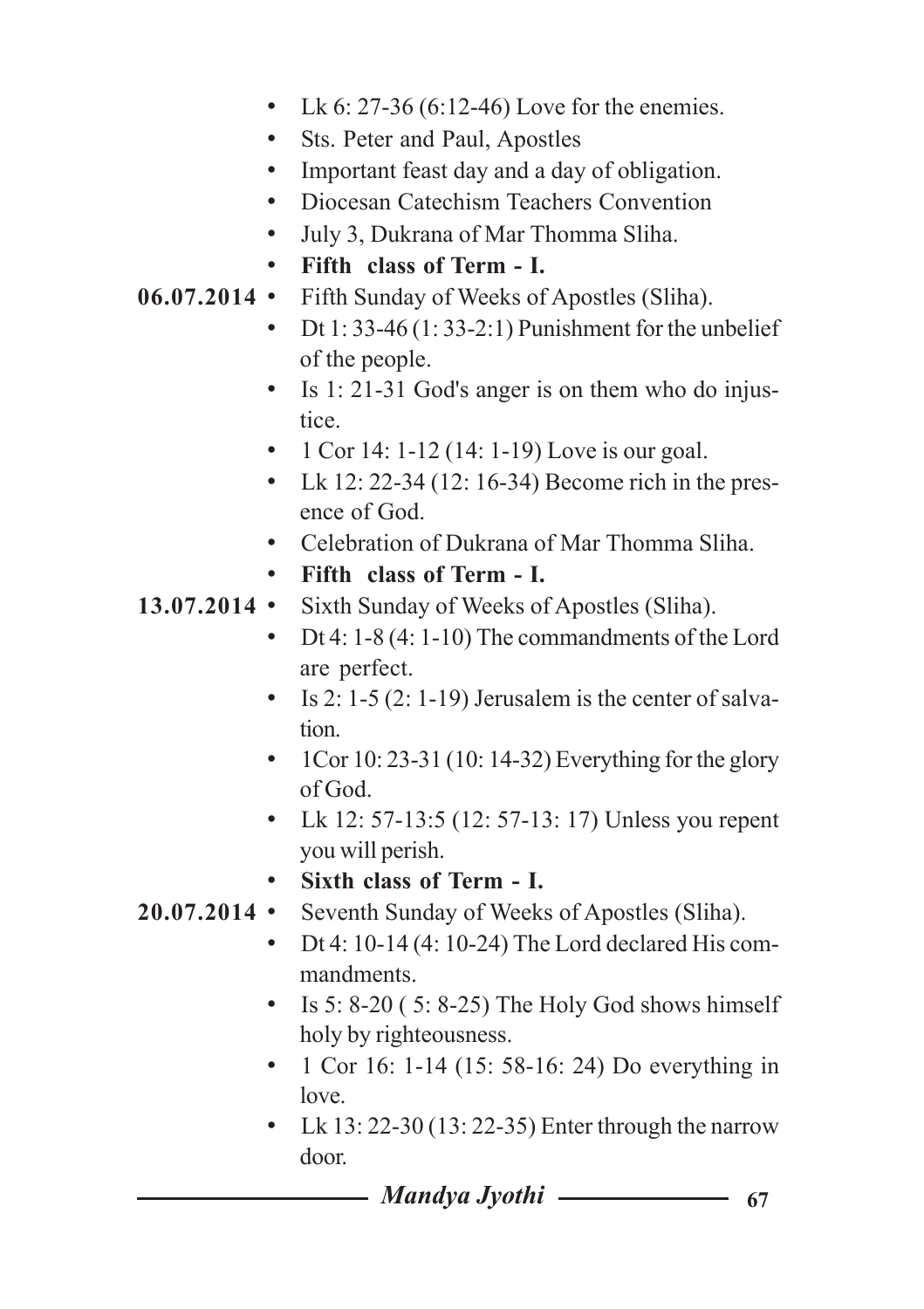- July 25, Feast of Shliha Mar Yakob.
- July 26, Feast of St. Joachim and St.Anne.
- Seventh class of Term I..
- **27.07.2014** First Sunday of Kaitha
	- Feast of 12 Apostles
	- 1 Kgs 18: 30-39 Elijah builds an altar with twelve stones.
	- Acts 5:  $12-20$  (5:  $12-32$ ) The Apostles heal many.
	- 1 Cor 1:  $9-16$  (1 Cor.1:  $9-16 + 2$  Cor. 1: 8-14) Be united in the mind.
	- Lk 14: 7-14 (14: 1-14) The mentality of the disciples.
	- July 28, Feast of saint Alphonsa, Children should be briefed about the saint from Kerala.
	- July 29, Feast of saint Martha
	- July31, Feast of St. Ignatius of Loyala.
	- August 1, fifteen day fast begins.
	- Eight class of Term I.
	- Staff meeting(parish level): Review and planning
- **03.08.2014** Second Sunday of Kaitha
	- Dt 4: 32-40 The eternal love of God.
	- Is  $4: 2-6(3: 16-4: 6)$  Promise of salvation to Jerusalem.
	- 2 Cor 3: 4-12 (3: 4-18) The new covenant of love in Spirit.
	- Lk 15: 11-32 (15: 4-32) There is joy in heaven over one sinner who repents.
	- 4 Aug, Feast of St.John Maria Vianny.
	- 6 Aug, Transfiguration of Our Lord
	- 8 Aug, Feast of St. Dominic.
	- **Ninth class of Term I.**
- **10.08.2014** Third Sunday of Kaitha
	- Dt 5:  $6-16$  (5:  $1-16$ ) The ten commandments.
	- Is 5: 1-7 The vineyard of the Lord.
	- 2 Cor 7: 1-11 I rejoice because you felt a godly grief.
		- *Mandya Jyothi* 68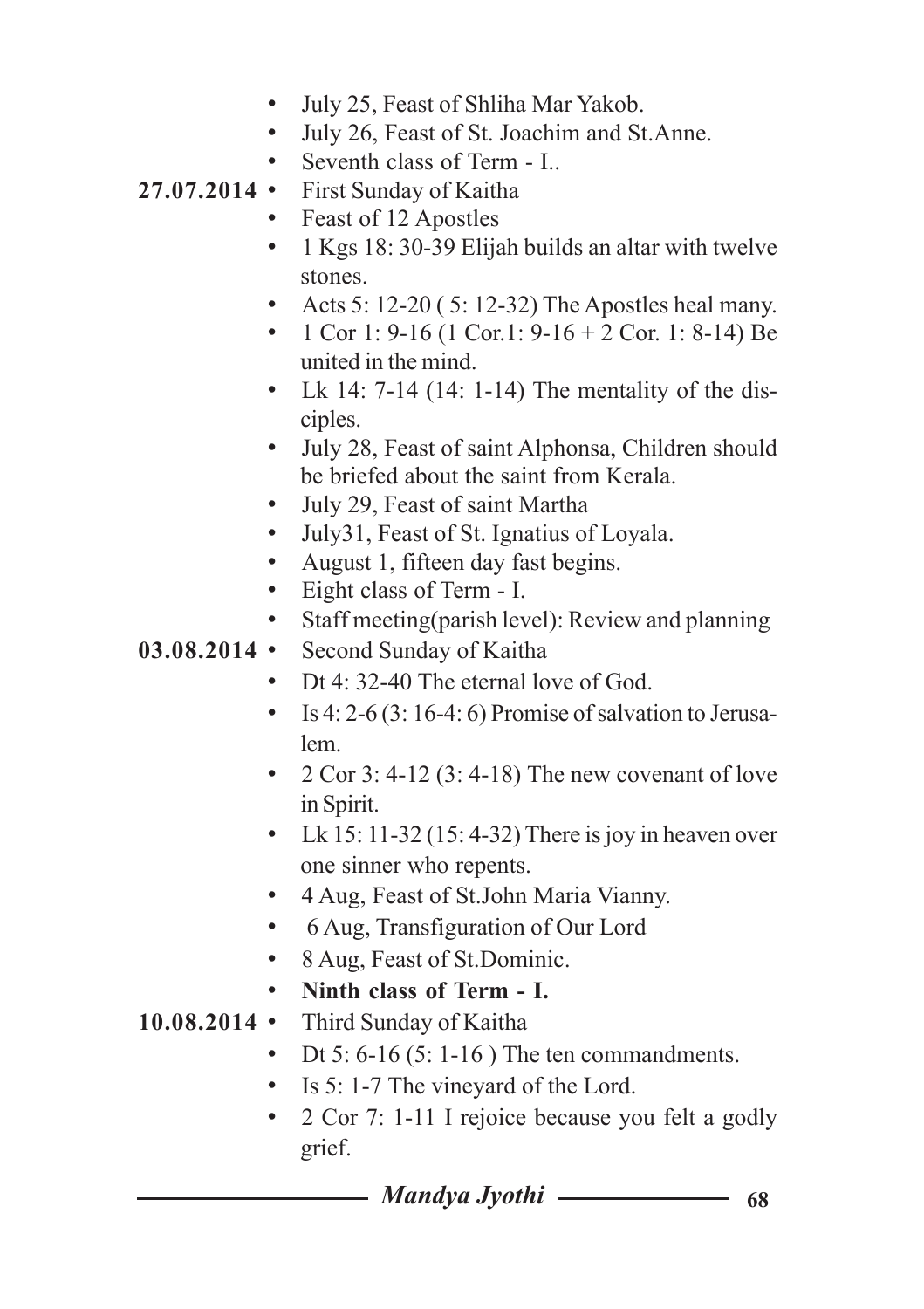- Jn 9: 1-12, 35-38 (9: 1-38) A man born blind receives sight.
- 14 Aug, Feast of St. Maxmillian Kolbe.
- 15 Aug, Assumption of our Lady. Important feast day and a day of obligation.
- 15 Aug, Independence Day.
- **Tenth class of Term I.**
- **17.08.2014** The Fourth Sunday of Kaitha
	- Dt 5: 16-24 (5: 16-6:3) The law is through Moses.
	- Is  $9: 13-21$   $(9: 8-21)$  Punishment to Israel for false doings.
	- 2 Cor 10: 12-18 (10: 1-18) Be proud in the Lord Jesus.
	- Mk 7: 1-13 (7: 1-23) Do not reject the word of God to keep your tradition.
	- **Eleventh class of Term I.**
- **24.08.2014** The Fifth Sunday of Kaitha
	- Lev  $23 \cdot 33-44$  the feast of the booths.
	- Is 28: 14-22 Warning to the people who do evil.
	- 2 Cor 12: 14-21 Paul who spends everything for others.
	- Lk 16: 19-31 (16: 19-17: 10) Show concern for the poor.
	- Briefing about First term exam.
	- Staff meeting (parish level), First term review, planning for arrangements for conducting Bible convention, I term exam and logos quiz.
	- Diocesan Bible Convention; August 28,29,30,31 2014
	- 28 Aug, Feast of St. Augustine
	- 29 Feast of Blessed Euphrasia.
	- **Twelfth class of Term I.**
- **31.08.2014** The Sixth Sunday of Kaitha
	- Lev 19: 1-4, 9-14 You shall be holy, for I the Lord your God am holy.

### — *Mandya Jyothi* — 69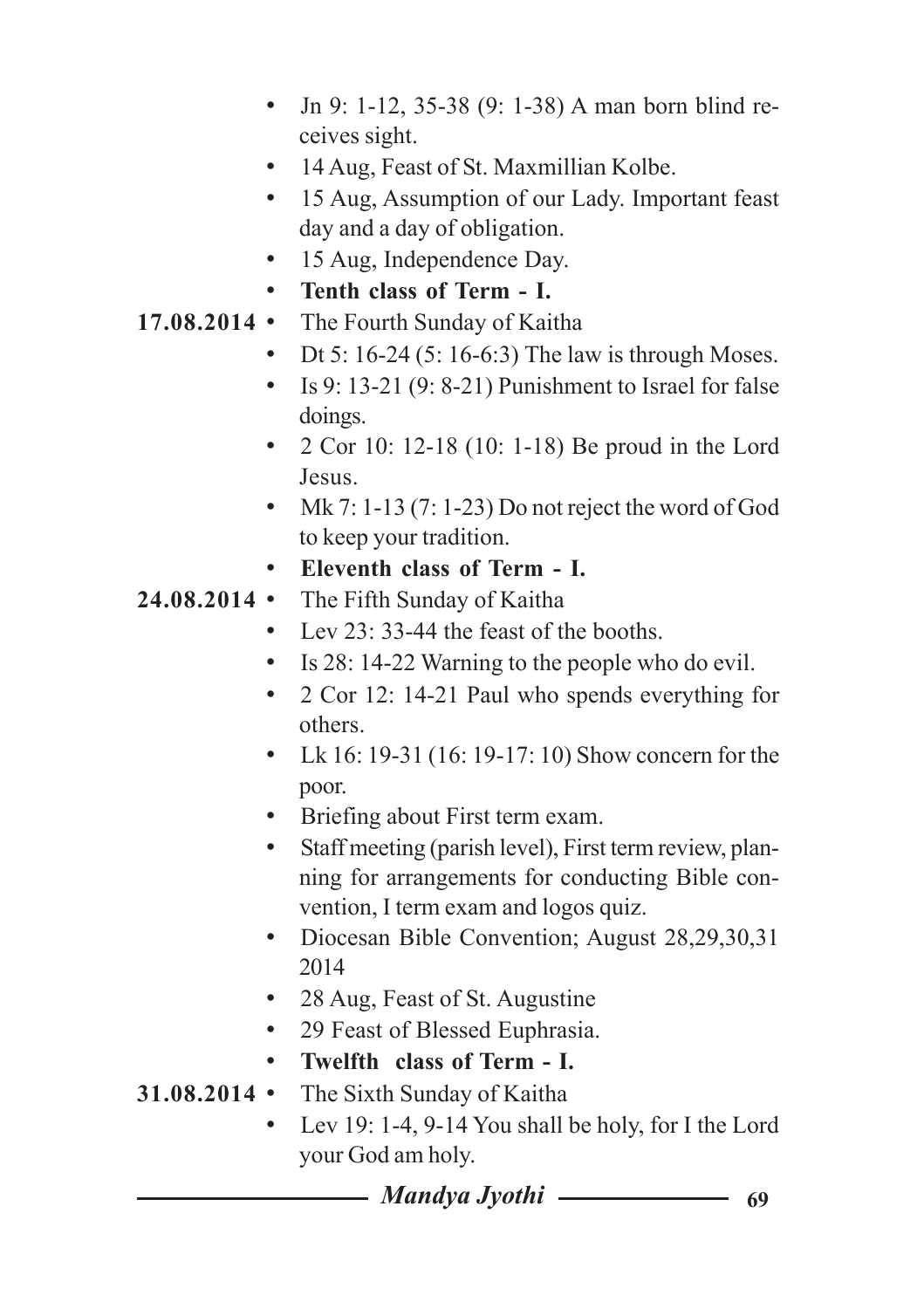- Is  $29: 19-24 (29:13-24)$  The meek shall obtain fresh joy in the Lord.
- 1 Thes 2: 1-12 The innocent behaviour.
- Lk 17: 11-19 Jesus cleanses ten lepers.
- 01 Sep, 8-day fast begins.
- Diocesan Bible Convention
- **07.09.2014** First Sunday of Weeks of Elijah-Cross-Moses
	- Dt  $6: 20-25$   $(6: 20-7: 6)$  Lord is the redeemer.
	- Is 31: 4-9 (31: 1-9) Jerusalem comes back to the Lord.
	- 2 Thes 1: 3-10 (1: 1-10) Steadfastness and faith in all persecutions and afflictions.
	- Lk 18: 35-43 (18: 35-19: 10) From the darkness to the light who is Christ.
	- 8 Sep, The Nativity of Our Lady
	- 13 Sep, Feast of St. John Chrysostom.
	- **First term examination.**
- **14.09.2014** First Sunday of Weeks Cross.
	- Dt 8: 11-20 Those who forget God will perish.
	- Is 33: 13-24 The Lord lives in Zion.
	- Phil 2:  $1-11$   $(1: 27-2: 11)$  Christ who emptied himself.
	- Mt 4: 12-17 (4: 12-5: 16) Repent, the Kingdom of God is at hand.
	- **First class of Term II.**
- **21.09.2014** Second Sunday of Weeks Cross.
	- Dt 9: 1-6 (9:1-8) Victory is the gift of God.
	- Is 25: 1-8 Lord is the shelter and fortress.
	- Phil 3: 1-11  $(3:1-14)$  whatever gain I had, I counted as loss for the sake of Christ.
	- Mt 17: 14-21 (17:14-27) everything possible for those who believe..
	- St. Mathew, the Apostle
	- Catechism Sunday Celebrations.
	- **Second class of Term II.**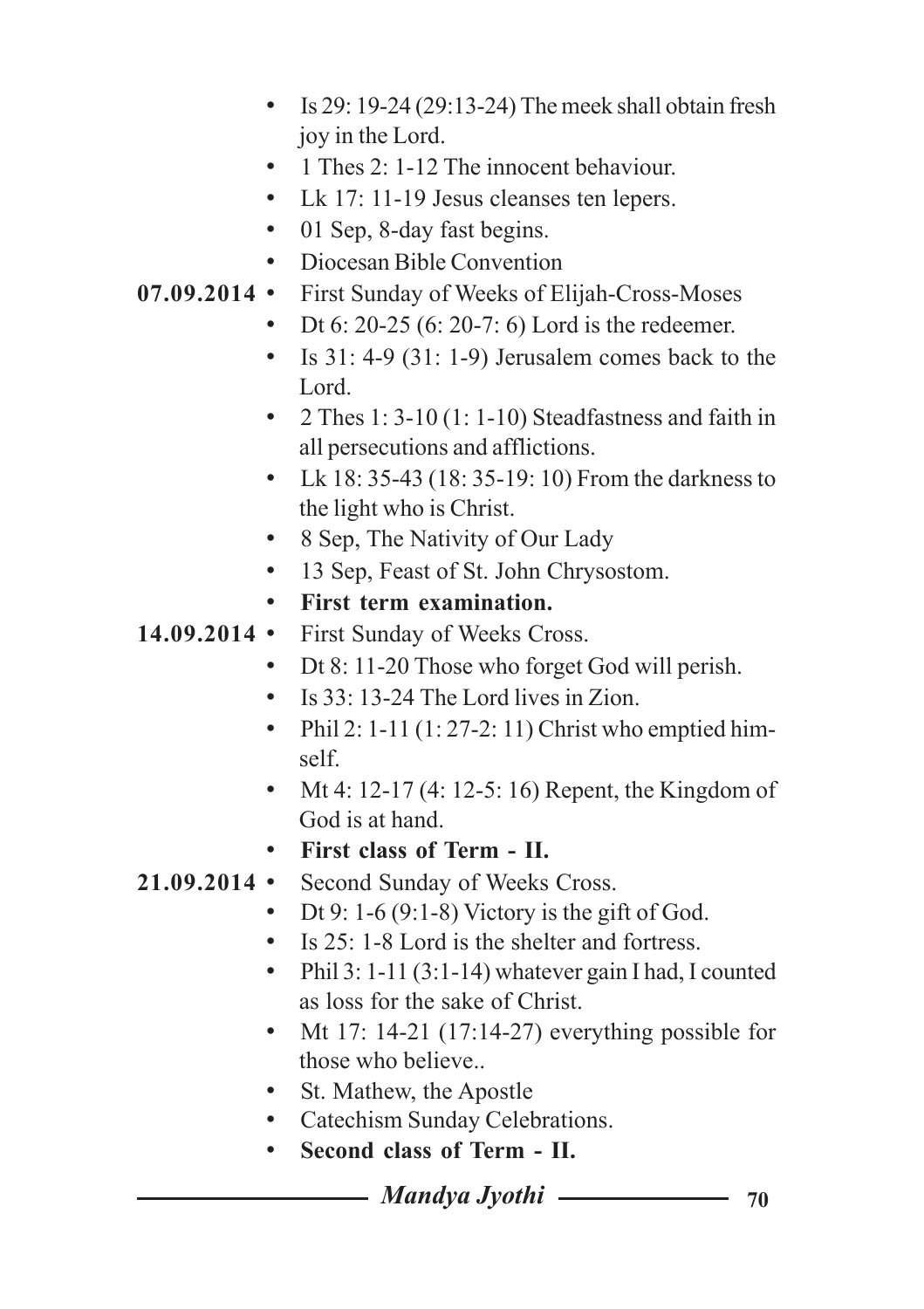- **28.09.2014** Third Sunday of Weeks Cross.
	- Dt 9: 13-24 God punishes the wrong doers.
	- Is  $26: 1-11$  (26: 1-19) Lord God is an everlasting rock.
	- Phli 4: 4-9 (4: 4-23) Rejoice, for the Lord is near.
	- Mt  $15: 21-28$  (15: 21-38) The faith of the Cananite woman.
	- Logos Quiz-2014,exam 2pm -3.30pm
	- October 1, St.Teresa of Child Jesus.
	- October 2, Gandhi Jayanthi.
	- October 4, St.Francis of Assisi. Patron's day of Pope Francis
	- **Third class of Term II.**
- **05.10.2014** Fourth Sunday of Weeks Cross.
	- Dt 10: 12-20 (10: 12-22) Renounce selfishness and trust in God's righteousness.
	- Is  $33: 2-10$   $(33: 1-14)$  The Lord filled Zion with justice and righteousness.
	- 1 Cor 14:  $26-33$  (14: 1, 3, 20-21, 26-40) Our God is God of peace.
	- Mt 18: 1-9 (18: 1-18) Do not give temptations.
	- **Fourth class of Term II.**
- **12.10.2014** First Sunday of Moses(Muse)
	- Dt 11: 1-9 (11: 1-12) Promised land is God's gift.
	- Is 40: 12-17 (40: 1-17) God is great.
	- 2 Cor 2: 12-17 (1: 23-2: 17) We are the aroma of Christ to God.
	- Mt 20: 1-16 God's righteousness surpasses man's justice.
	- Oct 15, Feast of Saint Therese of Avila, Doctor of the Church.
	- Oct 16, Feast of Blessed Augustine Thevarparampil (Kunjachan).
	- Oct 17, Feast of Saint Ignatius of Antioch.
	- Oct 18, Feast of Mar Luka, Evangelist.

### *Mandya Jyothi* — 71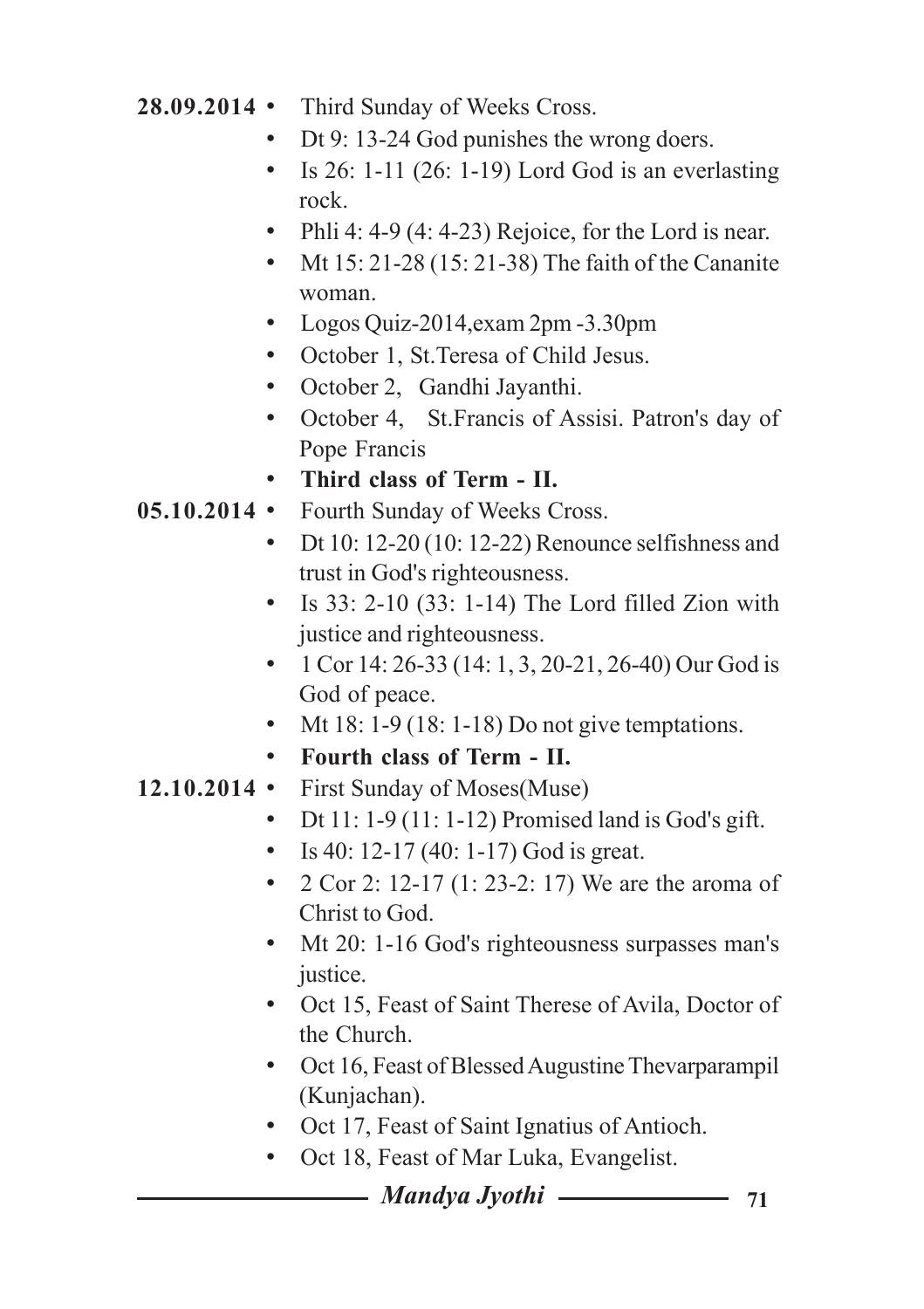- Planning for celebration of Mission Sunday.
- **Fifth class of Term II.**
- **19.10.2014** Second Sunday of Moses(Muse)
	- Dt 11:  $26-32$  (11: 13-12: 1) Blessing for those who obey the Commandments of the Lord.
	- Is 41: 1-7 (40: 18-41: 7) Israel assured of God's help.
	- Gal 5: 16-26 (5: 1-26) Live by the Spirit and do not gratify the desires of the flesh.
	- Lk 8: 41b-56 Your faith has made you well.
	- Mission Sunday
	- Acts 22: 6-21 Apostle of the Gentiles.
	- Mt 28: 16-20 Mission of preaching the Gospel
	- **Sixth class of Term II.**
- **26.10.2014** Third Sunday of Moses
	- Dt 13: 12-18 Do not let anything devoted to destruction stick to your hand.
	- October 28, Feast of Sliha Mar Simon and Yuda Thadeus.
	- Is 41: 8-16 (41: 8-20) Do not be afraid, for I am your God.
	- Gal 6: 1-10 (6: 1-18) Bear one another's burden.
	- Mt 8: 23-34 (8: 23-9: 9) Even the winds and the sea obey Him.
	- November 1, All Saints day.
	- **Seventh class of Term II.**
	- Staff meeting (parish level); Review and Planning of celebration of children's day and Teachers day.
- **02.11.2014** First Sunday of Dedication of the Church
	- Ex 40: 17-29, 34-38 (40: 17-38) The glory of the Lord filled the tabernacle.
	- Is  $6: 1-8$  (6: 1-13) The hem of His robe filled the temple.
	- 1 Cor 13: 1-13 (12: 27- 13: 13) Love is the greatest gift.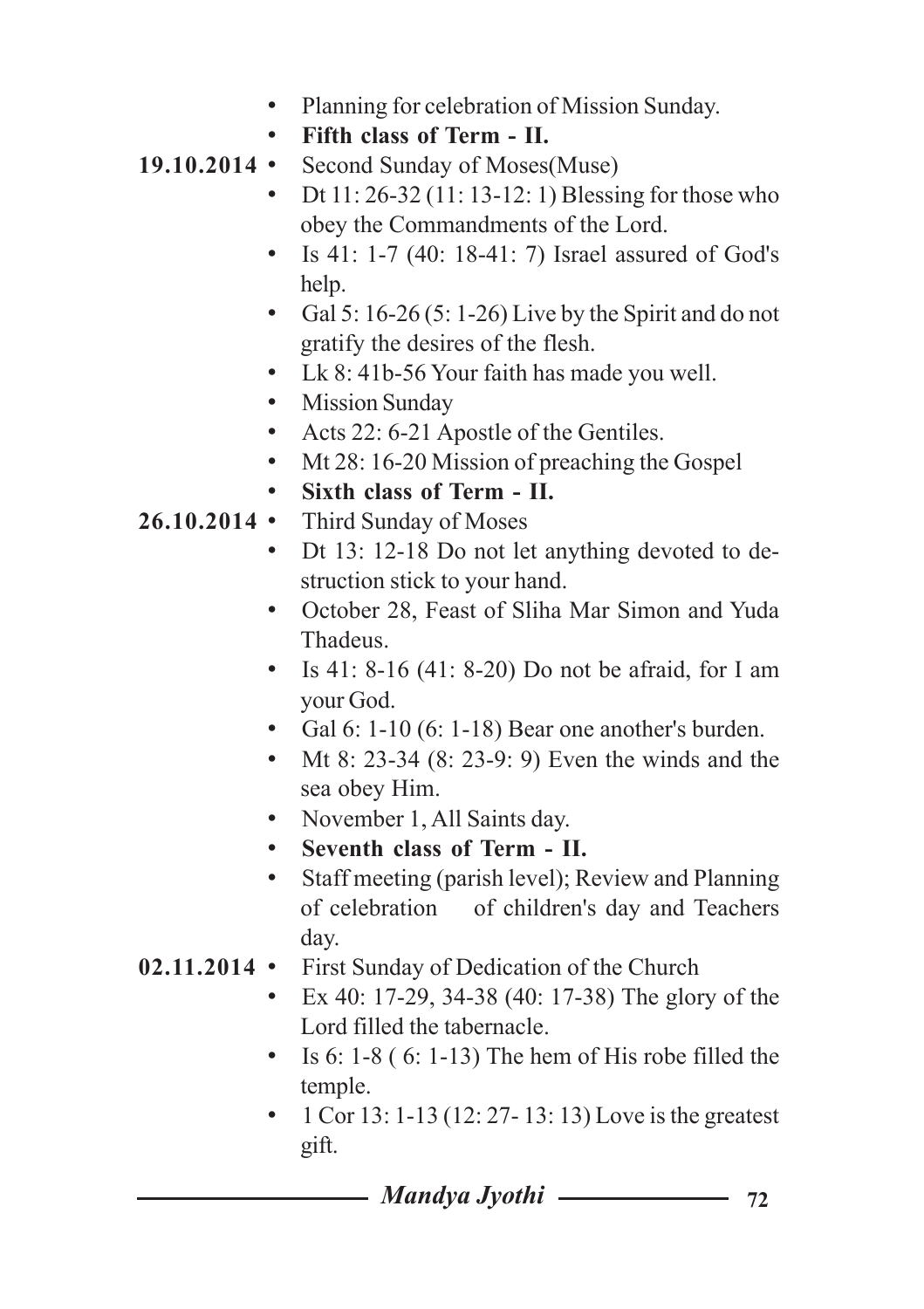- Mt 16: 13-19 I will build my church on this rock.
- Nov. 3: Commemoration of the dead(Nov. 2 Sunday)
- **Ninth class of Term II.**
- **09.11.2014** Second Sunday of Dedication of the Church
	- Ex 40: 1-16 (39:32-40:16) The Tabernacle and its equipments are sanctified.
	- 1Kigs 8: 22-29 (8:10-29) Solomon's prayer before the altar.
	- Heb 8: 1-6  $(8:1-9:10)$  We have a high priest seated at the right hand of the throne of the Majesty.
	- Mt  $12: 1-11$   $(12: 1-21)$  The Son of Man is Lord of the Sabbath. Announcement regarding celebration of Children's day and Teachers day.
	- **Ninth class of Term II.**
- **16.11.2014** Third Sunday of Dedication of the Church.
	- Syro-Malabar Hierarchy was instituted (1924).
	- Num 9: 15-18 (7: 1-10+9: 15-18) The tent of the covenant is filled with the glory of God.
	- Is  $54: 1-10$   $(54: 1-15)$  Good news about the new Jerusalam.
	- Heb 9: 5-15 (9: 1-15) Christ entered once for all into the HolyPlace with his own blood.
	- Jn 2: 13-22 (2: 12-22) The body of Christ is the temple.
	- Children's day and Teachers day celebration.
	- **Tenth class of Term II.**
- **23.11.2014** Fourth Sunday of Dedication of the Church.
	- Feast of the Christ the King.
	- 1 Kigs 6: 11-19 (6: 1-19) I will dwell among the children of Israel.
	- Ezek 43:  $1-7(43: 1-7+44: 1-5)$  The glory of the God of Israel was coming from the east.
	- Heb 9: 16-28 Christ entered heaven to appear in the presence of God on our behalf.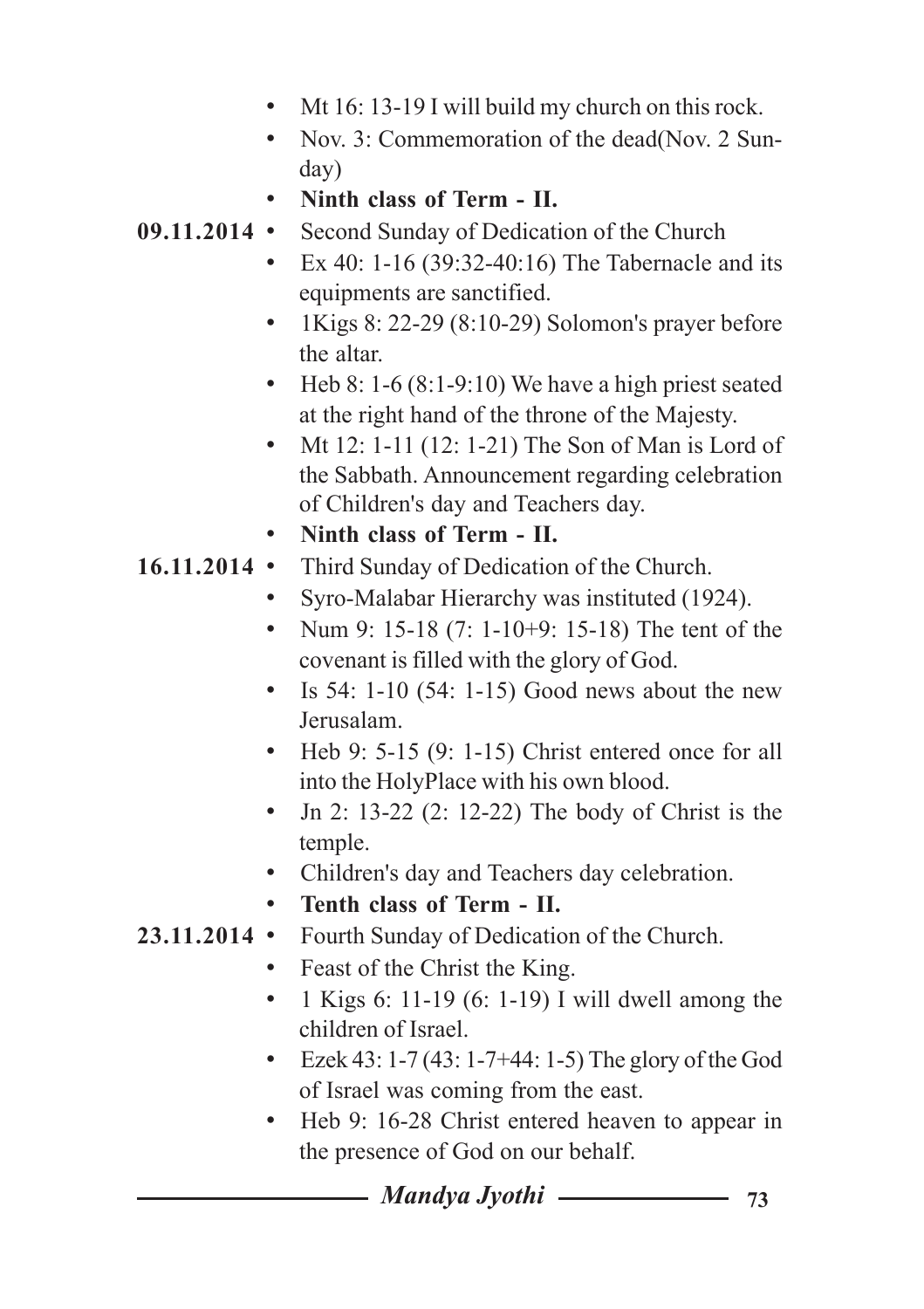- Mt 22: 41-46 (22: 41-23: 22) Christ who sits at the right hand side of God.
- Staff meeting (parish level); Review and Planning for Christmas celebration.
- **Eleventh class of Term II.**
- **30.11.2014** First Sunday of Weeks of Annunciation(Subara)
	- Gen17: 15: 22 (17: 1-27) I will bless Sarah and I will give you a son by her.
	- Is 43: 1-7,10-11 (42: 18-43: 13) O Israel I have redeemed you.
	- Eph 5: 21-6: 4 The Christian household.
	- Lk 1:  $5-25$  (1: 1-25) The birth of John the Baptist foretold
	- Dec.1, 25 days fast begins.
	- Dec.3, Feast of St.Francis Xavier- Patron saint of India.
	- Dec.6, Feast of St. Ambrose.
	- Twelfth class of Term II.
- **07.12.2014** Second Sunday of Weeks of Annunciation (Subara)
	- Num 22: 20-35 (22: 20-23: 2) Balaam gets instructions.
	- Is  $43: 25-44: 5 (43: 14-44: 5)$  God's blessing on Israel.
	- Col 4:  $2-6$  (4:  $2-18$ ) Utilize the time fully.
	- Lk 1: 26-38 (1: 26-56) Announcement about the birth of Christ.
	- December 8, Immaculate Conception of Blessed Virgin Mary
	- **Thirteenth class of Term II.**
- **14.12.2014** Third Sunday of Weeks s of Annunciation (Subara)
	- Gen  $18: 1-10$  (18: 1-19) A son is promised to Abraham.
	- Judg  $13: 2-7$ ,  $24(13: 2-24)$  The birth of Samson.
	- Eph 3: 1-13 (3: 1-21) Paul, the apostle of gentiles.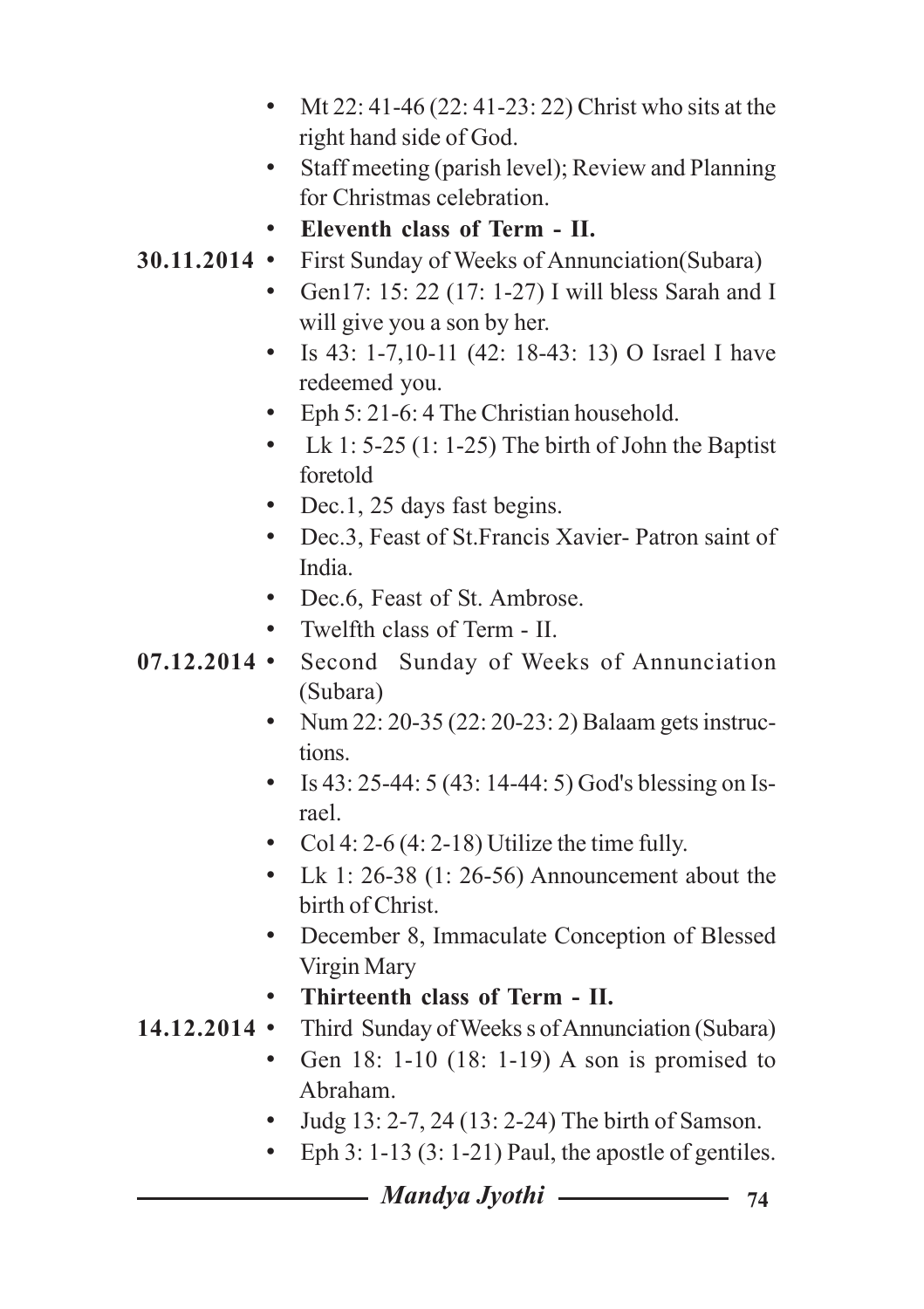- Lk 1: 57-66 (1: 57-80) Birth of John the Baptist.
- Fourteenth class of Term II
- **21.12.2014** Fourth Sunday of Weeks of Annunciation (Subara)
	- The establishment of Syro-Malabar Hierarchy (1923).
	- Gen 24:50-67 Isaac receives Rebekah.
	- 1 Sam 1:1-18 (1:1-28) Samuel's birth and dedication.
	- Eph 5:5-21 Try to find out what is pleasing to the Lord.
	- Mt 1:18-24 God's intervention in birth of Jesus.
	- December 25, Christmas.
	- **Fifteenth class of Term II.**
	- Staff meeting (parish level), Planning and review regarding Christmas celebration.
- **28.12.2014** First Sunday of Weeks of Epiphany (Denha)
	- Gen  $21:9-21$   $(21:1-21)$  God protects the son of the slave woman.
	- $\bullet$  1 Sam 1:21-28 (1:19-28) Samuel is given to the Lord.
	- Gal 4:21-5:1 Christ has set us free.
	- Mt 2:1-12 (2:1-23) Visit of the magi.
	- Feast of Holy Family.
	- Holy Childhood Day (The Infants' Day)
	- Jan.1 New year Day.
	- January 3, Feast of Blessed Kuriakose Elias Chavara.
	- Christmas Celebration by parish catechetical centre.
- **04.01.2015** Second Sunday of Weeks of Epiphany (Denha)
	- January 6, Epiphany of Iso-Msiha.
	- **Sixteenth class of Term II.**
- **11.01.2015** Third Sunday of Weeks of Epiphany (Denha)
	- **Seventeenth class of Term II.**
- **18.01.2015** Fourth Sunday of Weeks of Epiphany (Denha)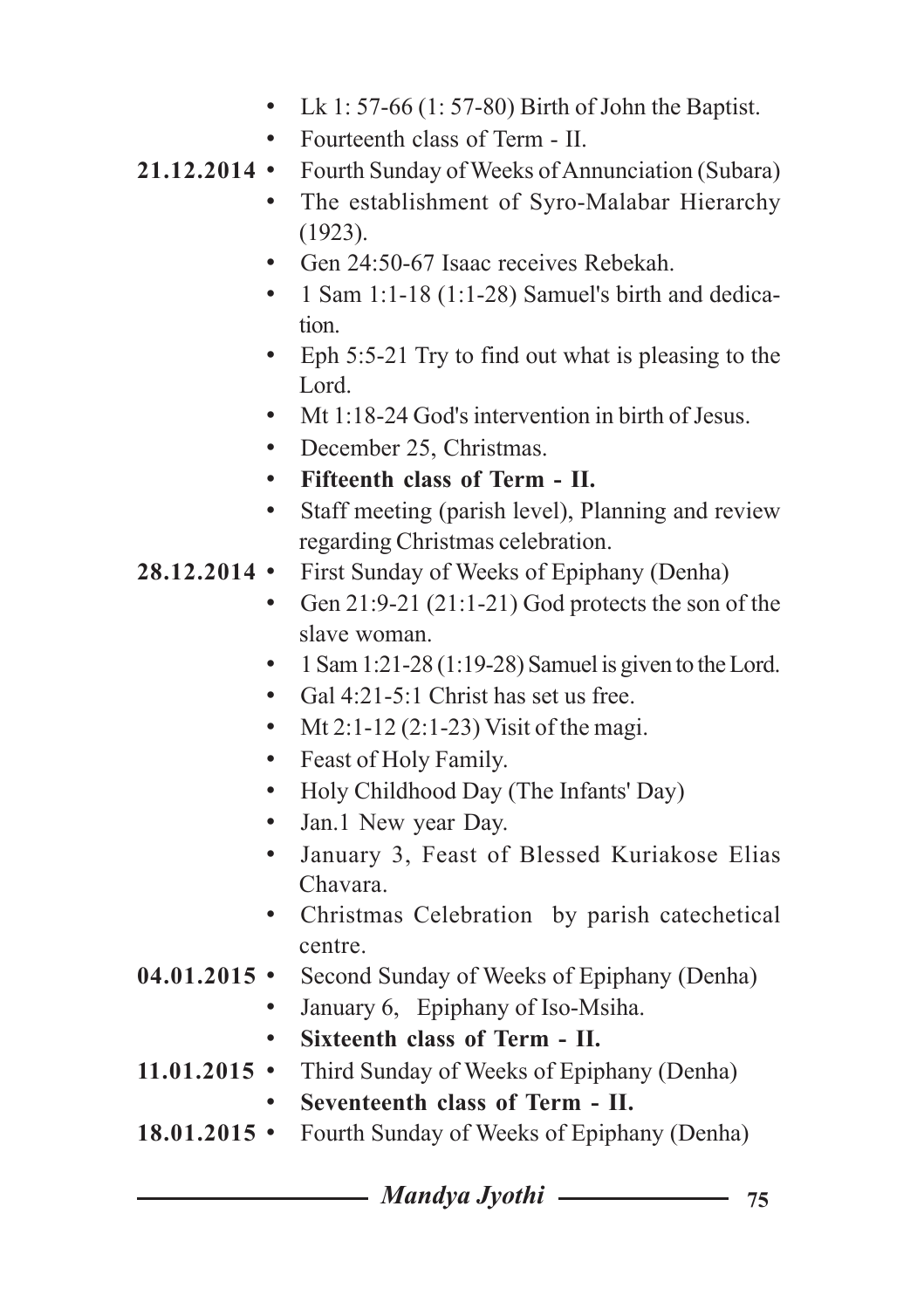- Jan 20 Feast of St. Sebastian.
- **Eighteenth class of Term II.**
- **25.01.2015** Fifth Sunday of Weeks of Epiphany (Denha)
	- 26 Jan Republic Day.
	- 27 Jan, Feast of Holy Evangelists.
	- **Nineteenth class of Term II**
	- Staff meeting (Parish level), Planning and review.
- **01.02.2015** Fifth Sunday of Weeks of Epiphany (Denha)
- **08.02.2015** First Sunday of Weeks of Great Fast (Sawma Rabba)
	- Feast of Fathers of the Church.
	- **Twentieth class of term-II.**
	- Preparation for II Term exam.
- 15.02.2015 Second Sunday of Weeks of Great Fast (Sawma Rabba)
	- Second term exam.
	- Announcement of the date of publication of results.
	- Announcement the date of commencement of classes for the academic year 2015-2016.

#### **IMPORTANT INFORMATION**

- Academic year starts on: 01.06.2014.
- Diocesan Catechism Teachers Convention:29.06.2014 at Infant Jesus Cathedral
- Diocesan Bible Convention; August 28,29,30,31 2014
- Academic year ends on: 15.02.2014.
- Number of terms in the academic year: Two.
- Period of I term: 01.06.2014 to 07.09.2014
- Total Number of classes in I Term: 12
- Syllabus for First term examination: Lessons 1-6 of text book + general knowledge questions from G.K book+ Prayers from prayer book.
- Period of II term: 14.09.2014 to 08.02.2015
- Total Number of classes in II Term:20
- Syllabus for Second term examination: Lessons 7- 15/last chapter of text book+ general knowledge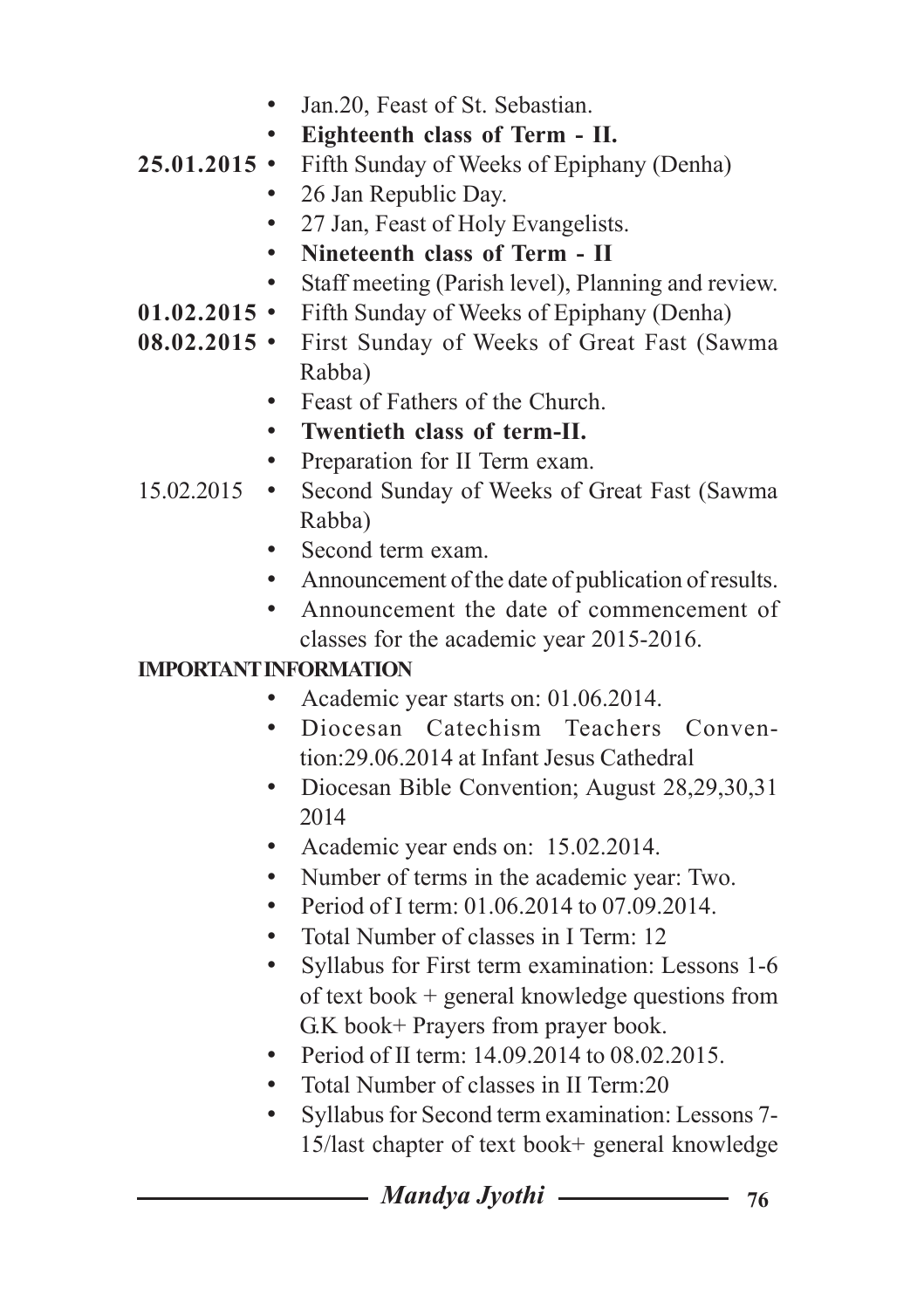| questions from given book+ Prayers                              |          |
|-----------------------------------------------------------------|----------|
|                                                                 |          |
| First Term Examination Date: 07.09.2014.                        |          |
| Second Term Examination Date: 15.02.2015.                       |          |
| Logos Bible Quiz 2013:28.09.2014                                |          |
| Syllabus for Logos Bible Quiz: Leviticus: 15-                   |          |
| 27; Luke: 13-24: Letters of St. John: 2&3                       |          |
| Diocesan level Scholarship examination for classes<br>$\bullet$ |          |
| IV and VII: 01.03.2015.                                         |          |
| Feast of The Most Rev. Mar George Njaralakkat:                  |          |
| 24.04.2015                                                      |          |
| Academic year 2014-15 starts: 07.06.2015.                       |          |
| Division of marks for First and Second term ex-                 |          |
| aminations.                                                     |          |
| Text book based                                                 | 70 marks |
| Prayer book based                                               | 15 marks |
| General Knowledge book based                                    | 10 marks |
| Participation in logos quiz (for Term I)                        |          |
| Class room attendance for                                       |          |
| the academic year (for Term II)                                 | 05 marks |
| <b>Note:</b> for Class-X & Class-XII there                      |          |

will be no marks for attendance or

participation in logos quiz. The text

based questions will be for 75 marks

for class-X & Class-XII.

**Grand Total 100 marks**

# **VII. Zonal Reports:**

## **Mandya Zone Recollection:**

1. The monthly recollection of Mandya region was held on 6th April at Bishop's House, Kalenahalli. Rev. Fr. Thomas Kumblanthanath initiated the members present by his inspiring talk. We thank the Bishop's House community for organizing it and Gulabi Sadana, Ragimuddanahalli for preparing the lunch. The Birthday and feast day celebrants were felicitated on this occasion. Gulabi Sadana Community prepared the delicious lunch for all.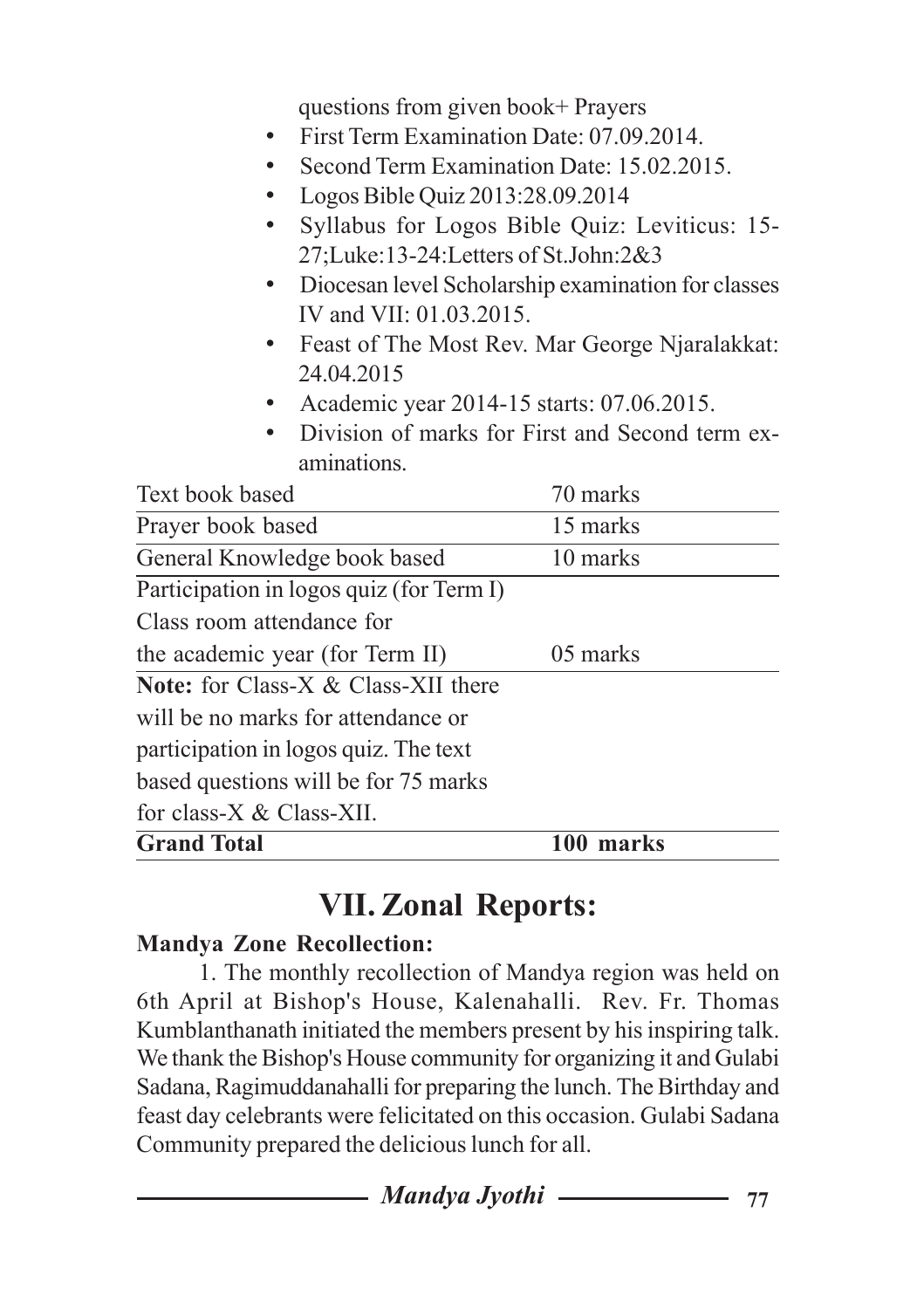**2.** The latest monthly recollection of Mandya region was held on 8th June at Bishop's House, Kalenahalli. Rev. Fr. Francis Morely MCBS touched the members present by his powerful talk. A Holy Mass was celebrated for Late Rev. Fr. Sebastian Pottanany, MST the first Regional Director of MST Mission, Mandya. We thank the Bishop's House community for organizing it and Divya Sadana Community, Rudrakshipura for preparing the lunch. The Birth day and feast day celebrants were felicitated on this occasion.

# **VIII. General news:**

### **1. A new Shepherd for the Diocese of Shimoga:**

Most. Rev. Dr. Francis Serrao S.J. is consecrated as the new Bishop of the diocese of Shimoga on 7th May 2014. We wish him all the success and assure him our wholehearted cooperation. Mar. George Njaralakatt represented our diocese for the Episcopal ordination.

# **2. MST Mission station- Kollegal:**

MST Mandya has started a new mission station at Kollegal. We wish them all the success for the new endeavour and Rev. Fr. Raju Puthusseril is the present Director of the station. The address is:

Rev. Fr. Raju Puthusseril, Xavier Sadan, Linganapura Main Road, Adarshanagar, Kollegal P.O., Chamrajnagar - 571440

# **3. IJCC Medical Camp:**

Infant Jesus Catholic Centre was founded in 2002 as an instrument to its members to realize the face of God in the face of fellow beings. Inspired by the motto "Help the Helpless" its members have always considered its charitable activities as an expression of faith in Jesus Christ. Since its inception it has carried out a number of noteworthy activities by extending a helping hand to the needy .To name a few, financial help for (I) medical treatment, (II) school fees, (Iii) conducting marriage, spending time with destitute, orphans and old aged is a regular activity, donating blood to the needy throughout the year is a general practice, education fund at the beginning of the academic year has helped innumerable poor students in pursuing their dream to get educated.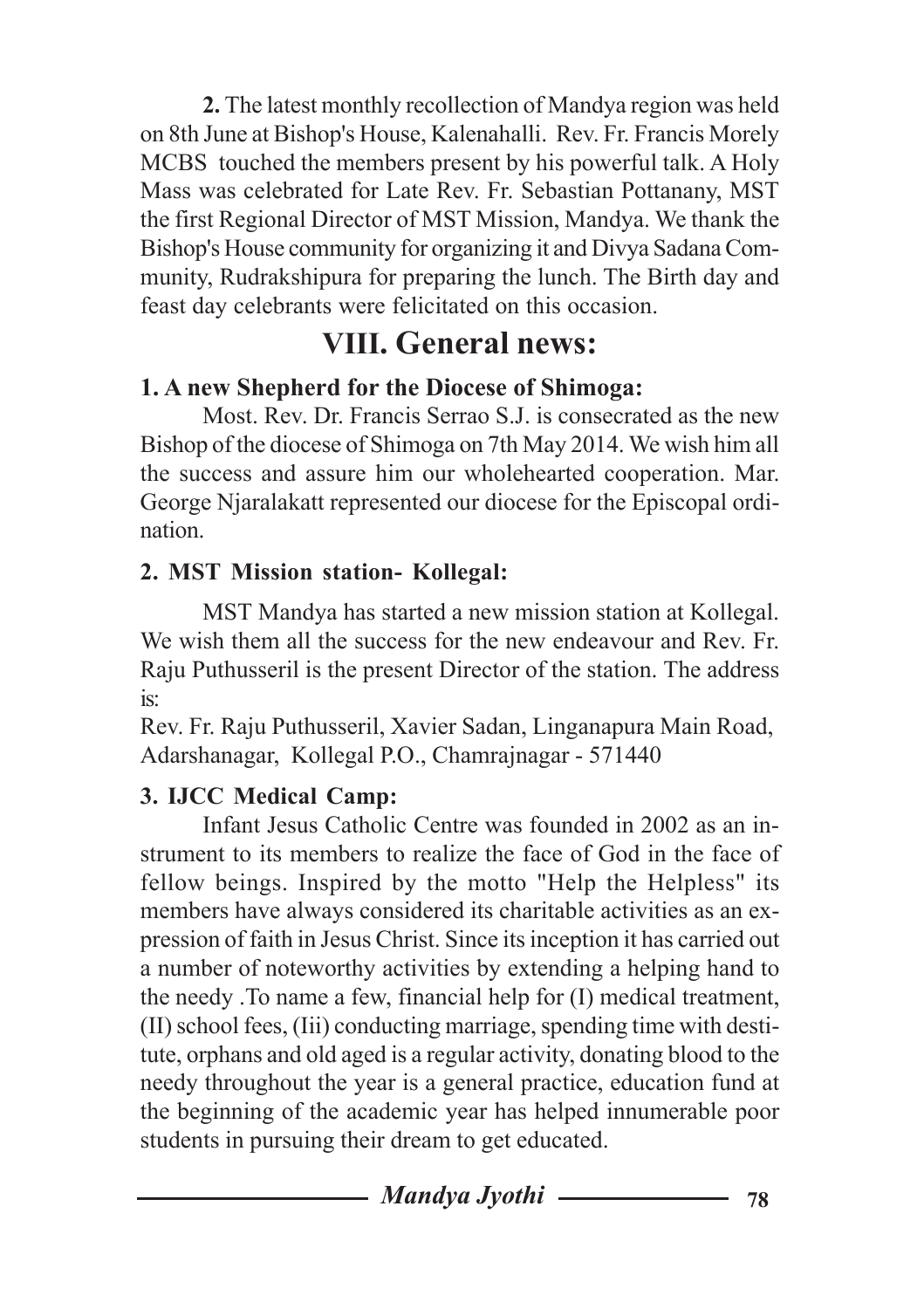As a part of reaching out to the poor at their doorstep IJCC team 2013-15 under the stewardship of V. Rev. Fr. George Alukka, Director IJCC and the leadership of its President Shri Wilson Kakkaserry and the guidance of the executive committee decided to conduct a medical camp at our mission centre at Ragimuddanahalli village , Chinakurli - 571 455, Mandya Dt. Shri George Joseph and Shri Jaison Andrews were appointed as programme coordinators. Shri Thomas John and Shri Sunil jose were also appointed as coordinators for food and logistic activities. Shri Joseph Thomas Mamparampil Secretary IJCC coordinated the activities.

The medical camp was conducted on 25.05.2014 at Gulabi Vidya Nikethan School , Ragimuddanahalli village , Chinakurli - 571 455, Mandya Dt .,it was a grand success. The camp was inaugurated by V. Rev. Fr. George Alukka, Director IJCC, Shri Joseph Thomas Mamparampil Secretary IJCC welcomed the gathering, Shri Wilson Kakkaserry president IJCC and Rev. Fr. Santosh Kizhakkanputhupally, Principal Gulabi Vidyanikethan School and Rev. Sr. Rosilline S H Mother superior addressed the gathering. Shri George Joseph proposed the vote of thanks.

To take care of all sections of the society the medical camp was organized with the following departments.

- Department of general medicine
- Department of orthopedics
- Department of ophthalmology
- Department of gynecology
- Department of pediatrics
- Lab facility for checking blood sugar, blood group etc
- Pharmacy for distributing prescribed medicine freely.
- Minor OT for dressing and injections etc

Around 500 patients visited the camp and were successfully treated by a team of 10 dedicated doctors and 20 dedicated para medical staff. Medicines worth 1.5 lakh rupees were freely distributed in the camp. The villager's spontaneous response and smiling faces brightened our spirits. IJCC is indebted to Rev. Fr. Santosh Kizhakkanputhupally, Principal Gulabi Vidya Nikethan School and Rev. Sr. Rosilline S H, Mother superior, for their whole hearted support and guidance.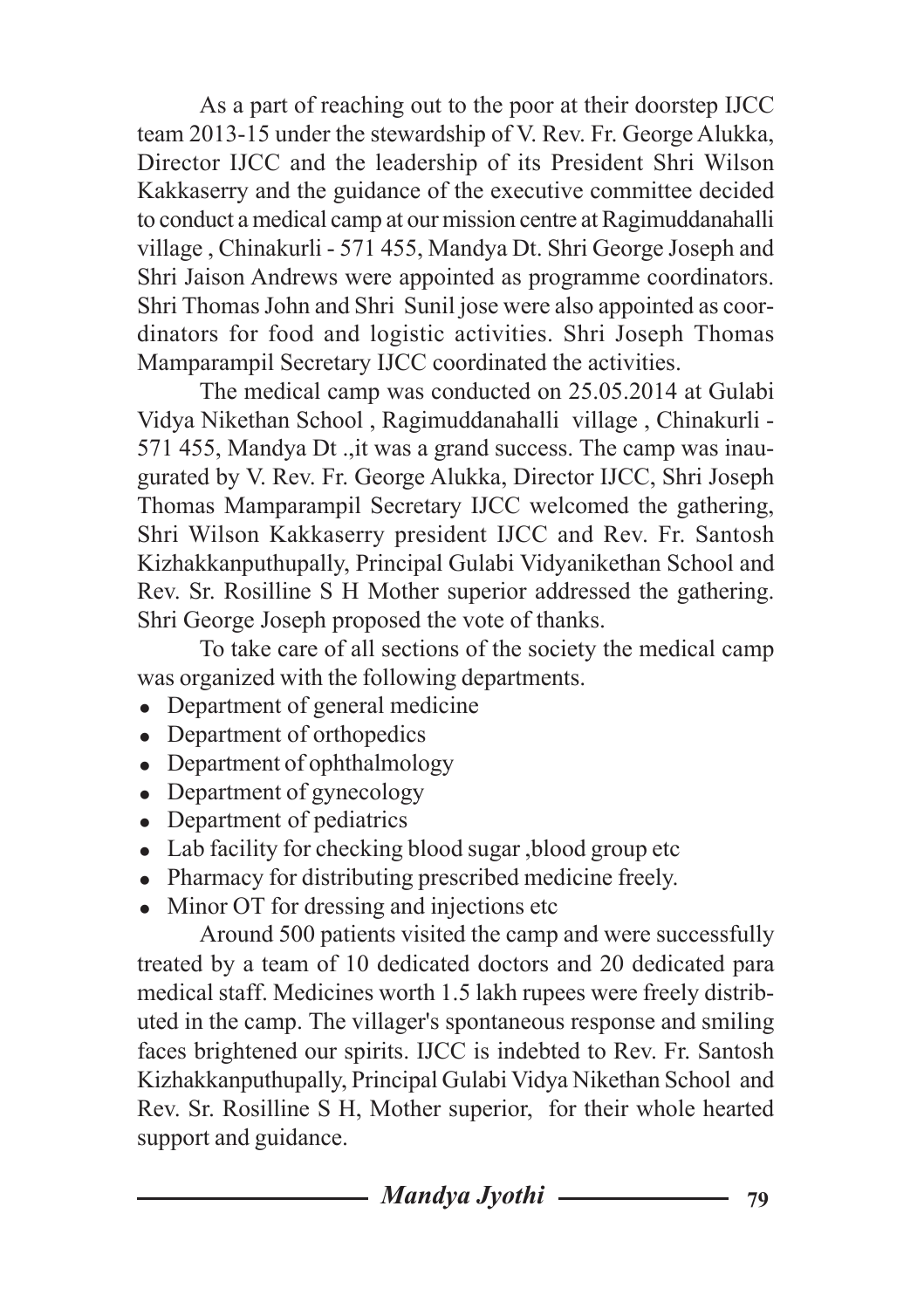#### **BIRTHDAY & FEAST DAY**

#### **JUNE**

|    |                                 | <b>B'Day</b> | <b>Feast Day</b> |
|----|---------------------------------|--------------|------------------|
|    | <b>Fathers</b>                  |              |                  |
| 1  | Fr. Philip Chemmattakuzhy CMI   | 1-Jun        |                  |
| 2  | Fr. Sebastian Koottumkal MST    | 2-Jun        |                  |
| 3  | Fr. Emmanuel Ayamkudy CMI       | 6-Jun        |                  |
| 4  | Fr. Sebastian Punnanchira CMI   | 7-Jun        |                  |
| 5  | Fr. Abraham Vadakkemuriyil CMI  | 9-Jun        |                  |
| 6  | Fr. Antony Moolamattom CMI      |              | 13-Jun           |
| 7  | Mar George Njaralakatt          | 23-Jun       |                  |
| 8  | Fr. Saji Naduviledath MST       | 24-Jun       |                  |
| 9  | Fr. Jomon Kolenchery CMI        |              | 28-Jun           |
| 10 | Fr. Paul Vazhappilly            |              | 29-Jun           |
|    | <b>Sisters</b>                  |              |                  |
| 11 | Sr. Alphy CMC                   | 1-Jun        |                  |
| 12 | Sr. Suma CMC                    | 1-Jun        |                  |
| 13 | Sr. Alphy CHF                   | 8-Jun        |                  |
| 14 | Sr. Roselind Parakulangara SABS | 14-Jun       |                  |
| 15 | Sr. Nirmal Jose MSJ             | 15-Jun       |                  |
| 16 | Sr Mary Areeparampil SDS        | 16-Jun       |                  |
| 17 | Sr. Jain Aninilkumthadathil DPM | 17-Jun       |                  |
| 18 | Sr. Sophy Jose SH               | 19-Jun       |                  |
| 19 | Sr. Christy SD                  |              | 22-Jun           |
| 20 | Sr. Piyusha CMC                 | 25-Jun       |                  |
| 21 | Sr. Joshitha CMC                | 26-Jun       |                  |
| 22 | Sr. Dany Rose CMC               |              | 27-Jun           |
| 23 | Sr. Princy Jees CMC             |              | 27-Jun           |
| 24 | Sr. Manu MSJ                    |              | 27-Jun           |
| 25 | Sr. Julie Vazhappilly SABS      | 27-Jun       |                  |

*Mandya Jyothi* **2008** 80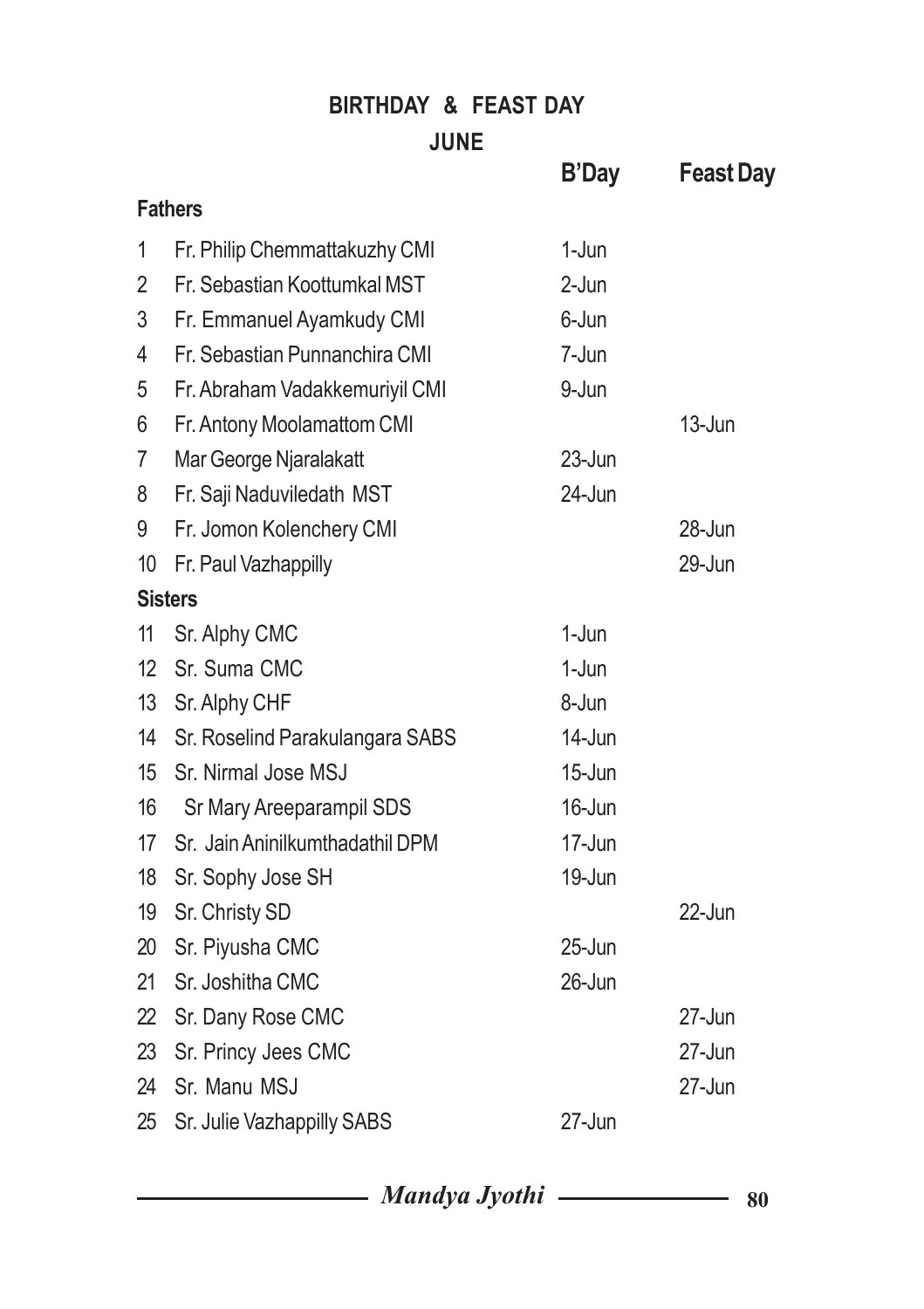### **July**

### **Fathers**

|                  | Mandya Jyothi                                             |            |                        |
|------------------|-----------------------------------------------------------|------------|------------------------|
| 29               | Sr. Rosiline John, SH                                     |            | 23-Jul                 |
| 28               | Sr Rosiline Francis SH                                    |            | $23$ -Jul              |
| 27               | Sr. Jis Maria FCC                                         | 23-Jul     |                        |
| 26               | Sr.Leena Panakal SABS                                     | $18 -$ Jul |                        |
| 25               | Sr. Vincy FCC                                             | $17 -$ Jul |                        |
| 24               | Sr Mary Areeparampil SDS                                  |            | $15 -$ Jul             |
| 23               | Sr. Sandra MSMI                                           |            | $15 -$ Jul             |
| 22               | Sr. Mathew Vattavath DPM                                  | $14$ -Jul  |                        |
| 21               | Sr. Cleris MSJ                                            | $14$ -Jul  |                        |
| 20               | Sr. Liset MSJ                                             | $12$ -Jul  |                        |
| 19               | Sr. Florence CHF                                          |            | $10 -$ Jul             |
| 18               | Sr. Raichal Maria SMS                                     | 8-Jul      |                        |
| 17 <sup>17</sup> | Sr. Divya Maria MSJ                                       |            | 6-Jul                  |
| 16               | Sr. Sherly J kulathumkal DPM                              | 4-Jul      |                        |
| 15               | Sr. Tomcy MSMI                                            |            | $3 -$ Jul              |
| 14               | Sr. Rossy J Chakkungal DPM                                | $1 -$ Jul  |                        |
| 13               | Sr. Dany Rose CMC                                         | $1-Jul$    |                        |
| <b>Sisters</b>   |                                                           |            |                        |
| 12               | Fr. Joseph Angadiyath CMI                                 | $26$ -Jul  |                        |
| 11               | Fr. Jilson Naduviledath CMI                               |            | $25 -$ Jul             |
| 10 <sup>1</sup>  | Fr.Salu Mooleparampil O.Praem                             |            | 25-Jul                 |
| 9                | Fr. Geo Francis Kuzhikkattumalil MCBS                     | $21 -$ Jul |                        |
| 8                | Fr. Sony Kurian Thalapallil CMI                           |            | 15-Jul                 |
| 7                | Fr. Kuriakose (Raju)Puthuseril MST                        | $15 -$ Jul |                        |
| 6                | Fr. Kuriachan Marangolil CMI                              |            | $15$ -Jul              |
| 5                | Fr. Mathew Edakkara CMI                                   | $14$ -Jul  |                        |
| 4                | Fr. Thomas Kumblanthanath MST                             | 6-Jul      |                        |
| 2<br>3           | Fr. Tomy Madhavappally MST<br>Fr. Thomas Kalapurackal CMI |            | $3 -$ Jul<br>$3 -$ Jul |
| $\mathbf{1}$     | Fr. Thomas Kumblanthanath MST                             |            | $3 -$ Jul              |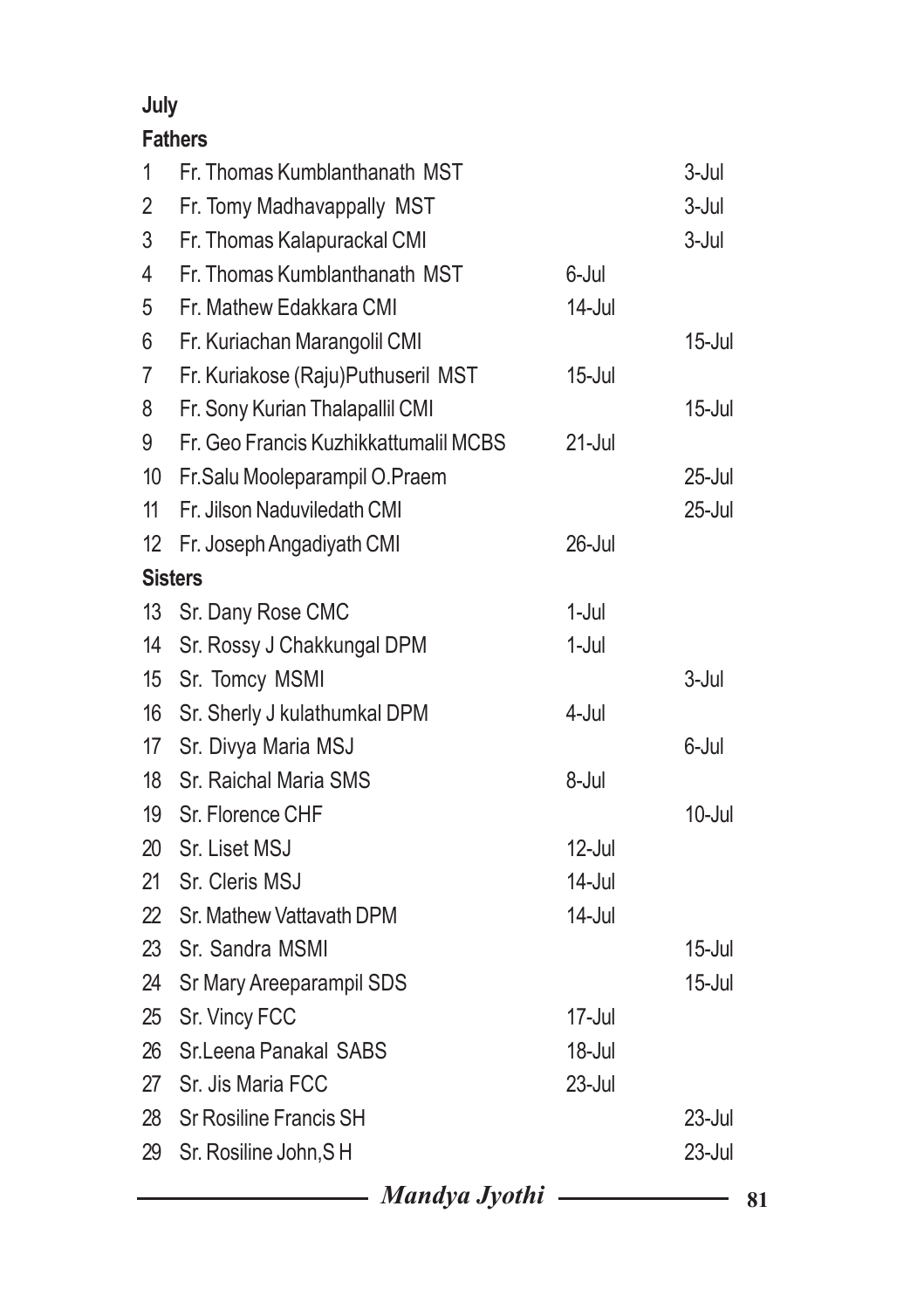|                | - Mandya Jyothi                      |            | 82               |
|----------------|--------------------------------------|------------|------------------|
| $\overline{2}$ | Fr. Thomas Kocheettathottu MST       | 11-Aug     |                  |
| 1              | Fr. Thomas Kocheettathottu MST       |            | 3-Aug            |
|                | <b>Fathers</b>                       |            |                  |
|                | August                               |            |                  |
| 58             | Sr. Lisa Jose SMS                    | 30-Jul     |                  |
| 57             | Sr. Liza Tom SH                      | 29-Jul     |                  |
| 56             | Sr. Sayoojya CMC                     |            | 28-Jul           |
| 55             | Sr. Ligina SMS                       |            | 28-Jul           |
| 54             | Sr. Anna Rose SMS                    |            | 28-Jul           |
| 53             | Sr. Josmin MSJ                       | $28 -$ Jul |                  |
| 52             | Sr. Alphonsa SH                      |            | 28-Jul           |
| 51             | Sr. Laisa Philip Ambattukuzhiyil DPM | $28 -$ Jul |                  |
| 50             | Sr. Dona Maria SABS                  | 26-Jul     |                  |
| 49             | Sr Ani Payyappilly SABS              |            | 26-Jul           |
| 48             | Sr. Ani Chollanal SABS               |            | 26-Jul           |
| 47             | Sr. Smitha Paul SABS                 |            | 26-Jul           |
| 46             | Sr. Jaicy SABS                       |            | 26-Jul           |
| 45             | Sr. Anitha Thumbiamkuzhy SABS        | $26$ -Jul  |                  |
| 44             | Sr. Anice Mulangattil SABS           |            | 26-Jul           |
| 43             | Sr. Ancil SABS                       |            | 26-Jul           |
| 42             | Sr. Sini SKD                         |            | $26$ -Jul        |
| 41             | Sr. Saly Devasia SKD                 |            | 26-Jul           |
| 40             | Sr. Rita Maria SH                    | $26$ -Jul  |                  |
| 39             | Sr. Jincy MSMI                       |            | 26-Jul           |
| 38             | Sr. Ans Therese MSJ                  |            | 26-Jul           |
| 37             | Sr. Ancy Jose CHF                    |            | 26-Jul           |
| 36             | Sr. Alphy CMC<br>Sr. Praise Anns CMC |            | 26-Jul<br>26-Jul |
| 34<br>35       | Sr. Elsy Tom MSMI                    | $25 -$ Jul |                  |
| 33             | Sr. Suma CMC                         |            | 25-Jul           |
| 32             | Sr. Neethu SD                        |            | $23$ -Jul        |
| 31             | Sr. Nisha SKD                        |            | $23 -$ Jul       |
| 30             | Sr. Roselind Parakulangara SABS      |            | 23-Jul           |
|                |                                      |            |                  |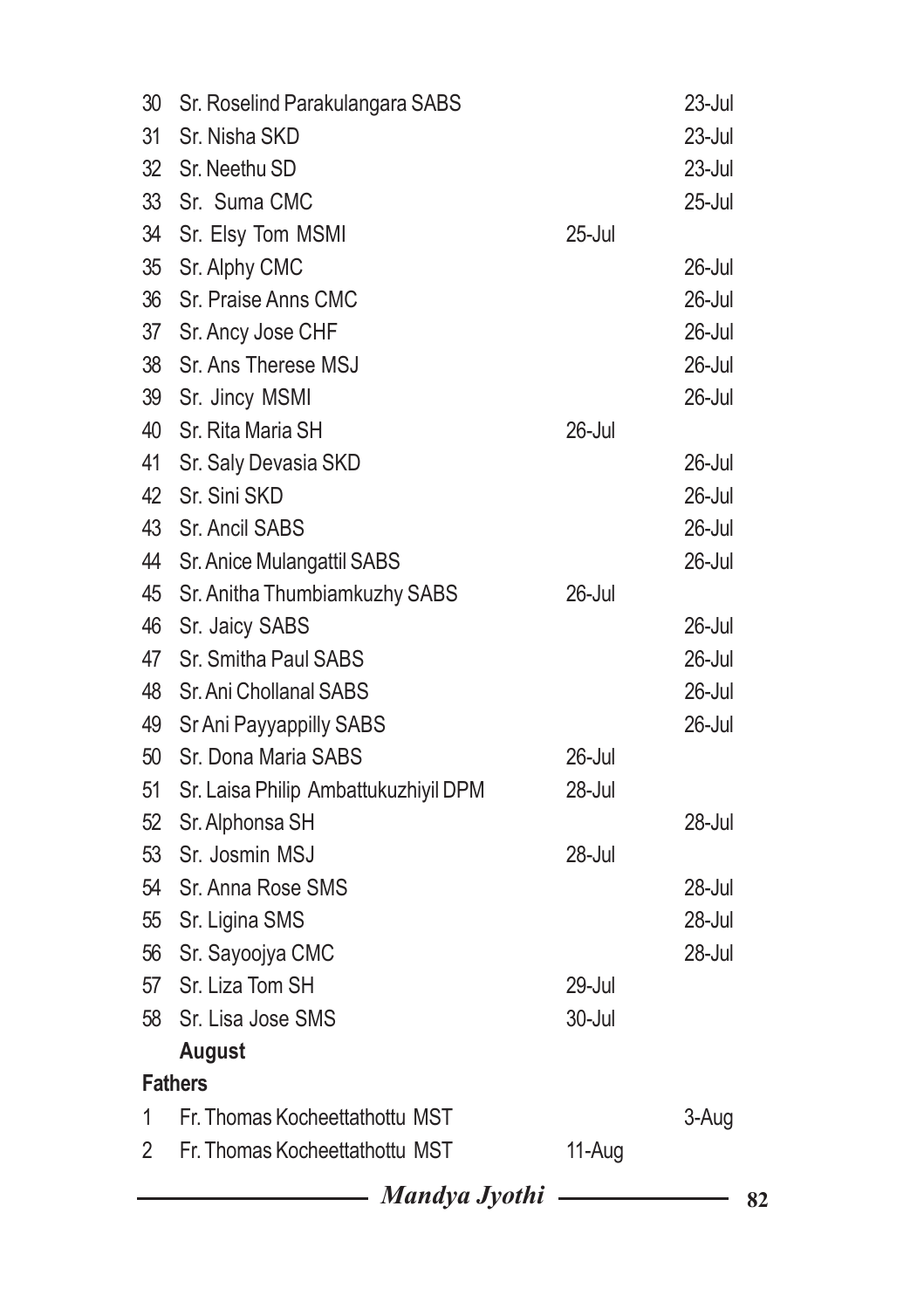| 3              | Fr. Sebastian Talachira CMI     | 14-Aug |        |
|----------------|---------------------------------|--------|--------|
| $\overline{4}$ | Fr. Shaiju Mandapathikunnel CMI | 15-Aug |        |
| 5              | Fr. Thomas Mangalathil          | 16-Aug |        |
| 6              | Fr. Kuriakose Mulackal VC       | 19-Aug |        |
| 7              | Fr. Mathew Manikkathazhe CMI    | 21-Aug |        |
| 8              | Fr. Augustine Mundiyavil MST    |        | 28-Aug |
| 9              | Fr.Augustine Ambaseril O.Praem  | 28-Aug |        |
| <b>Sisters</b> |                                 |        |        |
| 10             | Sr. Alphy CHF                   |        | 1-Aug  |
| 11             | Sr. Ligi Maria FCC              | 2-Aug  |        |
| 12             | Sr. Gracy Mathew SH             | 2-Aug  |        |
| 13             | Sr. Celine Rose MSMI            | 2-Aug  |        |
| 14             | Sr. Lissy Issac SH              | 4-Aug  |        |
| 15             | Sr. Edith Stain CMC             |        | 8-Aug  |
| 16             | Sr. Nelsy MSJ                   | 10-Aug |        |
| 17             | Sr. Linta Claire CMC            |        | 11-Aug |
| 18             | Sr. Cleris MSJ                  |        | 11-Aug |
| 19             | Sr. Raichal Maria SMS           |        | 11-Aug |
| 20             | Sr. Tomcy MSMI                  | 12-Aug |        |
| 21             | Sr. Vineetha FCC                | 13-Aug |        |
| 22             | Sr. Ligi Maria FCC              |        | 15-Aug |
| 23             | Sr. Sophia FCC                  | 15-Aug |        |
| 24             | Sr. Divya Jose SH               |        | 15-Aug |
| 25             | Sr. Vinaya Puliyanmakkal SABS   | 15-Aug |        |
| 26             | Sr. Helen FCC                   |        | 18-Aug |
| 27             | Sr. Gracelin SD                 | 21-Aug |        |
| 28             | Sr Fousta CMC                   |        | 23-Aug |
| 29             | Sr. Roshny Rose CMC             |        | 23-Aug |
| 30             | Sr. Sylvi CMC                   |        | 23-Aug |
| 31             | Sr. Vineetha FCC                |        | 23-Aug |
| 32             | Sr. Celine Rose MSMI            |        | 23-Aug |
| 33             | Sr. Rose Paul SABS              |        | 23-Aug |
| 34             | Sr Sanya Rose SABS              |        | 23-Aug |
| 35             | Sr. Augusta MSJ                 |        | 28-Aug |
|                | — Mandya Jyothi                 |        | 83     |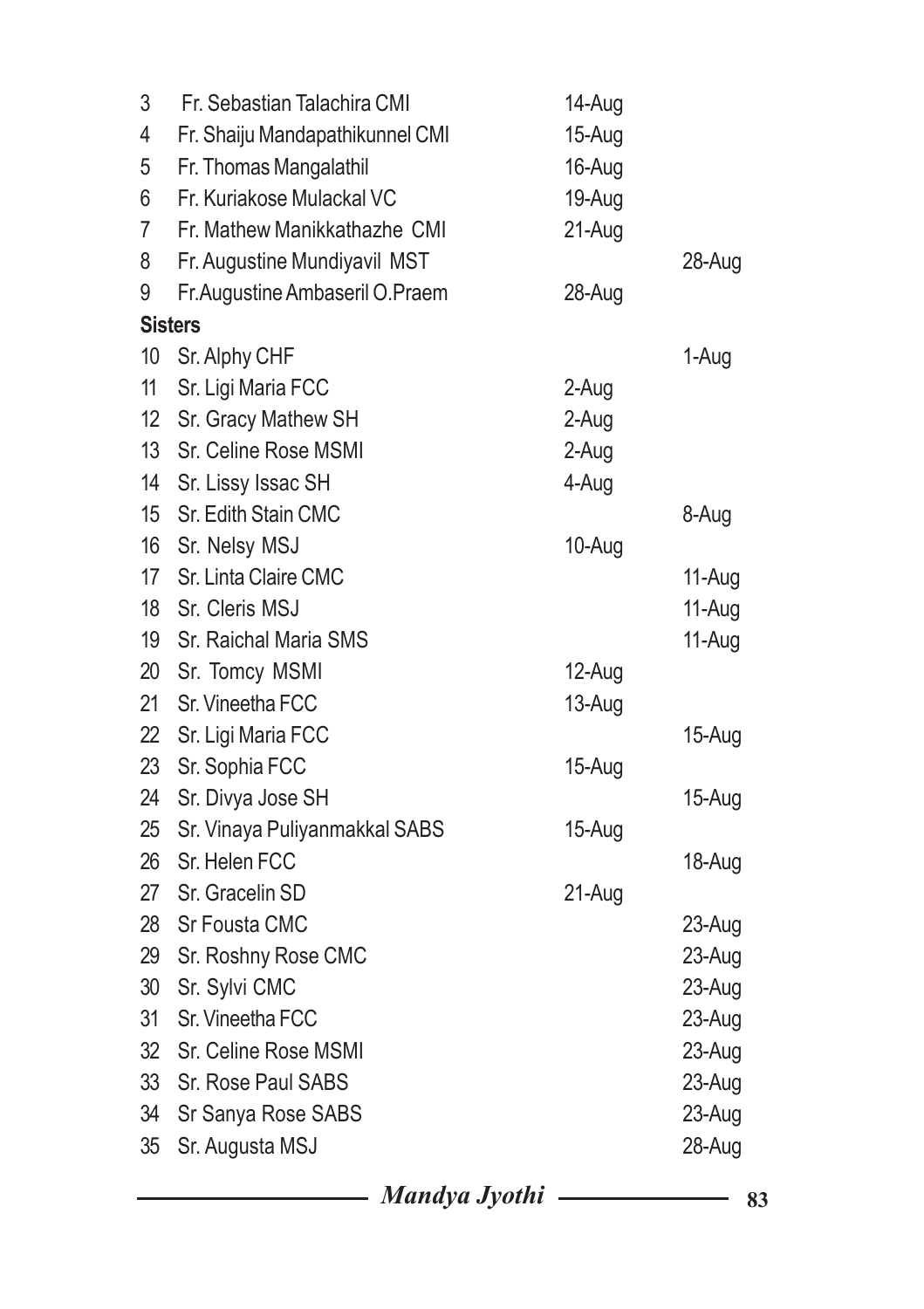#### **September**

| <b>Fathers</b> |                                     |        |        |
|----------------|-------------------------------------|--------|--------|
| 1              | Fr. Biju Naduthottiyil CMI          | 3-Sep  |        |
| 2              | Fr Dinu Impalil CMI                 | 15-Sep |        |
| 3              | Fr. Joseph Chittoor                 | 20-Sep |        |
| 4              | Fr. Justin Kaithottumkal MST        |        | 21-Sep |
| 5              | Fr. Thomas (Binoy) Kadankavil MST   | 21-Sep |        |
| 6              | Fr. Mathew Areechirakunnel CMI      | 21-Sep |        |
| 7              | Fr. Mathew Edakkara CMI             |        | 21-Sep |
| 8              | Fr. Mathew Manikkathazhe, CMI       |        | 21-Sep |
| 9              | Fr. Robin MCBS                      |        | 21-Sep |
| 10             | Fr. Gervasis Mattom                 | 24-Sep |        |
| 11             | Fr Vincent Chirackamanavalan VC     |        | 27-Sep |
| 12             | Fr. Tomy Madhavappally MST          | 30-Sep |        |
| 14             | Sr. Mariam SD                       | 2-Sep  |        |
| 15             | Sr. Amala John SH                   | 5-Sep  |        |
| 16             | Sr. Sincy George Mullankuzhiyil DPM | 5-Sep  |        |
| 17             | Sr. Anna Rose SMS                   | 7-Sep  |        |
| 18             | Sr. Reenett CHF                     |        | 8-Sep  |
| 19             | Sr. Mary Valiamattom SH             |        | 8-Sep  |
| 20             | Sr. Pushpa Puthussery SABS          |        | 8-Sep  |
| 21             | Sr. Dona Maria SABS                 |        | 8-Sep  |
| 22             | Sr. Bincy CMC                       | 9-Sep  |        |
| 23             | Sr. Reenett CHF                     | 9-Sep  |        |
| 24             | Sr. Neethu SD                       | 9-Sep  |        |
| 25             | Sr. Christy SD                      | 12-Sep |        |
| 26             | Sr. Mariam SD                       |        | 12-Sep |
| 27             | Sr. Therese K Kizhakkekoot DPM      | 14-Sep |        |
| 28             | Sr. Vineetha Pullenkunnel DPM       | 17-Sep |        |
| 29             | Sr Aleena SH                        | 20-Sep |        |
| 30             | Sr. Vincy CMC                       |        | 27-Sep |
| 31             | Sr. Vincy FCC                       |        | 27-Sep |

**Mandya Jyothi 1997 84**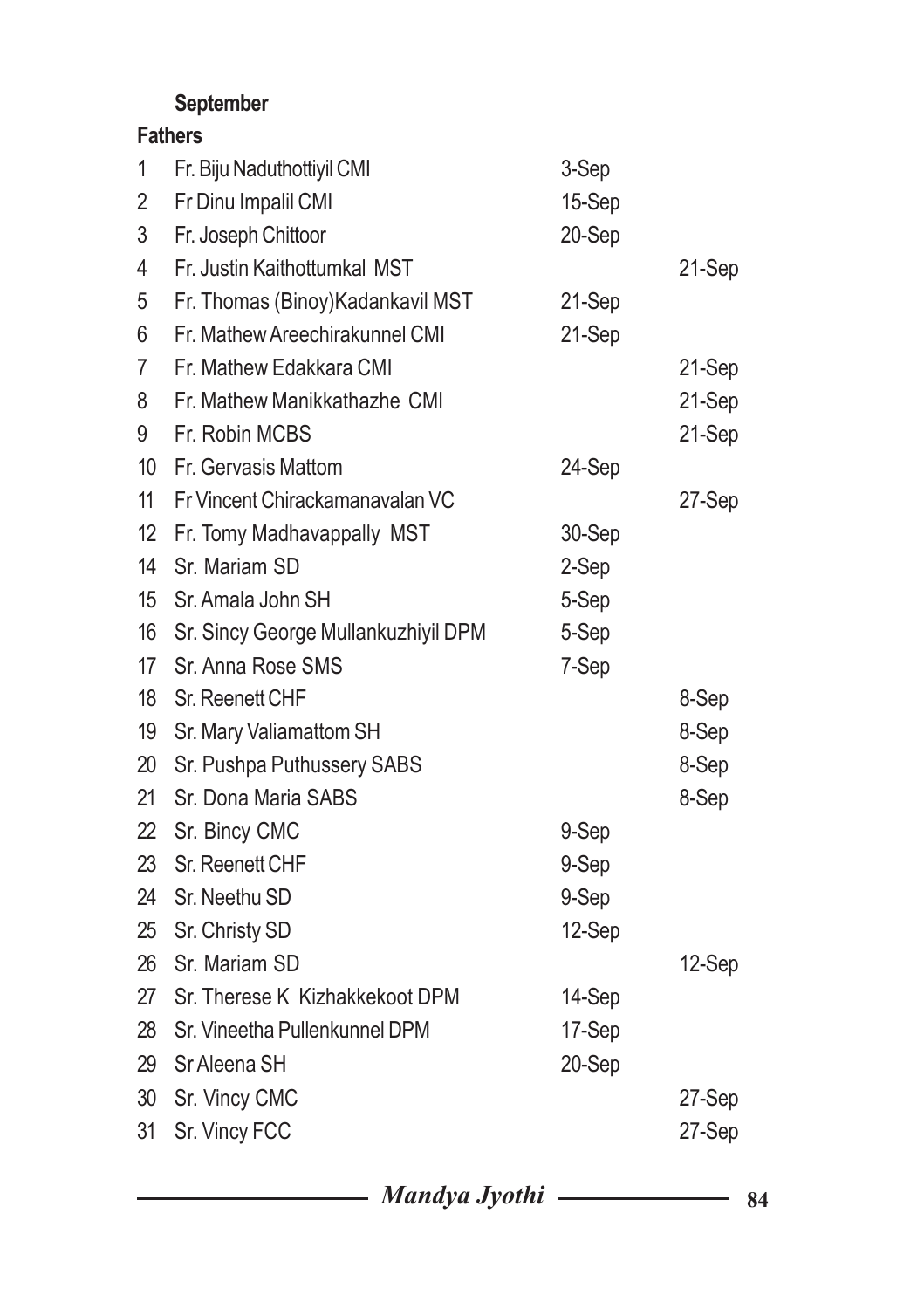| Bishop of the Diocese of Mandya | Secretary                 |  |
|---------------------------------|---------------------------|--|
| <b>Mar. George Njaralakatt</b>  | <b>Fr. Cyriac Francis</b> |  |
| 33 Sr. Rejeena Mathew SKD       | 28-Sep                    |  |
| 32 Sr Sanya Rose SABS           | 28-Sep                    |  |

# **June 2014** 7-28 : Retreats for the Priests of Irinjalakuda Diocese. 29 Morning: Mass and inauguration of the Catechism Teachers meet at Hinkal. **July** 2014 4 : Curia Meeting. 5 : KRST meeting at Bangalore. 6 : Preachers meeting at Bangalore. 9 : Mass at Hassan, Retreat for Nursing Students 12 : Pastoral Council Meeting at Hinkal. 14-19 : Classes at Good Shepherd Seminary at Kunnoth. 21 : Mass at Bharananganam. 27 Afternoon : Men Religious Superiors meeting at Hinkal. **August 2014** 7 : Curia Meeting. 12 : Consulters meeting. 18-30 : Syro Malabar Bishops Synod at Kakanad. 28-31 : Abhishekagni - Mandya Diocese Convention at Hinkal. **September 2014** 1 : Betrothal ceremony at Hinkal. 5 : Curia Meeting. 8 : Holy Mass at Padichira. 10-11 : Presbyteral Council Meeting at Bishops House, Kalenahalli. 13 : Marriage at Kodencherry 16-18 : KRCBC at Bangalore

*Mandya Jyothi* **85**

#### **BISHOP'S PROGRAMME**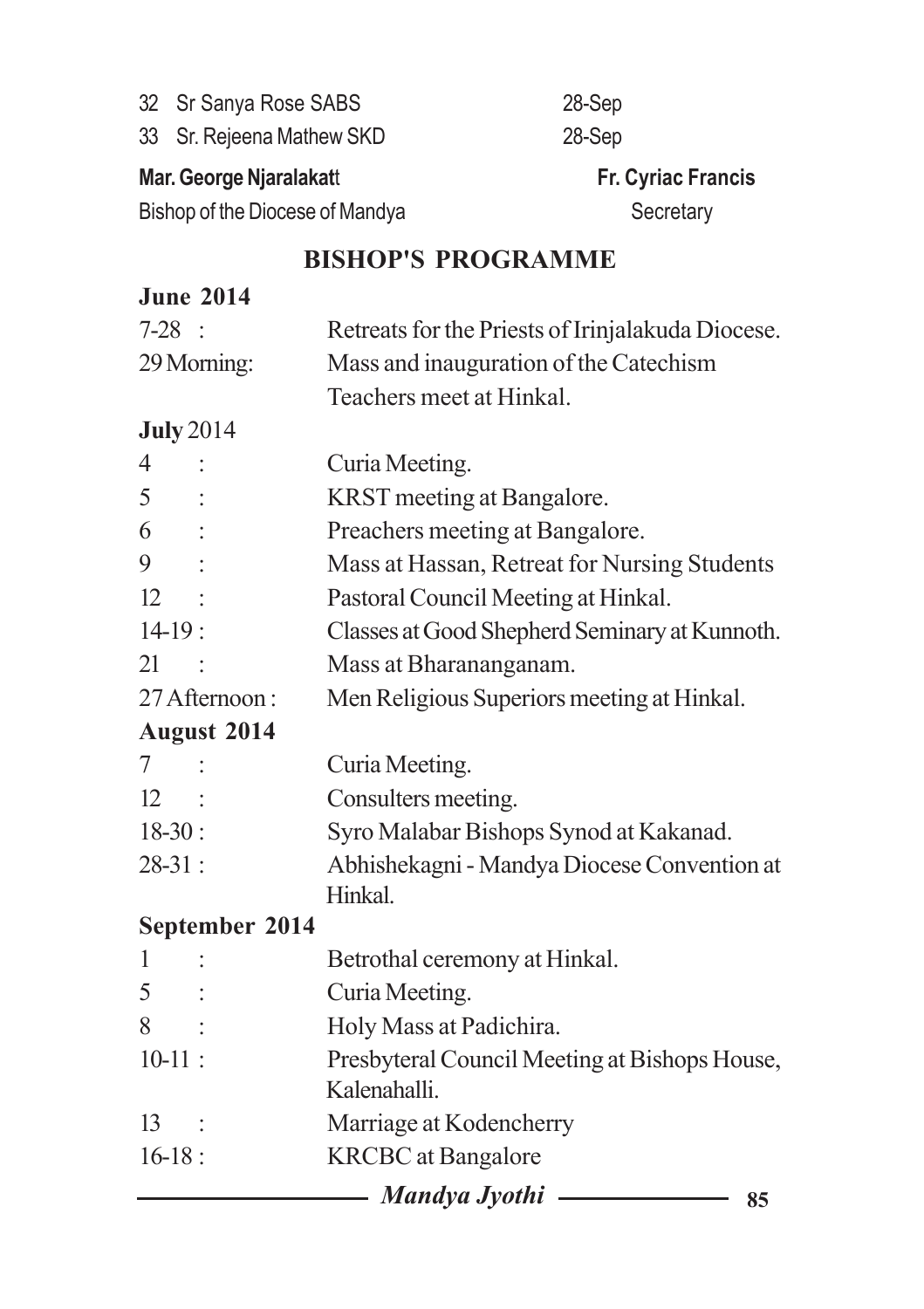### **BISHOP'S DIARY**

| April 2014      |                                                                                                                                                               |
|-----------------|---------------------------------------------------------------------------------------------------------------------------------------------------------------|
| 16              | : Returned from USA                                                                                                                                           |
| Evening         | : Attended the recollection thoughts given by Fr. Jinto<br>Puthenpura at Hinkal and blessed the Holy Mooron<br>together with the Priests of the diocese.      |
| 17              | Presided over the Maundy Thursday liturgical func-<br>tion at Cathedral.                                                                                      |
| 18              | Good Friday at Cathedral                                                                                                                                      |
| 19 Morning      | Celebrated Holy Mass, blessed the new water & candle<br>at Mount Carmel Church N.R. Mohalla.                                                                  |
| 19 Night        | Celebrated Easter Mass at Cathedral, Hinkal.                                                                                                                  |
| 21 Morning      | : Conferred 1st Communion and confirmation to the<br>children at Gundlupet                                                                                    |
| 21 Evening      | Left for Kottayam                                                                                                                                             |
| 22              | Celebrated the Holy Mass and officiated at the Jubilee<br>celebrations of SH Sisters at SH Generalate, Kottayam.                                              |
| 26 Morning      | : Diocesan Day: Celebrated Holy Mass with His Grace<br>Mar Jacob Thoomkuzhy at Infant Jesus Cathedral,<br>Hinkal and presided over the diocesan day gathering |
| Afternoon       | : Participated in the meeting for the preparation of Bible<br>convention at Hinkal.                                                                           |
| 27              | First communion and confirmation at Prashanthigiri<br>Church, Mananthavady.                                                                                   |
| 28              | Conferred the order of Priesthood to Dn. Sunny<br>Koovakal, at Fathimapuram Church, Palai Diocese.                                                            |
| 29              | Conferred the order of Priesthood to Dn. Jobish<br>Naripparayil at Padicihira of Mananthavady Dio-<br>cese.                                                   |
| 30              | : Conferred the order of Priesthood to Dn. Aneesh<br>Kanjirathinkal, at Paisakiri of Thalasserry Diocese.                                                     |
| <b>May 2014</b> |                                                                                                                                                               |
| 1               | Conferred the order of Priesthood to Dn. Joyson<br>Kizhakkel, at Rajagiri of Thalasserry Diocese.                                                             |
| $\overline{2}$  | Conferred the order of Diaconate to Brothers of<br>Norbertine Order, at Mananthavady.                                                                         |
| 3 Morning       | Presided over a Betrothal ceremony at Mala,<br>t.<br>Irinjalakkuda Diocese.                                                                                   |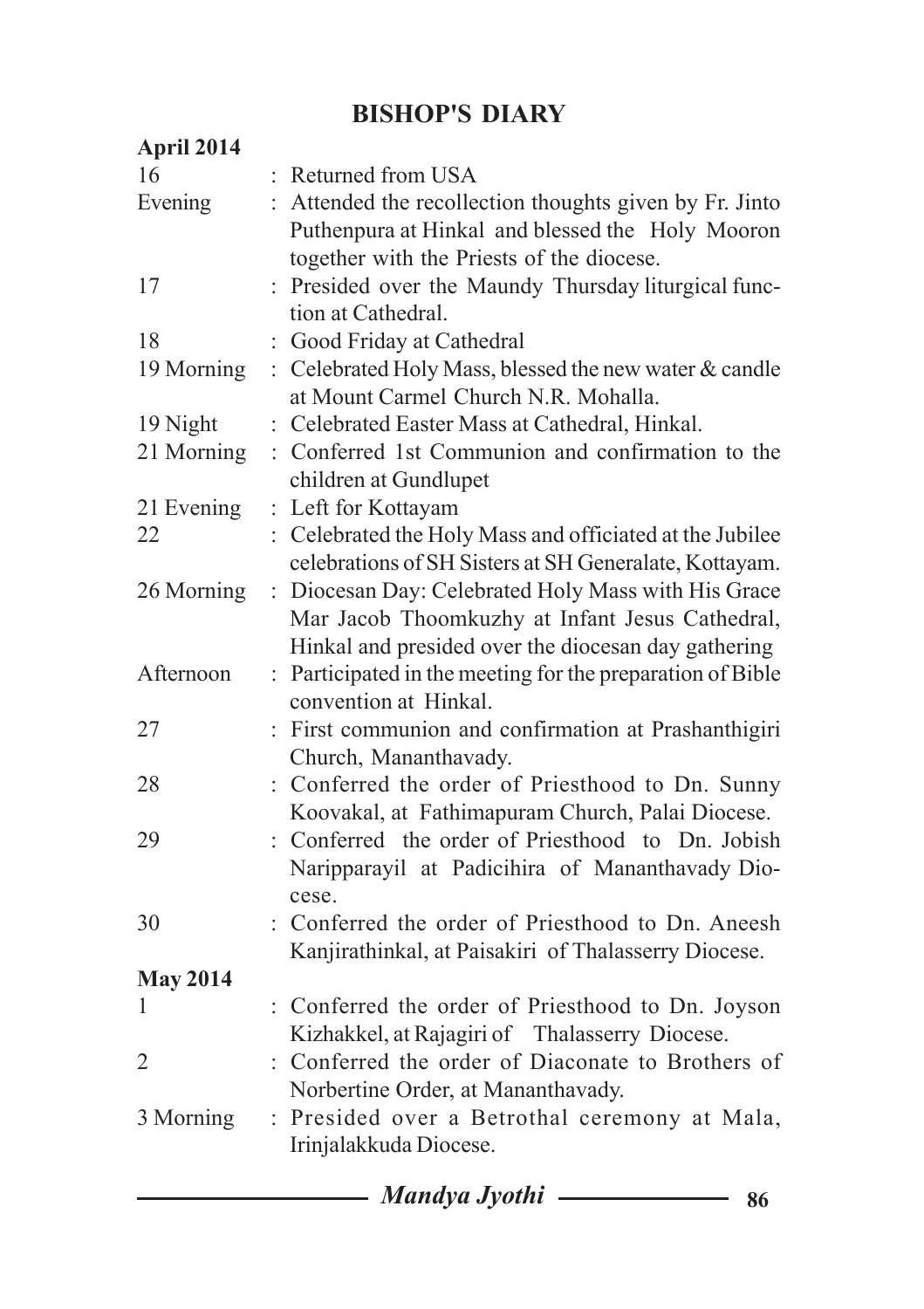| Afternoon  | Participated in the centenary celebration of the found-                                                         |
|------------|-----------------------------------------------------------------------------------------------------------------|
|            | of the Holy Family Congregation<br>$\frac{1}{2}$<br>at                                                          |
|            | Kuzhikkattusserry                                                                                               |
| Evening    | Presided over the Sapthathi celebration of Rev. Fr.                                                             |
|            | Antony Plackel VC at Vettikuzhy, Chalakudy.                                                                     |
| 4          | Conferred first communion and Confirmation at                                                                   |
|            | Chaippankuzhy.                                                                                                  |
| $5-9$      | Participated in the retreat for the Priests of Mandya<br>Diocese at Bishops House, Mandya by Fr. Joseph         |
|            | Pamplany.                                                                                                       |
| 7          | Participated in the Episcopal Ordination and installa-<br>tion of Most. Rev. Francis Serrao SJ as the Bishop of |
|            | Shimoga.                                                                                                        |
| 8          | Presided over the Curia Meeting held at Bishops House.                                                          |
| 10 Morning | Celebrated Holy Mass and presided over the Final                                                                |
|            | Commitment and Silver jubilee celebration of MSMI                                                               |
|            | Sisters at Kulathuvayal.                                                                                        |
| Evening    | Inagurated the CML State Council meeting at PMOC                                                                |
|            | Calicut.                                                                                                        |
| 11         | Conferred first communion and Confirmation at                                                                   |
|            | Mannuvayal.                                                                                                     |
| 12 Morning | Conferred the order of the Priesthood to Dns. Jyothish                                                          |
|            | Panalickal & Jino Erath TOR at Assisi Ashram                                                                    |
|            | Meenangadi.                                                                                                     |
| Evening    | Blessed the new CMC Convent at Mandya and cel-<br>ebrated Holy Mass.                                            |
| $13 - 14$  | preached a retreat at Hinkal for the KRST members.                                                              |
| 15         | Inaugurated the gathering of the Brothers of Mandya                                                             |
|            | Diocese at Hinkal.                                                                                              |
| 17 Morning | Participated in the consecration of the new Church at<br>Chamrajanagar                                          |
| Evening    | Conferred first communion and Confirmation at                                                                   |
|            | Hinkal                                                                                                          |
| 21         | Gave talk to Brothers of Mandya Diocese at Hinkal                                                               |
| 22 Evening | Celebrated Holy Mass and conferred the order of                                                                 |
|            | Karoah to two brothers and Priestly vestment to five                                                            |
| 24         | <b>Brothers</b><br>Presided over the Golden jubilee celebration of                                              |
|            | Vincentian Sisters at Vincentgiri,<br>Mtdy.                                                                     |
|            | - Mandya Jyothi —<br>87                                                                                         |